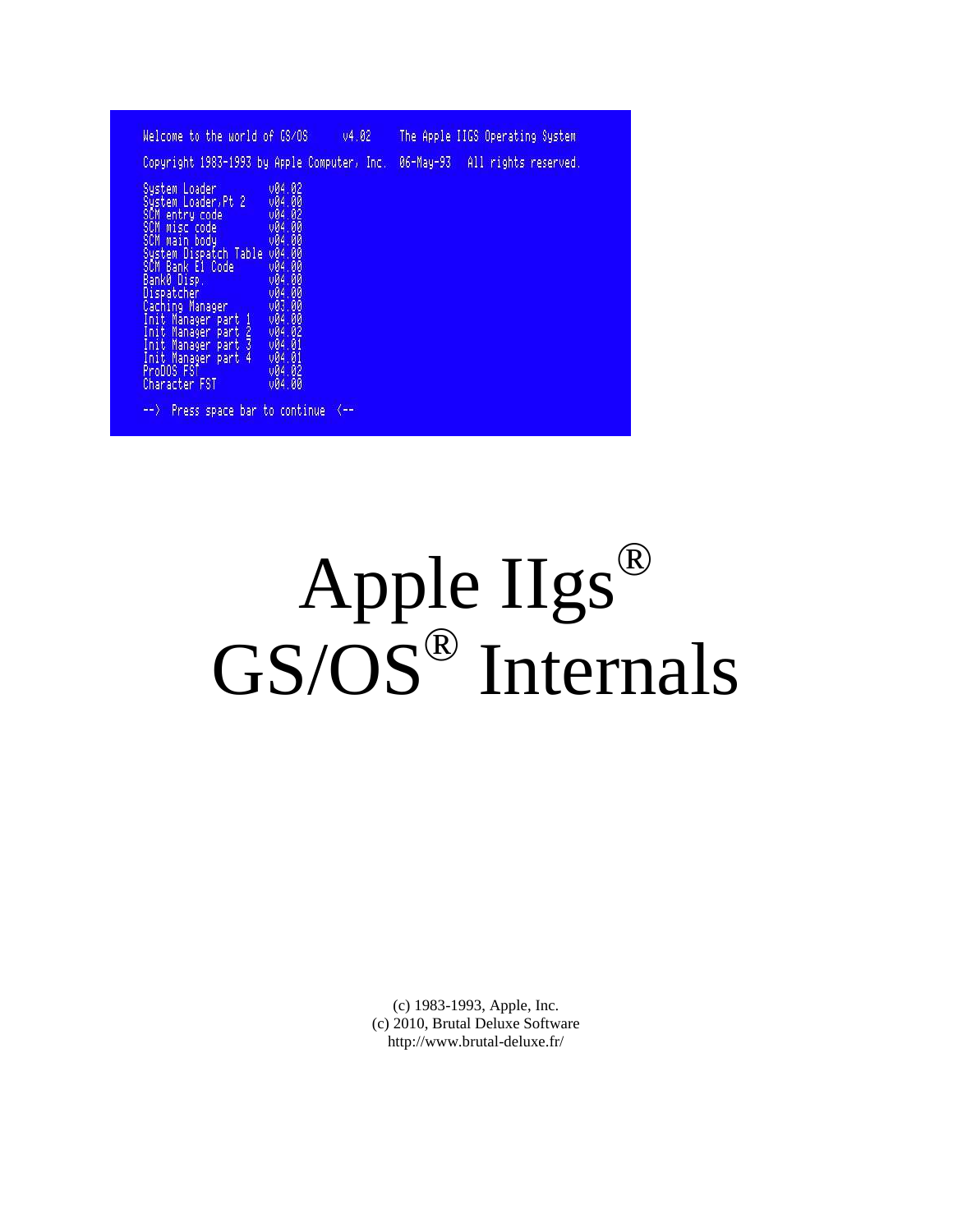## **Contents**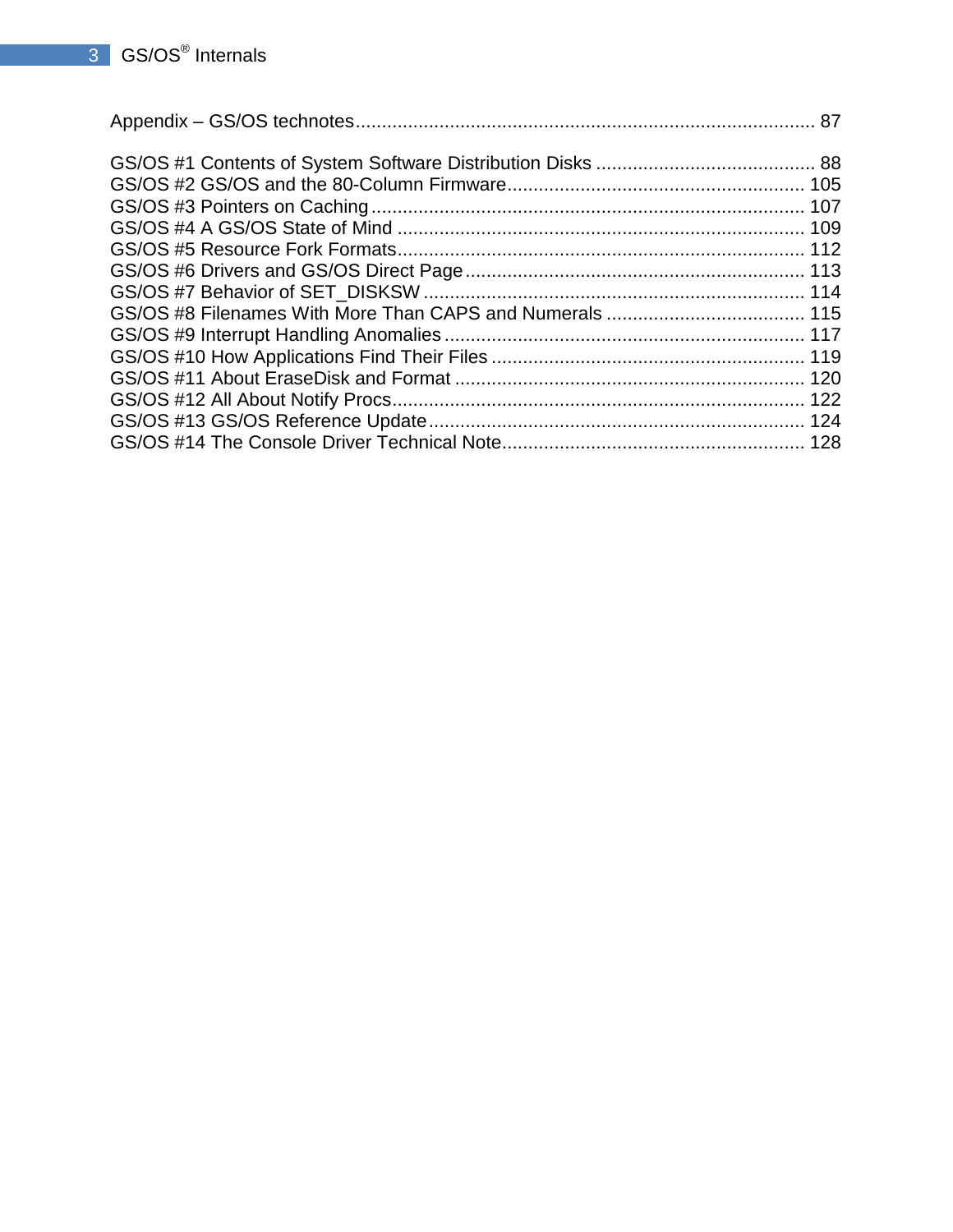## 4 GS/OS<sup>®</sup> Internals

This book is dedicated to the memory of Joe Kohn (1947-2010) Joe was the reseller of Convert 3200, our graphic converter software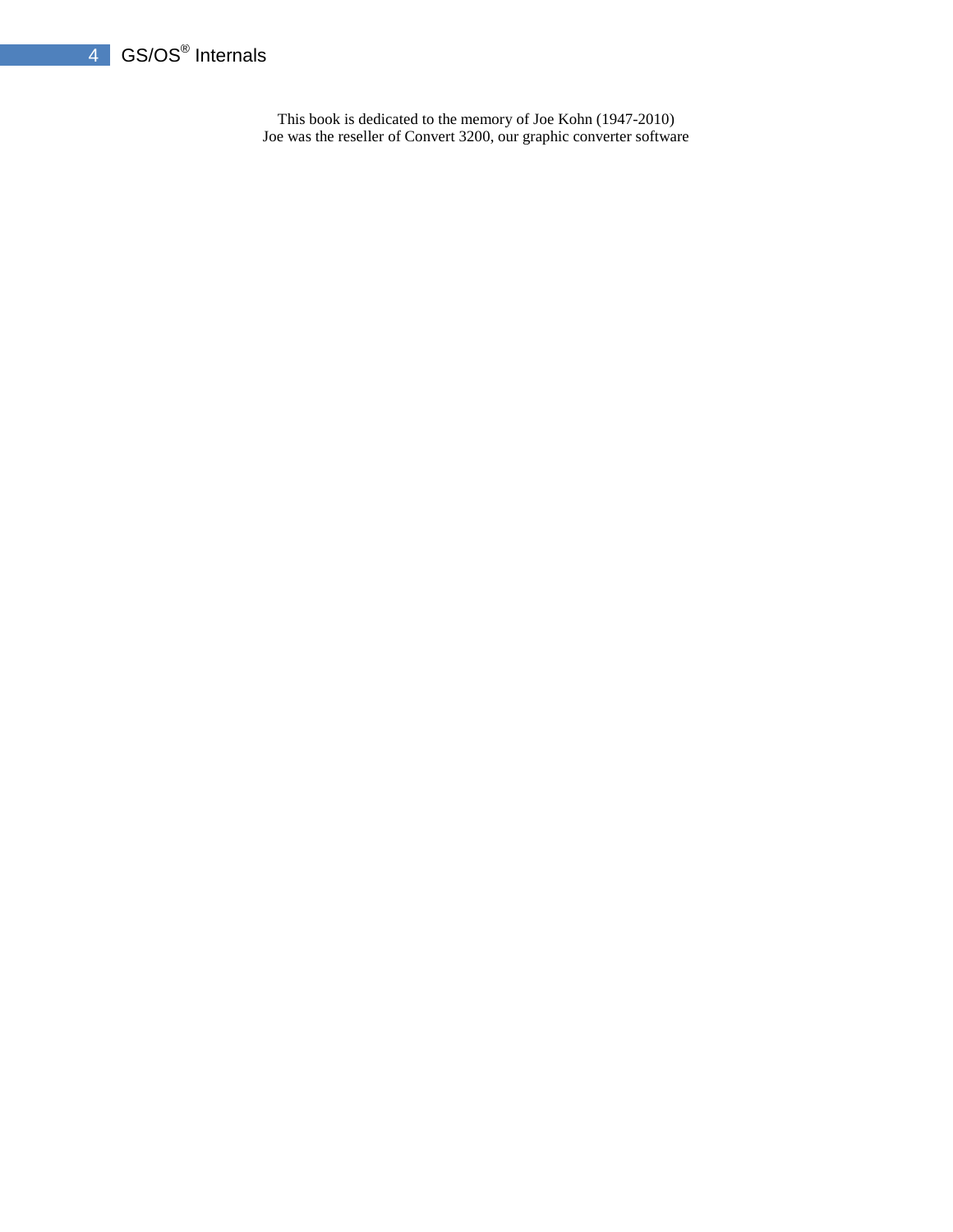## **Preface**

## *About this book*

This book is for advanced Apple IIgs programmers and curious people. It is an unofficial publication from Brutal Deluxe Software and all the information given herein are related to the Apple IIgs System 6.0.1 version. This book is the result of a 3-years understanding of the inners of GS/OS which was done in order to build a File System Translator for the system.

This book must be seen as the GS/OS reference volume 2. It contains information described in the first volume, gathers data from external reference specifications and technotes.

## *Copyright information*

The contents of this book is © Apple, Inc. even though several parts are written by Brutal Deluxe Software.

## *Important note*

The values and offsets in this book are given in hexadecimal format. A value of '12' must be understood as a decimal value of 18.

## *References*

GS/OS reference volume 1 APDA-56 The official guide to developing software using the GS/OS operating system.

GS/OS device driver reference APDA-27 This reference describes the GS/OS application interface to device drivers.

## *Online resources*

A2-Central http://www.a2central.com/ Your total source for Apple II computing.

Apple Archives http://www.applearchives.com/ The most complete and current Apple II related directory on the internet.

Brutal Deluxe Software http://www.brutal-deluxe.fr/ Website of a French group of IIgs programmers.

Syndicomm http://www.syndicomm.com/ The online resource to purchase the official Apple II documentation and software.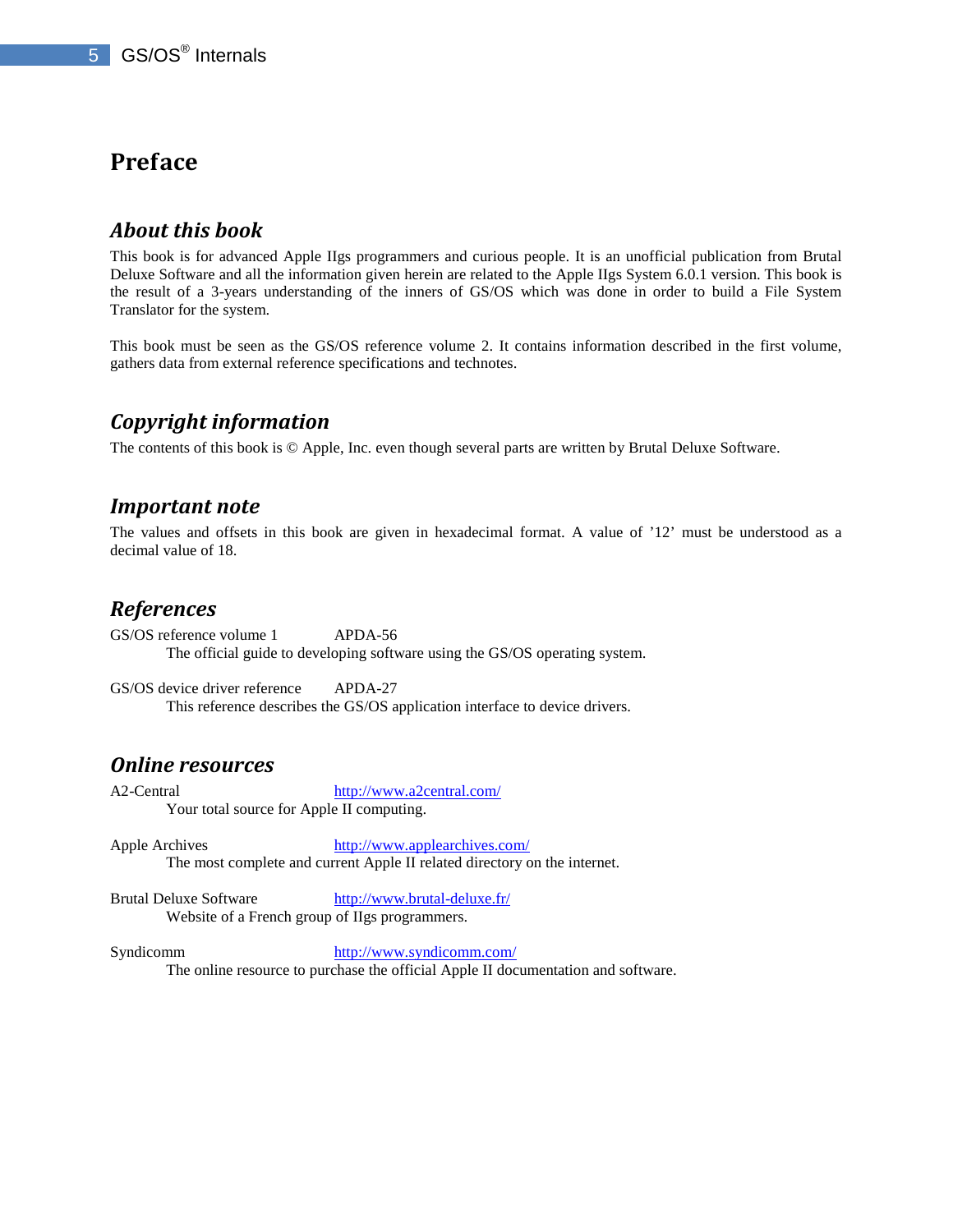## **Memory usage**

## *Apple IIGS memory map*

The figure describes the memory map of the Apple IIgs that is used by GS/OS. The X-axis represents the bank numbers and the Y-axis represents the addresses within a bank.

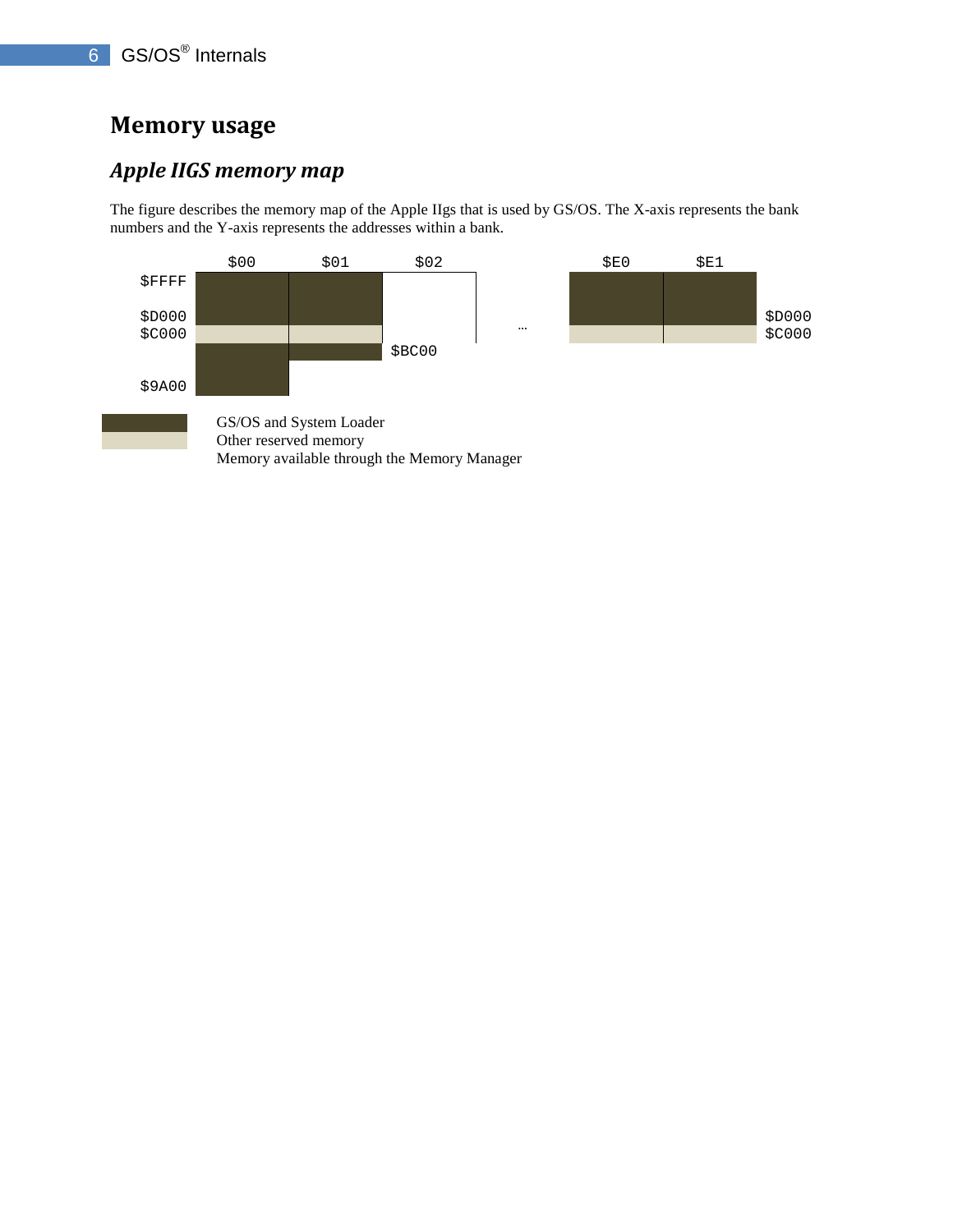# *GS/OS memory map*

| <b>Module</b> name           | <b>Version</b> | <b>Memory location (length)</b> |
|------------------------------|----------------|---------------------------------|
| System Loader                | 4.02           | \$01/A600 (\$1525)              |
| System Loader, Pt 2          | 4.00           | \$01/D000 (\$2B49)              |
| SCM entry code               | 4.02           | \$00/9A00 (\$087B)              |
| SCM misc code                | 4.00           | \$00/B300 (\$06EC)              |
| SCM main body                | 4.00           | \$00/D000 (\$2FFA)              |
| <b>System Dispatch Table</b> | 4.00           | \$01/FC00 (\$0100)              |
| SCM Bank E1 Code             | 4.00           | \$E1/D980 (\$067E)              |
| Bank0 Disp.                  | 4.00           | \$00/A000<br>(\$07E0)           |
| Dispatcher                   | 4.00           | \$E0/E000 (\$1F39)              |
| <b>Caching Manager</b>       | 3.00           | $$00/A280$ (\$0764)             |
| Init Manager part 1          | 4.00           | \$00/B200 (\$00E4)              |
| Init Manager part 2          | 4.02           | $$00/D400*$ (\$0B6F)            |
| Init Manager part 3          | 4.01           | \$01/D000* (\$0FC3)             |
| Init Manager part 4          | 4.01           | \$E0/D400* (\$03E1)             |

\* alternate bank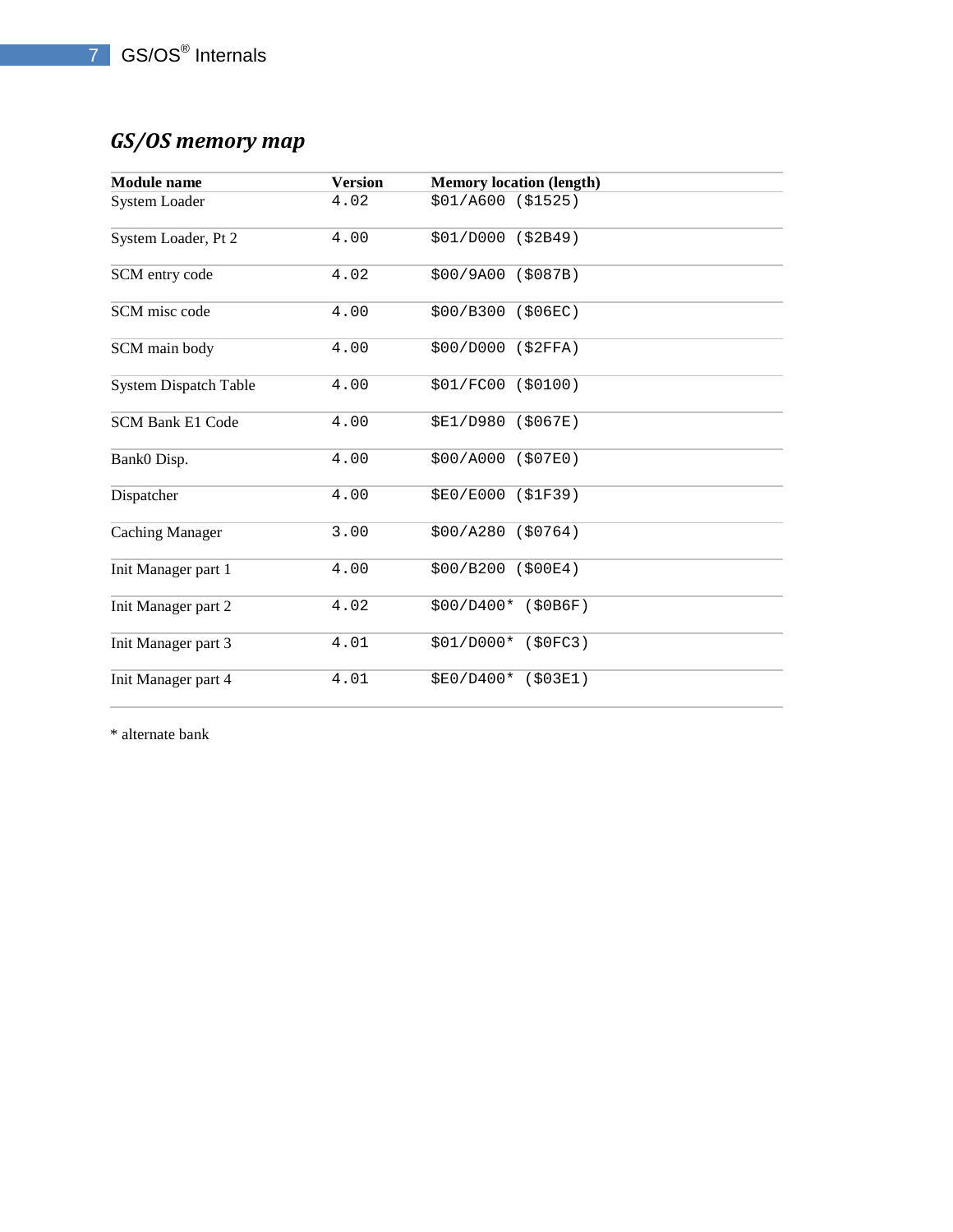# *GS/OS vector space*

| <b>Name</b>   | <b>Address</b> | Length | <b>Description</b>                              |
|---------------|----------------|--------|-------------------------------------------------|
| $OS$ _Entry   | \$E1/00A8      | 4      | <b>GSOS</b>                                     |
|               |                |        | Entry vector for in-line GS/OS system calls     |
| OS Switch     | \$E1/00AC      | 4      | Reserved for internal use                       |
| OS_StackEntry | \$E1/00B0      | 4      | GSOS <sub>2</sub>                               |
|               |                |        | Entry vector for stack-based GS/OS system calls |
| OS Internal   | \$E1/00B4      | 4      | OS_P8_SWITCH                                    |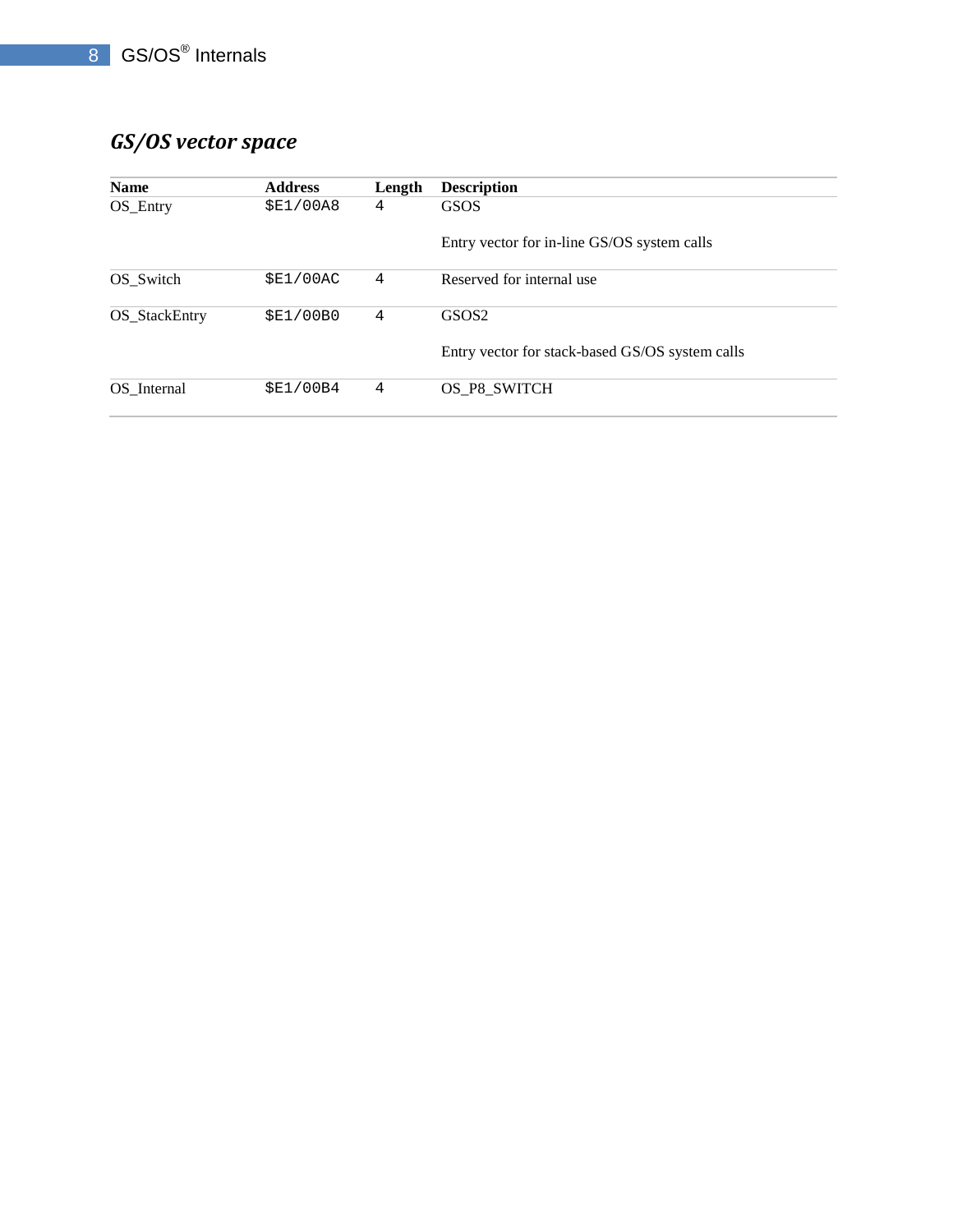# *GS/OS bank E1 globals*

| <b>Name</b>           | <b>Address</b>   | Length         | <b>Description</b>                                                                                                                                                                                                                                 |
|-----------------------|------------------|----------------|----------------------------------------------------------------------------------------------------------------------------------------------------------------------------------------------------------------------------------------------------|
| OS_Public_Flags       | \$E1/00B8        | $\mathfrak{D}$ | Bit $15: 0 = Standard boot$<br>15: 1 = Inits/DAs have not been loaded                                                                                                                                                                              |
| zero_word             | <b>\$E1/00BA</b> | 2              | Two null bytes (guaranteed to be zeros)                                                                                                                                                                                                            |
| OS_Kind               | \$E1/00BC        | $\mathbf{1}$   | OS_KIND                                                                                                                                                                                                                                            |
|                       |                  |                | Indicates currently running operating system, as follows:<br>$-$ \$00 = ProDOS 8<br>$-$ \$01 = GS/OS<br>- \$FF = none - operating system is being<br>loaded or switched                                                                            |
| OS_Boot               | \$E1/00BD        | $\mathbf{1}$   | OS_BOOT                                                                                                                                                                                                                                            |
|                       |                  |                | Indicates the operating system that was initially booted, as<br>follows:<br>$-$ \$00 = ProDOS 8<br>$- $01 = GS/OS$                                                                                                                                 |
| $OS$ <sub>_Flag</sub> | <b>\$E1/00BE</b> | 2              | GSOSBusy                                                                                                                                                                                                                                           |
|                       |                  |                | Indicates the status of GS/OS, as follows:<br>Bit $15: 0 = GS/OS$ is not busy<br>$15: 1 = GS/OS$ is busy<br>Bit 3: PatchedOnceBit if set to 1<br>Bit 2: PatchLoadedBit if set to 1<br>Bit 1: BadOSBit if set to 1<br>Bit 0: SpecialBit if set to 1 |
|                       | \$E1/00FF        | 2              | Deals with INTMGRV - \$0000                                                                                                                                                                                                                        |
| warm_cold_flag        | \$E1/01D0        | $\mathbf{2}$   | Bit $0: 0 = cold startup/shutdown$<br>$0: 1 = warm startup/shutdown$                                                                                                                                                                               |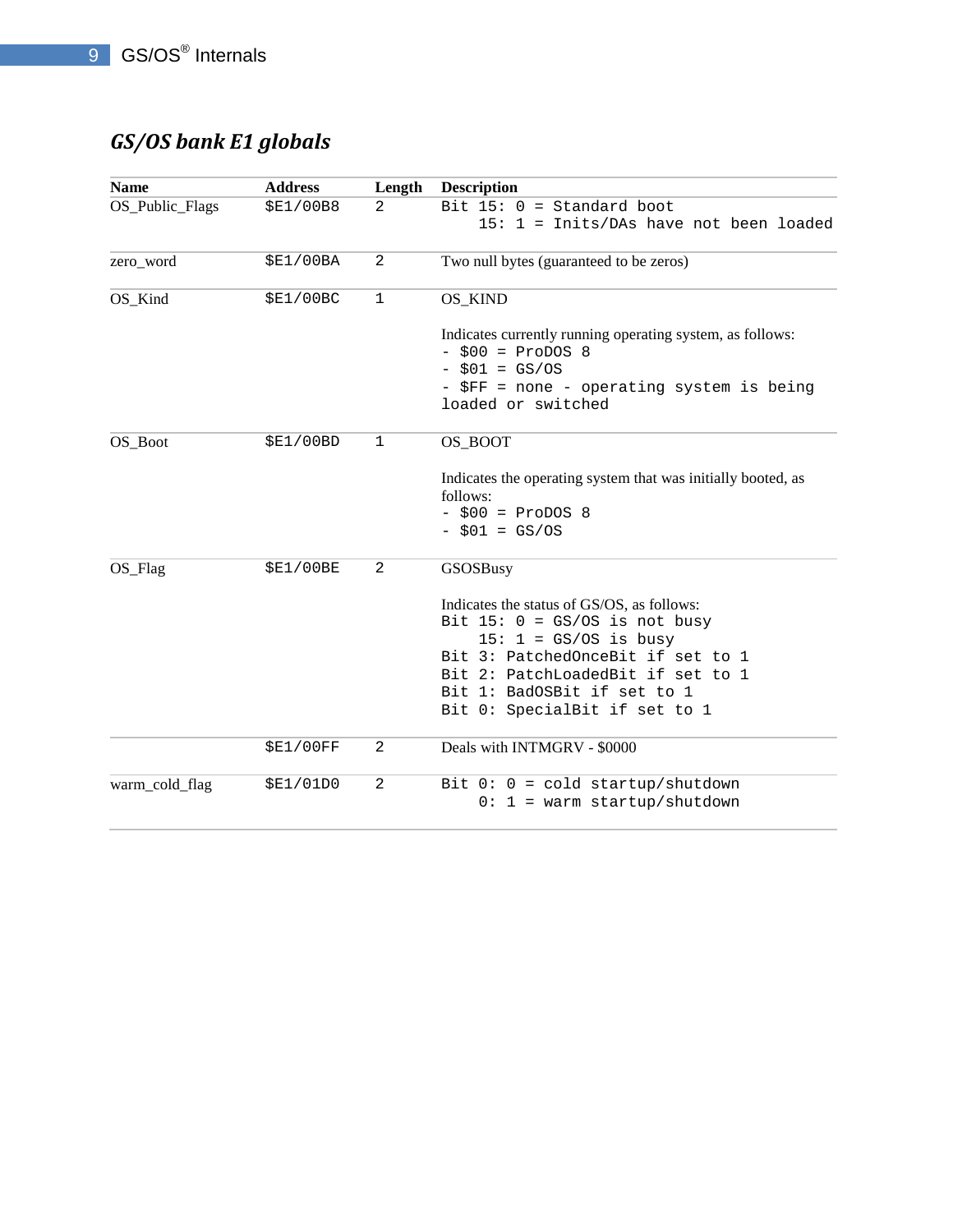# *GS/OS bank 00 globals*

| <b>Name</b>    | <b>Address</b> | Length       | <b>Description</b>                                                                                                                                                                                                                                                                                                                                                                                                                                                                                                             |
|----------------|----------------|--------------|--------------------------------------------------------------------------------------------------------------------------------------------------------------------------------------------------------------------------------------------------------------------------------------------------------------------------------------------------------------------------------------------------------------------------------------------------------------------------------------------------------------------------------|
| dev_start_flag | \$00/B9F0      | 2            | Set to non-zero during device dispatcher startup                                                                                                                                                                                                                                                                                                                                                                                                                                                                               |
| fst_tbl_ptr    | \$00/B9F2      | 4            | Set by SCM to point to FST table                                                                                                                                                                                                                                                                                                                                                                                                                                                                                               |
| sys_prefs      | \$00/B9F6      | 2            | Bit $15: 0 =$ mount procedure will not<br>display mount dialog. It will respond as<br>if user had selected Cancel in mount<br>dialog.<br>$15: 1 =$ mount procedure will display<br>mount dialog and return user response.<br>Bit 14: 0 = mount dialog will have cancel<br>button.<br>$14: 1 =$ mount dialog will not have<br>cancel button.<br>Bit $13: 0 = error$ dialogs (dialogs with<br>only one button) will not be suppressed.<br>$13: 1 = error dialogs will be$<br>suppressed.<br>Bits 12 to $0$ = reserved for Apple. |
| char_dev_flag  | \$00/B9F8      | 2            | Non-zero if get_dnum finds character devices                                                                                                                                                                                                                                                                                                                                                                                                                                                                                   |
| post_index     | \$00/B9FA      | $\mathbf{2}$ | Number of remaining drivers to install                                                                                                                                                                                                                                                                                                                                                                                                                                                                                         |
| current_speed  | \$00/B9FC      | 2            |                                                                                                                                                                                                                                                                                                                                                                                                                                                                                                                                |
| session stat   | \$00/B9FE      | 2            | \$0000: no session in progress<br>$$0001$ : session in progress                                                                                                                                                                                                                                                                                                                                                                                                                                                                |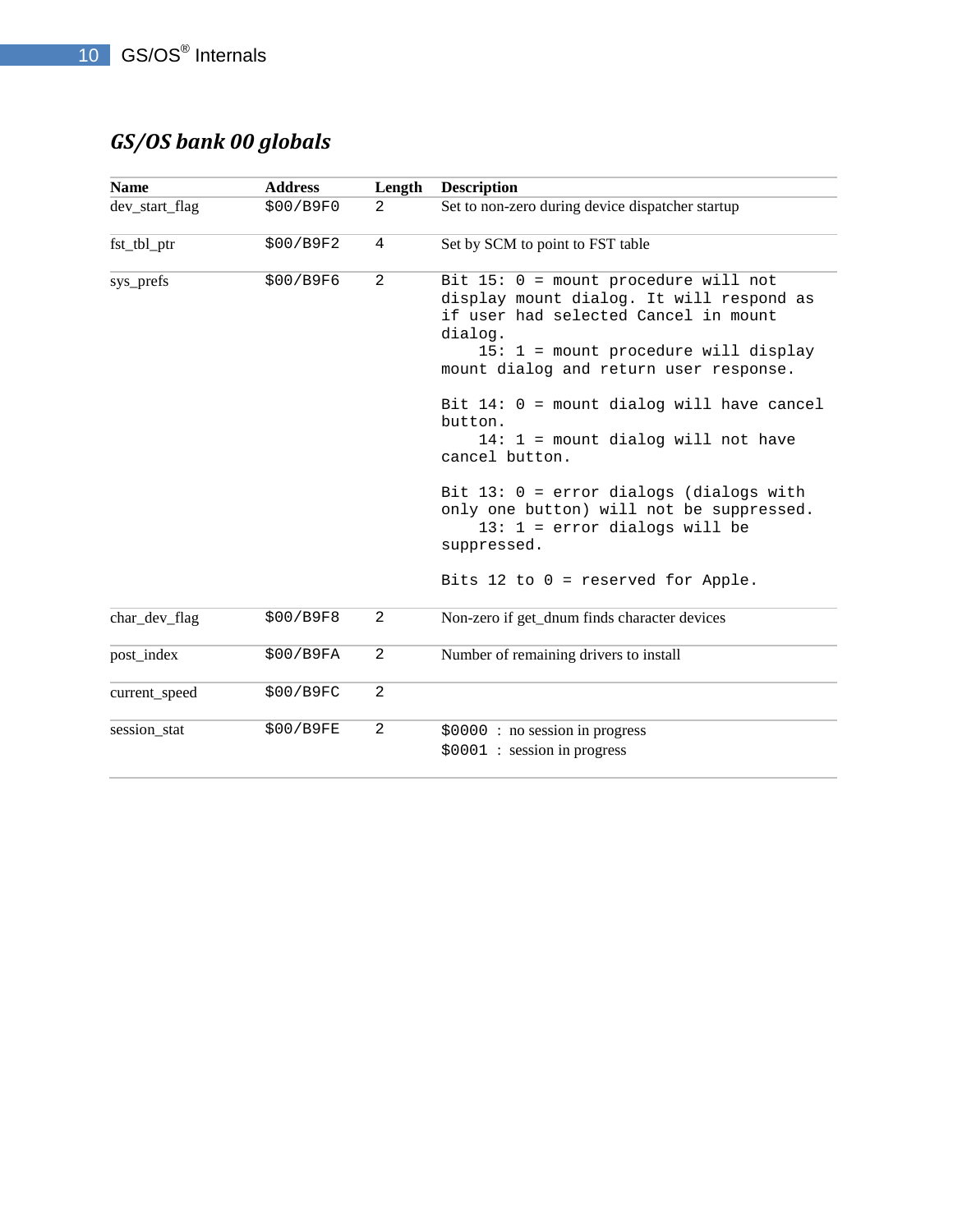# *GS/OS event codes*

GS/OS can post the following OS events in the IIgs queue:

| <b>Name</b>    | Value (long) | <b>Description</b>      |  |
|----------------|--------------|-------------------------|--|
| switch_to_p8   | \$00000002   | Switch from GS/OS to P8 |  |
| switch_to_gsos | \$00000004   | Switch from P8 to GS/OS |  |
| disk insert    | \$00000008   | Disk inserted           |  |
| disk_eject     | \$00000010   | Disk ejected            |  |
| gsos_shutdown  | \$00000020   | OS shutdown             |  |
| volume_change  | \$00000040   | Volume changed          |  |

# *GS/OS error codes*

| <b>Name</b>     | <b>Value</b> | <b>Description</b>                 |
|-----------------|--------------|------------------------------------|
| no error        | \$00         | no error has occured               |
| bad_system_call | \$01         | bad system call number             |
| fst_load_fail   | \$02         | couldn't load FST                  |
| invalid_pcount  | \$04         | invalid parameter count            |
| gsos_active     | \$07         | gsos already active                |
| dev not found   | \$10         | device not found                   |
| invalid_dev_num | \$11         | invalid device number              |
| drvr_bad_req    | \$20         | bad request or command             |
| drvr_bad_code   | \$21         | bad control or status code         |
| drvr_bad_parm   | \$22         | bad call parameter                 |
| drvr_not_open   | \$23         | character device not open          |
| drvr_prior_open | \$24         | character device already open      |
| irq_table_full  | \$25         | interrupt table full               |
| drvr_no_resrc   | \$26         | resources not available            |
| drvr_io_error   | \$27         | $I/O$ error                        |
| drvr_no_dev     | \$28         | device not connected               |
| drvr_busy       | \$29         | driver is busy & not available     |
| drvr_wr_prot    | \$2B         | device is write protected          |
| drvr_bad_count  | \$2C         | invalid byte count                 |
| drvr_bad_block  | \$2D         | invalid block number               |
| drvr disk sw    | \$2E         | disk has been switched             |
| drvr off line   | \$2F         | device off line / no media present |
| bad_path_syntax | \$40         | invalid pathname syntax            |
| invalid_ref_num | \$43         | invalid reference number           |
| path_not_found  | \$44         | subdirectory does not exist        |
| vol_not_found   | \$45         | volume not found                   |
| file not found  | \$46         |                                    |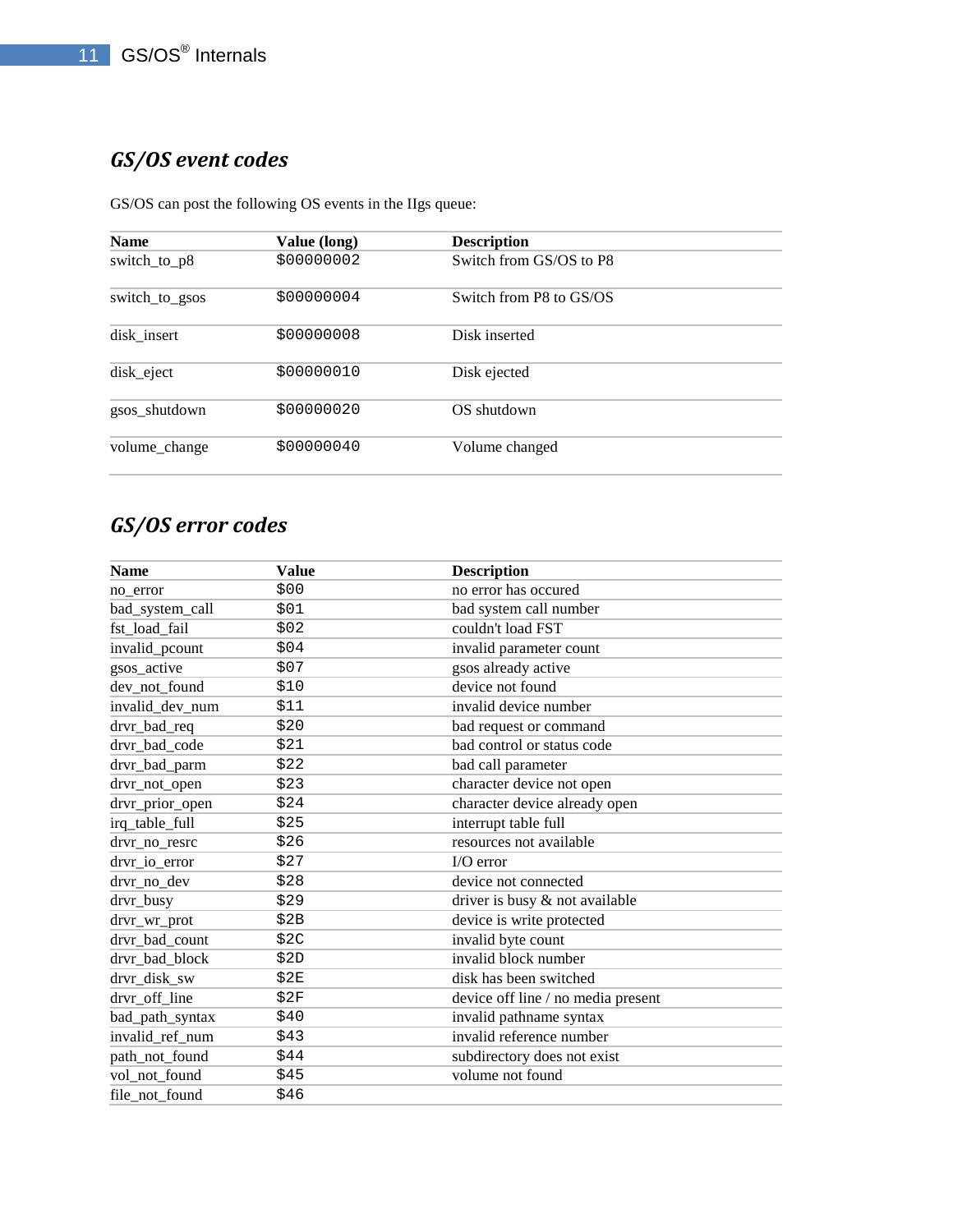| dup_pathname                  | \$47 | create or rename with existing name         |
|-------------------------------|------|---------------------------------------------|
| volume_full                   | \$48 |                                             |
| vol_dir_full                  | \$49 | volume directory full                       |
|                               | \$4A |                                             |
| version_error                 | \$4B |                                             |
| bad_store_type<br>end_of_file | \$4C | bad storage type                            |
|                               | \$4D |                                             |
| out_of_range                  | \$4E | position out of range<br>access not allowed |
| invalid_access                |      |                                             |
| buff_too_small                | \$4F | buffer too small                            |
| softerrorlow                  | \$50 | errors from \$50 to \$6f are soft errors    |
| file_busy                     | \$50 | file is already open                        |
| dir error                     | \$51 | directory error                             |
| unknown vol                   | \$52 | unknown volume type                         |
| parm_range_err                | \$53 | parameter out of range                      |
| out_of_mem                    | \$54 | out of memory                               |
| dup_volume                    | \$57 | duplicate volume name                       |
| not_block_dev                 | \$58 | not a block device                          |
| invalid level                 | \$59 | specified level outside legal range         |
| damaged_bitmap                | \$5A | block number too large                      |
| bad_path_names                | \$5B | invalid pathnames for change_path           |
| not_system_file               | \$5C | not an executable file                      |
| os_unsupported                | \$5D | operating system not supported              |
| stack_overflow                | \$5F | too many applications on stack              |
| data_unavail                  | \$60 | data unavailable                            |
| end_of_dir                    | \$61 | end of directory has been reached           |
| invalid_class                 | \$62 | invalid FST call class                      |
| res_not_found                 | \$63 | file does not contain req. resource         |
| invalid_fst_id                | \$64 | specified FST is not present in system      |
| invalid_fst_op                | \$65 | FST does not handle this type of call       |
| fst caution                   | \$66 | FST handled call, but result is weird       |
| dup_device                    | \$67 | used internally only!!!                     |
| dev_list_full                 | \$68 | device list is full                         |
| sup_list_full                 | \$69 | supervisor list is full                     |
| fst_error                     | \$6A | generic FST error                           |
| softerrorhigh                 | \$6F | maximum soft error number allowed           |
| resource_exist                | \$70 | cannot expand file, resource already exist  |
| res_add_err                   | \$71 | cannot add resource fork to this type file  |
| network_error                 | \$88 | generic network error                       |
|                               |      |                                             |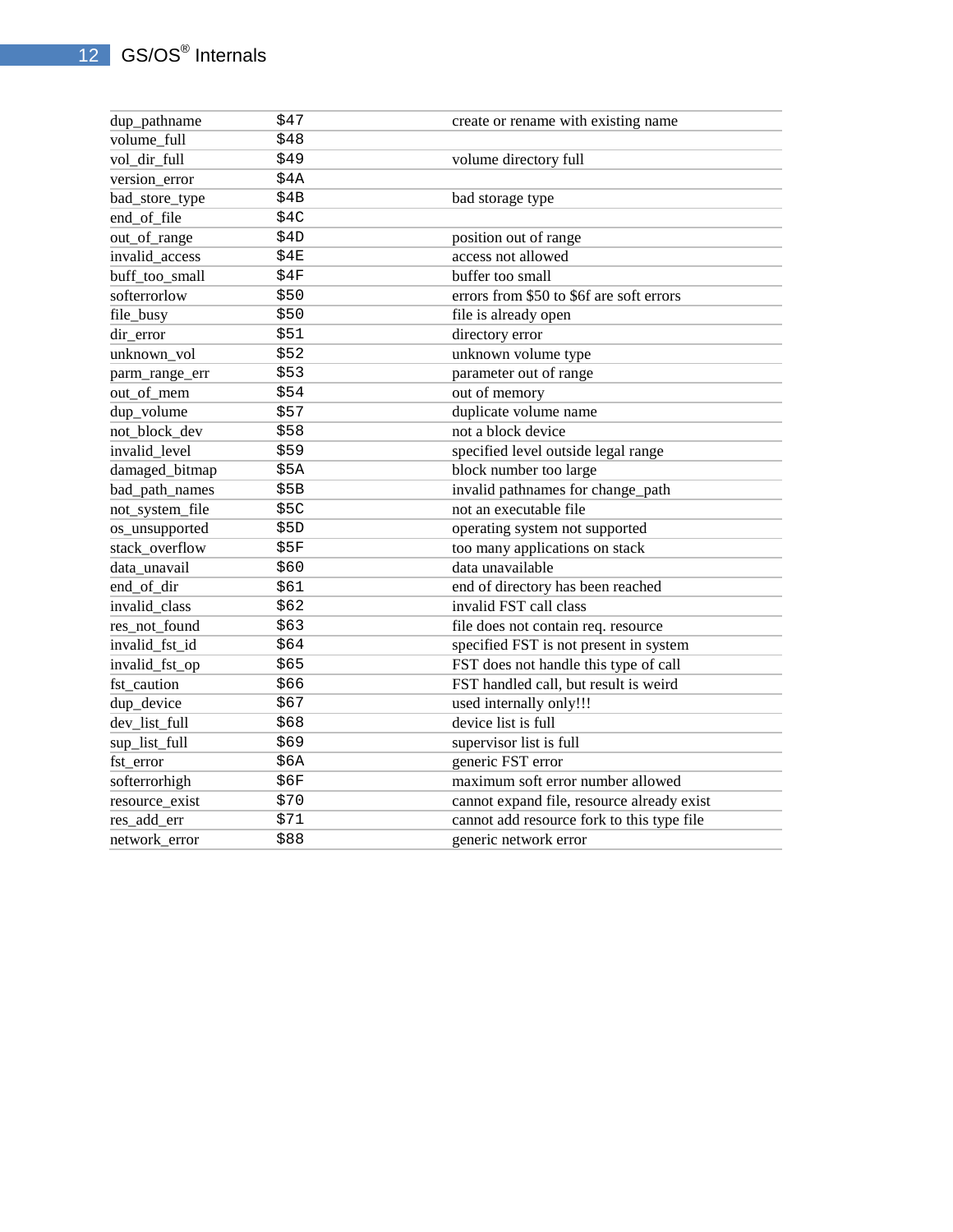# **GS/OS Buffers**

# *GS/OS system buffers*

| FST global buffer | $\ddot{\phantom{a}}$ | \$00/9A00\$00/9DFF |
|-------------------|----------------------|--------------------|
| System buffer     | $\ddot{\cdot}$       | \$00/AA00\$00/AC0C |
| GOuit stack space | $\ddot{\phantom{a}}$ | \$00/BB00\$00/BCFF |
| Direct page       | ÷                    | \$00/BD00\$00/BDFF |
| GS/OS stack space | $\ddot{\phantom{a}}$ | \$00/BE00\$00/BFFF |

# *GS/OS direct page map*

| <b>Name</b>           | <b>Offset</b> | Length         | <b>Comments</b>                          |
|-----------------------|---------------|----------------|------------------------------------------|
| <b>Driver equates</b> |               |                |                                          |
| drvr_dev_num          | $+00$         | $\overline{2}$ | deviceNum                                |
|                       |               |                | Device number                            |
| drvr_call_num         | $+02$         | $\overline{a}$ | callNum                                  |
|                       |               |                | Call number                              |
| drvr_buf_ptr          | $+04$         | $\overline{4}$ | bufferPtr                                |
|                       |               |                | Buffer pointer                           |
| drvr_slist_ptr        | $+04$         | $\overline{4}$ | (or) bufferPtr                           |
|                       |               |                | Pointer to SIB                           |
| drvr_clist_ptr        | $+04$         | $\overline{4}$ | (or) bufferPtr                           |
|                       |               |                | Pointer to control list                  |
|                       |               |                |                                          |
| boot_slot_equ         | $+04$         | $\overline{a}$ | Boot slot for dispatcher only            |
| dev_id_ref            | $+04$         | $\overline{a}$ | Indirect device ID                       |
| dev_char_config       | $+06$         | $\overline{a}$ | BASIC/Pascal 1.1 configuration           |
| dev_pro_config        | $+08$         | $\overline{2}$ | ProDOS configuration                     |
|                       |               |                |                                          |
| drvr_req_cnt          | $+08$         | $\overline{4}$ | requestCount                             |
|                       |               |                | Request count                            |
| drvr tran cnt         | $+OC$         | $\overline{4}$ | transferCount                            |
|                       |               |                | <b>Transfer count</b>                    |
| drvr blk num          | $+10$         | $\overline{4}$ | blockNum                                 |
|                       |               |                | <b>Block</b> number                      |
| drvr_blk_size         | $+14$         | $\overline{2}$ | blockSize                                |
|                       |               |                | <b>Block</b> size                        |
| drvr fst num          | $+16$         | $\overline{2}$ | <b>FSTNum</b>                            |
|                       |               |                | Bit 15: $1 =$ Force device to read block |
| drvr_stat_code        | $+16$         | $\overline{2}$ | (or) statusCode                          |
|                       |               |                | Status code for status call              |
| drvr_ctrl_code        | $+16$         | $\overline{a}$ | (or) controlCode                         |
|                       |               |                | Control code for control call            |
| drvr_vol_id           | $+18$         | $\overline{2}$ | volumeID                                 |
|                       |               |                | Volume ID                                |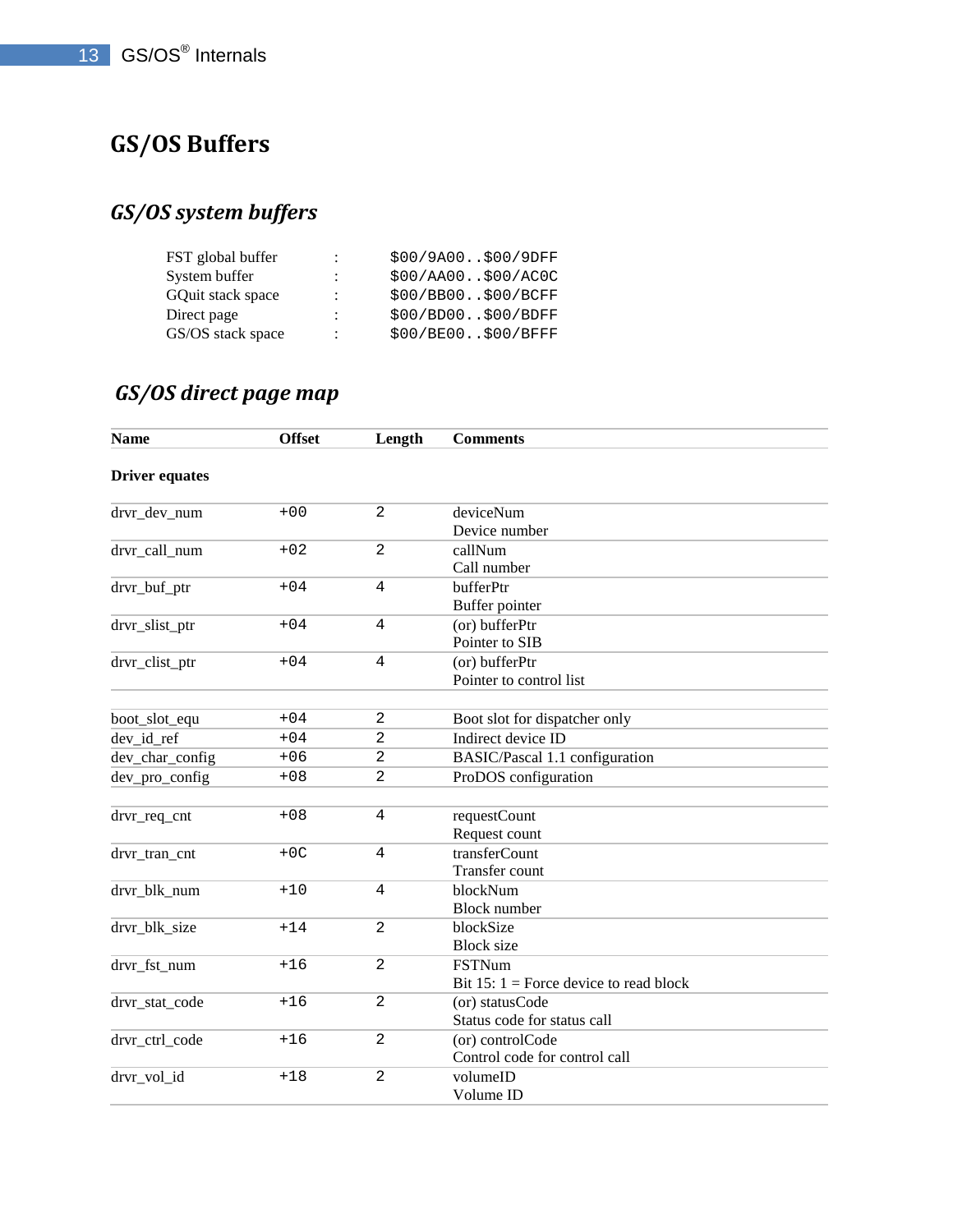| drvr cache     | $+1A$ |   | cachePriority                    |  |
|----------------|-------|---|----------------------------------|--|
|                |       |   | Cache priority                   |  |
| drvr_cach_ptr  | $+1C$ |   | cachePointer                     |  |
|                |       |   | Pointer to cached block          |  |
| $drvr_dib_ptr$ | $+20$ |   | dibPointer                       |  |
|                |       |   | Pointer to active DIB            |  |
| drvr_dev_ptr   | $+24$ | 4 | Pointer to device list           |  |
| gen_drvr_ptr   | $+28$ | 4 | Pointer to generated driver list |  |
| fw addr        | $+28$ | 4 | (or) Pointer to current slot     |  |

#### **Device dispatcher file list structure**

| file<br>ntr<br>11 C<br>____ | $\sim$ | -list<br>-name<br>не |  |
|-----------------------------|--------|----------------------|--|
|                             |        |                      |  |

## **GS/OS equates**

| call number   | $+30$ | 2              | FST call number                           |
|---------------|-------|----------------|-------------------------------------------|
| param_blk_ptr | $+32$ | 4              | Pointer to user's parameter block         |
| dev_num       | $+36$ | 2              | Device number from parameter block        |
| $dev1$ _num   | $+36$ | 2              | Alias name for dev num                    |
| $dev2$ _num   | $+38$ | 2              | Second device number                      |
| path1_ptr     | $+3A$ | 4              | Pointer to $1st$ partial/entire pathname  |
| $fcr\_ptr$    | $+3A$ | 4              | Pointer to file control record            |
| path2_ptr     | $+3E$ | 4              | Pointer to $2nd$ partial/entire pathname  |
| vcr_ptr       | $+3E$ | 4              | Pointer to volume control record          |
| path_flag     | $+42$ | $\overline{2}$ | Flag for path information                 |
|               |       |                | Bit $14: 0 =$ pathnamel is null           |
|               |       |                | $14: 1 = \text{pathname1}$ is non-null    |
|               |       |                | Bit $06: 0 =$ pathname2 is null           |
|               |       |                | $06: 1 = \text{pathname2}$ is non-null    |
| span1         | $+44$ | 2              | Largest distance between path1 terms      |
| span2         | $+46$ | 2              | Max distance between separators for path2 |
|               |       |                |                                           |

#### **SCM equates**

| segment_table |  | Pointer to segment table |
|---------------|--|--------------------------|
| size          |  | Size of segment table    |

#### **Device dispatcher file list structure**

| file<br>ptr<br>en<br>$\overline{\phantom{0}}$ |  |  | list entry<br>tile |  |
|-----------------------------------------------|--|--|--------------------|--|
|-----------------------------------------------|--|--|--------------------|--|

## **Cache Manager direct page**

| cache_cur_ptr | +5A    | Pointer to current cache cell  |  |
|---------------|--------|--------------------------------|--|
| cache_nxt_ptr | $+5E$  | Pointer to next cache cell     |  |
| cache_pre_ptr | $+62.$ | Pointer to previous cache cell |  |
| cache_bkt_ptr | +66    | Pointer to bucket list         |  |

## **Supervisory driver direct page**

| post_drvr_tbl |  | Used for dynamic driver installation |
|---------------|--|--------------------------------------|
| sup_drvr_ptr  |  | Pointer to supervisory driver list   |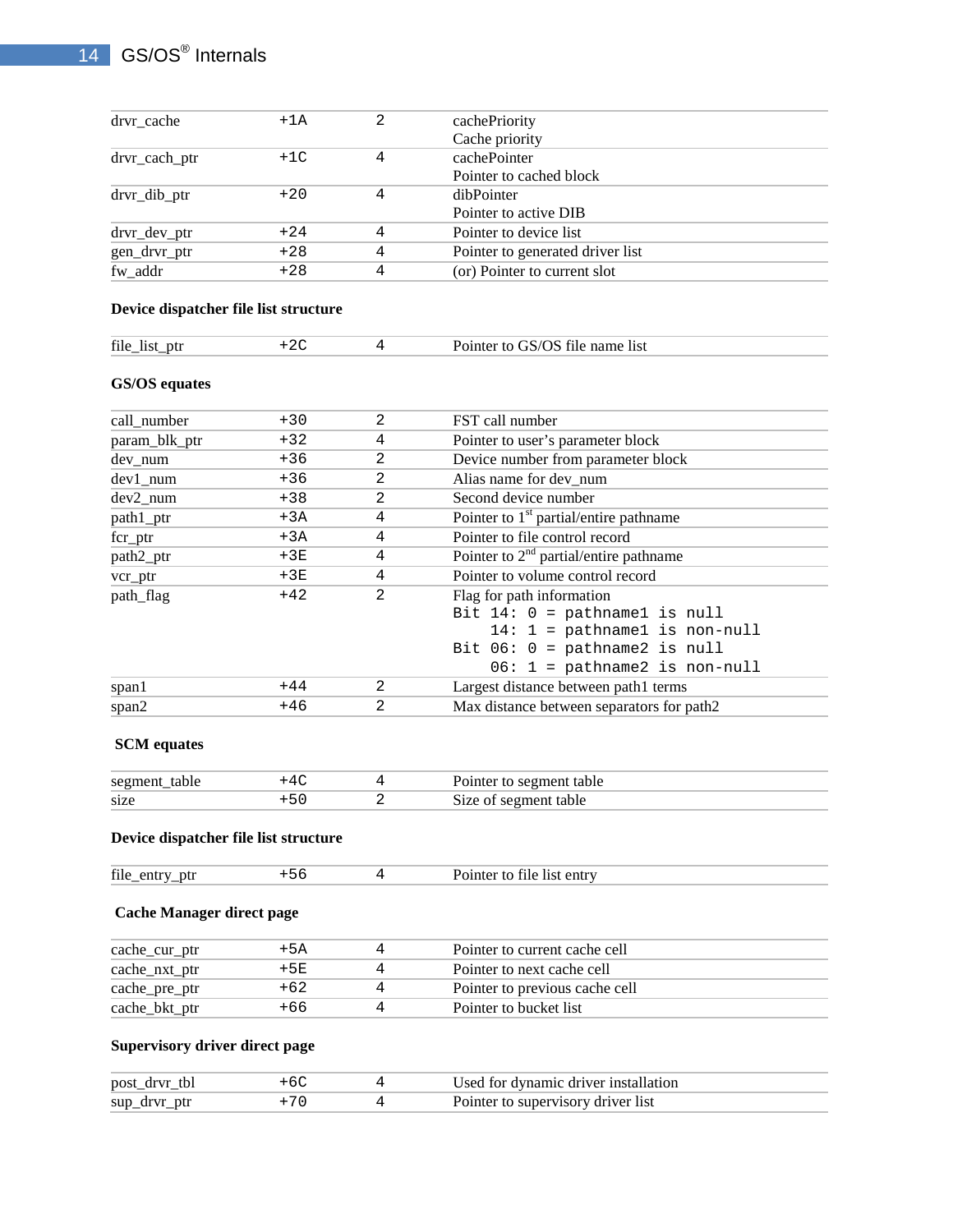## 15 GS/OS<sup>®</sup> Internals

| sib ptr      |  | Pointer to SIB                    |  |
|--------------|--|-----------------------------------|--|
| sup_parm_ptr |  | Pointer to supervisory parameters |  |

## **FST direct page**

| <b>FST</b><br>snace<br>54<br>- 511 |
|------------------------------------|
| $\sim$ $\sim$ $\sim$               |

## **SCM temporary direct page usage**

| Ptr                    | $+E8$  |  |
|------------------------|--------|--|
|                        | $+EC$  |  |
|                        | $+ F0$ |  |
| M_temp<br>Seg<br>Vp    | $+F4$  |  |
| $\frac{Vcr}{\sqrt{2}}$ | $+F8$  |  |
|                        | $+FC$  |  |
| Hand<br>Pb_ptr         | $+FC$  |  |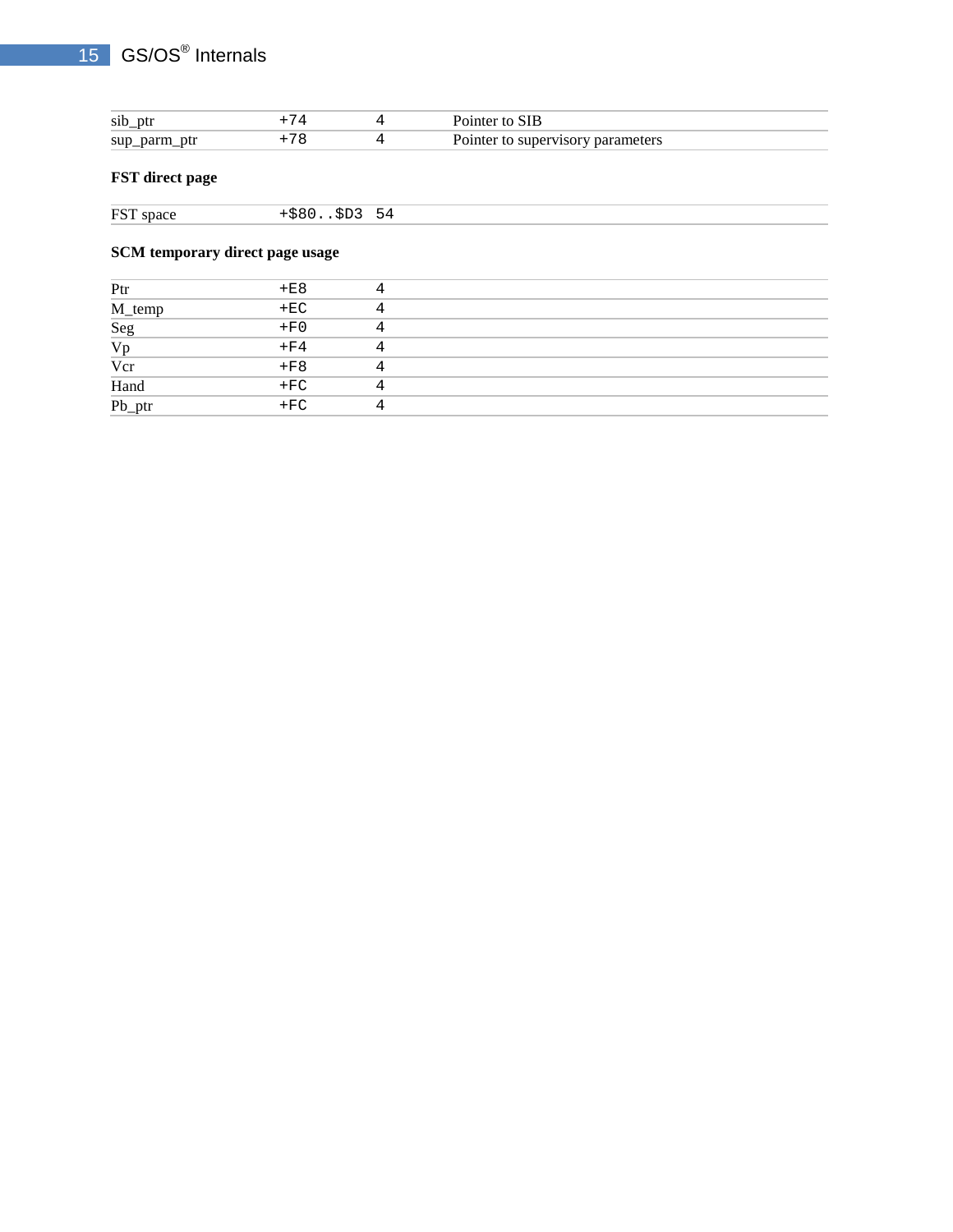# **System service calls**

## *About*

Access to several system service routines has been provided for File System Translators and Device Drivers by GS/OS. Access to these routines is through a System Service Dispatch Table located in bank \$01 from \$FC00 to \$FCFF.

## *System Service Dispatch Table*

| <b>System Service name</b> | <b>Address</b> | Location  |
|----------------------------|----------------|-----------|
| DEV_DISPATCHER             | \$02/15EF      | \$01/FC00 |
| CACHE_FIND_BLK             | \$00/A3B1      | \$01/FC04 |
| CACHE_ADD_BLK              | \$00/A32E      | \$01/FC08 |
| <b>CACHE_INIT</b>          | \$00/A2D6      | \$01/FC0C |
| CACHE_SHUTDN               | \$00/A652      | \$01/FC10 |
| CACHE_DEL_BLK              | \$00/A422      | \$01/FC14 |
| CACHE_DEL_VOL              | \$00/A51F      | \$01/FC18 |
| ALLOC_SEG                  | \$00/FCE8      | \$01/FC1C |
| <b>RELEASE_SEG</b>         | \$00/FD15      | \$01/FC20 |
| <b>ALLOC_VCR</b>           | \$00/F59F      | \$01/FC24 |
| RELEASE_VCR                | \$00/F6ED      | \$01/FC28 |
| <b>ALLOC_FCR</b>           | \$00/F5A2      | \$01/FC2C |
| <b>RELEASE_FCR</b>         | \$00/F72B      | \$01/FC30 |
| SWAP_OUT                   | \$00/F997      | \$01/FC34 |
| <b>DEREF</b>               | \$00/FE09      | \$01/FC38 |
| GET_SYS_GBUF               | \$00/E26C      | \$01/FC3C |
| SYS_EXIT                   | \$00/B7C7      | \$01/FC40 |
| <b>SYS_DEATH</b>           | \$00/EF02      | \$01/FC44 |
| FIND_VCR                   | \$00/F863      | \$01/FC48 |
| FIND_FCR                   | \$00/F872      | \$01/FC4C |
| SET_SYS_SPEED              | \$02/1D5E      | \$01/FC50 |
| CACHE_FLSH_DEF             | \$00/A5FE      | \$01/FC54 |
| <b>RENAME_VCR</b>          | \$00/F763      | \$01/FC58 |
| <b>RENAME_FCR</b>          | \$00/F766      | \$01/FC5C |
| GET_VCR                    | \$00/F93C      | \$01/FC60 |
| GET_FCR                    | \$00/F944      | \$01/FC64 |
| LOCK_MEM                   | \$00/FE35      | \$01/FC68 |
| UNLOCK_MEM                 | \$00/FE25      | \$01/FC6C |
| MOVE_INFO                  | \$00/A05B      | \$01/FC70 |
| CVT_0TO1                   | \$00/EB49A     | \$01/FC74 |
| CVT_1TO0                   | \$00/E4D0      | \$01/FC78 |
| REPLACE_80                 | \$00/E50B      | \$01/FC7C |
| TO_B0_CORE                 | \$E0/FC5A      | \$01/FC80 |
| <b>GEN_DISPATCH</b>        | \$E0/F258      | \$01/FC84 |
| <b>SIGNAL</b>              | \$00/ECFE      | \$01/FC88 |
| GET_B0_BUFF                | \$E0/FCC8      | \$01/FC8C |
| <b>SET_DISKSW</b>          | \$02/1825      | \$01/FC90 |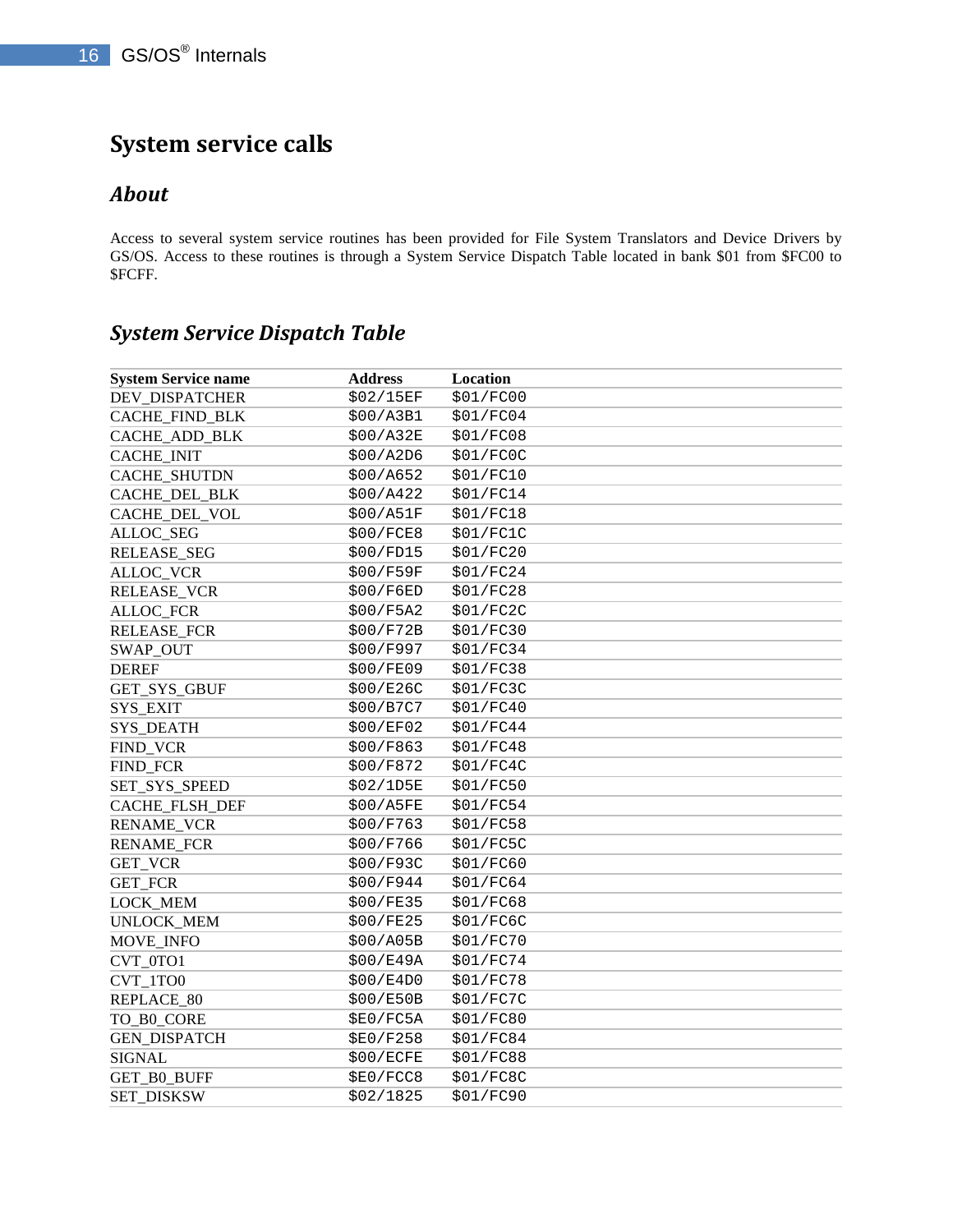| REPORT_ERROR           | \$00/EFD8 | \$01/FC94 |
|------------------------|-----------|-----------|
| MOUNT_MESSAGE          | \$E1/DF11 | \$01/FC98 |
| <b>FULL_ERROR</b>      | \$00/F04C | \$01/FC9C |
| REPORT_FATAL           | \$00/EF8E | \$01/FCAO |
| SUP_DRVR_DISP          | \$E0/FCCD | \$01/FCA4 |
| <b>INSTALL_DRIVER</b>  | \$E0/FE5B | \$01/FCAB |
| <b>GET BOOT PFX</b>    | \$00/E466 | \$01/FCAC |
| SET_BOOT_PFX           | \$00/E471 | \$01/FCB0 |
| ALLOC_CACHE_SEG        | \$00/FB7C | \$01/FCB4 |
| GET_STKED_ID           | \$E1/D27B | \$01/FCB8 |
| DYN SLOT ARBITER       | \$02/1D09 | \$01/FCBC |
| PARSE_PATHNAME         | \$00/B6BE | \$01/FCC0 |
| POST_OS_EVENT          | \$00/B300 | \$01/FCC4 |
| DYNAMIC_INSTALL        | \$E0/FD48 | \$01/FCC8 |
| DEV_MGR_SVC            | \$02/18DA | \$01/FCCC |
| OLD DEV DISP           | \$E0/E1FD | \$01/FCDO |
| <b>INIT_PARSE_PATH</b> | \$00/B6AF | \$01/FCD4 |
| UNBIND_INT_VECT        | \$00/EB37 | \$01/FCD8 |
| DO_INSERT_SCAN         | \$E1/DE64 | \$01/FCDC |
| TOOLBOX_MSG            | \$00/F03B | \$01/FCE0 |
| not used               |           | \$01/FCE4 |
| not used               |           | \$01/FCE8 |
| not used               |           | \$01/FCEC |
| not used               |           | \$01/FCF0 |
| not used               |           | \$01/FCF4 |
| not used               |           | \$01/FCF8 |
| <b>RTL</b>             |           | \$01/FCFC |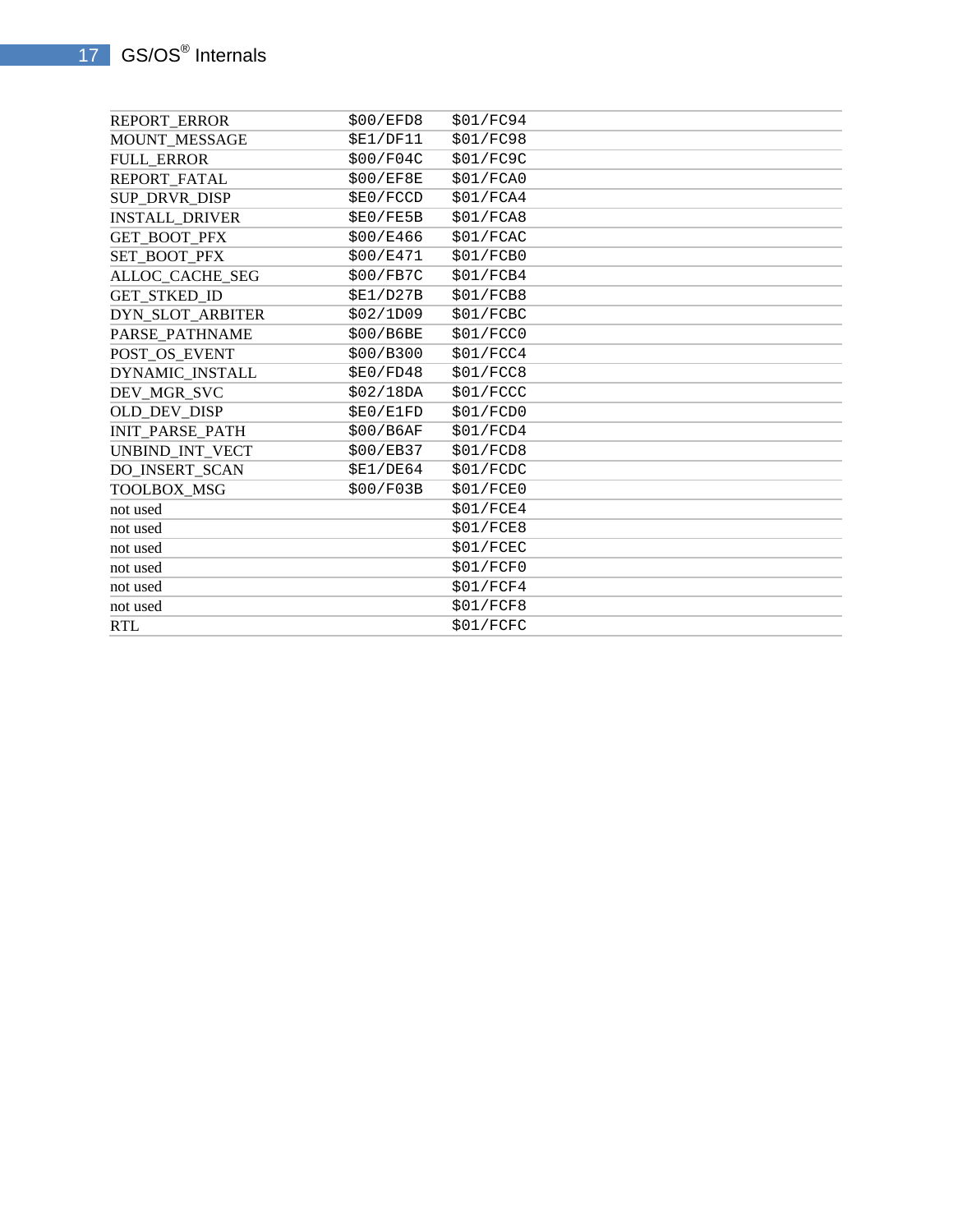## *Making a System service call from an application*

You can call system service calls from an application if the right settings have been applied either to the direct page or to the registers (e.g. AXY):

|      |             | Entry LDAL GSOSBusy              |
|------|-------------|----------------------------------|
|      | BMI Exit    |                                  |
|      |             | ORA #\$8000                      |
|      |             | STAL GSOSBusy                    |
|      | PHD         |                                  |
|      |             | LDA #\$BD00                      |
|      | TCD         |                                  |
|      | $SEP$ #\$20 |                                  |
|      |             | LDAL \$E0C068                    |
|      | PHA         |                                  |
|      |             | LDAL \$E0C08B                    |
|      |             | LDAL \$E0C08B                    |
|      | REP #\$20   |                                  |
|      |             | set GS/OS direct page parameters |
|      |             | call your system service call    |
|      | SEP #\$20   |                                  |
|      | PLA         |                                  |
|      |             | STAL \$E0C068                    |
|      | REP #\$20   |                                  |
|      | PLD         |                                  |
|      |             | LDAL GSOSBusy                    |
|      | ASL         |                                  |
|      | LSR         |                                  |
|      |             | STAL GSOSBusy                    |
| Exit | <b>RTS</b>  |                                  |
|      |             |                                  |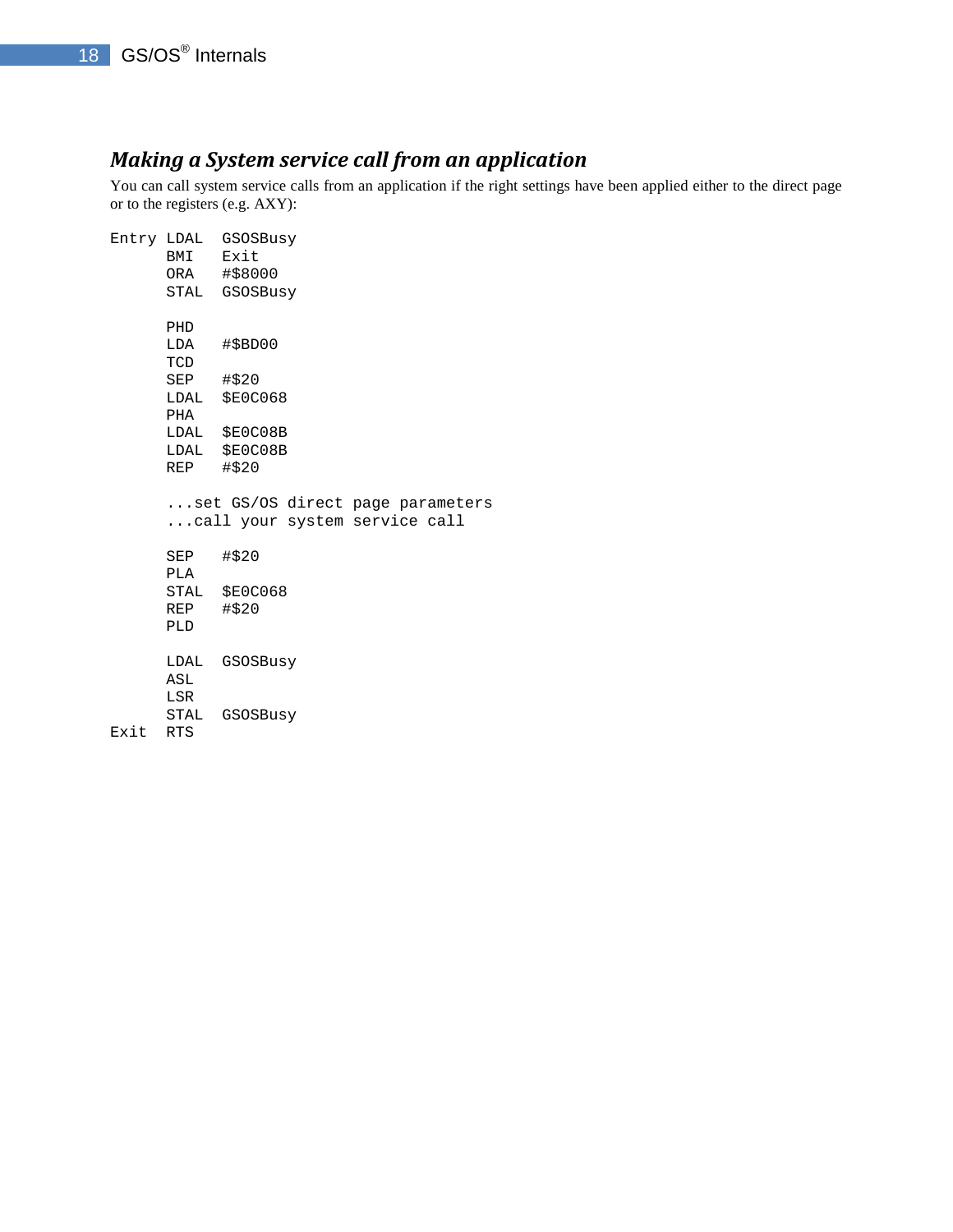# *System service calls description*

## **ALLOC\_CACHE\_SEG (\$01/FCB4)**

| <b>Description</b> | This routine allocates a block of memory and returns a virtual pointer to it.                                                                                   |
|--------------------|-----------------------------------------------------------------------------------------------------------------------------------------------------------------|
| <b>Parameters</b>  | Input:<br>A register: requested size                                                                                                                            |
|                    | Return:<br>A register: error code if carry set<br>X register: low address to allocated virtual pointer<br>Y register: high address to allocated virtual pointer |
| <b>Notes</b>       | The maximum memory block size that can be requested is \$1B00-byte long.                                                                                        |
| <b>Errors</b>      | If $c=0$ : successful call<br>If $c=1$ : out of memory or bad parameter (requested size)                                                                        |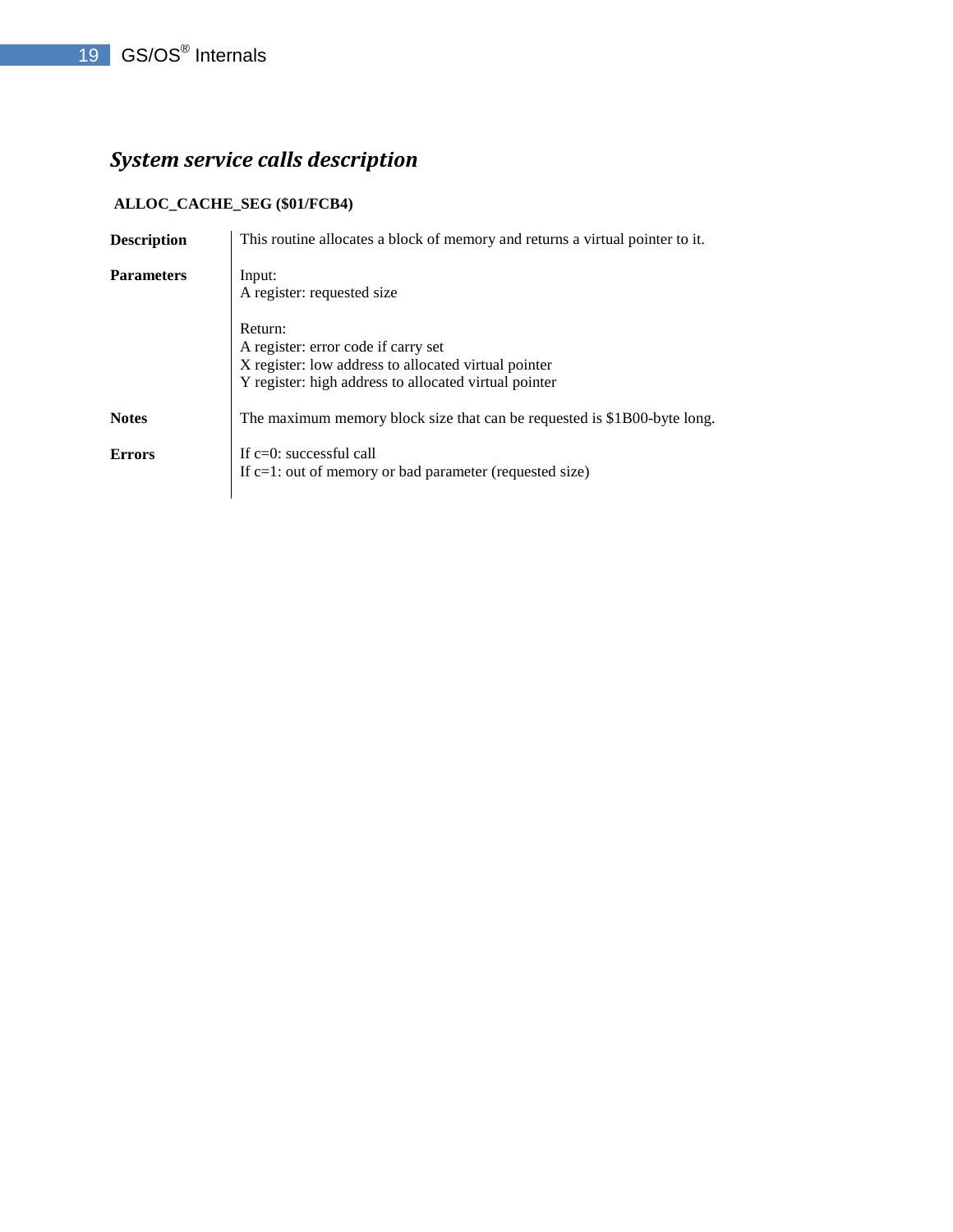## **ALLOC\_FCR (\$01/FC2C)**

| <b>Description</b> | This routine returns a virtual pointer to a File Control Record of the requested size.                                                                                                                                                                                                                                                                               |  |
|--------------------|----------------------------------------------------------------------------------------------------------------------------------------------------------------------------------------------------------------------------------------------------------------------------------------------------------------------------------------------------------------------|--|
| <b>Parameters</b>  | Input:<br>A register: requested memory block size (number of bytes)<br>X register: pointer (low byte) to class 1 input string of file name<br>Y register: pointer (high byte) to class 1 input string of file name<br>Return:<br>X register: virtual pointer (low byte) to newly allocated block<br>Y register: virtual pointer (high byte) to newly allocated block |  |
| <b>Notes</b>       | None.                                                                                                                                                                                                                                                                                                                                                                |  |
| <b>Errors</b>      | If $c=0$ : no error; memory was allocated.<br>If $c=1$ : error; memory could not be allocated.                                                                                                                                                                                                                                                                       |  |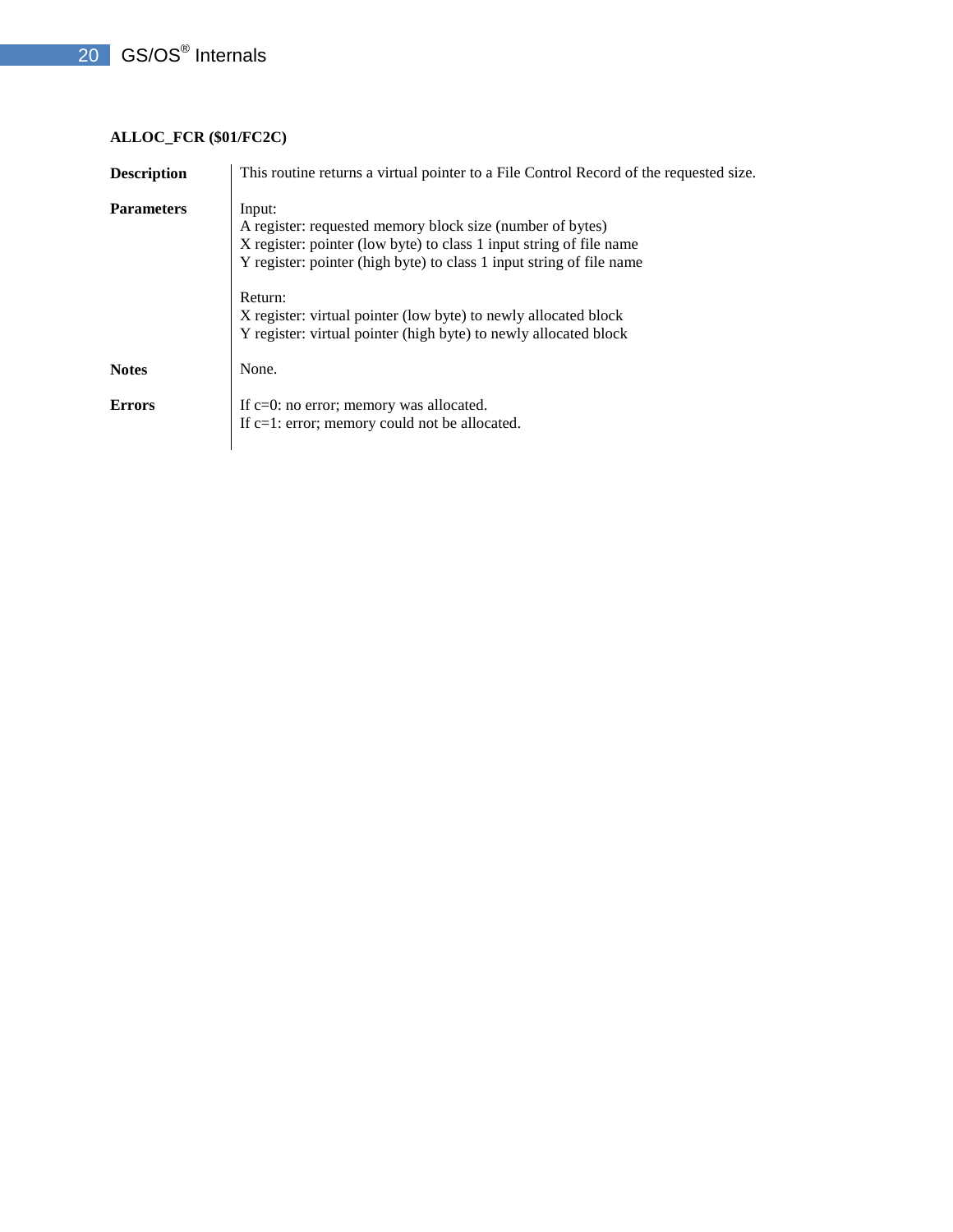## **ALLOC\_SEG (\$01/FC1F)**

| <b>Description</b> | This routine returns a virtual pointer to a segment of the requested size.                                                                     |
|--------------------|------------------------------------------------------------------------------------------------------------------------------------------------|
| <b>Parameters</b>  | Input:<br>A register: requested memory block size (number of bytes)                                                                            |
|                    | Return:<br>X register: virtual pointer (low byte) to newly allocated block<br>Y register: virtual pointer (high byte) to newly allocated block |
| <b>Notes</b>       | None.                                                                                                                                          |
| <b>Errors</b>      | If $c=0$ : no error; memory was allocated.<br>If $c=1$ : error; memory could not be allocated.                                                 |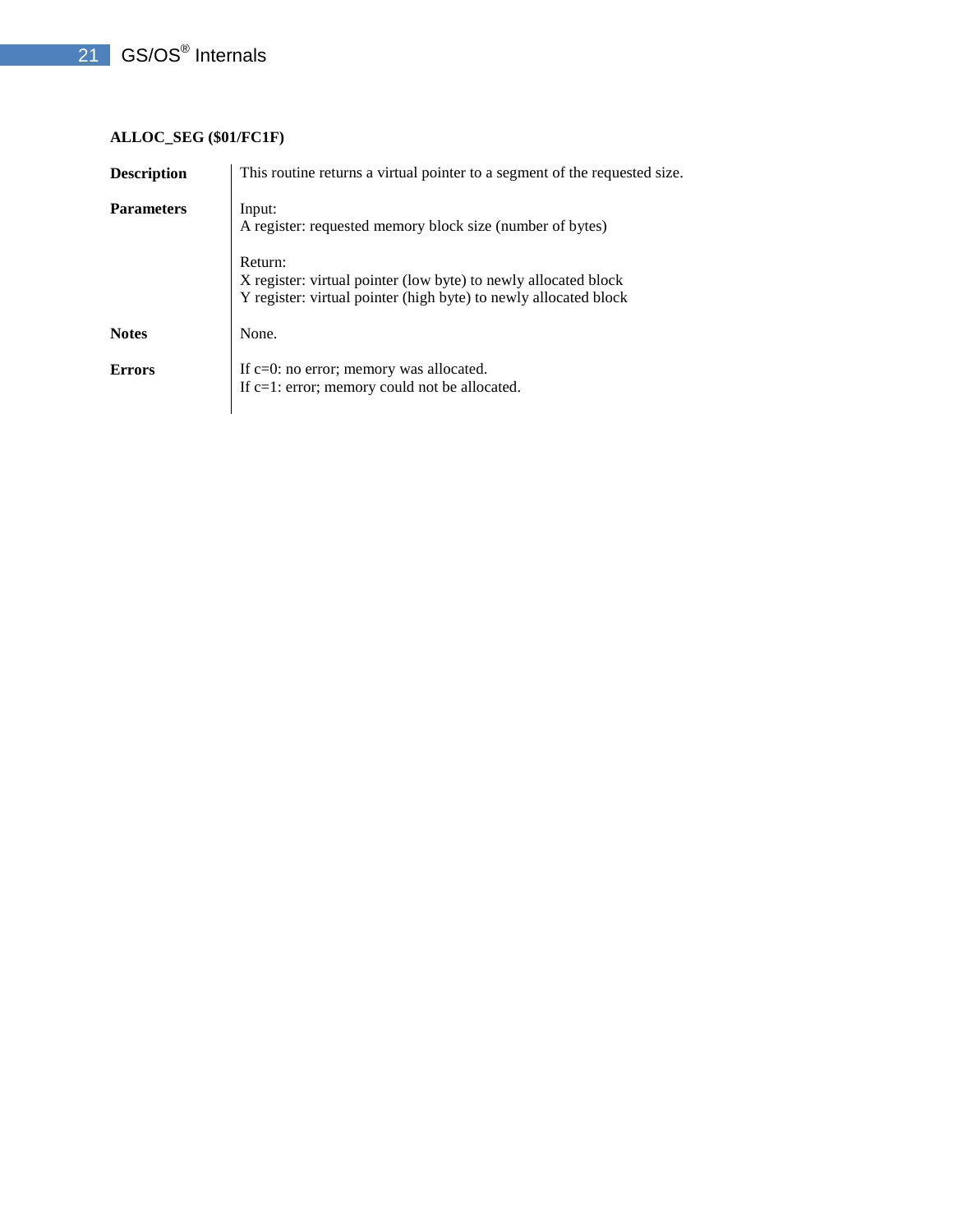## **ALLOC\_VCR (\$01/FC24)**

| <b>Description</b> | This routine returns a virtual pointer to a Volume Control Record of the requested size.                                                                                                                                                                                                                                                                                 |  |
|--------------------|--------------------------------------------------------------------------------------------------------------------------------------------------------------------------------------------------------------------------------------------------------------------------------------------------------------------------------------------------------------------------|--|
| <b>Parameters</b>  | Input:<br>A register: requested memory block size (number of bytes)<br>X register: pointer (low byte) to class 1 input string of volume name<br>Y register: pointer (high byte) to class 1 input string of volume name<br>Return:<br>X register: virtual pointer (low byte) to newly allocated block<br>Y register: virtual pointer (high byte) to newly allocated block |  |
| <b>Notes</b>       | None.                                                                                                                                                                                                                                                                                                                                                                    |  |
| <b>Errors</b>      | If $c=0$ : no error; memory was allocated.<br>If $c=1$ : error; memory could not be allocated.                                                                                                                                                                                                                                                                           |  |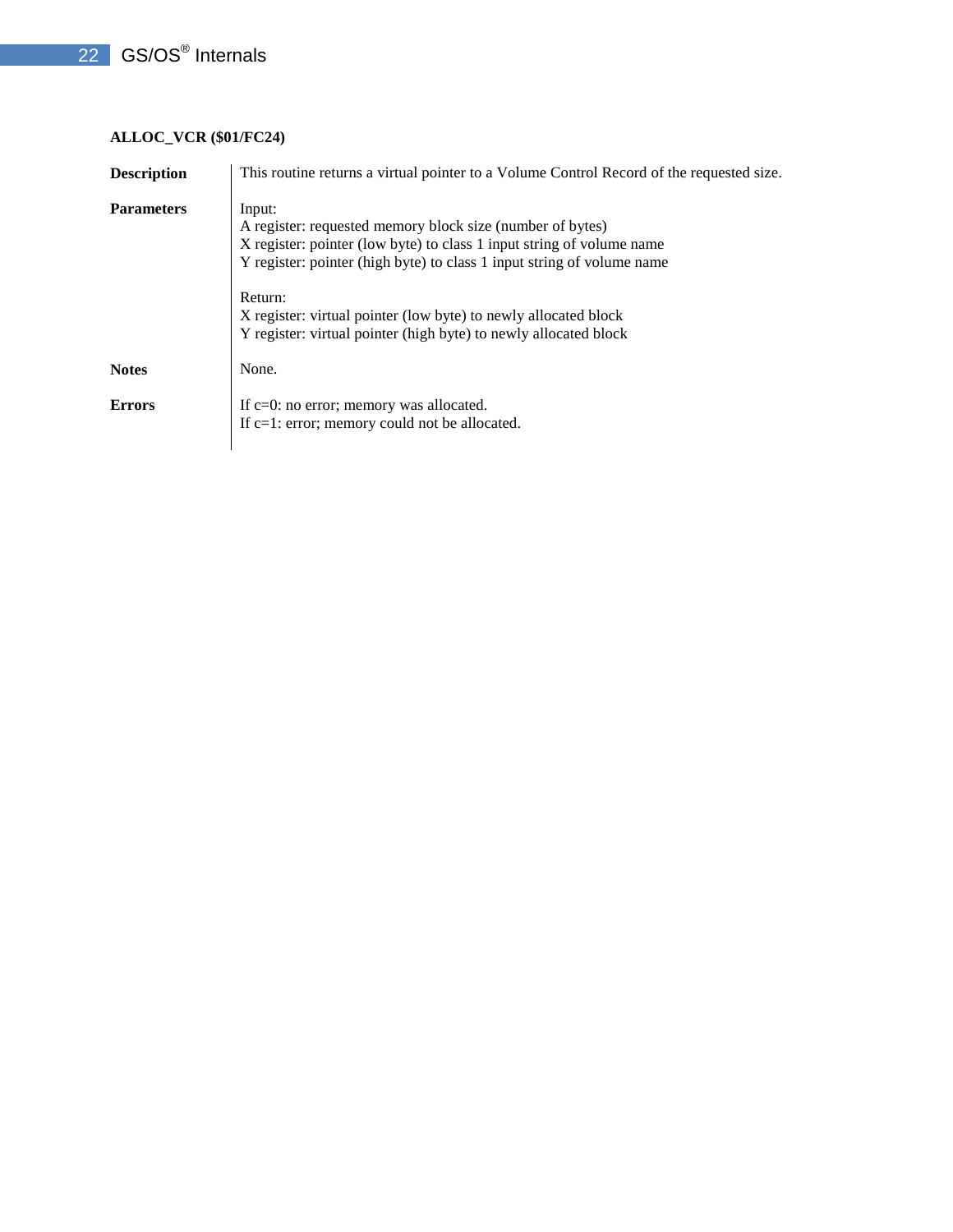## **CACHE\_ADD\_BLK (\$01/FC08)**

| <b>Description</b> | This routine attemps to add the requested block to the cache. The block is added at the start of<br>the LRU chain (that is, at those most recently used). If there is not enough room in the cache,<br>the block(s) at the end of the chain (that is, at those least recently used) are purged until there is<br>enough room for the requested block. |
|--------------------|-------------------------------------------------------------------------------------------------------------------------------------------------------------------------------------------------------------------------------------------------------------------------------------------------------------------------------------------------------|
| <b>Parameters</b>  | Input:<br>GS/OS direct page:<br>blockSize<br>blockNum<br>deviceNum<br>volumeID<br>cachePriority                                                                                                                                                                                                                                                       |
|                    | Return:<br>GS/OS direct page:<br>cachePointer<br>Pointer to start of block in cache                                                                                                                                                                                                                                                                   |
| <b>Notes</b>       | Full native mode is always assumed.<br>When drivers make this call, the block is cached by the device number.                                                                                                                                                                                                                                         |
| <b>Errors</b>      | If $c=0$ : no error; block was added to the cache.<br>If $c=1$ : error; block was not added to the cache.                                                                                                                                                                                                                                             |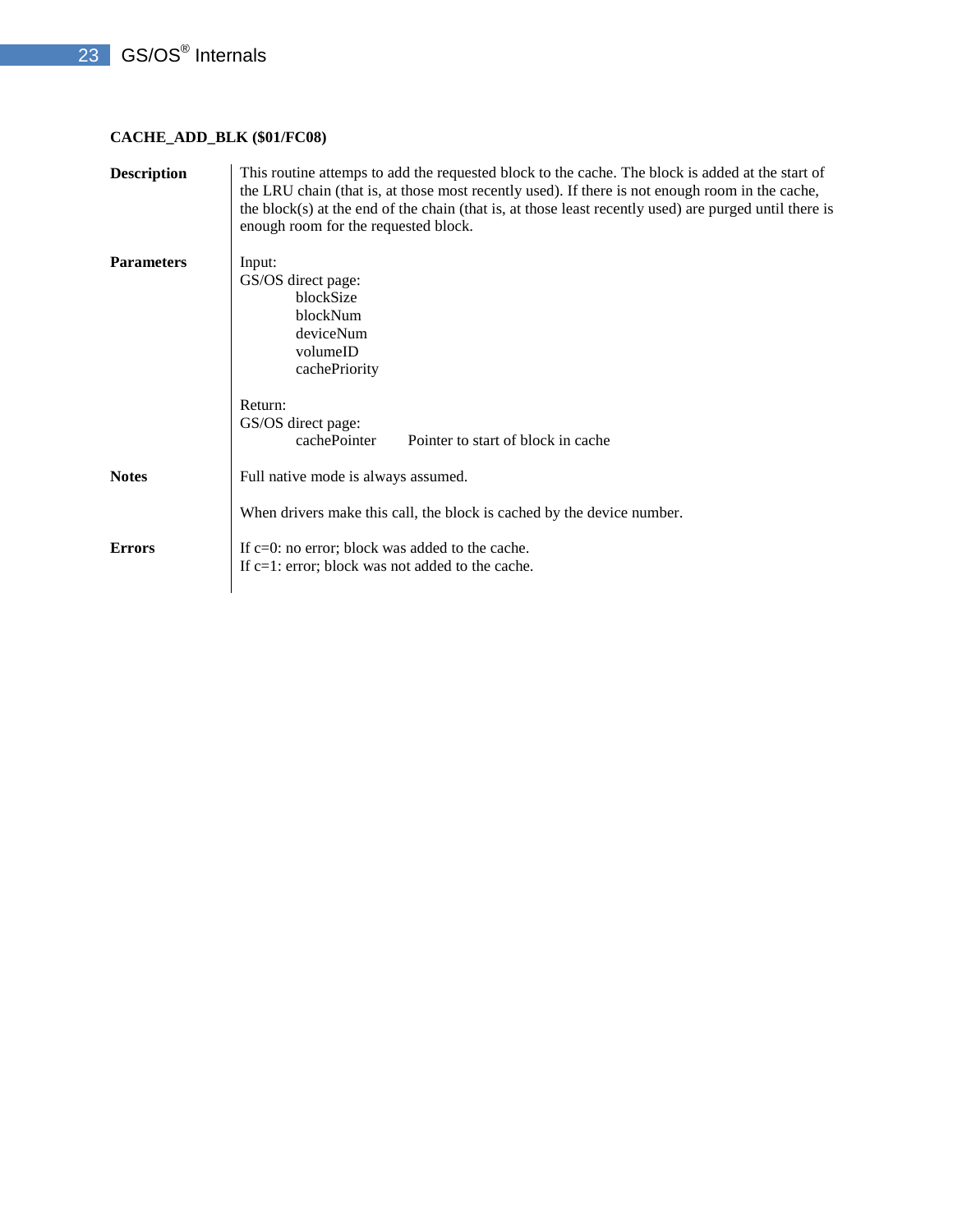## 24 GS/OS<sup>®</sup> Internals

## **CACHE\_DEL\_BLK (\$01/FC14)**

| <b>Description</b> | This routine attemps to delete the specified block from cache memory.                                           |  |
|--------------------|-----------------------------------------------------------------------------------------------------------------|--|
| <b>Parameters</b>  | Input:<br>GS/OS direct page:<br>blockSize<br>blockNum<br>deviceNum<br>volumeID<br>cachePriority                 |  |
|                    | Return:<br>None                                                                                                 |  |
| <b>Notes</b>       | Input and output are always passed by GS/OS direct-page locations in this routine. Full native<br>mode is used. |  |
| <b>Errors</b>      | If c=0: no error; block was deleted from cache.<br>If c=1: error; block was not deleted from cache.             |  |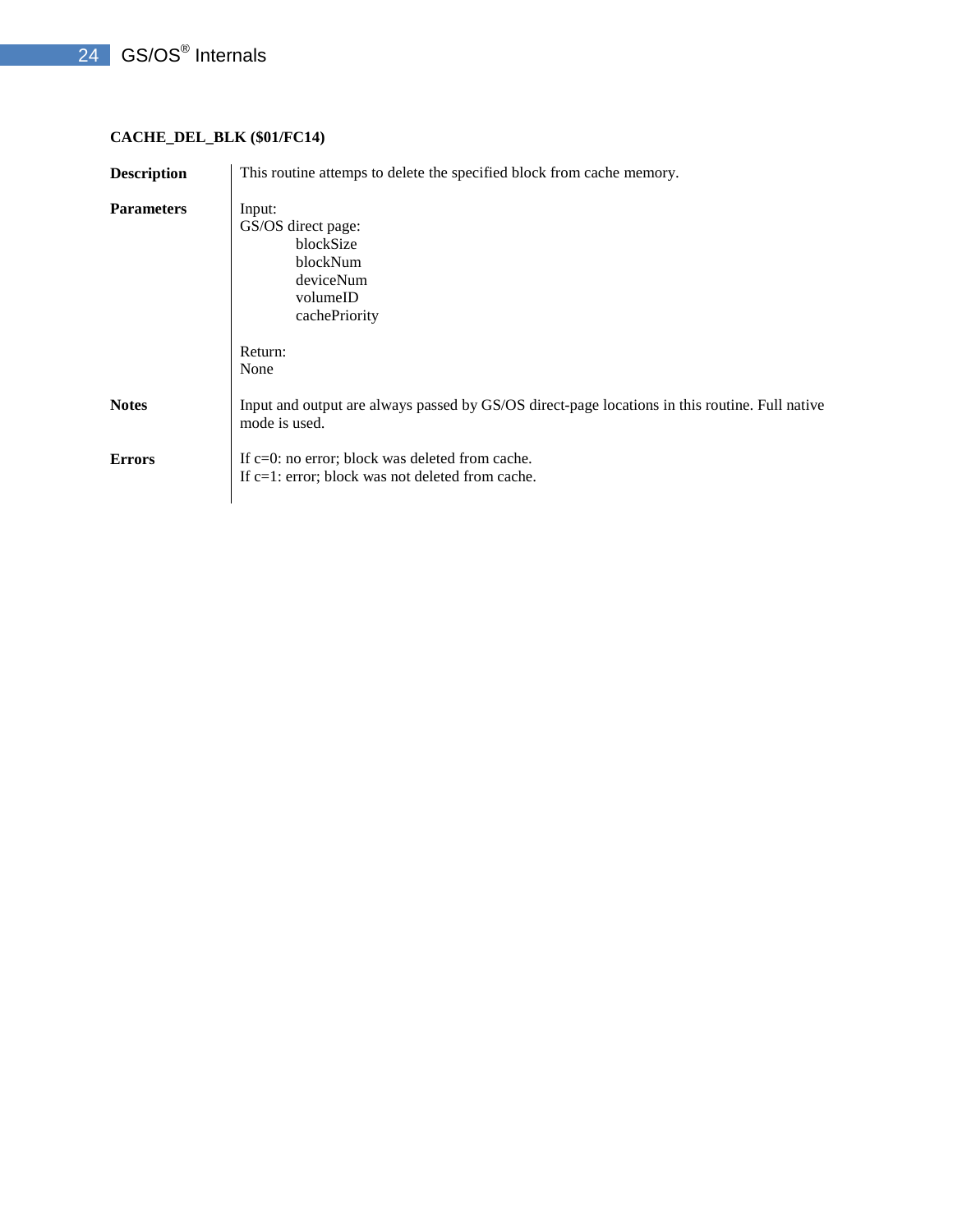## **CACHE\_DEL\_VOL (\$01/FC18)**

| <b>Description</b> | This routine will try to delete all blocks belonging to the requested device number from the<br>cache.                                                                                                            |
|--------------------|-------------------------------------------------------------------------------------------------------------------------------------------------------------------------------------------------------------------|
|                    | If the device number $= 0$ then all blocks of all device numbers of the specified FST will be<br>deleted. If both device number and FST number are zero then all blocks that are not deferred<br>will be deleted. |
| <b>Parameters</b>  | Input:<br>GS/OS direct page:<br>deviceNum<br>FSTNum                                                                                                                                                               |
|                    | Return:<br>None                                                                                                                                                                                                   |
| <b>Notes</b>       | None.                                                                                                                                                                                                             |
| <b>Errors</b>      | If $c=0$ , no error; the volume's block(s) are deleted.<br>If $c=1$ , an error occurred; the blocks may still be cached.                                                                                          |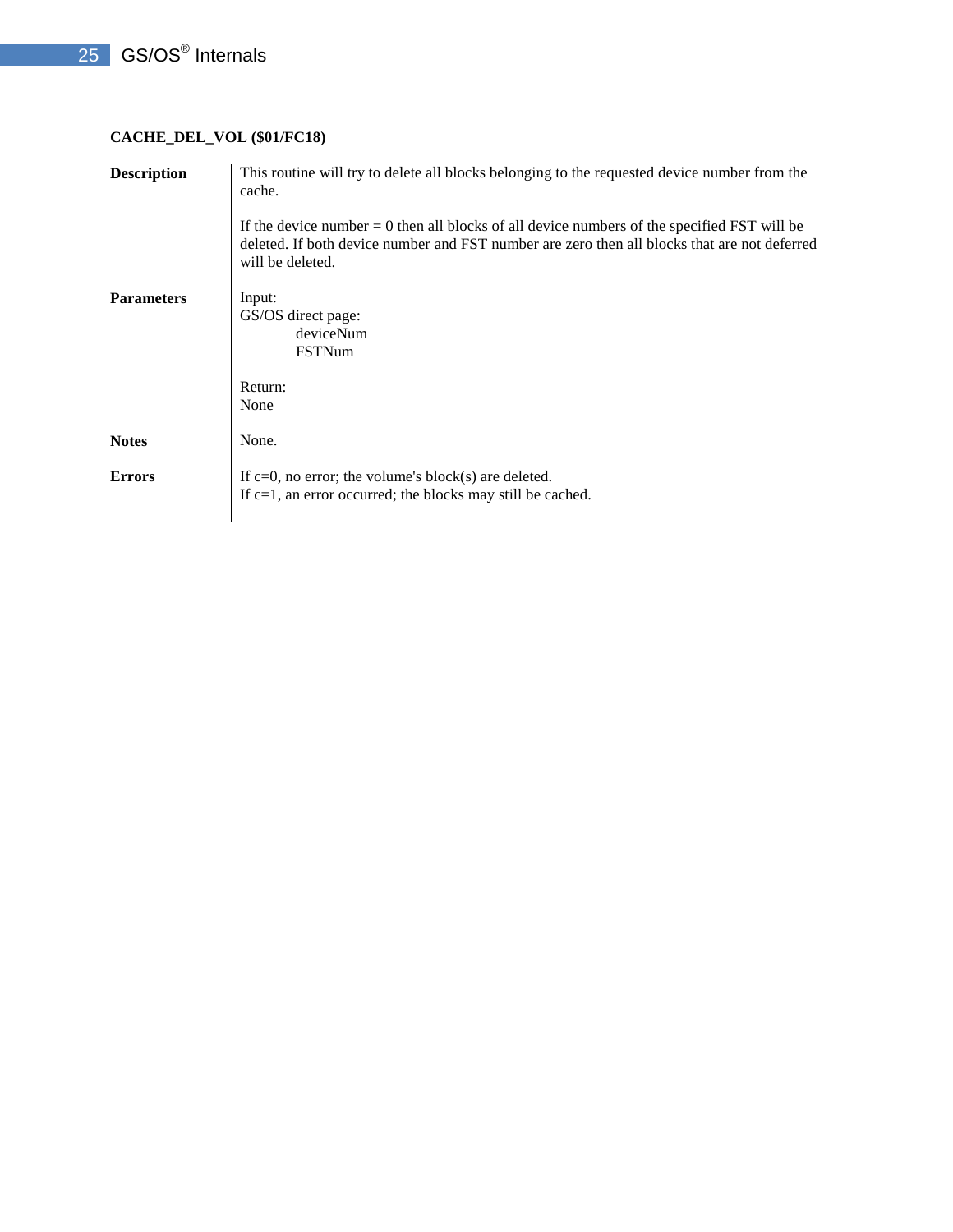## **CACHE\_FIND\_BLK (\$01/FC04)**

| <b>Description</b> | This routine attemps to find the requested block in the cache. If the block is found, it is moved<br>to the start of the LRU chain, and a 4-byte pointer to its start is returned to the caller. One of<br>two possible searches may be specified for this call: a search by device number (used by<br>drivers) or a search by volume ID (used by FSTs when a deferred-write session is in progress).<br>A routine making this system service call must specify the type of search desired by setting the<br>carry flag appropriately. |
|--------------------|----------------------------------------------------------------------------------------------------------------------------------------------------------------------------------------------------------------------------------------------------------------------------------------------------------------------------------------------------------------------------------------------------------------------------------------------------------------------------------------------------------------------------------------|
| <b>Parameters</b>  | Input:<br>GS/OS direct page:<br>blockNum<br>deviceNum<br>volumeID                                                                                                                                                                                                                                                                                                                                                                                                                                                                      |
|                    | $0 =$ search by device number<br>Carry flag:<br>$1 =$ search by volume ID                                                                                                                                                                                                                                                                                                                                                                                                                                                              |
|                    | Return:<br>GS/OS direct page:<br>cachePointer<br>Pointer to start of block in cache                                                                                                                                                                                                                                                                                                                                                                                                                                                    |
| <b>Notes</b>       | Full native mode is always assumed.<br>Drivers making this call should request a search by device number $(c=0)$ .                                                                                                                                                                                                                                                                                                                                                                                                                     |
| <b>Errors</b>      | If $c=0$ : no error; block is in cache.<br>If $c=1$ : error; block is not in cache.                                                                                                                                                                                                                                                                                                                                                                                                                                                    |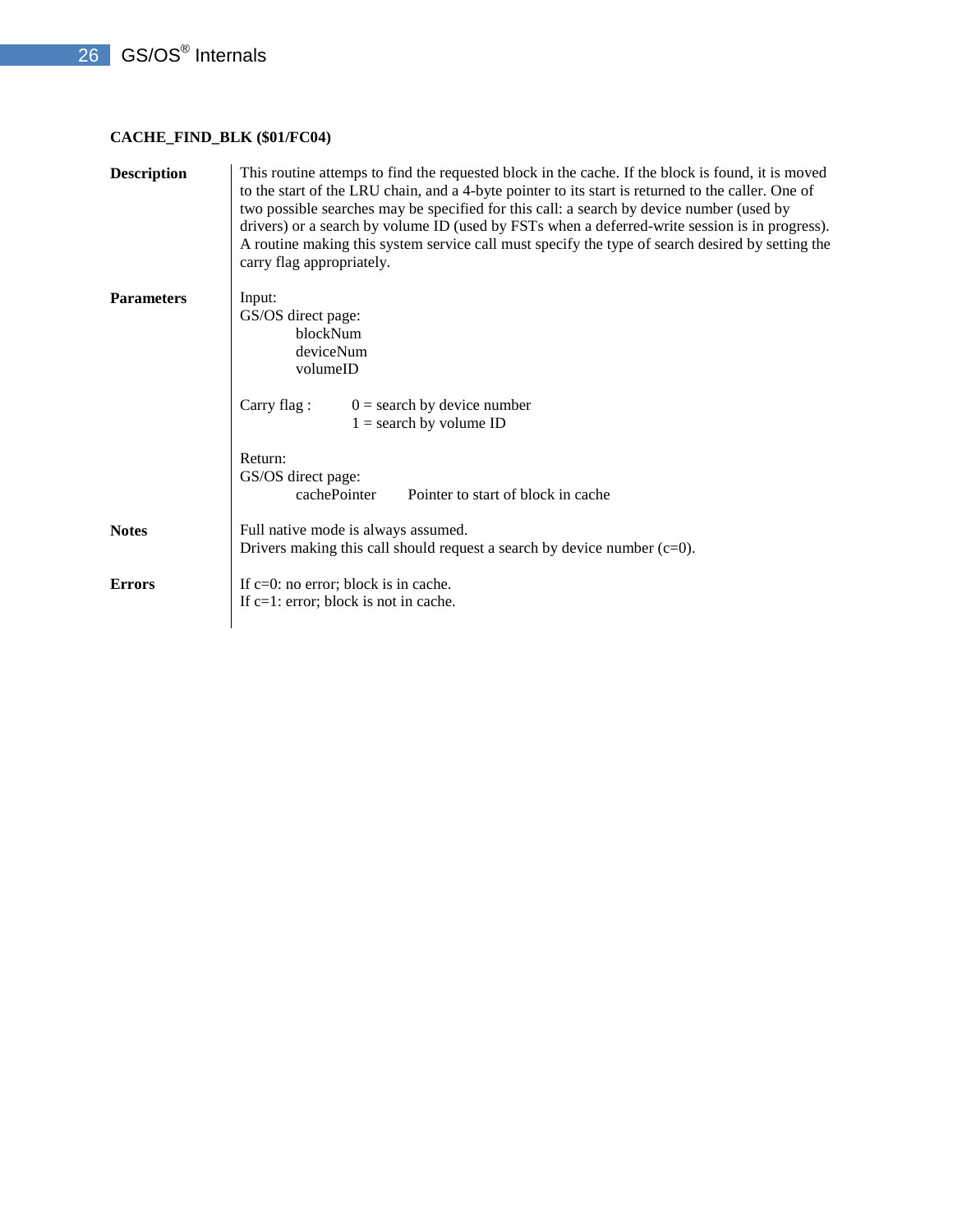## 27 GS/OS<sup>®</sup> Internals

## **CACHE\_INIT (\$01/FC0C)**

| <b>Description</b> | This routine will try to initialize the cache. Memory as needed by the cache is obtained from<br>the Memory Manager.                                                                                          |
|--------------------|---------------------------------------------------------------------------------------------------------------------------------------------------------------------------------------------------------------|
| <b>Parameters</b>  | Input:<br>None                                                                                                                                                                                                |
|                    | Return:<br>None                                                                                                                                                                                               |
| <b>Notes</b>       | The size of the cache is determined by looking at battery ram. Once this is read, changing the<br>value in battery ram will not change the size of the cache. The cache size cannot be changed<br>on the fly. |
| <b>Errors</b>      | If $c=0$ , no error.<br>If $c=1$ , an error occurred.                                                                                                                                                         |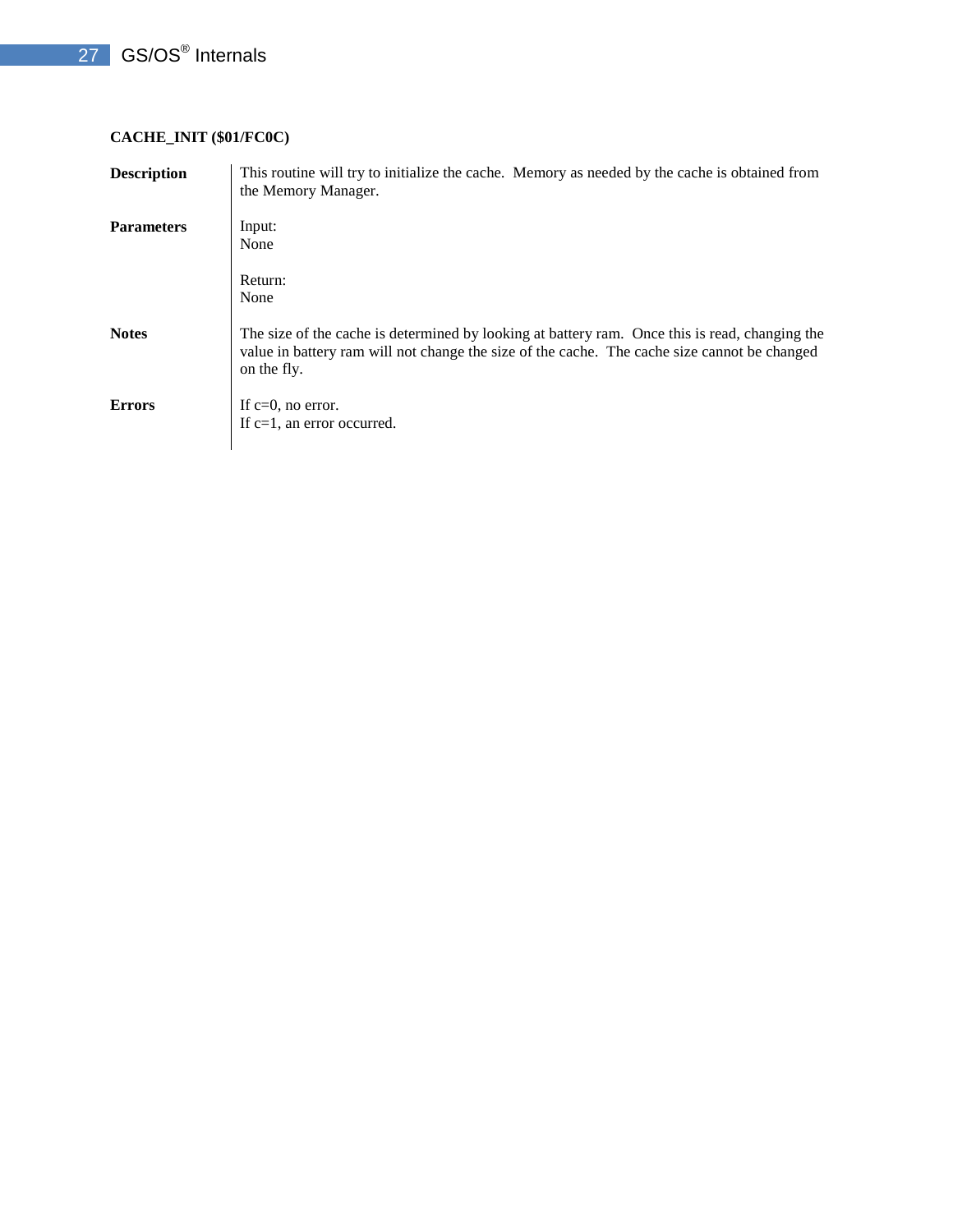## **CACHE\_FLSH\_DEF (\$01/FC54)**

| <b>Description</b> | This routine will try to write to disk the deferred cache blocks belonging to a specific volume<br>id. After being written to disk, these deferred cache blocks will be downgraded to regular cache<br>blocks. |
|--------------------|----------------------------------------------------------------------------------------------------------------------------------------------------------------------------------------------------------------|
| <b>Parameters</b>  | Input:<br>None                                                                                                                                                                                                 |
|                    | Return:<br>None                                                                                                                                                                                                |
| <b>Notes</b>       | Input and output is passed to this routine by GS/OS direct page and full native mode is always<br>assumed.                                                                                                     |
| <b>Errors</b>      | If $c=0$ , no error; the volume ids deferred blocks have been written to disk.<br>If $c=1$ , an error occurred; couldn't write to disk all deferred blocks of the given volume id.                             |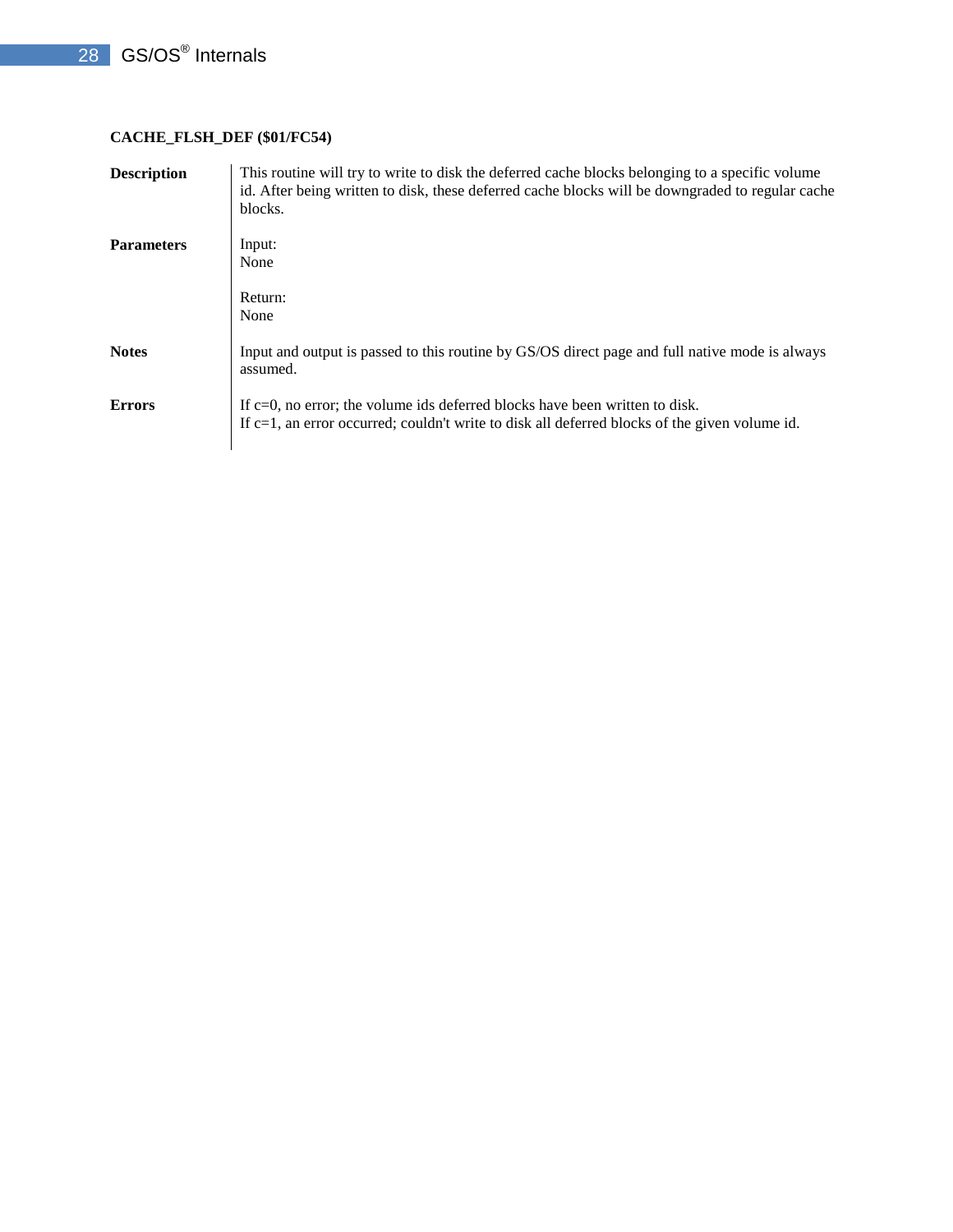## **CACHE\_SHUTDN (\$01/FC10)**

| <b>Description</b> | This routine will try to shutdown the cache by deleting each entry one at a time. The LRU list<br>will be used for deletion, the bucket lists will not be used nor updated. The state of the cache is<br>unknown if there's an error. |
|--------------------|---------------------------------------------------------------------------------------------------------------------------------------------------------------------------------------------------------------------------------------|
| <b>Parameters</b>  | Input:<br>None                                                                                                                                                                                                                        |
|                    | Return:<br>None                                                                                                                                                                                                                       |
| <b>Notes</b>       | None.                                                                                                                                                                                                                                 |
| <b>Errors</b>      | If $c=0$ : no error; the cache has been shutdown.<br>If $c=1$ : error; the cache is unreliable now.                                                                                                                                   |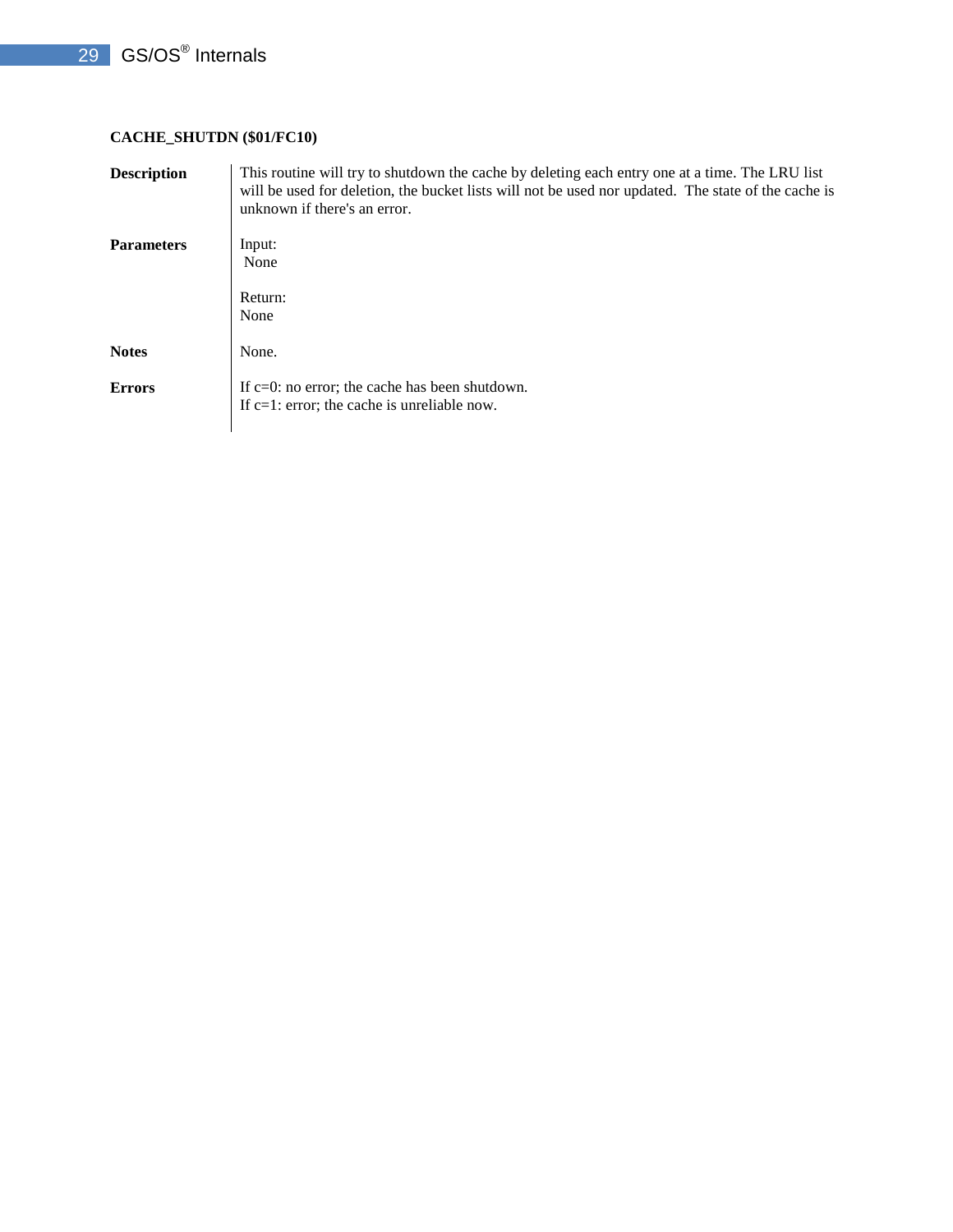## **CVT\_0TO1 (\$01/FC74)**

| <b>Description</b> | This routine converts a class 0 string into a class 1 string.                                                                       |
|--------------------|-------------------------------------------------------------------------------------------------------------------------------------|
| <b>Parameters</b>  | Input:<br>Parameters on stack:<br>Longword pointer<br>pointer to source string<br>Longword pointer<br>pointer to destination string |
|                    | Return:<br>Class 0 source string converted to class 1 destination string                                                            |
| <b>Notes</b>       | Source and destination pointers may be identical.                                                                                   |
| Errors             | None.                                                                                                                               |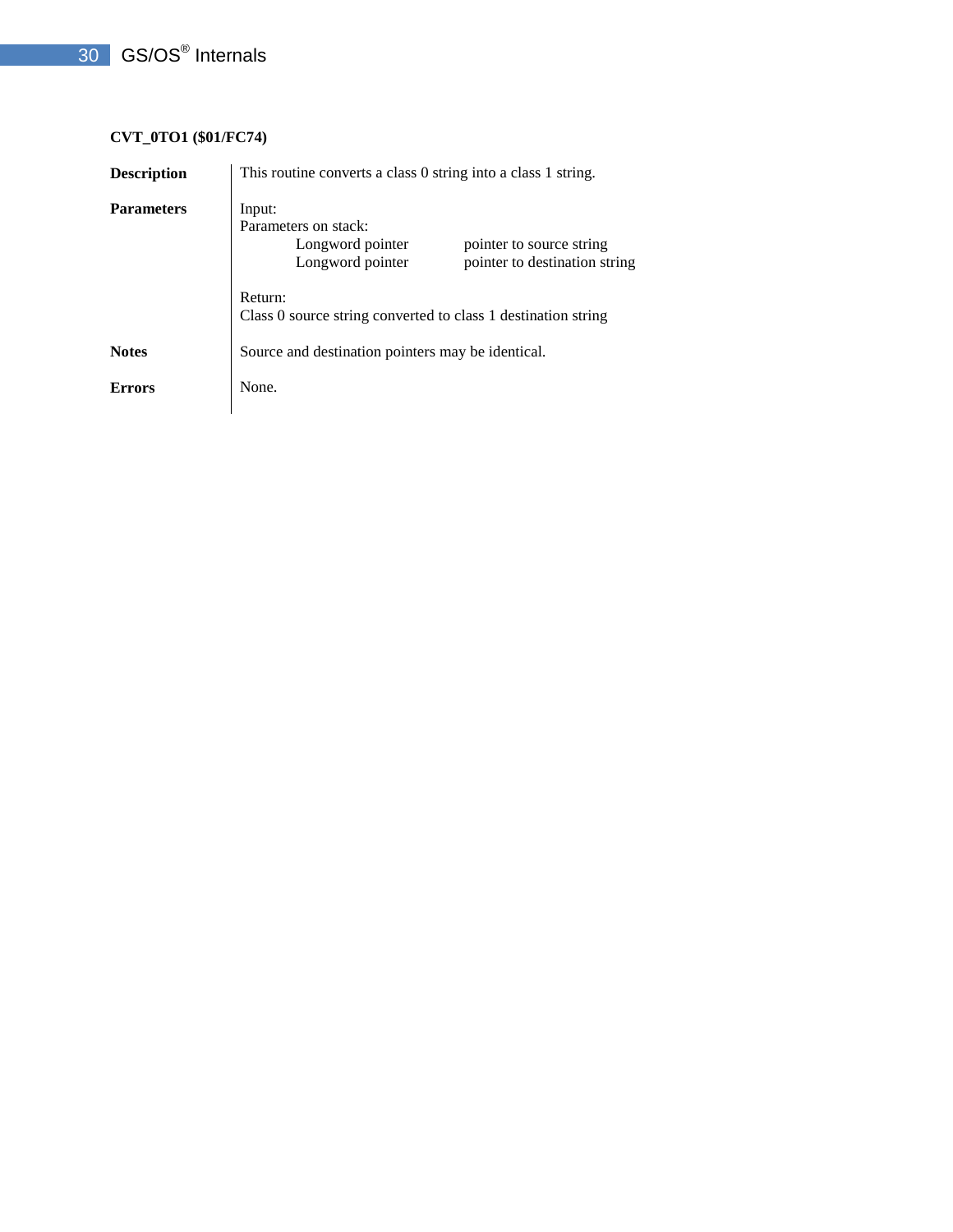## **CVT\_1TO0 (\$01/FC78)**

| <b>Description</b> | This routine converts a class 1 string into a class 0 string.                                                                       |
|--------------------|-------------------------------------------------------------------------------------------------------------------------------------|
| <b>Parameters</b>  | Input:<br>Parameters on stack:<br>Longword pointer<br>pointer to source string<br>Longword pointer<br>pointer to destination string |
|                    | Return:<br>Class 1 source string converted to class 0 destination string                                                            |
| <b>Notes</b>       | Source and destination pointers may be identical.                                                                                   |
| <b>Errors</b>      | If $c=0$ : successful call.<br>If c=1: source string length $> 255$ .                                                               |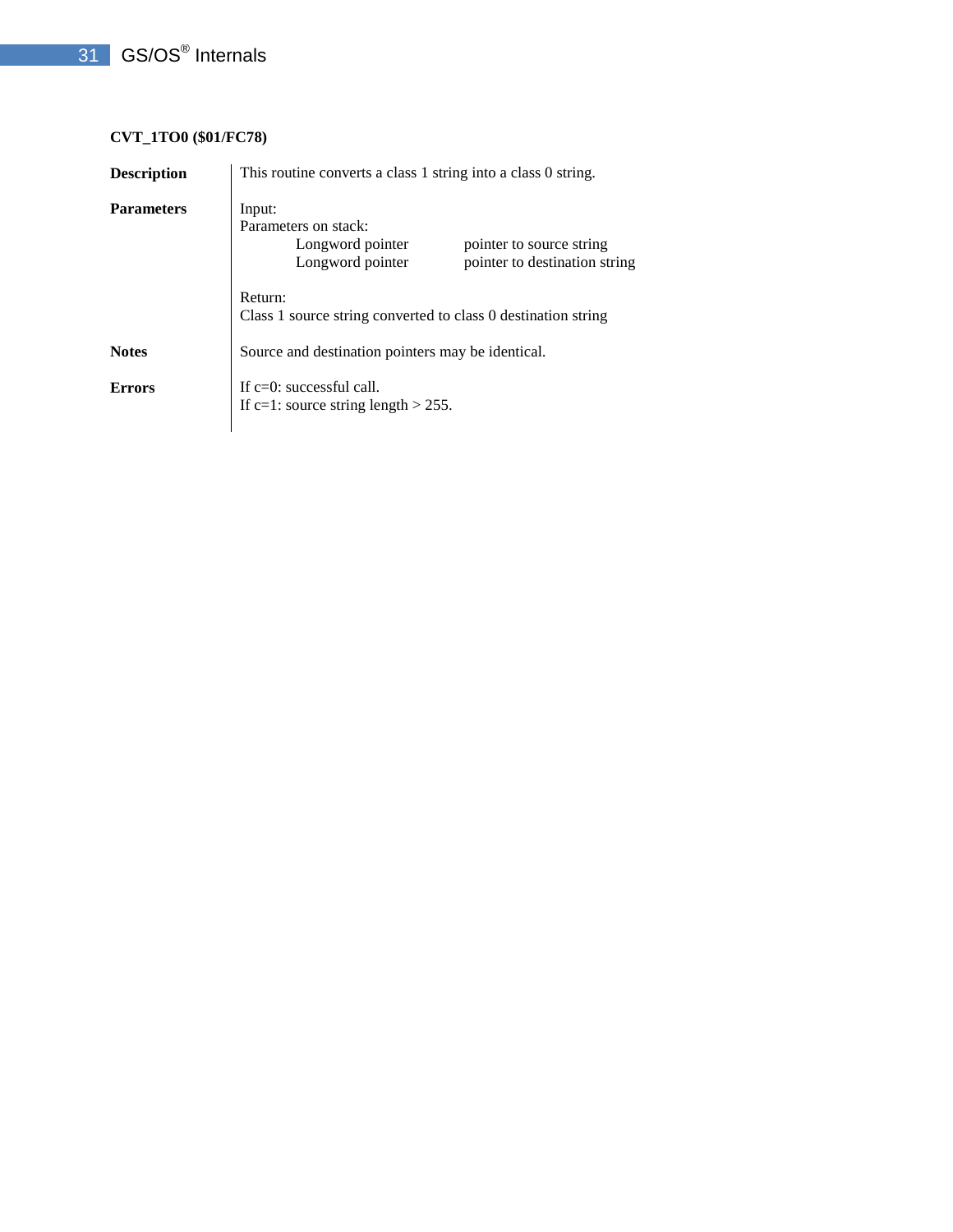#### **DEREF (\$01/FC38)**

| <b>Description</b> | This routine dereferences a virtual pointer and returns a pointer corresponding to the current<br>location of the block referenced by the virtual pointer. This is the only way you should<br>dereference virtual pointers. |
|--------------------|-----------------------------------------------------------------------------------------------------------------------------------------------------------------------------------------------------------------------------|
| <b>Parameters</b>  | Input:<br>X register: virtual pointer (low byte)<br>Y register: virtual pointer (high byte)                                                                                                                                 |
|                    | Return:<br>X register: pointer (low byte) to dereferenced block<br>Y register: pointer (high byte) to dereferenced block                                                                                                    |
| <b>Notes</b>       | The 32-bit pointer return in the X and Y registers points to the first byte in the block.                                                                                                                                   |
| <b>Errors</b>      | None.                                                                                                                                                                                                                       |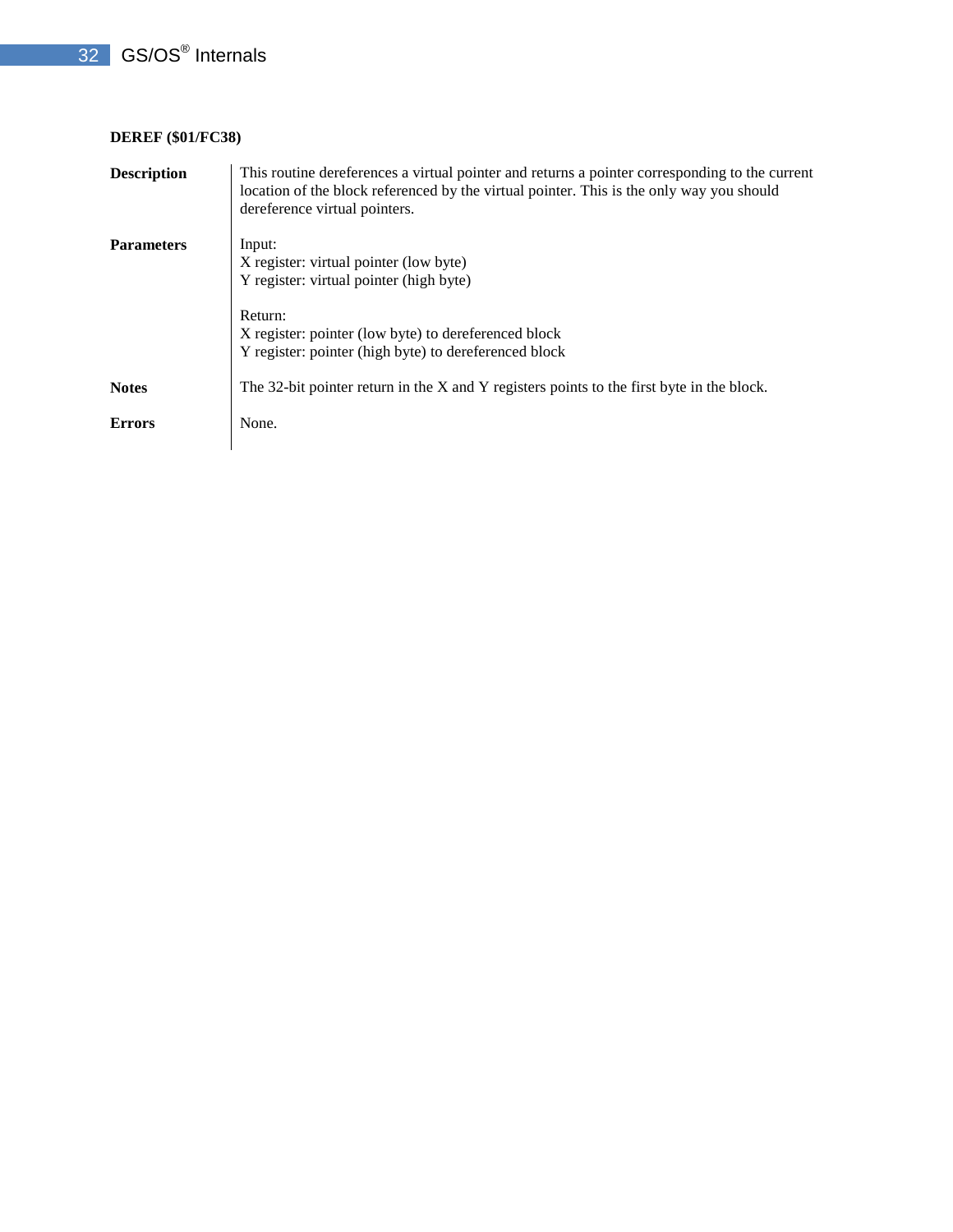## **DEV\_DISPATCHER (\$01/FC00)**

| This routine passes control to a device to execute a command.                                                                                                                                    |
|--------------------------------------------------------------------------------------------------------------------------------------------------------------------------------------------------|
| Input:<br>GS/OS direct page:<br>deviceNum<br>callNum<br>bufferPtr<br>requestCount<br>transferCount<br>blockNum<br>blockSize<br>fstNum<br>volumeID<br>cachePriority<br>cachePointer<br>dibPointer |
| Return:<br>A register: error code                                                                                                                                                                |
| Input and output are always passed by GS/OS direct-page locations in this routine.                                                                                                               |
| Full native mode is used.<br>If $c=0$ : no error; the command has been executed.<br>If $c=1$ : error; the command has not been executed.                                                         |
|                                                                                                                                                                                                  |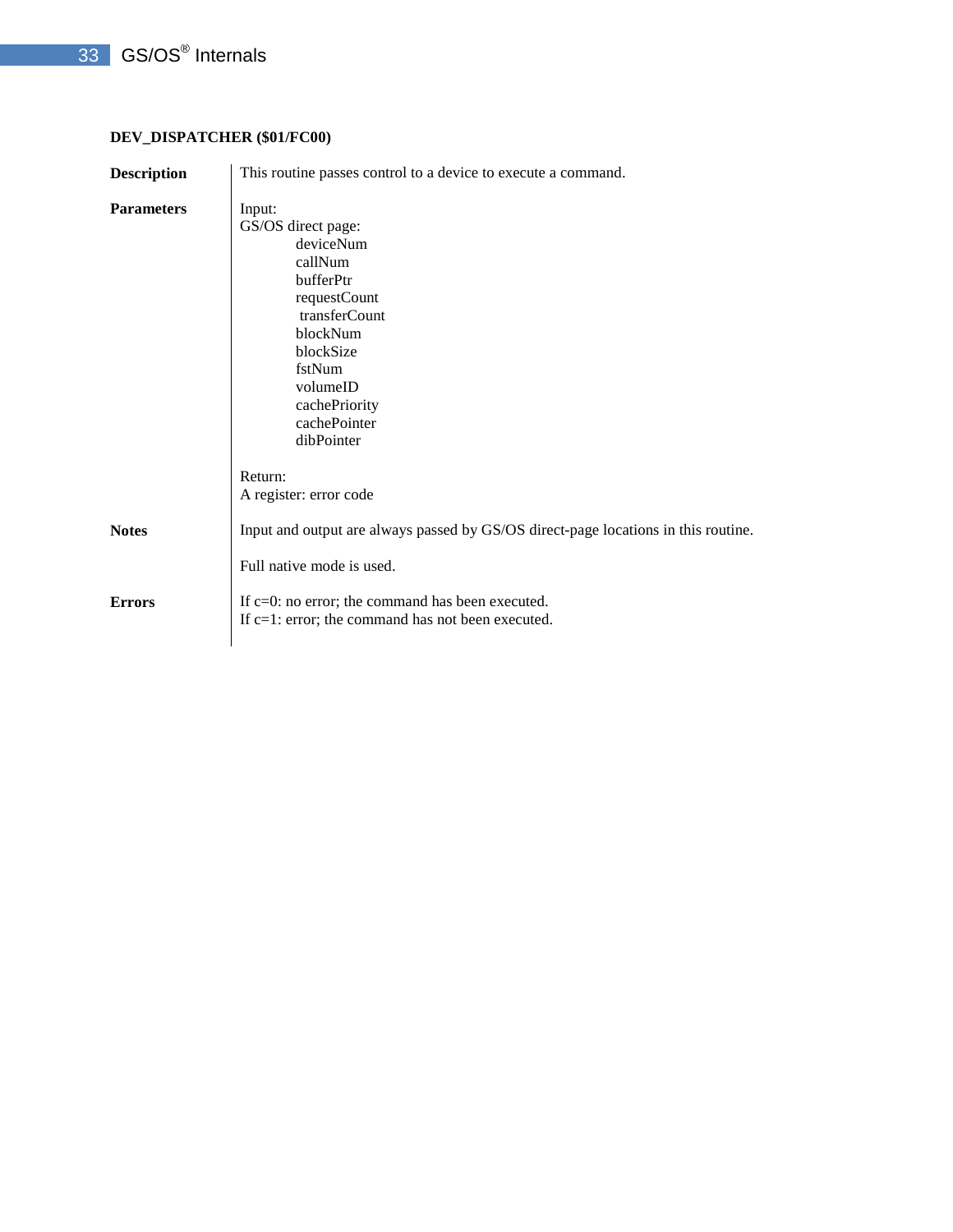## **DEV\_MGR\_SVC (\$01/FCCC)**

| <b>Description</b> | This is the main entry point for the device manager. It is responsible for parsing the command<br>and dispatching to the appropriate function.                                                                                               |
|--------------------|----------------------------------------------------------------------------------------------------------------------------------------------------------------------------------------------------------------------------------------------|
| <b>Parameters</b>  | Input:<br>None<br>Return:                                                                                                                                                                                                                    |
|                    | None                                                                                                                                                                                                                                         |
| <b>Notes</b>       | The following calls are handled:<br>$$002C = Class 0 D$ INFO<br>$$202C = Class 1 D$ INFO<br>$$202D = Class 1 D STATUS$<br>$$202E = Class 1 D$ CONTROL<br>$$202F = Class 1 D$ READ<br>$$2030 = Class 1 D_WRITE$<br>$$2036 = Class 1 D$ RENAME |
| <b>Errors</b>      | If $c=0$ , no error.<br>If $c=1$ , an error occurred.                                                                                                                                                                                        |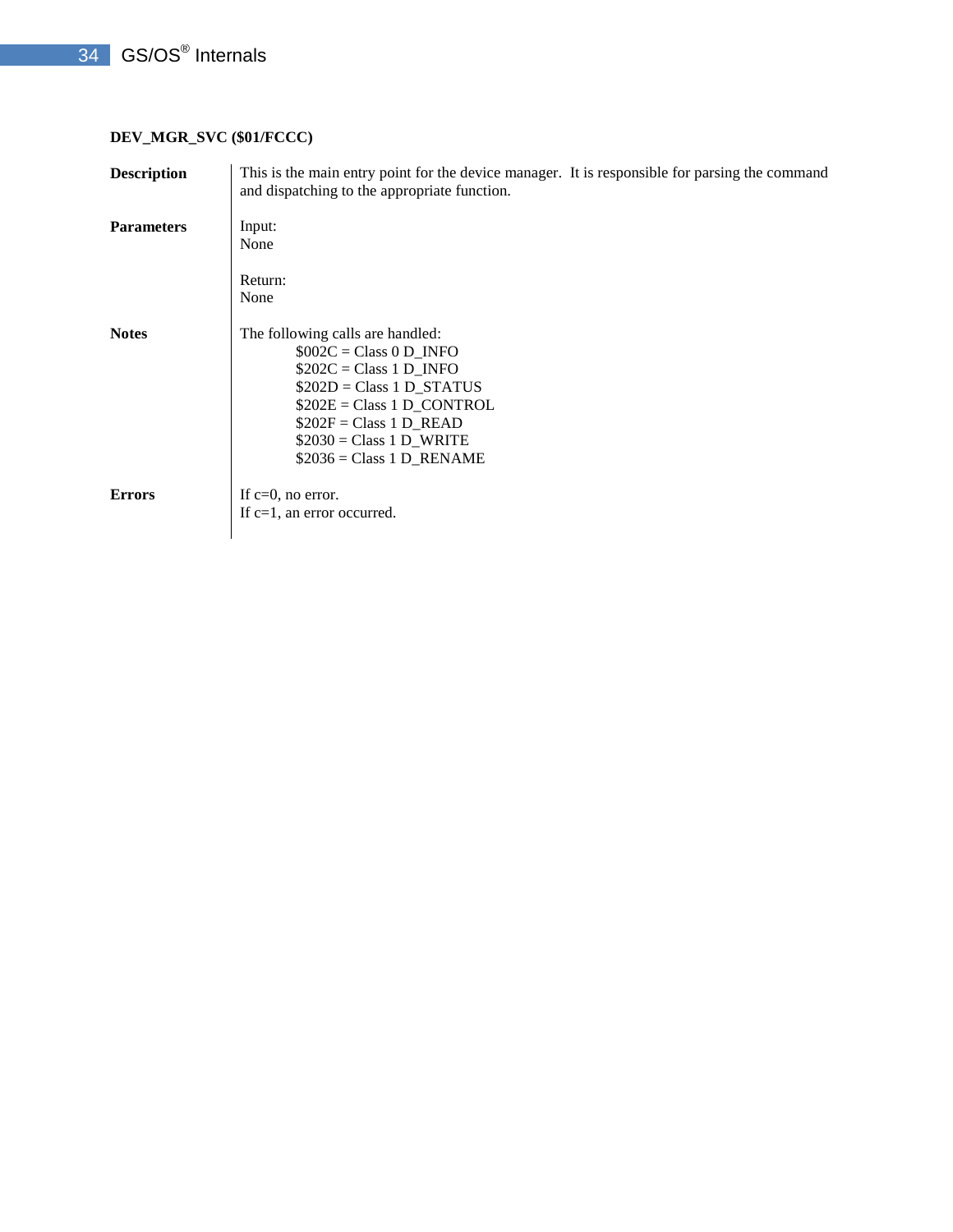## **DO\_INSERT\_SCAN (\$01/FCDC)**

| <b>Description</b> | System Service Vector handler which allows a module external to the OS to perform a device<br>scan looking for a disk insertion.                                   |
|--------------------|--------------------------------------------------------------------------------------------------------------------------------------------------------------------|
|                    | This procedure saves the callers DBR and DP registers, sets these registers to those needed by<br>the OS routines, and then performs the device scan.              |
| <b>Parameters</b>  | Input:<br>None                                                                                                                                                     |
|                    | Return:<br>A register: device number of the first device that had a disk inserted, if the carry is clear                                                           |
| <b>Notes</b>       | On entry, it is assumed that the language card memory is banked in properly (otherwise, it<br>won't ever get here), and that the processor is in full native mode. |
| <b>Errors</b>      | If $c=0$ : disk inserted.<br>If $c=1$ : no insertion was seen.                                                                                                     |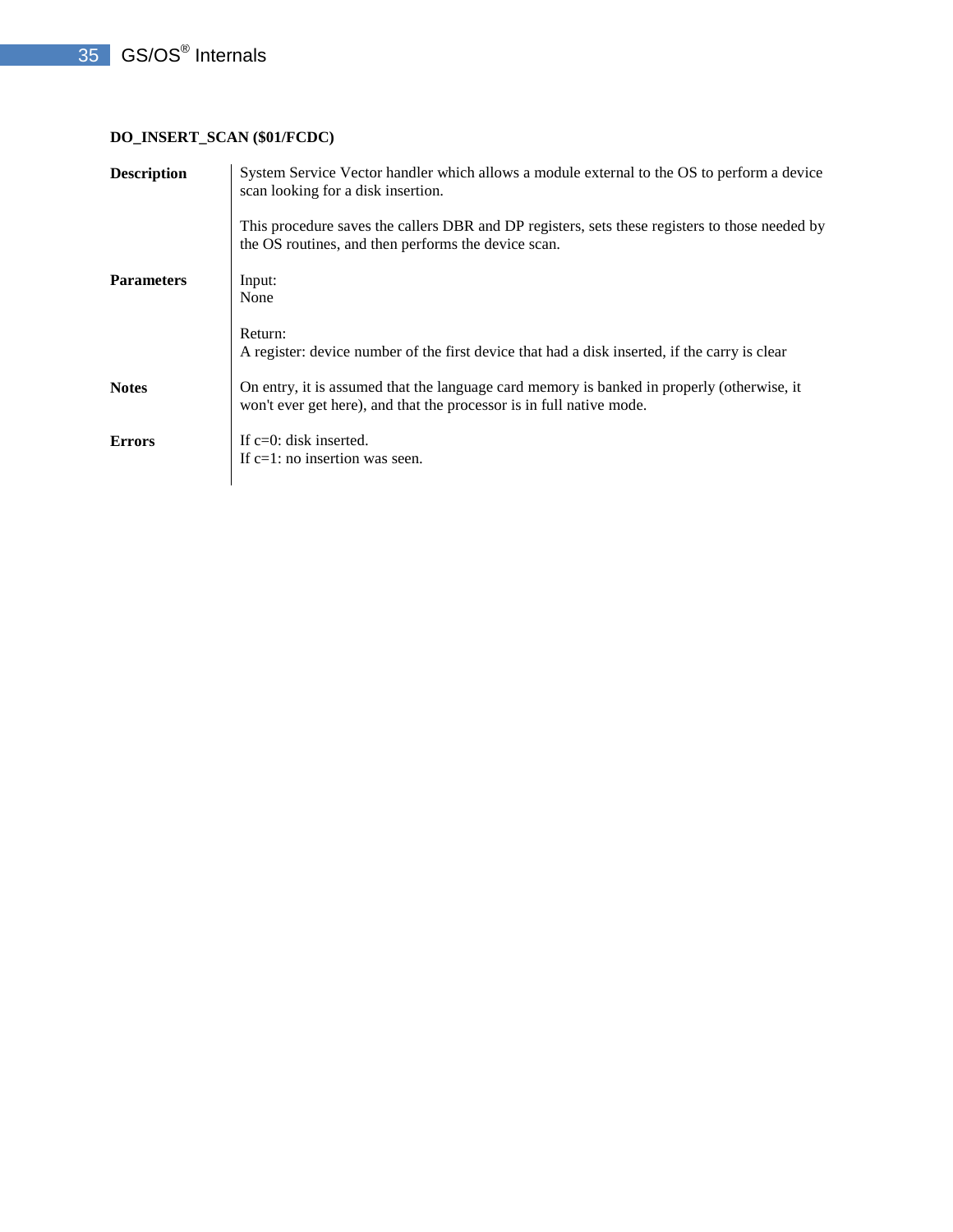## **DYN\_SLOT\_ARBITER (\$01/FCBC)**

| <b>Description</b> | This call might provide support for dynamic switching between devices on internal and<br>external slots in the future. At the time of publication, the call indicates whether the slot is<br>available.                                                                                                                                                                                                                                                                                                                  |
|--------------------|--------------------------------------------------------------------------------------------------------------------------------------------------------------------------------------------------------------------------------------------------------------------------------------------------------------------------------------------------------------------------------------------------------------------------------------------------------------------------------------------------------------------------|
| <b>Parameters</b>  | Input:<br>A register: requested slot<br>Return:<br>X register: byte-encoded slot configuration<br>cleared if requested slot was granted<br>Carry flag:<br>Set if requested slot was denied<br>Requested slot: word input value: specifies the slot to be requested. The requested-slot<br>parameter has this format:<br>High byte<br>Low byte<br>13<br>8<br>3<br>15<br>12<br>2<br>$\overline{0}$<br>14<br>11<br>10<br>9<br>6<br>$1$ = external slot<br>$0 =$ internal slot<br>Slot number $(0-7)$<br>Reserved: must be 0 |
| <b>Notes</b>       | None.                                                                                                                                                                                                                                                                                                                                                                                                                                                                                                                    |
| <b>Errors</b>      | Carry flag set if request denied.                                                                                                                                                                                                                                                                                                                                                                                                                                                                                        |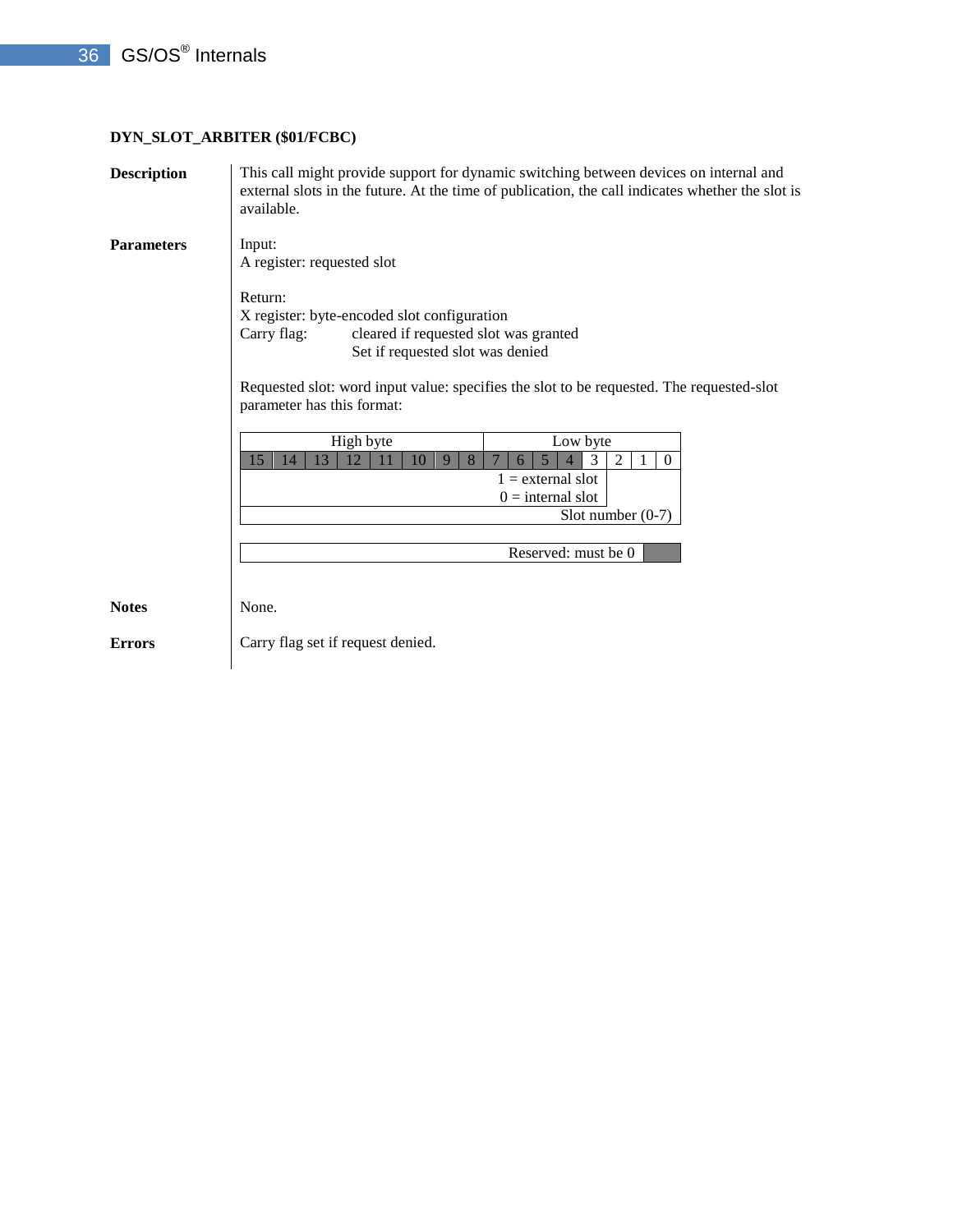## **DYNAMIC\_INSTALL (\$01/FCC8)**

| <b>Description</b> | This system service routine installs into the device list the driver whose DIB address is passed<br>in the X and Y registers. Then a startup call is issued to the new device. |
|--------------------|--------------------------------------------------------------------------------------------------------------------------------------------------------------------------------|
| <b>Parameters</b>  | Input:<br>X register: DIB address (low word)<br>Y register: DIB address (high word)                                                                                            |
|                    | Return:<br>None                                                                                                                                                                |
| <b>Notes</b>       | If the device returns an error it will be purged from the device list.                                                                                                         |
|                    | DYNAMIC_INSTALL uses a pointer to a DIB when INSTALL_DRIVER uses a pointer to a<br>list of DIBs.                                                                               |
| <b>Errors</b>      | None.                                                                                                                                                                          |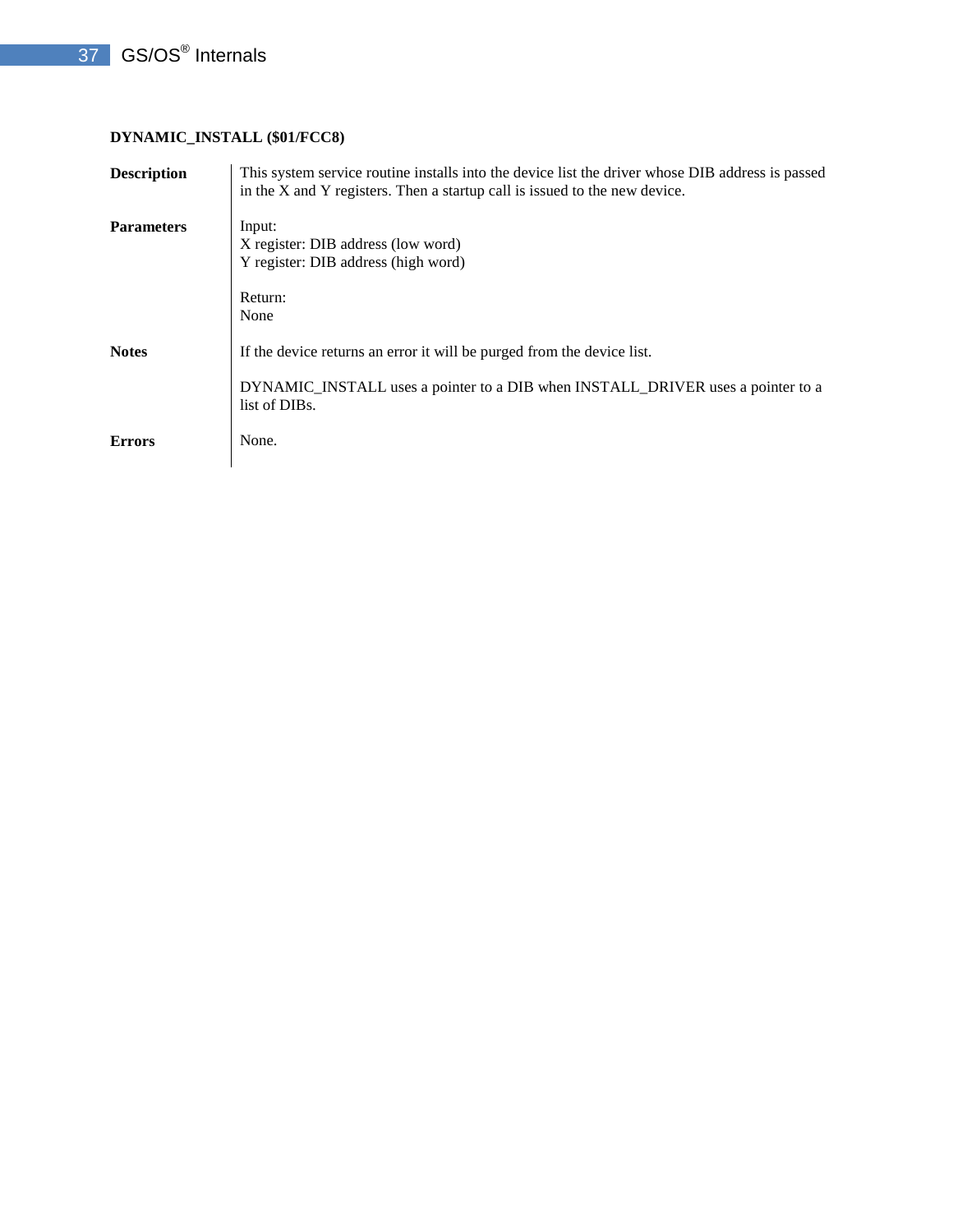# **FIND\_FCR (\$01/FC4C)**

| <b>Description</b> | This routine attempts to find the requested File Control Record.                                                                                                                                                                                                                                                                                                                      |
|--------------------|---------------------------------------------------------------------------------------------------------------------------------------------------------------------------------------------------------------------------------------------------------------------------------------------------------------------------------------------------------------------------------------|
| <b>Parameters</b>  | Input:<br>A register: reference number or \$0000<br>X register: pointer (low byte) to class 1 input string of file name (if $Acc = $0000$ )<br>Y register: pointer (high byte) to class 1 input string of file name (if $Acc = $0000$ )<br>Return:<br>X register: virtual pointer (low byte) to File Control Record<br>Y register: virtual pointer (high byte) to File Control Record |
| <b>Notes</b>       | That call is case insensitive.                                                                                                                                                                                                                                                                                                                                                        |
| <b>Errors</b>      | If $c=0$ : no error; the File Control Record has been found.<br>If $c=1$ : error; the File Control Record has not been found.                                                                                                                                                                                                                                                         |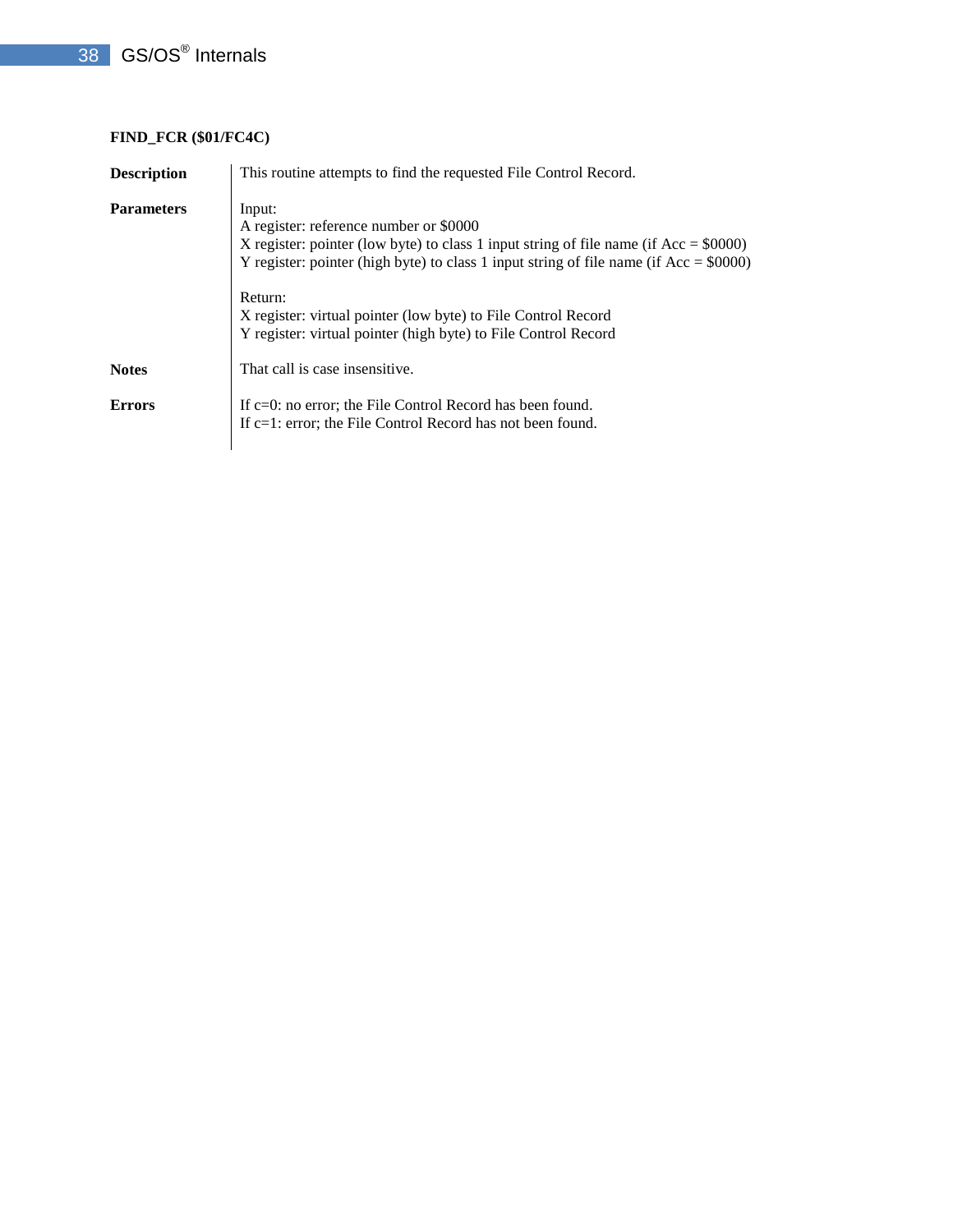# **FIND\_VCR (\$01/FC48)**

| <b>Description</b> | This routine attempts to find the requested Volume Control Record.                                                                                                                                                                                                                                                                                                                     |
|--------------------|----------------------------------------------------------------------------------------------------------------------------------------------------------------------------------------------------------------------------------------------------------------------------------------------------------------------------------------------------------------------------------------|
| <b>Parameters</b>  | Input:<br>A register: volume ID or \$0000<br>X register: pointer (low byte) to class 1 input string of volume name (if $Acc = $0000$ )<br>Y register: pointer (high byte) to class 1 input string of volume name (if $Acc = $0000$ )<br>Return:<br>X register: virtual pointer (low byte) to Volume Control Record<br>Y register: virtual pointer (high byte) to Volume Control Record |
| <b>Notes</b>       | That call is case insensitive.                                                                                                                                                                                                                                                                                                                                                         |
| <b>Errors</b>      | If $c=0$ : no error; the Volume Control Record has been found.<br>If c=1: error; the Volume Control Record has not been found.                                                                                                                                                                                                                                                         |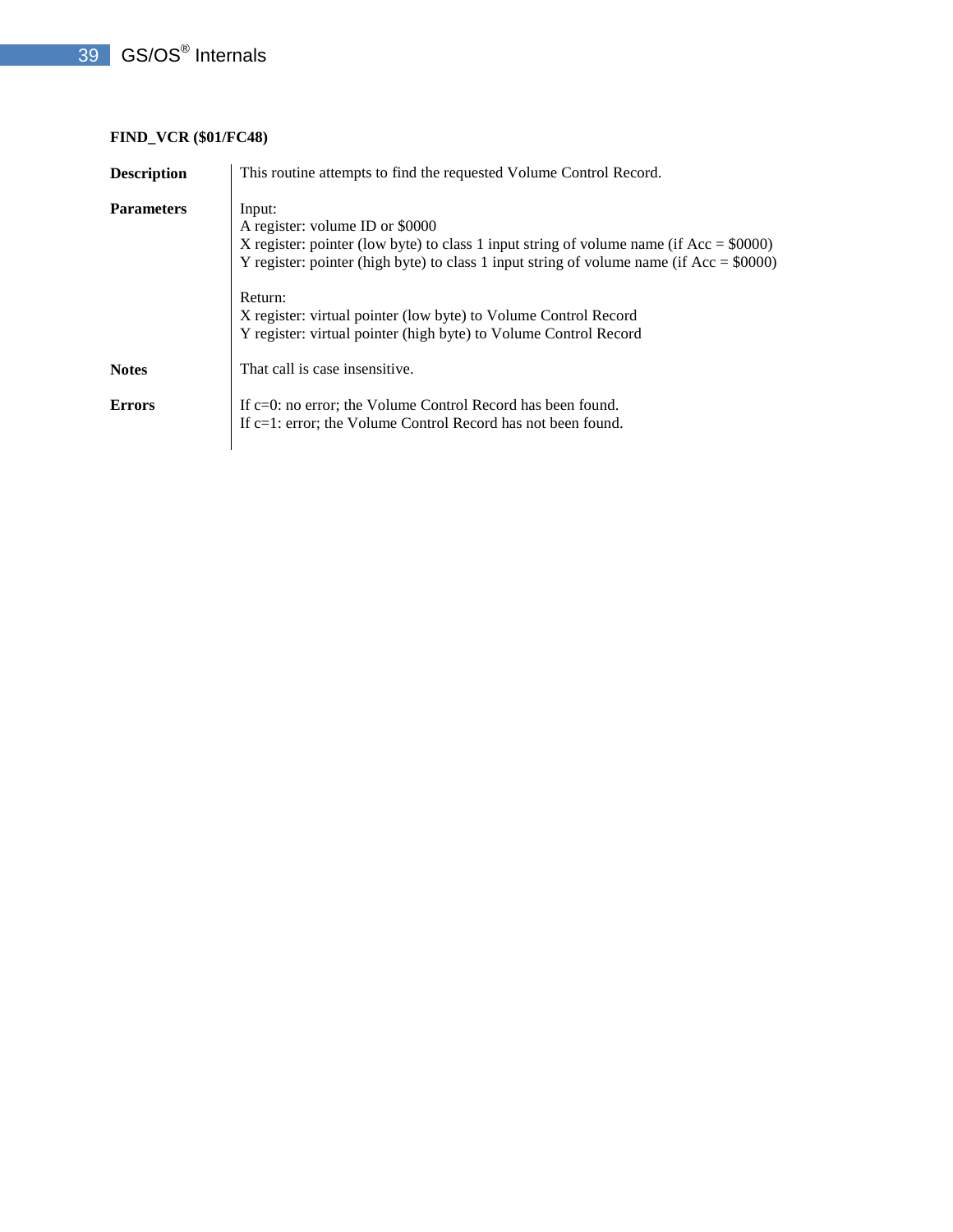## **FULL\_ERROR (\$01/FC9C)**

| <b>Description</b> | This routine displays an internationalized error message and returns the pressed button.                                              |
|--------------------|---------------------------------------------------------------------------------------------------------------------------------------|
| <b>Parameters</b>  | Input:<br>Parameters on stack:<br>Word value<br>error message number<br>table of pointers to substitution strings<br>Longword pointer |
|                    | Return:<br>A register: result code indicating which button was pressed                                                                |
| <b>Notes</b>       | None.                                                                                                                                 |
| <b>Errors</b>      | If $c=0$ ; no error.<br>If $c=1$ ; an error has occurred.                                                                             |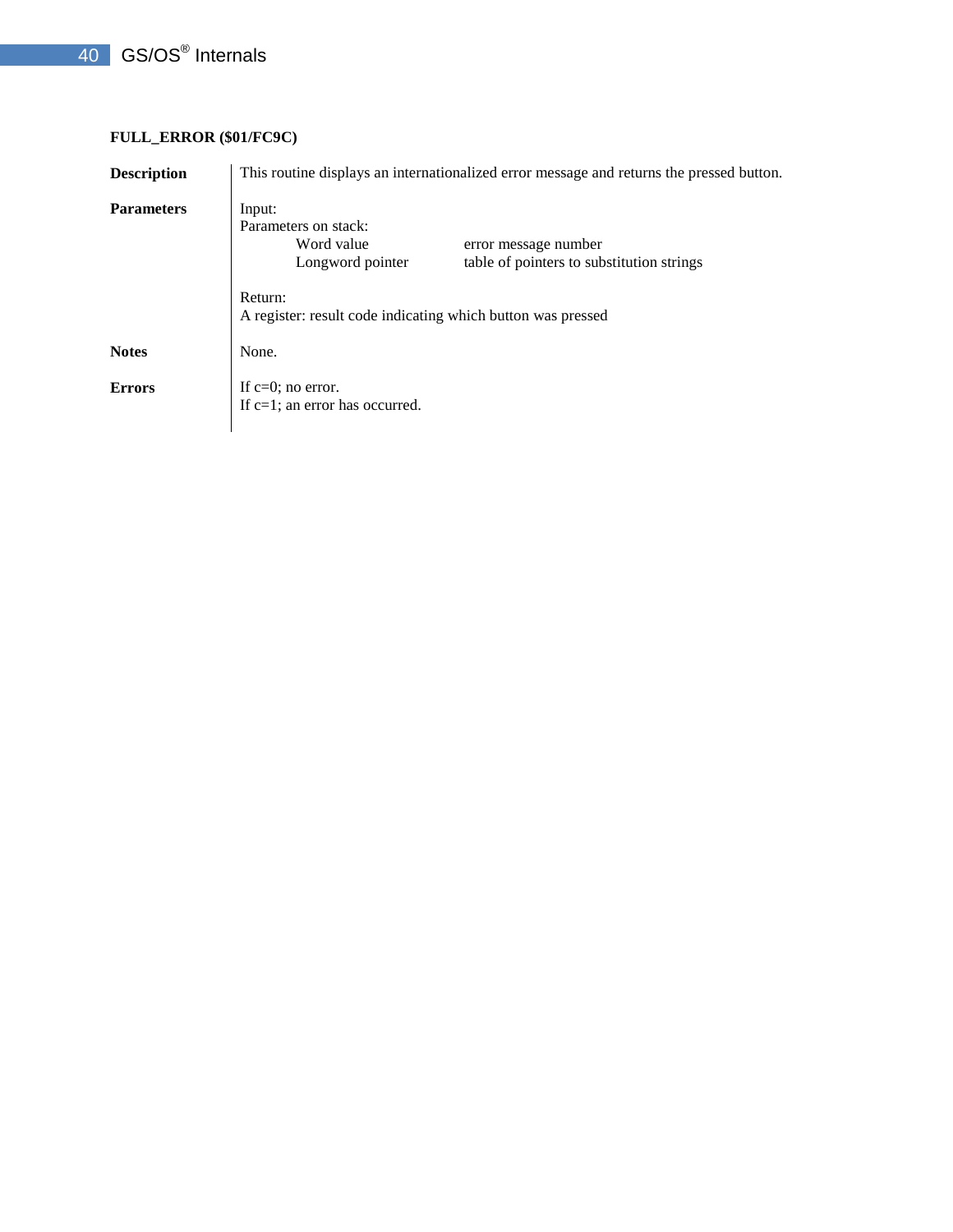## **GEN\_DISPATCH (\$01/FC84)**

| <b>Description</b> | This routine is the central dispatcher for generated driver calls. This routine parses the<br>command number and dispatches control to the device driver via the proper generated driver<br>core routine. The driver block number and buffer address are preserved throughout the driver<br>call by the driver dispatcher. |
|--------------------|----------------------------------------------------------------------------------------------------------------------------------------------------------------------------------------------------------------------------------------------------------------------------------------------------------------------------|
| <b>Parameters</b>  | Input:<br>A register: call number<br>Return:<br>A register: error code if carry set                                                                                                                                                                                                                                        |
| <b>Notes</b>       | None.                                                                                                                                                                                                                                                                                                                      |
| <b>Errors</b>      | If $c=0$ : no error.<br>If $c=1$ : an error occurred.                                                                                                                                                                                                                                                                      |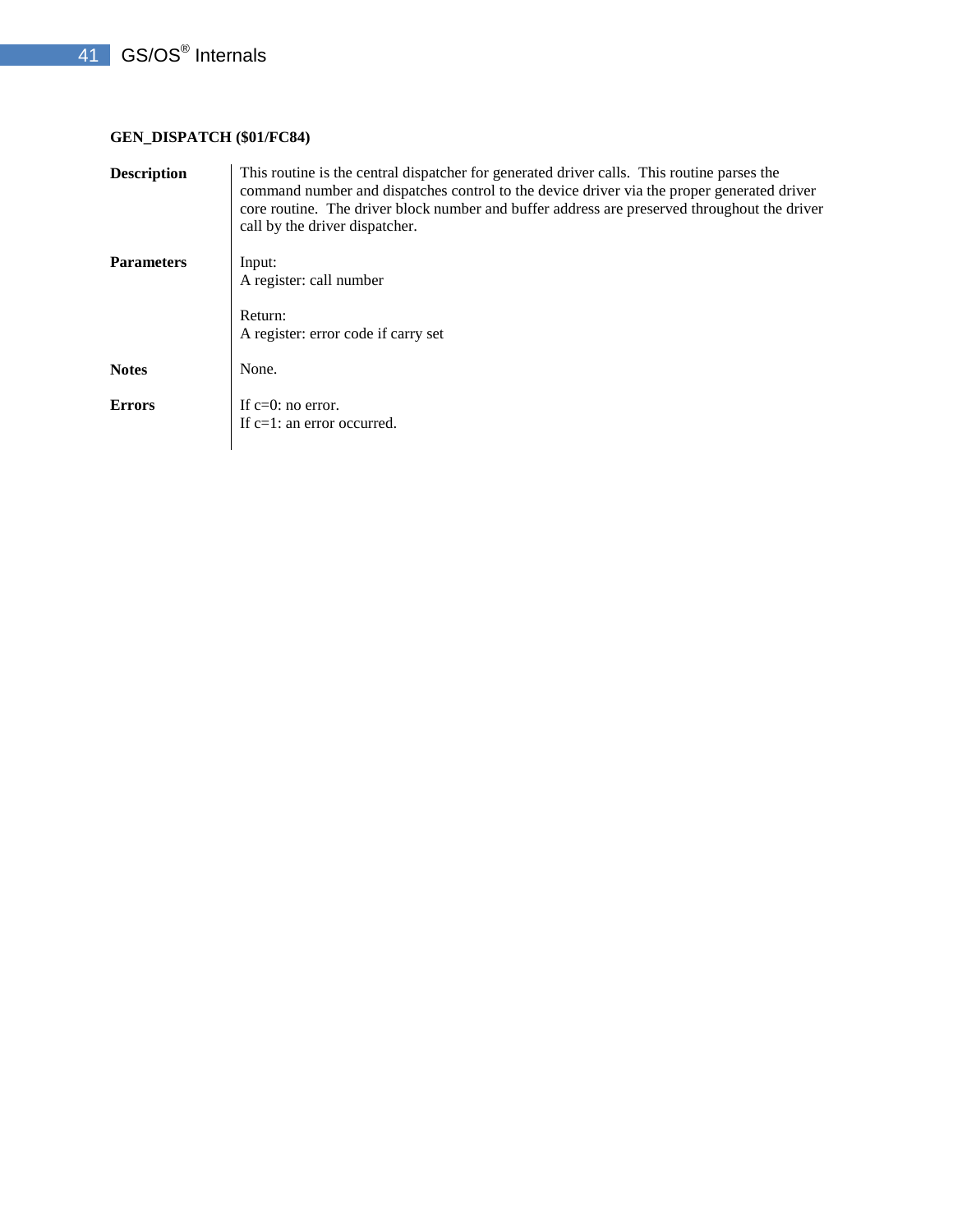# 42 GS/OS<sup>®</sup> Internals

## **GET\_B0\_BUFF (\$01/FC8C)**

| <b>Description</b> | This routine returns the address of the bank 0 system buffer. |
|--------------------|---------------------------------------------------------------|
| <b>Parameters</b>  | Input:<br>None                                                |
|                    | Return:<br>X register: address of bank 0 system buffer        |
| <b>Notes</b>       | None.                                                         |
| <b>Errors</b>      | None.                                                         |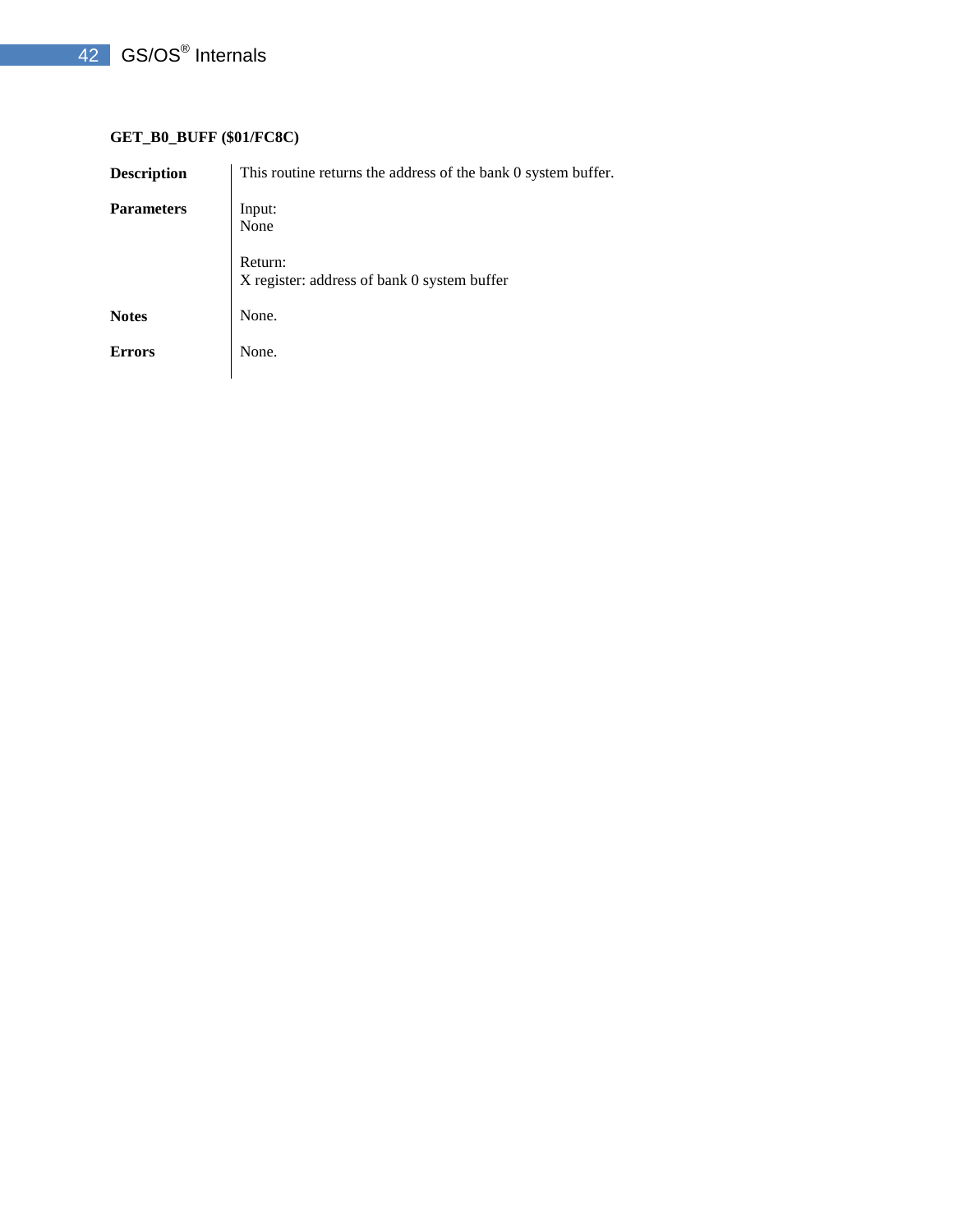# **GET\_BOOT\_PFX (\$01/FCAC)**

| <b>Description</b> | This routine returns the boot prefix, known as prefix #32 or "*".                                            |
|--------------------|--------------------------------------------------------------------------------------------------------------|
| <b>Parameters</b>  | Input:<br>None                                                                                               |
|                    | Return:<br>X register: low pointer to class 1 boot prefix<br>Y register: high pointer to class 1 boot prefix |
| <b>Notes</b>       | None.                                                                                                        |
| <b>Errors</b>      | If $c=0$ : successful call.<br>If $c=1$ : the prefix length is null.                                         |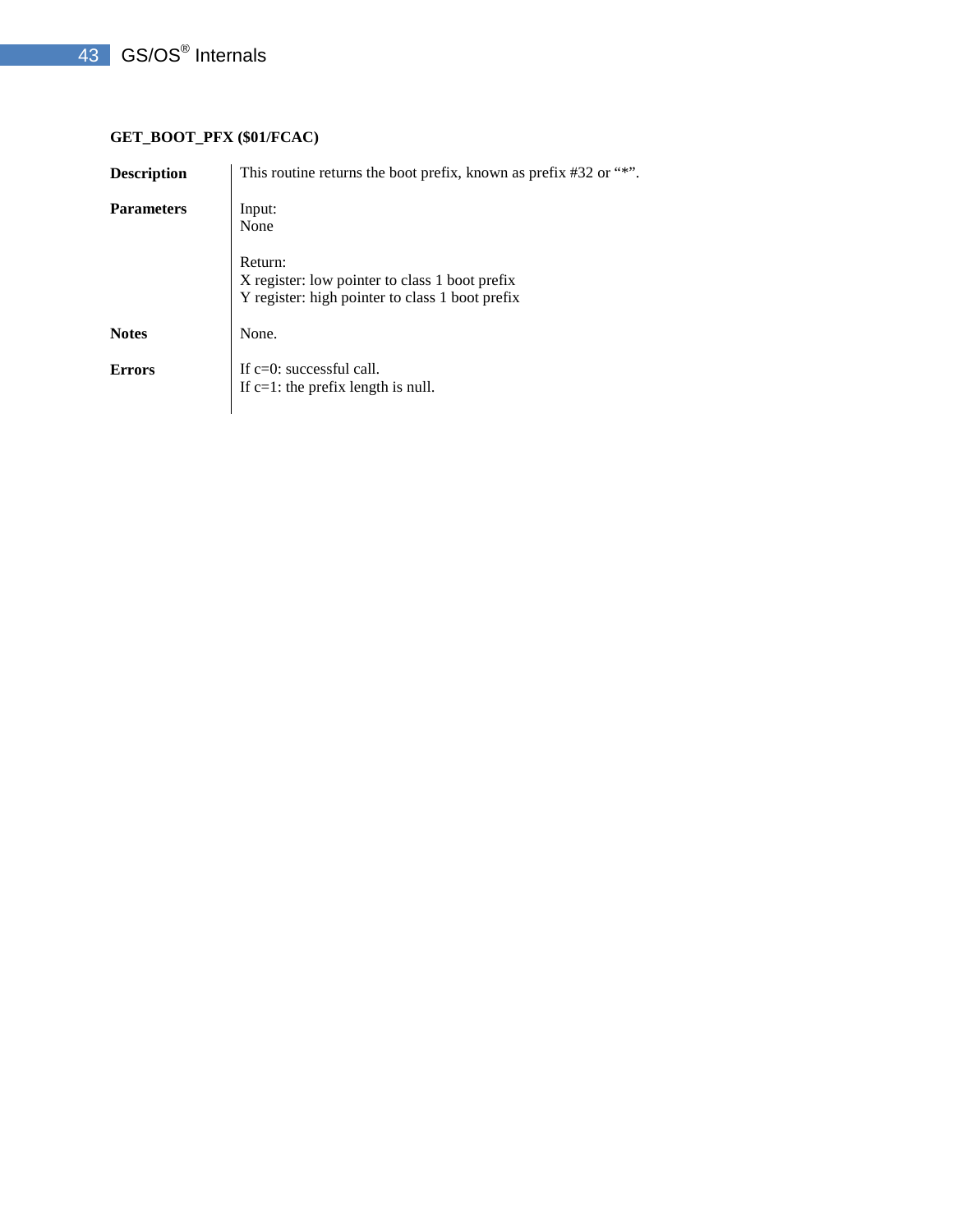# **GET\_FCR (\$01/FC64)**

| <b>Description</b> | This routine returns the requested File Control Record that was allocated with the<br>ALLOC_FCR call. The accumulator value refers to a record's relative position in the FCR list<br>rather than an FCR value. |
|--------------------|-----------------------------------------------------------------------------------------------------------------------------------------------------------------------------------------------------------------|
| <b>Parameters</b>  | Input:<br>A register: record index (or \$0000 for next record)                                                                                                                                                  |
|                    | Return:<br>X register: virtual pointer (low byte) to File Control Record<br>Y register: virtual pointer (high byte) to File Control Record                                                                      |
| <b>Notes</b>       | None.                                                                                                                                                                                                           |
| <b>Errors</b>      | If $c=0$ : no error; the File Control Record has been found.<br>If c=1: error; the File Control Record has not been found.                                                                                      |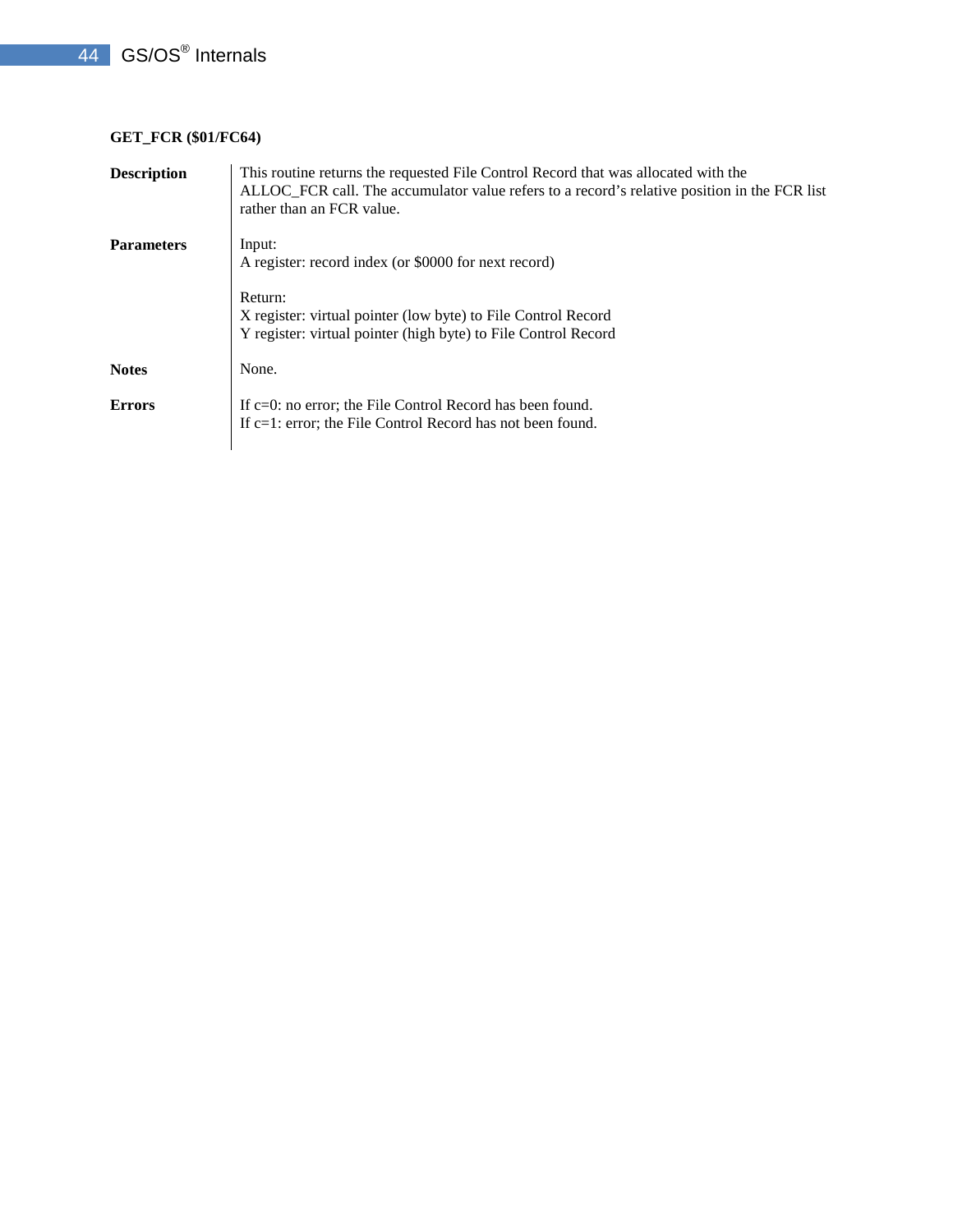## **GET\_STKED\_ID (\$01/FCB8)**

| <b>Description</b> | This routine returns the ID of the next item on the ID stack.       |
|--------------------|---------------------------------------------------------------------|
| <b>Parameters</b>  | Input:<br>None                                                      |
|                    | Return:<br>A register: ID of next item on stack, 0 if stack empty   |
| <b>Notes</b>       | The 64-byte long stack ID contains the ID of programs to return to. |
| <b>Errors</b>      | None.                                                               |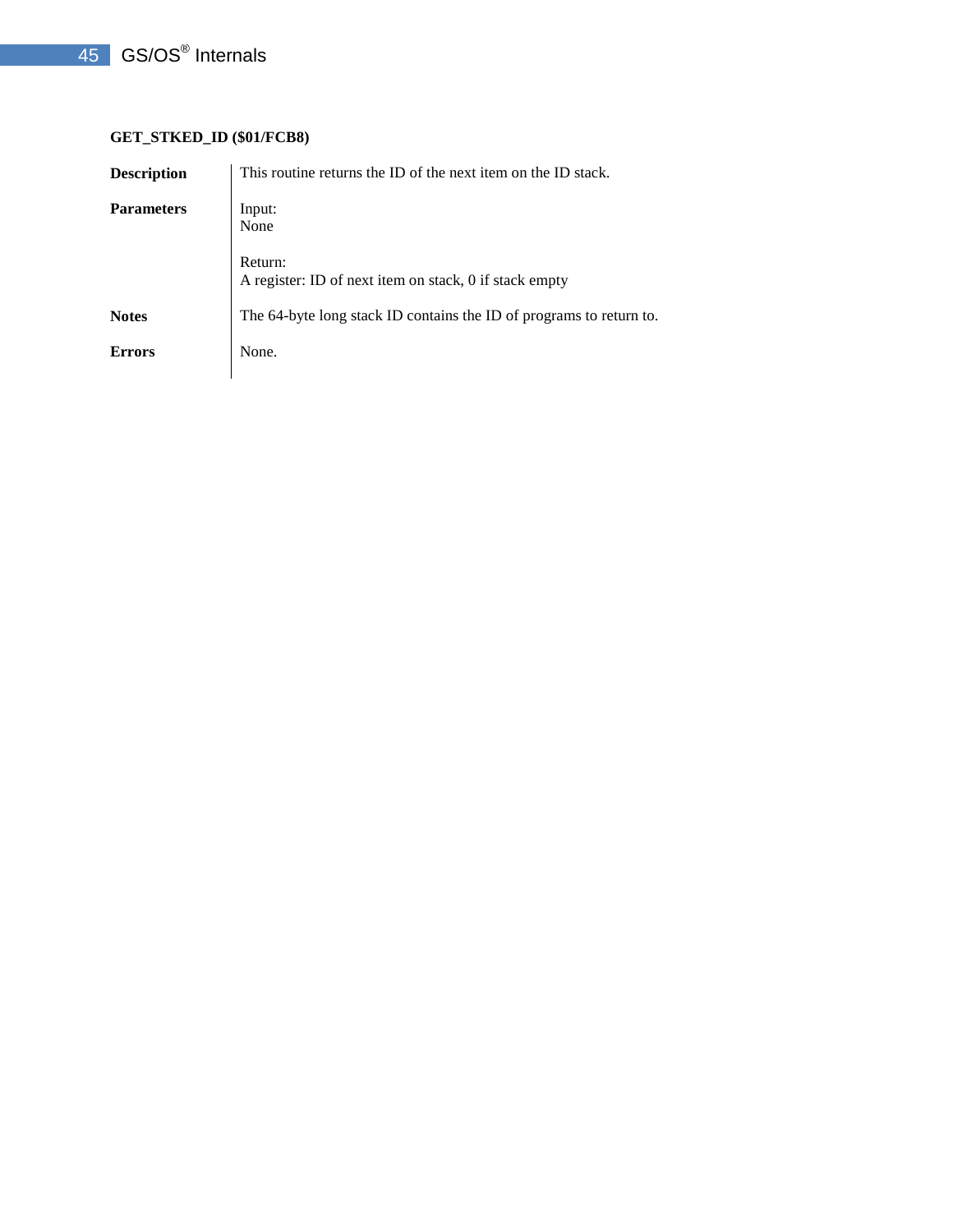# **GET\_SYS\_GBUF (\$01/FC3C)**

| <b>Description</b> | This routine returns a pointer to the GS/OS global buffer for FST use.                                                                             |
|--------------------|----------------------------------------------------------------------------------------------------------------------------------------------------|
| <b>Parameters</b>  | Input:<br>None                                                                                                                                     |
|                    | Return:<br>X register: pointer (low byte) to GS/OS global buffer for FST use<br>Y register: pointer (high byte) to GS/OS global buffer for FST use |
| <b>Notes</b>       | Full native mode is used. The carry is always cleared.                                                                                             |
|                    | At that time, gbuf is located at \$00/9A00 and is \$400 bytes long.                                                                                |
| <b>Errors</b>      | None.                                                                                                                                              |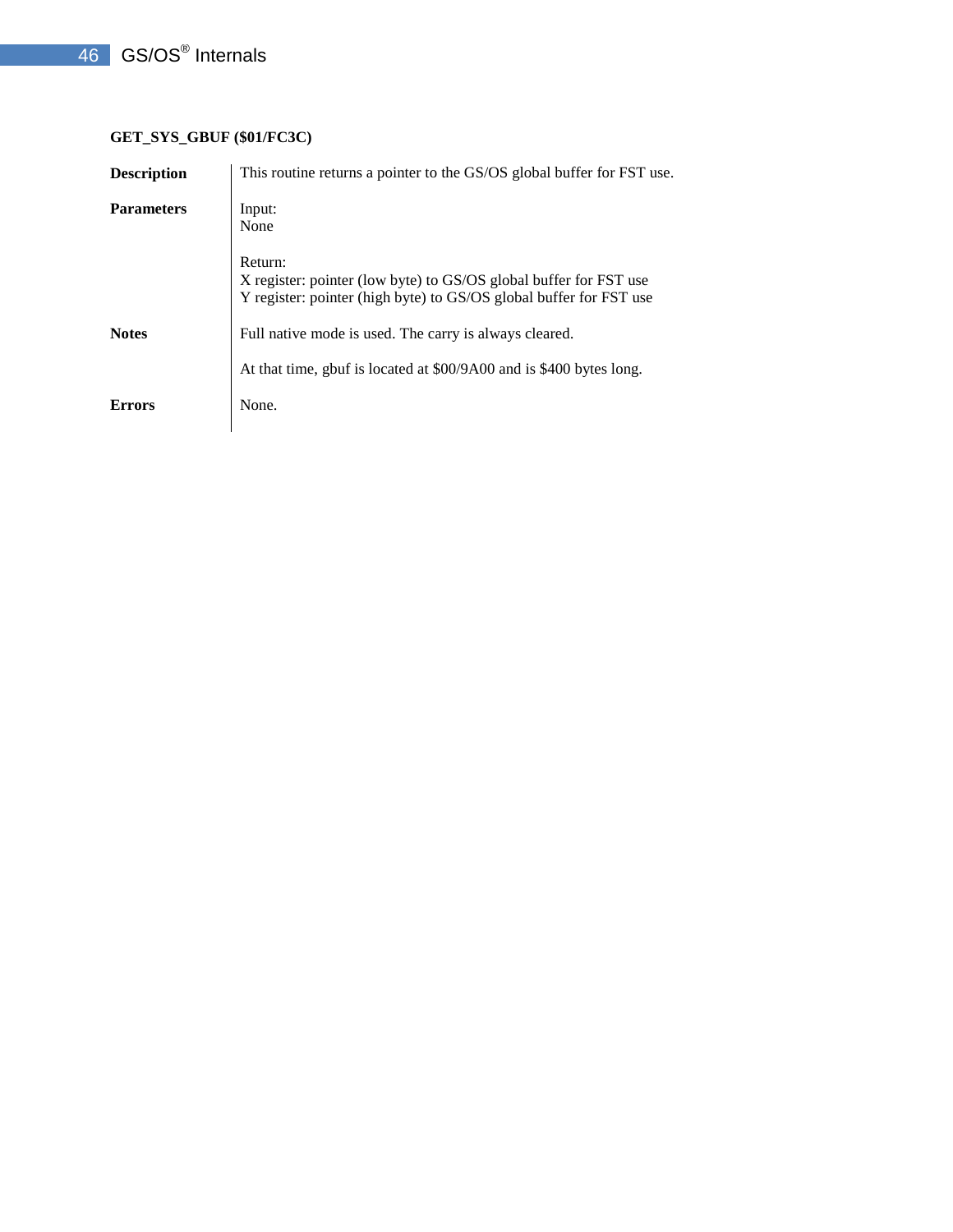# **GET\_VCR (\$01/FC60)**

| <b>Description</b> | This routine returns the requested Volume Control Record that was allocated with the<br>ALLOC_VCR call. The accumulator value refers to a record's relative position in the VCR list<br>rather than an VCR value. |
|--------------------|-------------------------------------------------------------------------------------------------------------------------------------------------------------------------------------------------------------------|
| <b>Parameters</b>  | Input:<br>A register: record index (or \$0000 for next record)                                                                                                                                                    |
|                    | Return:<br>X register: virtual pointer (low byte) to Volume Control Record<br>Y register: virtual pointer (high byte) to Volume Control Record                                                                    |
| <b>Notes</b>       | None.                                                                                                                                                                                                             |
| <b>Errors</b>      | If c=0: no error; the Volume Control Record has been found.<br>If c=1: error; the Volume Control Record has not been found.                                                                                       |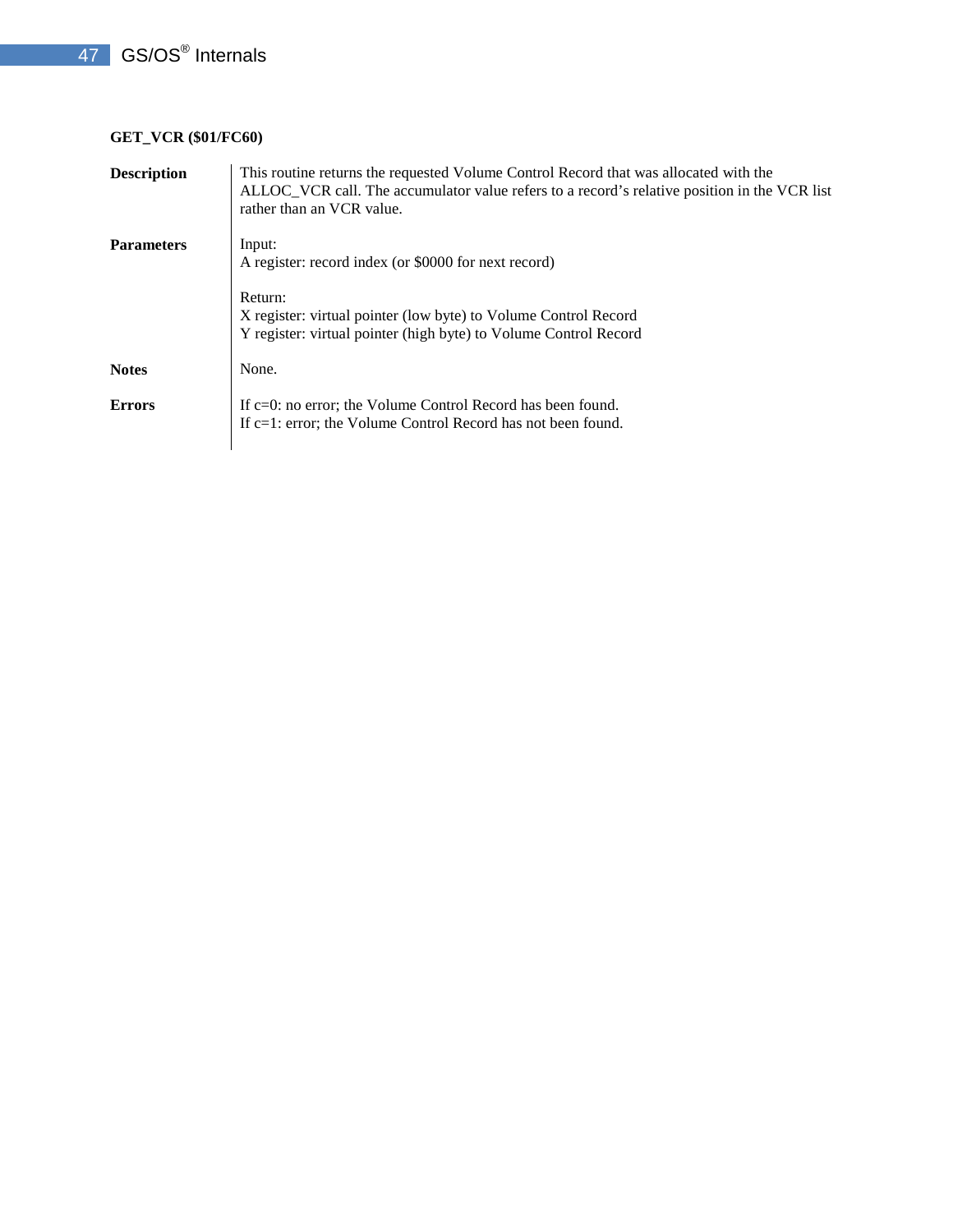## **INIT\_PARSE\_PATH (\$01/FCD4)**

| <b>Description</b> | This routine clears internal variables for parse_path call.                                                       |
|--------------------|-------------------------------------------------------------------------------------------------------------------|
| <b>Parameters</b>  | Input:<br>Carry flag:<br>$= 0$ : do initialization<br>$= 1$ : call release_vptrs                                  |
|                    | Return:<br>None                                                                                                   |
| <b>Notes</b>       | The release_vptrs routine releases space occupied by strings pointed to by virtual pointers<br>v_ptr1 and v_ptr2. |
| <b>Errors</b>      | None.                                                                                                             |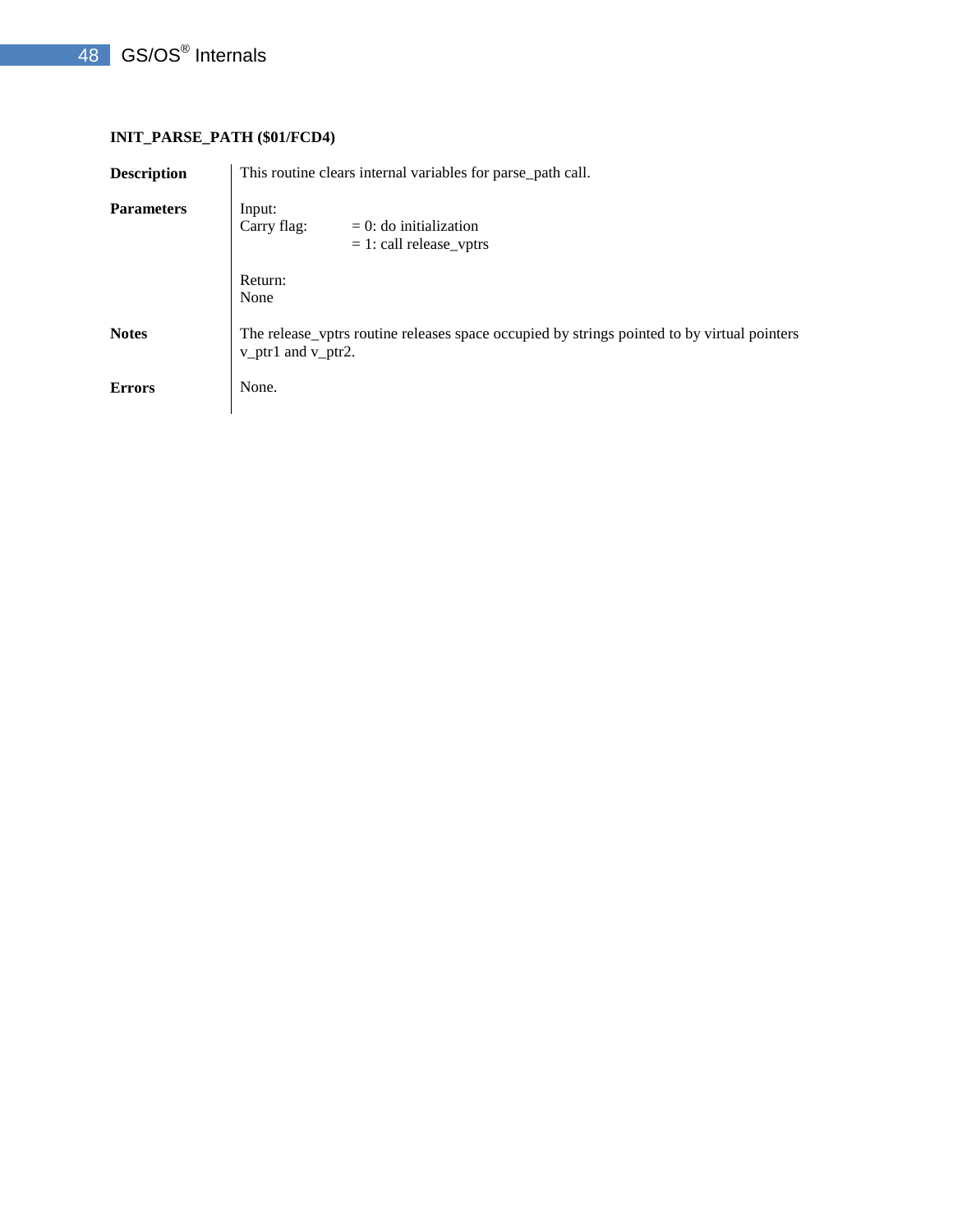## **INSTALL\_DRIVER (\$01/FCA8)**

| <b>Description</b>                 | Because GS/OS supports removable, partitionable media on block devices, it must be able to<br>install devices dynamically in its device list as new partitions come on line.<br>INSTALL_DRIVER has been provided for that purpose.                                                                                                                                                                                                                                                                                                                                                                                                                                                                                     |
|------------------------------------|------------------------------------------------------------------------------------------------------------------------------------------------------------------------------------------------------------------------------------------------------------------------------------------------------------------------------------------------------------------------------------------------------------------------------------------------------------------------------------------------------------------------------------------------------------------------------------------------------------------------------------------------------------------------------------------------------------------------|
|                                    | Important: The existence of this call implies that the GS/OS device list can grow during<br>execution. Drivers and applications cannot count on a fixed device list. See "Scanning the<br>Device list," in Chapter 11, "System Service Calls", of GS/OS Driver reference.                                                                                                                                                                                                                                                                                                                                                                                                                                              |
| <b>Parameters</b>                  | Input:<br>X register: DIB list address (low word)<br>Y: register: DIB list address (high word)                                                                                                                                                                                                                                                                                                                                                                                                                                                                                                                                                                                                                         |
|                                    | Return:<br>A register: error code                                                                                                                                                                                                                                                                                                                                                                                                                                                                                                                                                                                                                                                                                      |
|                                    | DIB list address: longword input pointer: specifies the address of a list of device information<br>blocks to be installed into the device list. The first field in the list is a longword that specifies<br>the number of device information blocks to be installed; it is followed by a series of longword<br>pointers, one to each DIB to be installed.                                                                                                                                                                                                                                                                                                                                                              |
| <b>Notes</b>                       | This system service routine posts a DIB address for future driver installation. Installation will<br>occur following the current or next return from the device dispatcher.                                                                                                                                                                                                                                                                                                                                                                                                                                                                                                                                            |
|                                    | This call informs the device dispatcher that adriver or set of drivers is to be dynamically<br>installed into the device list at the end of the next time the driver returns to the device<br>dispatcher. When installing the driver, the device dispatcher inserts the device into the device<br>list and then issues a startup call to the device. If space cannot be allocated in the device list for<br>the new device, or if the device returns an error as a result of the startup call, the n the device<br>will not be installed into the device list.                                                                                                                                                         |
| <b>Scanning the</b><br>device list | There is no indication to an application that the device list has changed size as a result of this<br>call. An application (such as the Finder) that scans block devices should always begin by<br>issuing a DInfo call to device \$0001 and should continue up the device list until error \$11<br>(invalid device number) occurs. The DInfo call should have a parameter count of \$0003 to give<br>the application each device's device-characteristics word. If the new device is a block device<br>with removable media, the application should make a status call to the device. If applications<br>scan devices in this manner, dynamically installed devices will always be included in the scan<br>operation. |
| <b>Errors</b>                      | Error checking is critical when using this call. Two possible errors may be returned. If error<br>\$54 (out of memory) occurs, it is not possible to install any drivers; if error \$29 (device busy)<br>occurs, it means that an INSTALL_DRIVER is already pending. In case the latter current<br>driver installation cannot be accepted, the device driver must wait until it is accessed once<br>more before it can install additional devices.                                                                                                                                                                                                                                                                     |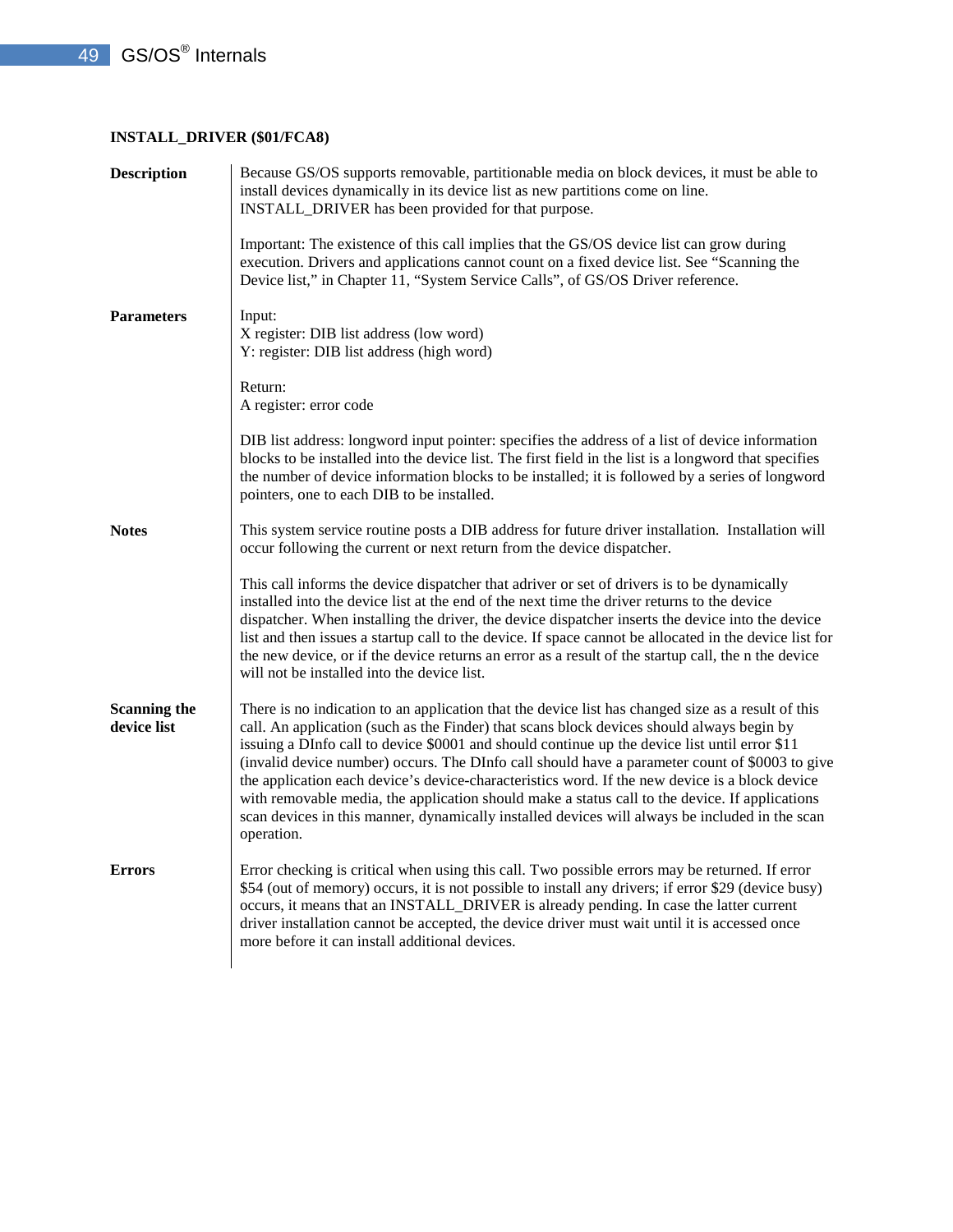## **LOCK\_MEM (\$01/FC68)**

| <b>Description</b> | This routine locks all memory segments that were allocated with the ALLOC_SEG call. Use<br>UNLOCK_MEM when you no longer need these segments; otherwise, the system could run of<br>available memory.                                         |
|--------------------|-----------------------------------------------------------------------------------------------------------------------------------------------------------------------------------------------------------------------------------------------|
| <b>Parameters</b>  | Input:<br>None                                                                                                                                                                                                                                |
|                    | Result:<br>None                                                                                                                                                                                                                               |
| <b>Notes</b>       | This routine always locks the segments. It counts the number of times that a call is made so that<br>Unlock_mem will only unlock the segments when an equal number of locks and unlocks are<br>done. This allows nested lock/unlocks to work. |
| <b>Errors</b>      | None.                                                                                                                                                                                                                                         |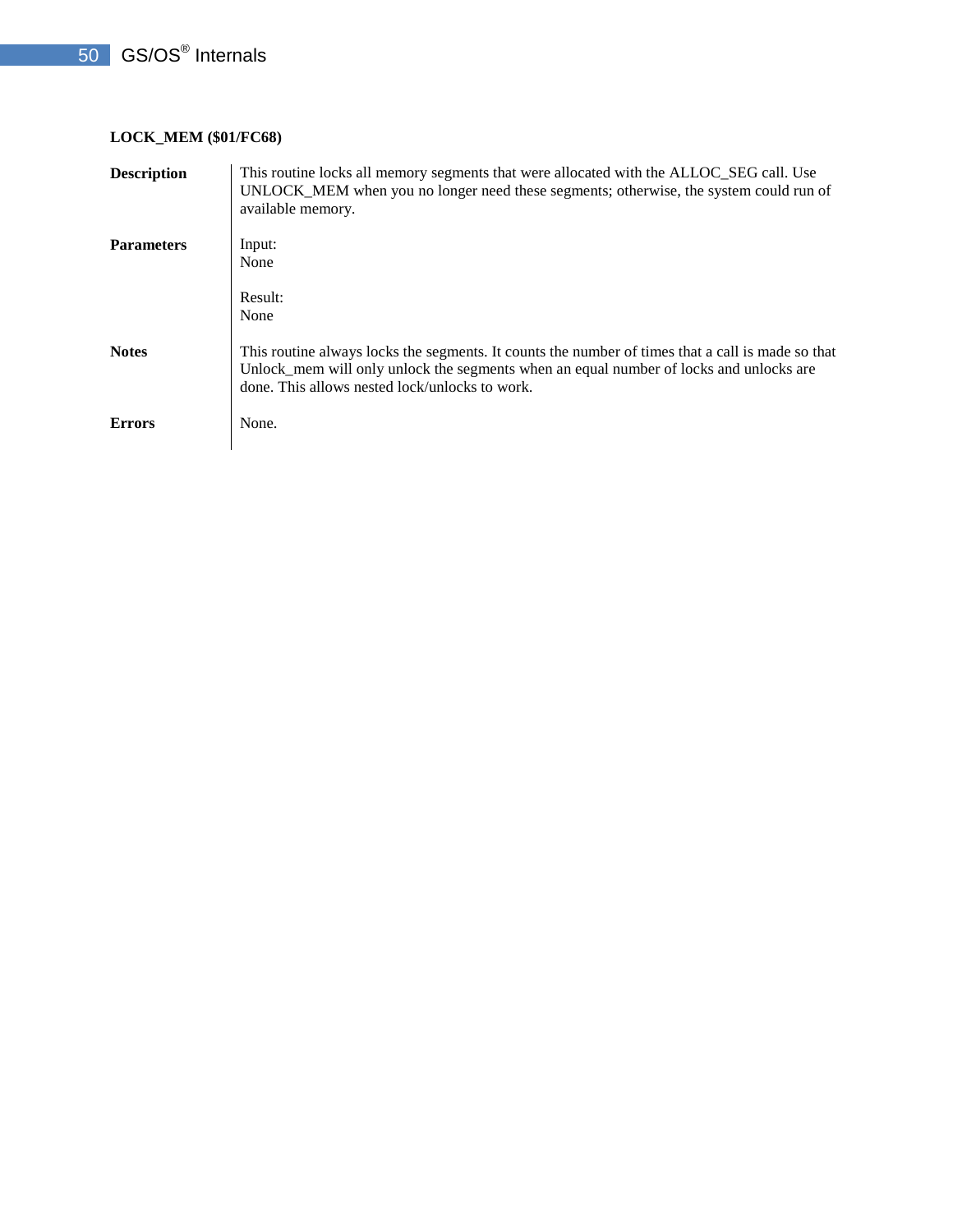## **MOUNT\_MESSAGE (\$01/FC98)**

| <b>Description</b> | This routine displays an internationalized mount volume message and returns the pressed<br>button.                                                                                                                                                                                          |
|--------------------|---------------------------------------------------------------------------------------------------------------------------------------------------------------------------------------------------------------------------------------------------------------------------------------------|
| <b>Parameters</b>  | Input:<br>A register: display message type                                                                                                                                                                                                                                                  |
|                    | Parameters on stack:<br>Long word pointer<br>Pointer to volume name                                                                                                                                                                                                                         |
|                    | Return:<br>A register: result code indicating which button was pressed.                                                                                                                                                                                                                     |
| <b>Notes</b>       | The mount message is displayed only under certain conditions depending on the Acc value:<br>\$0000: the appearance of the box is dictated by the App preference word (msb) which<br>is set or reset by the Set_Sys_Prefs call.<br>\$0001: the FST can mandate the appearance of the message |
| <b>Errors</b>      | If $c=0$ : no error.<br>If c=1: an error has occurred.                                                                                                                                                                                                                                      |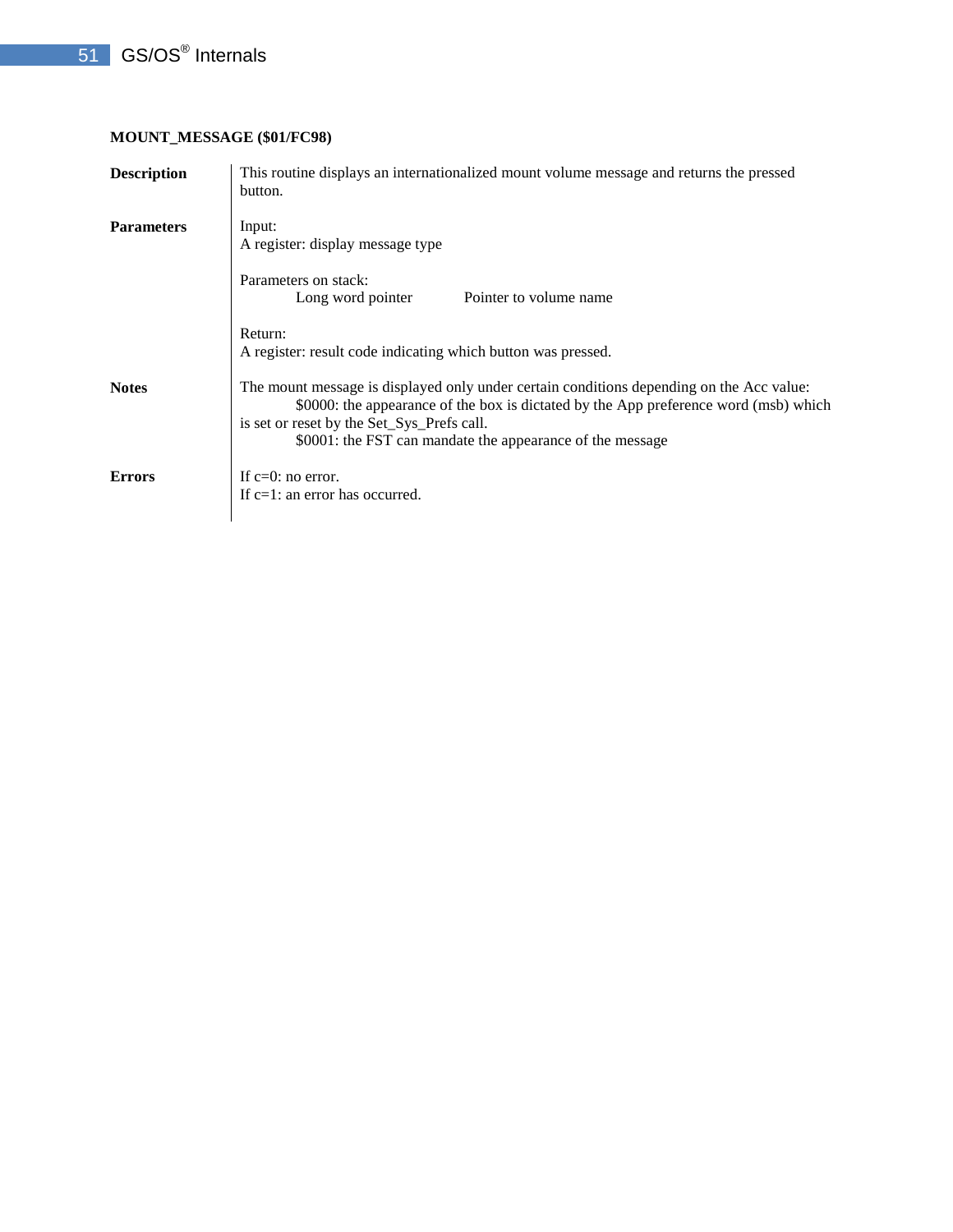## **MOVE\_INFO (\$01/FC70)**

| <b>Description</b> | This call transfers a block of data from a source buffer to a destination buffer. MOVE_INFO<br>can be used by device drivers to transfer data from a single I/O location to a buffer or from a<br>buffer to a single I/O location. |                                                                                                                                                                                                                                                                                  |                               |  |  |  |  |  |
|--------------------|------------------------------------------------------------------------------------------------------------------------------------------------------------------------------------------------------------------------------------|----------------------------------------------------------------------------------------------------------------------------------------------------------------------------------------------------------------------------------------------------------------------------------|-------------------------------|--|--|--|--|--|
| Parameters         |                                                                                                                                                                                                                                    | The source buffer pointer, destination buffer pointer, and number of bytes to transfer are passed<br>as input parameters to this routine via the stack. Source and destination buffers may be in the<br>same or different memory banks, and either may straddle a bank boundary. |                               |  |  |  |  |  |
|                    | Input:                                                                                                                                                                                                                             | This is how the stack looks on entry to the call (before execution of the JSL instruction):                                                                                                                                                                                      |                               |  |  |  |  |  |
|                    | <b>Parameters on stack</b>                                                                                                                                                                                                         | Size and type                                                                                                                                                                                                                                                                    | <b>Description</b>            |  |  |  |  |  |
|                    |                                                                                                                                                                                                                                    | <- stack pointer                                                                                                                                                                                                                                                                 |                               |  |  |  |  |  |
|                    | previousContents                                                                                                                                                                                                                   |                                                                                                                                                                                                                                                                                  |                               |  |  |  |  |  |
|                    | sourcePtr                                                                                                                                                                                                                          | Longword pointer                                                                                                                                                                                                                                                                 | Pointer to source buffer      |  |  |  |  |  |
|                    | destinationPtr                                                                                                                                                                                                                     | Longword pointer                                                                                                                                                                                                                                                                 | Pointer to destination buffer |  |  |  |  |  |
|                    | transferCount                                                                                                                                                                                                                      | Longword value                                                                                                                                                                                                                                                                   | Number of bytes to transfer   |  |  |  |  |  |
|                    | commandWord                                                                                                                                                                                                                        | Word value                                                                                                                                                                                                                                                                       | Flags (see description below) |  |  |  |  |  |
|                    | The high bytes of sourcePtr, destinationPtr, and transferCount must be 0.                                                                                                                                                          |                                                                                                                                                                                                                                                                                  |                               |  |  |  |  |  |
|                    | Return:                                                                                                                                                                                                                            |                                                                                                                                                                                                                                                                                  |                               |  |  |  |  |  |
|                    | Data Bank register: unchanged                                                                                                                                                                                                      |                                                                                                                                                                                                                                                                                  |                               |  |  |  |  |  |
|                    | Direct register: unchanged                                                                                                                                                                                                         |                                                                                                                                                                                                                                                                                  |                               |  |  |  |  |  |
|                    | Accumulator: error code                                                                                                                                                                                                            |                                                                                                                                                                                                                                                                                  |                               |  |  |  |  |  |
|                    | X register: undefined                                                                                                                                                                                                              |                                                                                                                                                                                                                                                                                  |                               |  |  |  |  |  |
|                    | Y register: undefined                                                                                                                                                                                                              |                                                                                                                                                                                                                                                                                  |                               |  |  |  |  |  |
|                    |                                                                                                                                                                                                                                    |                                                                                                                                                                                                                                                                                  |                               |  |  |  |  |  |
|                    |                                                                                                                                                                                                                                    |                                                                                                                                                                                                                                                                                  |                               |  |  |  |  |  |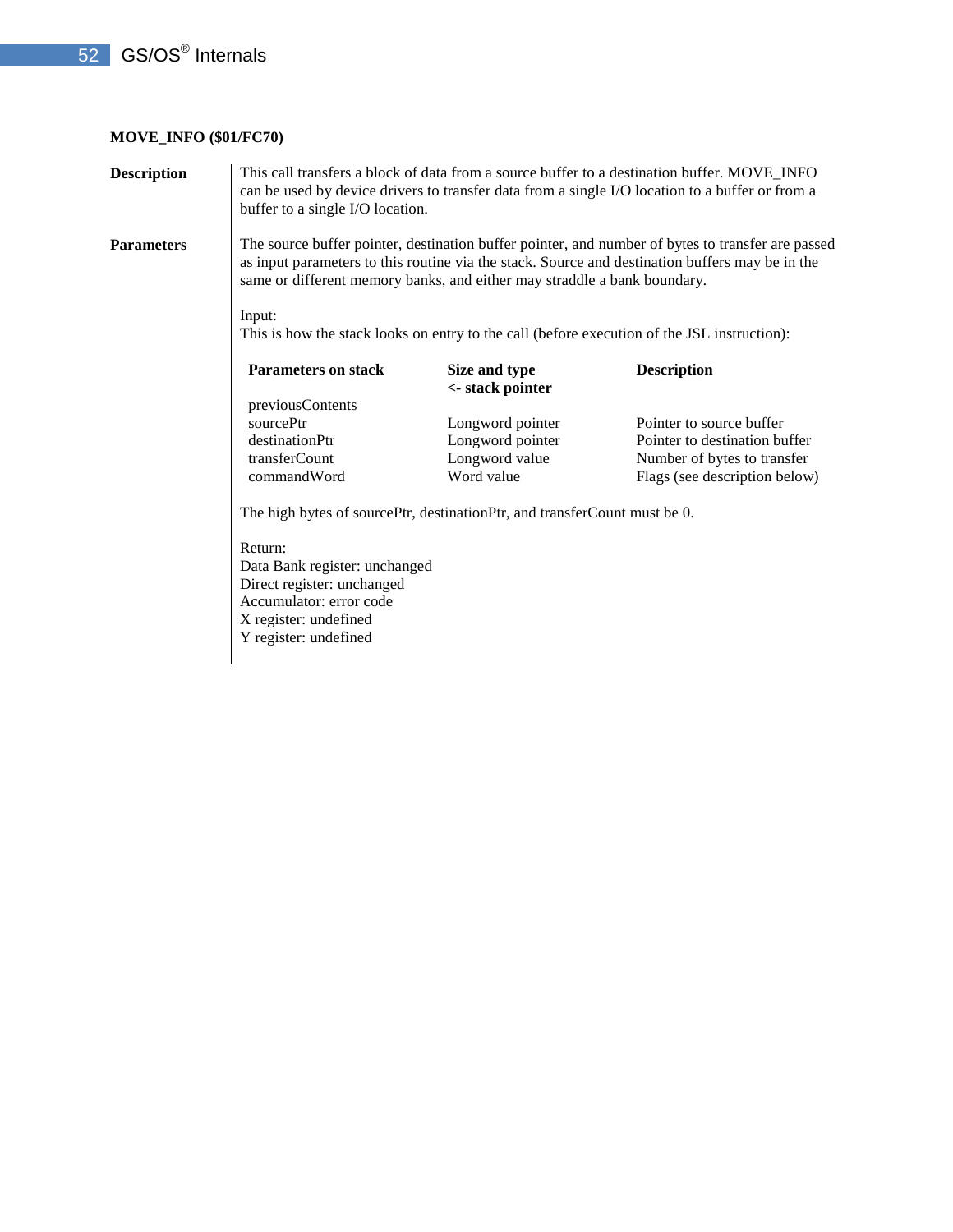**Command word** The command word tells MOVE\_INFO what kind of transfer to make and how to increment the destination and source address (useful, for example, for inverting the order of data as it is copied or for filling memory with a single value). The command format is this:

| High byte |                         |  | Low byte |  |  |  |  |  |  |  |  |  |                    |  |  |
|-----------|-------------------------|--|----------|--|--|--|--|--|--|--|--|--|--------------------|--|--|
|           |                         |  |          |  |  |  |  |  |  |  |  |  |                    |  |  |
| Move mode |                         |  |          |  |  |  |  |  |  |  |  |  |                    |  |  |
|           | Destination incrementer |  |          |  |  |  |  |  |  |  |  |  |                    |  |  |
|           |                         |  |          |  |  |  |  |  |  |  |  |  | Source incrementer |  |  |
|           |                         |  |          |  |  |  |  |  |  |  |  |  |                    |  |  |

Reserved: must be 0

Where move mode can have these values and meanings:

- 000 (Reserved)
- 001 Block move
- 010-111 (Reserved)

and destination incrementer can have these values and meanings:

- 00 Constant destination
- 01 Increment destination by 1
- 10 Decrement destination by 1
- 11 (Reserved)

and source incrementer can have these values and meanings :

- 00 Constant source
- 01 Increment source by 1
- 10 Decrement source by 1
- 11 (Reserved)

Presently, only block moves are defined.

Source incrementer and destination incrementer define in what order successive bytes are transferred from the source buffer and in what order they are placed in the destination buffer. The following recommended predefined constant values for the MOVE\_INFO command word cover most typical situations:

| moveblkcmd            | equ            | \$0800                                      |
|-----------------------|----------------|---------------------------------------------|
|                       | (a block move) |                                             |
| Most common command:  |                |                                             |
| move sinc dinc        | equ            | \$05+moveblkcmd                             |
|                       |                | (source and destination both increment)     |
| Less common commands: |                |                                             |
| move sinc dinc        | equ            | \$0+moveblkcmd                              |
|                       |                | (source increments, destination decrements) |
| move sdec dinc        | equ            | \$0+moveblkcmd                              |
|                       |                | (source decrements, destination increments) |
| move sdec ddec        | equ            | \$0+moveblkcmd                              |
|                       |                | (source decrements, destination decrements) |
| move scon dcon        | equ            | \$0+moveblkcmd                              |
|                       |                | (source constant, destination constant)     |
| move sinc dcon        | equ            | \$0+moveblkcmd                              |
|                       |                | (source increments, destination constant)   |
| move sdec dcon        | equ            | \$0+moveblkcmd                              |
|                       |                | (source decrements, destination constant)   |
| move scon dinc        | equ            | \$0+moveblkcmd                              |
|                       |                | (source constant, destination increments)   |
| move scon ddec        | equ            | \$0+moveblkcmd                              |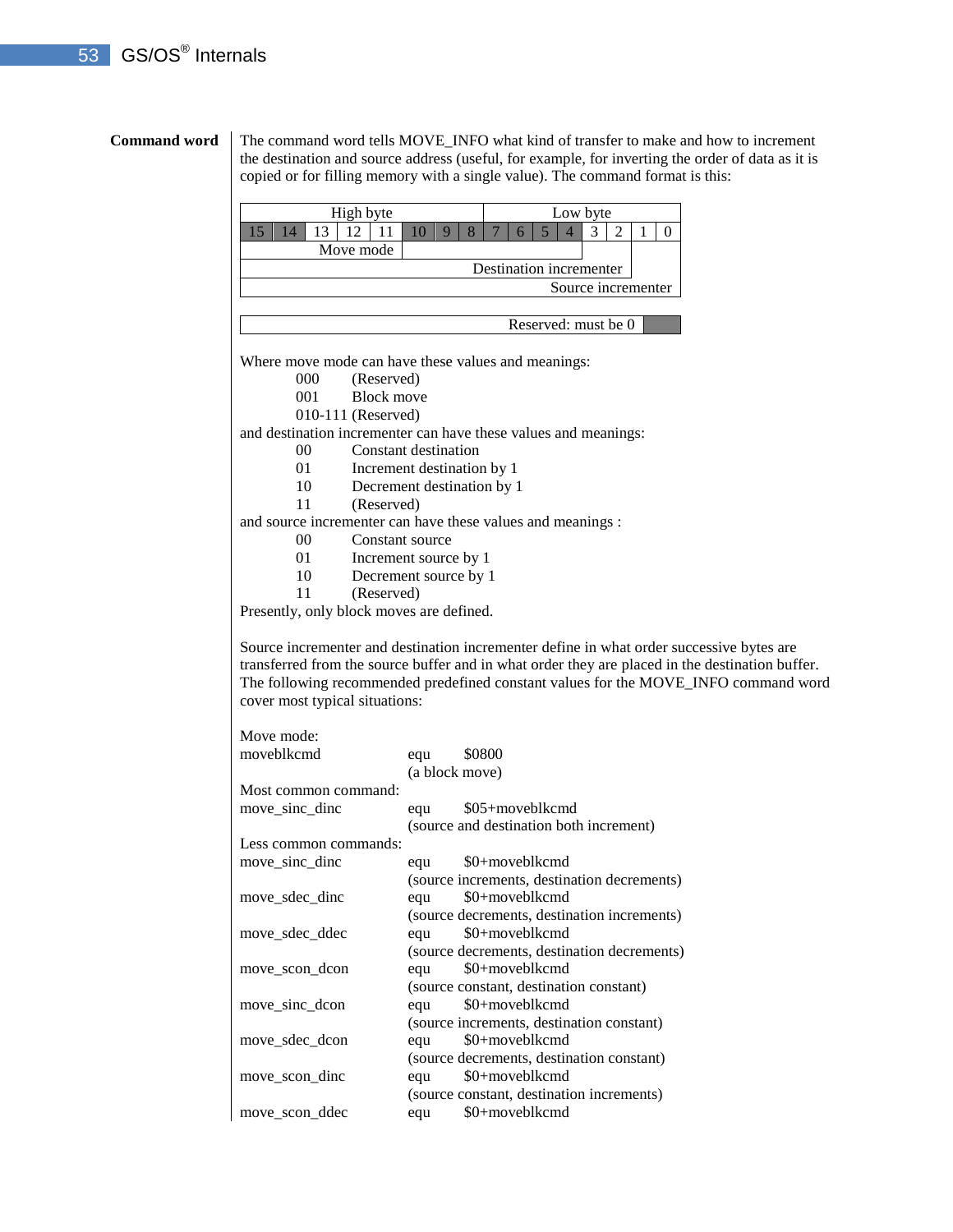|                         | (source constant, destination decrements) |                                               |                                                                                                                                                                                                                                                                                                |  |  |
|-------------------------|-------------------------------------------|-----------------------------------------------|------------------------------------------------------------------------------------------------------------------------------------------------------------------------------------------------------------------------------------------------------------------------------------------------|--|--|
|                         |                                           | buffer that overlaps the first.               | With these various combinations, buffers can be emptied or filled from the bottom up or from<br>the top down, and single values can be placed in a buffer from the bottom up or from the top<br>down. Some of the values are particularly helpful for moving data from one buffer into another |  |  |
| <b>Calling sequence</b> | 1.<br>2.<br>3.                            | Execute this instruction:<br>jsl Move_Info    | From assembly language, you set up and invoke MOVE_INFO like this:<br>Place machine in full native mode (e=0, m=0, $x=0$ ).<br>Push parameters onto stack as shown under "Parameter," earlier in this section.                                                                                 |  |  |
| Sample code             |                                           |                                               | Here is an assembly-language example of a call to MOVE_INFO:                                                                                                                                                                                                                                   |  |  |
|                         | rep<br>pea                                | #\$30<br>source_pointer -16<br>source_pointer | ; source pointer                                                                                                                                                                                                                                                                               |  |  |
|                         | pea<br>pea                                | dest_pointer -16                              | ; destination pointer                                                                                                                                                                                                                                                                          |  |  |
|                         | pea<br>pea                                | dest_pointer<br>count_length -16              | ; count length                                                                                                                                                                                                                                                                                 |  |  |
|                         | pea<br>pea<br>jsl                         | count_length<br>move_sinc_dinc<br>move_info   | ; command word                                                                                                                                                                                                                                                                                 |  |  |
| <b>Errors</b>           | If $c=1$ : error.                         | If $c=0$ : no error.                          |                                                                                                                                                                                                                                                                                                |  |  |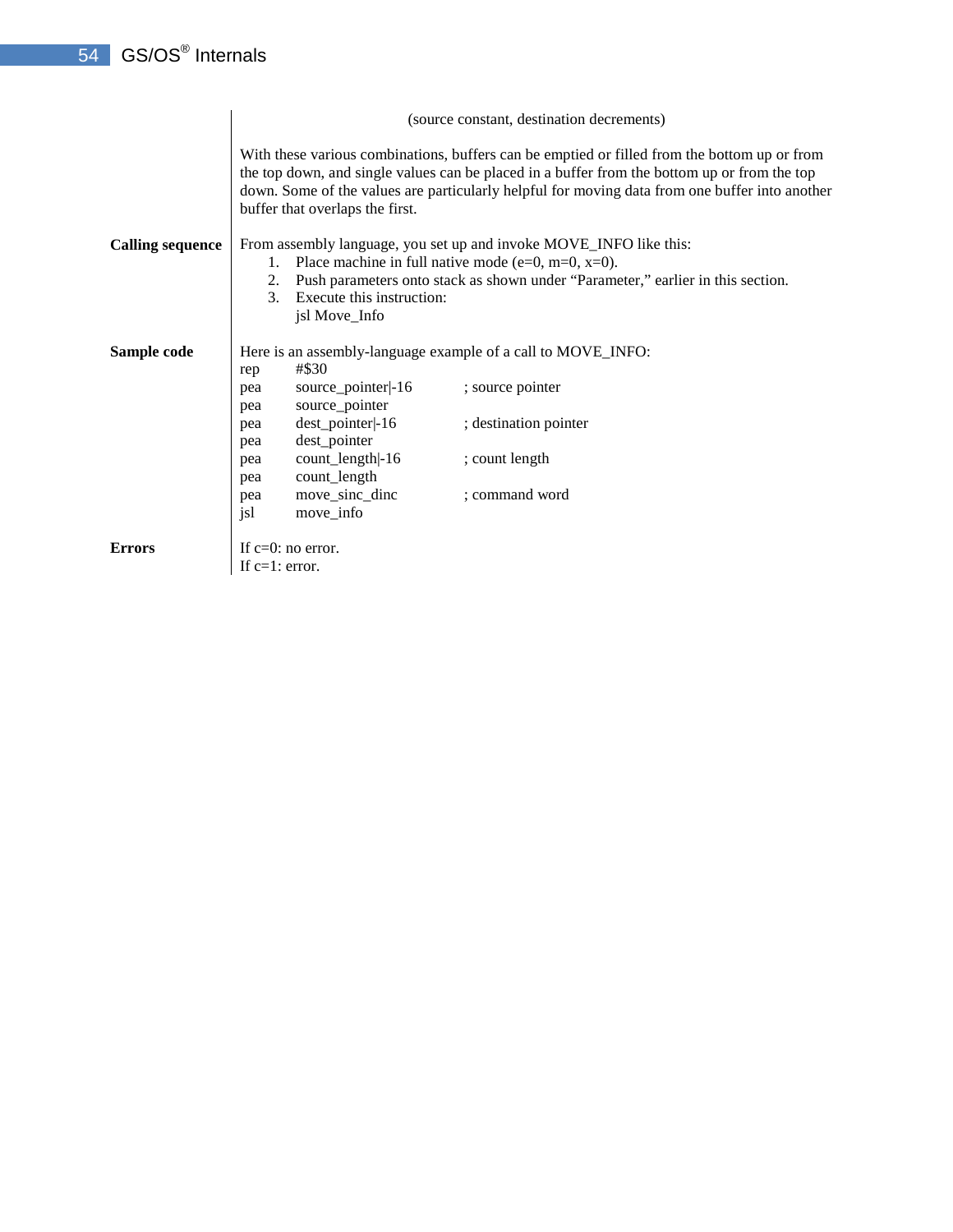# **OLD\_DEV\_DISP (\$01/FCD0)**

| <b>Description</b> | This is the main entry point for the device dispatcher.                                                                                                    |
|--------------------|------------------------------------------------------------------------------------------------------------------------------------------------------------|
| <b>Parameters</b>  | Input:<br>None                                                                                                                                             |
|                    | Return:<br>A register: error code if carry set                                                                                                             |
| <b>Notes</b>       | Calls to device zero specify calls to the dispatcher and not to a particular device. Non-zero<br>device numbers will be passed on to that specific device. |
| <b>Errors</b>      | If $c=0$ : no error.<br>If $c=1$ : an error occurred.                                                                                                      |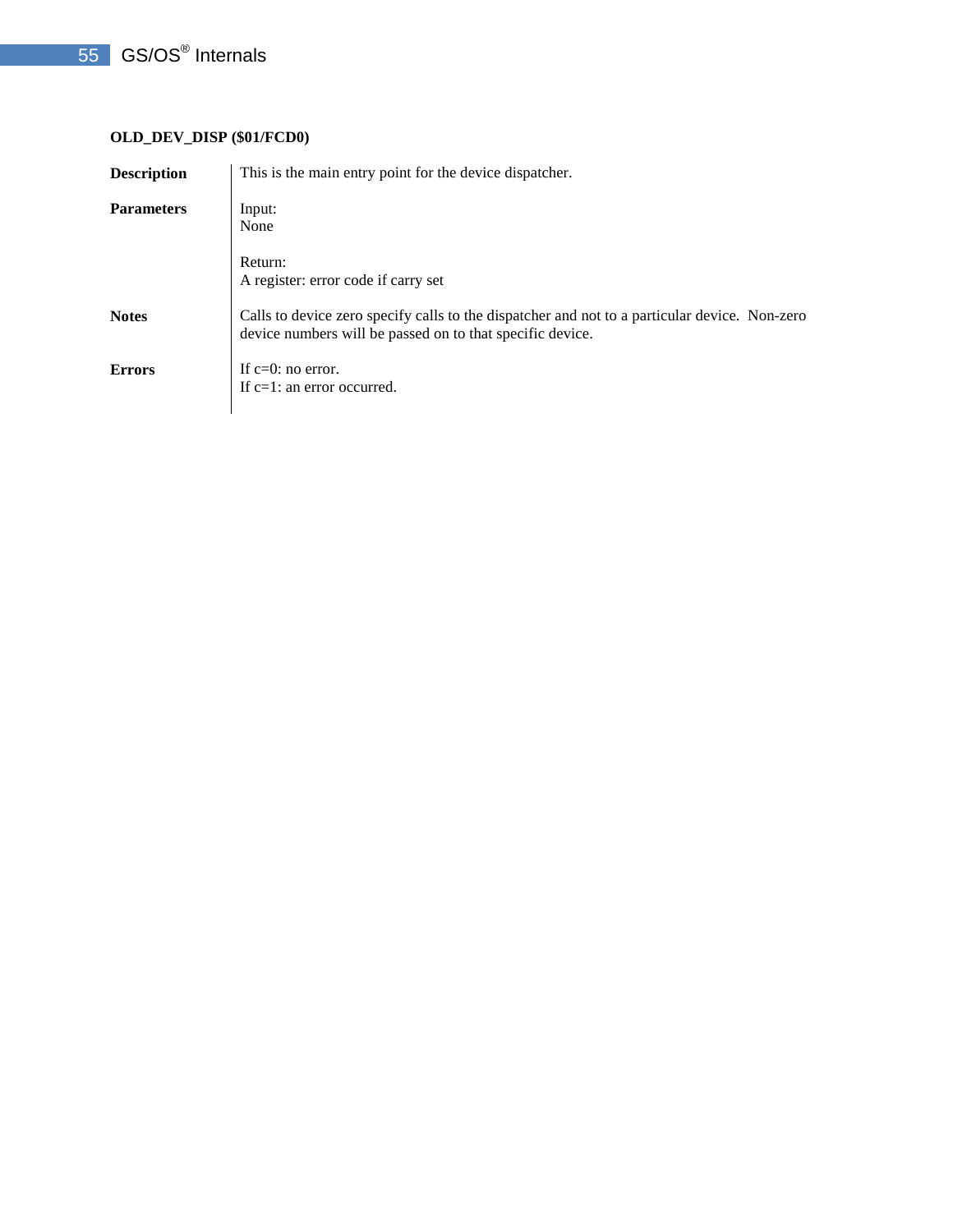## **PARSE\_PATHNAME (\$01/FCC0)**

| <b>Description</b> | This routine translates pathname into canonical format for FST_Specific call.                                                                                                                                                                                                                                                                                                        |
|--------------------|--------------------------------------------------------------------------------------------------------------------------------------------------------------------------------------------------------------------------------------------------------------------------------------------------------------------------------------------------------------------------------------|
| <b>Parameters</b>  | Input:<br>A register: offset to pathname pointer in parameter list<br>X register: FST attribute flags word from FST header<br>\$0000 to select pathname1<br>Y register:<br>\$0001 to select pathname2.                                                                                                                                                                               |
|                    | Return:<br>A register: error code if error                                                                                                                                                                                                                                                                                                                                           |
|                    | GS/OS direct page<br>path_flag: indicates which pathname active.<br>dev1_num: device number if present and path1 active.<br>dev2_num: device number if present and path2 active.<br>span1: maximum name length if path1 active.<br>span2: maximum name length if path2 active.<br>path1_ptr: pointer to pathname if path1 active.<br>path2_ptr: pointer to pathname if path2 active. |
| <b>Notes</b>       | Must call system service call init_parse_path once before calling this routine.                                                                                                                                                                                                                                                                                                      |
| <b>Errors</b>      | If $c=0$ : no error.<br>If c=1: an error has occurred.                                                                                                                                                                                                                                                                                                                               |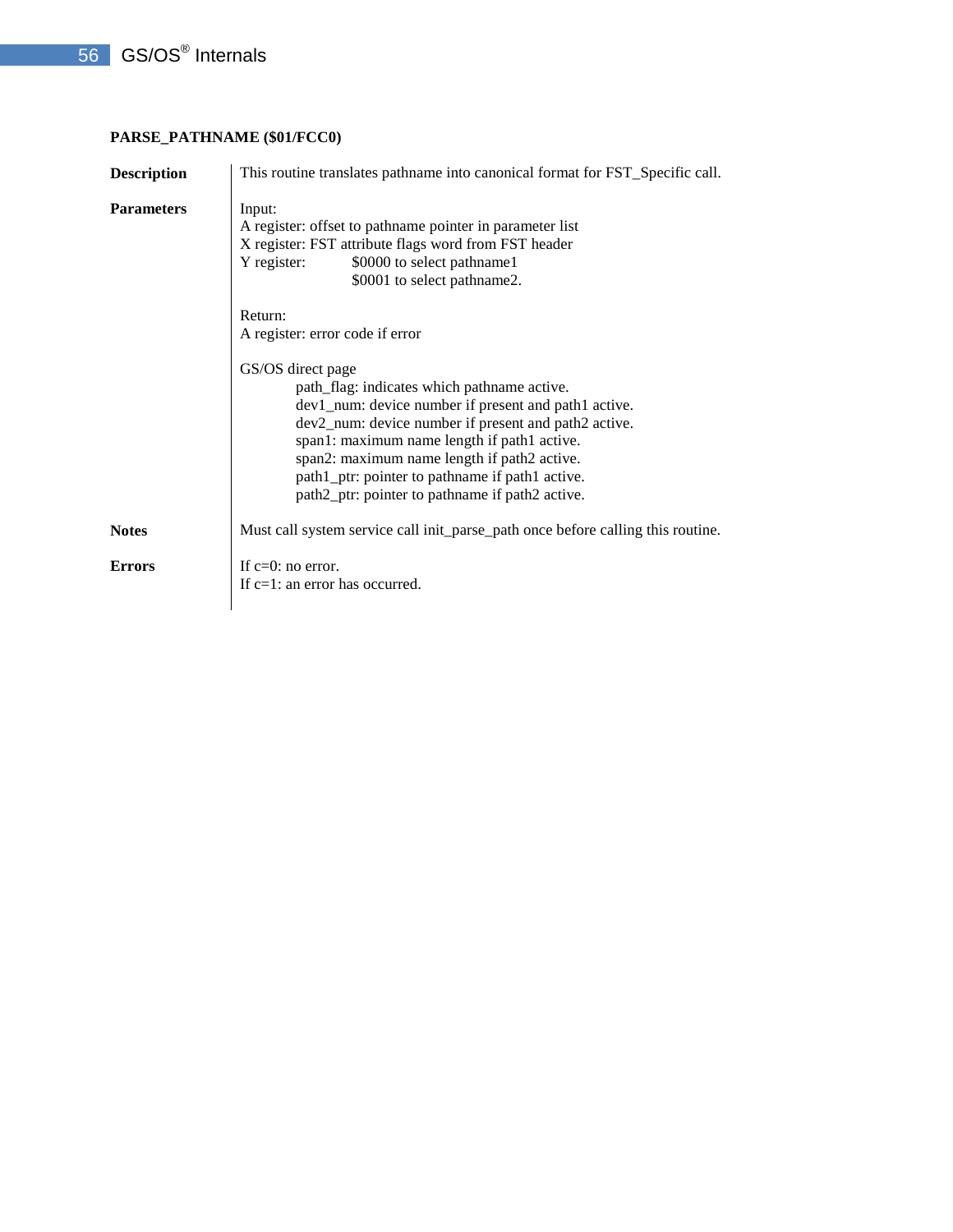# **POST\_OS\_EVENT (\$01/FCC4)**

| <b>Description</b> | This routine posts an OS event in the event queue.                                                                                                 |  |  |  |  |
|--------------------|----------------------------------------------------------------------------------------------------------------------------------------------------|--|--|--|--|
| <b>Parameters</b>  | Input:<br>A register: low word of event code<br>X register: high word of event code<br>Parameters on stack:<br>Word values<br>Two words are pushed |  |  |  |  |
|                    | Return:<br>None                                                                                                                                    |  |  |  |  |
| <b>Notes</b>       | None.                                                                                                                                              |  |  |  |  |
| <b>Errors</b>      | If $c=0$ : no error; the event has been posted.<br>If $c=1$ : error; the event has not been posted.                                                |  |  |  |  |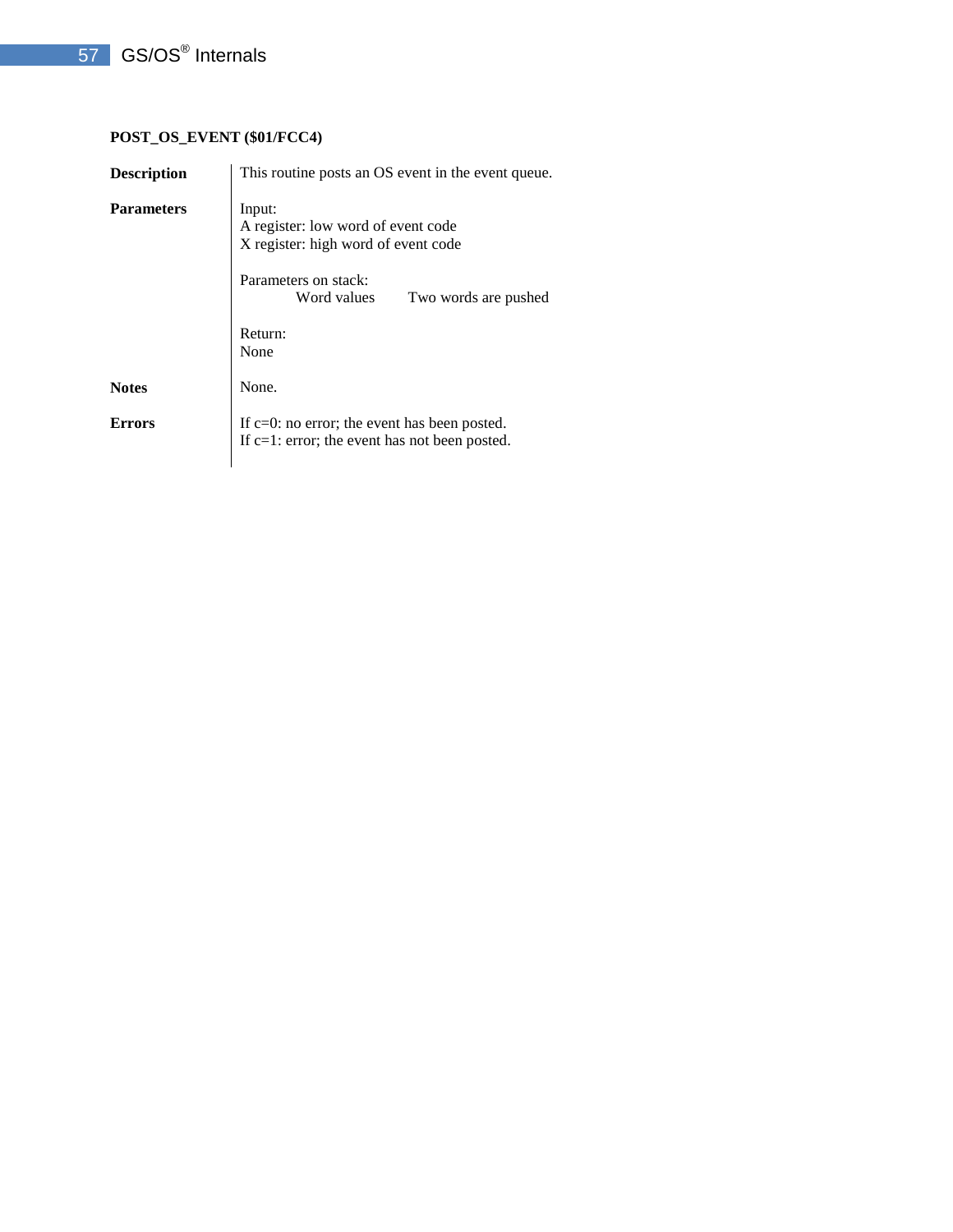# 58 GS/OS<sup>®</sup> Internals

## **RELEASE\_FCR (\$01/FC30)**

| <b>Description</b> | This routine releases a memory File Control Record that was allocated with the ALLOC_FCR<br>call. |
|--------------------|---------------------------------------------------------------------------------------------------|
| <b>Parameters</b>  | Input:<br>A register: File Control Record reference number                                        |
|                    | Return:<br>None                                                                                   |
| <b>Notes</b>       | None.                                                                                             |
| <b>Errors</b>      | If c=0: no error; memory was freed.<br>If c=1: error; memory was not freed.                       |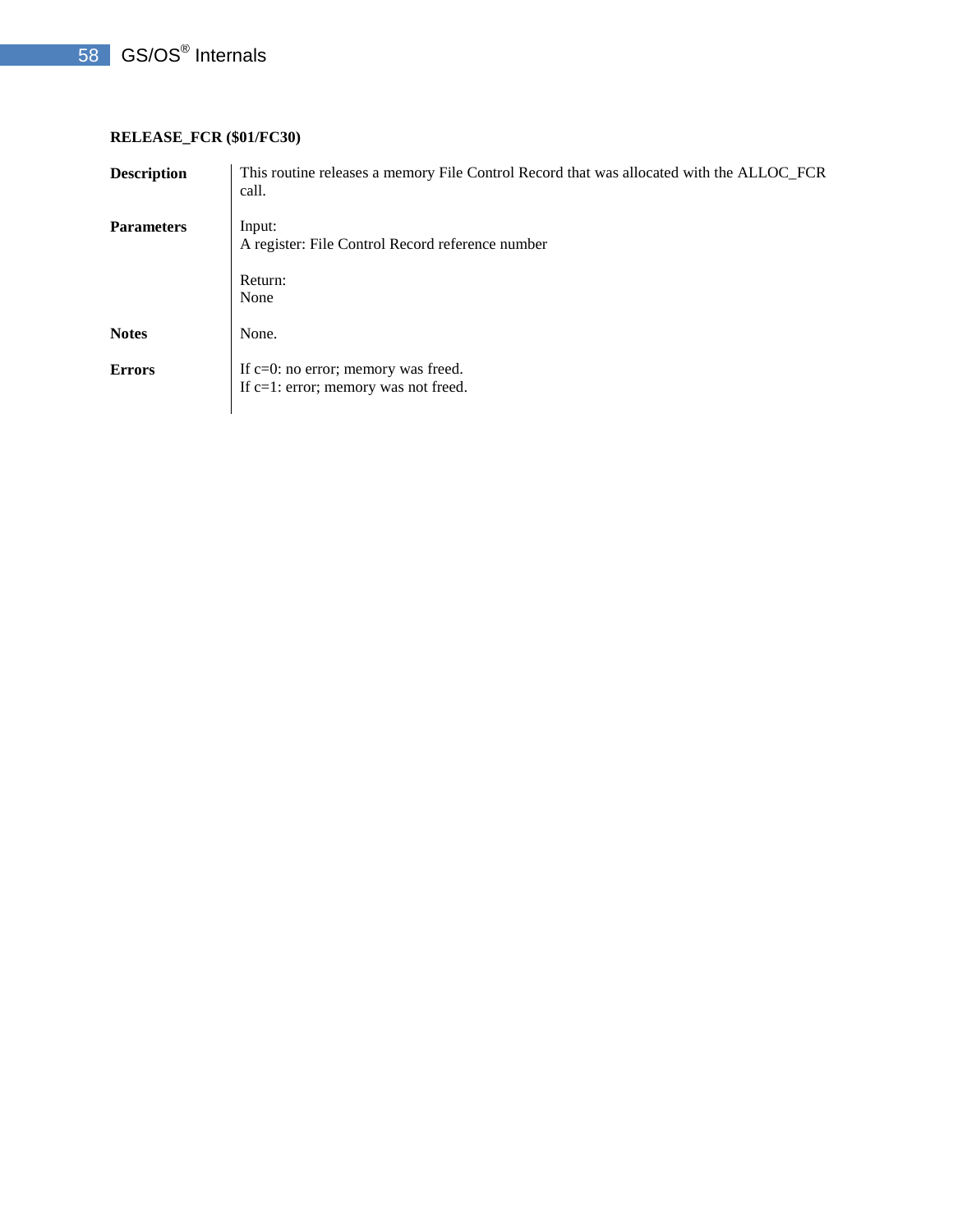## **RELEASE\_SEG (\$01/FC20)**

| <b>Description</b> | Releases a memory segment that was allocated with the ALLOC SEG call.                                                                          |
|--------------------|------------------------------------------------------------------------------------------------------------------------------------------------|
| <b>Parameters</b>  | Input:<br>X register: virtual pointer (low byte) to target block<br>Y register: virtual pointer (high byte) to target block<br>Return:<br>None |
| <b>Notes</b>       | None.                                                                                                                                          |
| <b>Errors</b>      | If $c=0$ : no error; memory was freed.<br>If $c=1$ : error; memory was not freed.                                                              |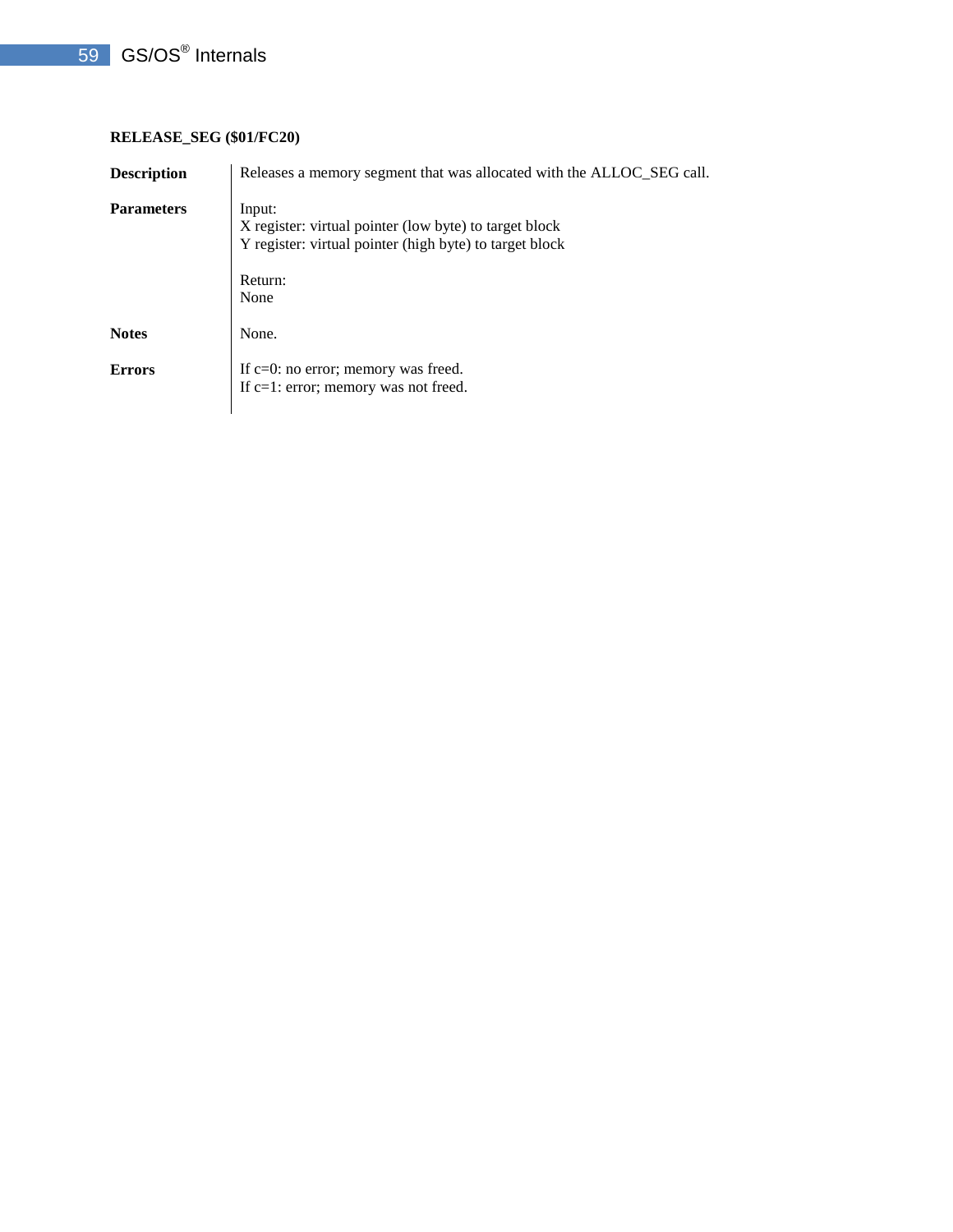## **RELEASE\_VCR (\$01/FC28)**

| <b>Description</b> | This routine releases a memory Volume Control Record that was allocated with the<br>ALLOC VCR call. |
|--------------------|-----------------------------------------------------------------------------------------------------|
| <b>Parameters</b>  | Input:<br>A register: Volume Control Record reference number                                        |
|                    | Return:<br>None                                                                                     |
| <b>Notes</b>       | None.                                                                                               |
| <b>Errors</b>      | If $c=0$ : no error; memory was freed.<br>If c=1: error; memory was not freed.                      |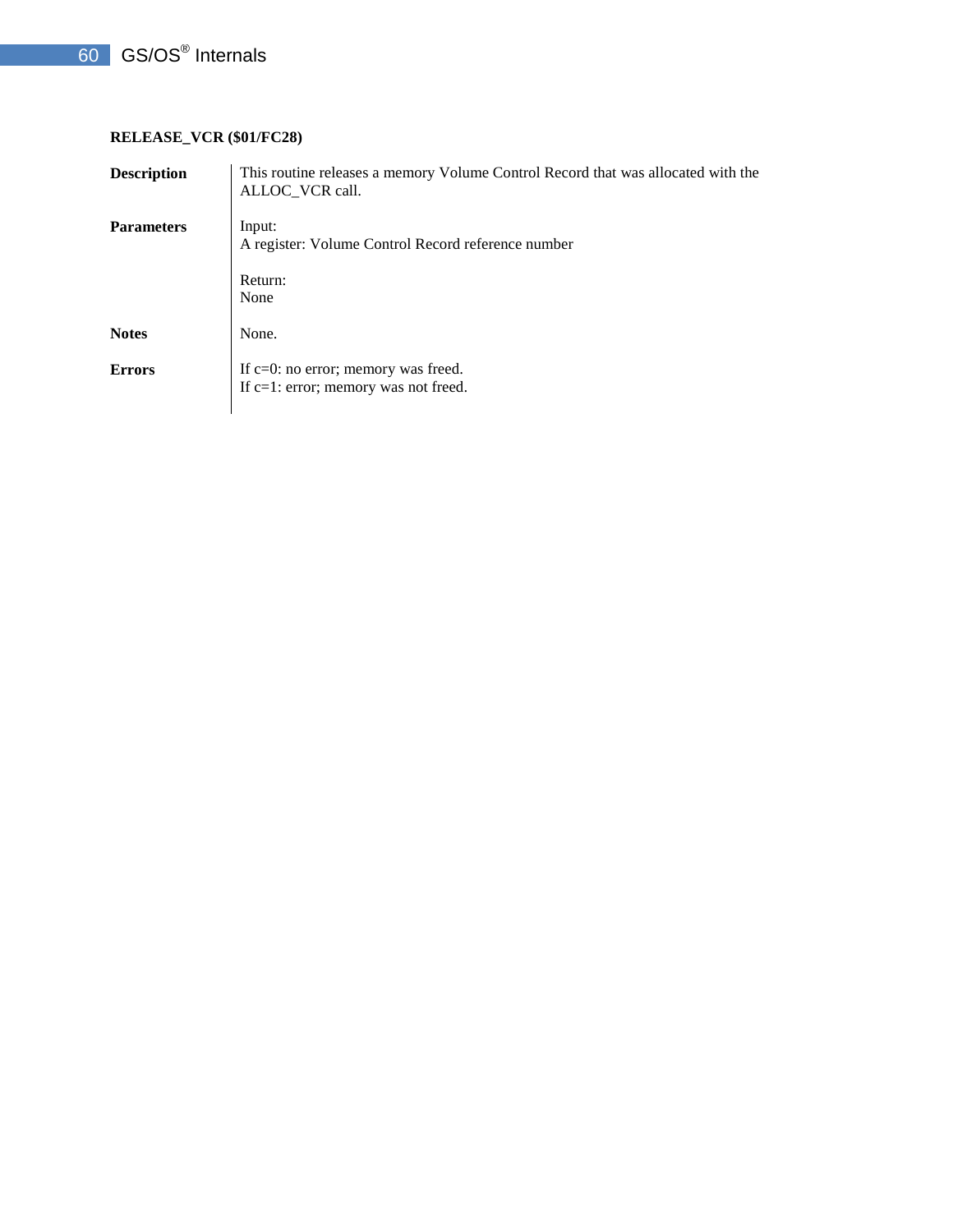## **RENAME\_FCR (\$01/FC58)**

| <b>Description</b> | This routine renames a File Control Record.                                                                                                        |  |  |
|--------------------|----------------------------------------------------------------------------------------------------------------------------------------------------|--|--|
| <b>Parameters</b>  | Input:<br>A register: reference number<br>X register: low pointer to new file name<br>Y register: high pointer to new file name<br>Return:<br>None |  |  |
| <b>Notes</b>       | None.                                                                                                                                              |  |  |
| Errors             | If $c=0$ : no error.<br>If $c=1$ : error; an out of memory error occurred.                                                                         |  |  |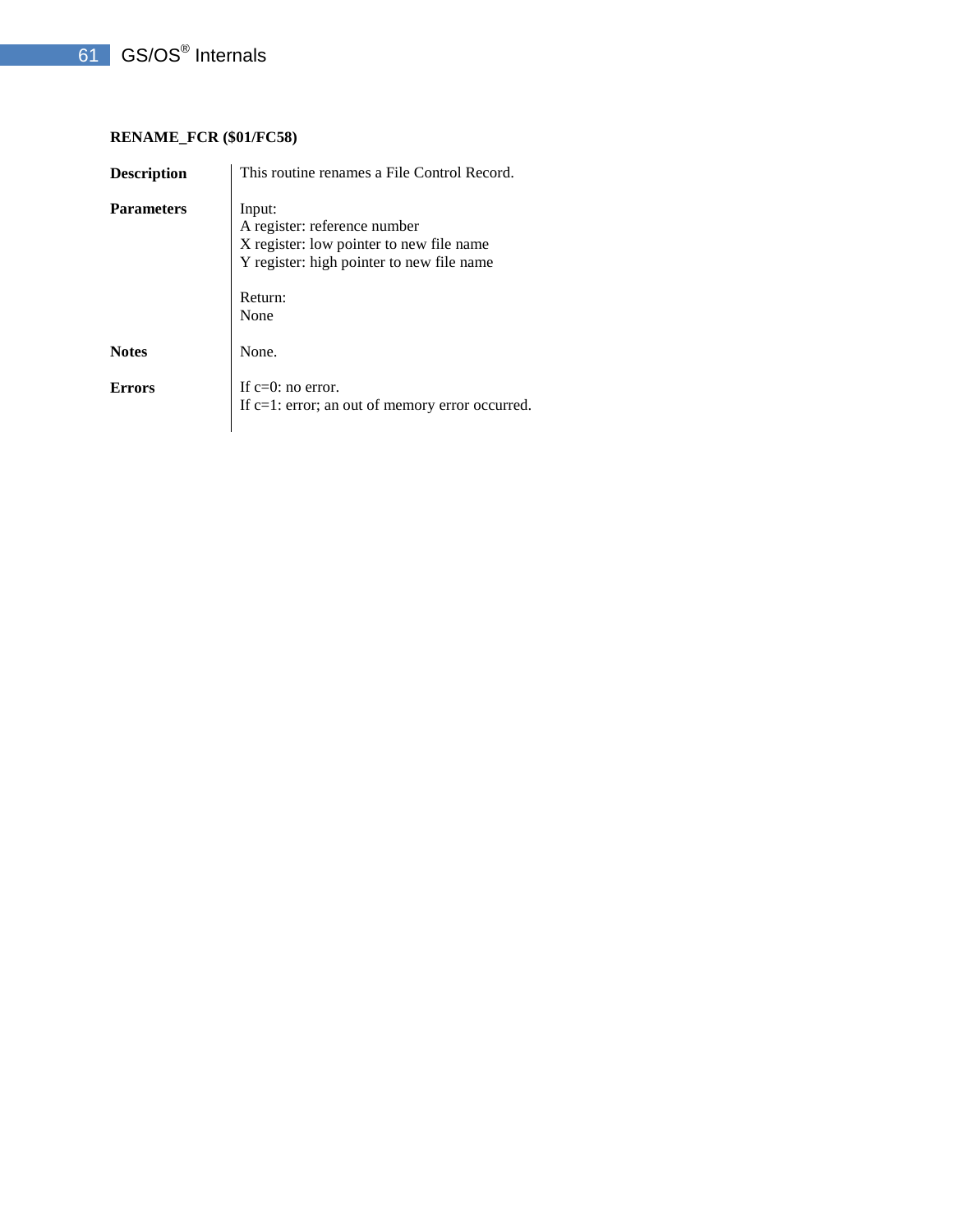## **RENAME\_VCR (\$01/FC5C)**

| <b>Description</b> | This routine renames a Volume Control Record.                                                                                                   |  |  |
|--------------------|-------------------------------------------------------------------------------------------------------------------------------------------------|--|--|
| <b>Parameters</b>  | Input:<br>A register: volume ID<br>X register: low pointer to new volume name<br>Y register: high pointer to new volume name<br>Return:<br>None |  |  |
| <b>Notes</b>       | None.                                                                                                                                           |  |  |
| Errors             | If $c=0$ : no error.<br>If $c=1$ : error; an out of memory error occurred.                                                                      |  |  |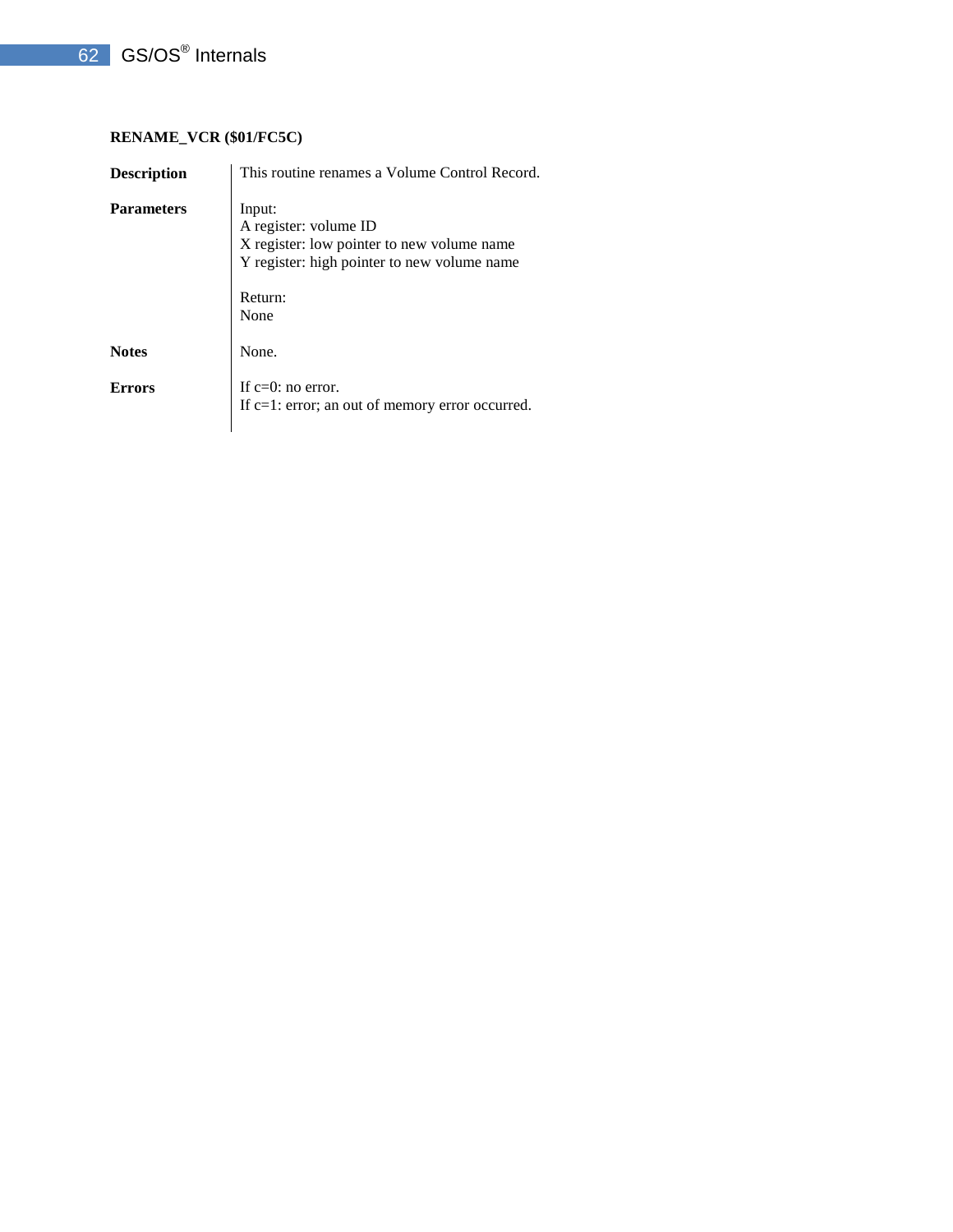## **REPLACE80 (\$01/FC7C)**

| <b>Description</b> | This routine replaces each occurrence of sep (ASCII value \$80) in the input string with a<br>character (repl_char) specified by the caller. However, if there are any occurrences of repl_char<br>in the input string, this routine leaves the input string unchanged and returns an error. |  |  |
|--------------------|----------------------------------------------------------------------------------------------------------------------------------------------------------------------------------------------------------------------------------------------------------------------------------------------|--|--|
| <b>Parameters</b>  | Input:<br>Parameters on stack:<br>Longword pointer<br>Pointer to a class 1 string<br>Word value<br>Word containing replacement character in low byte                                                                                                                                         |  |  |
|                    | Return:<br>Input string with seps converted to repl_char (or unchanged if input string already contained<br>occurrences of repl_char)                                                                                                                                                        |  |  |
| <b>Notes</b>       | None.                                                                                                                                                                                                                                                                                        |  |  |
| <b>Errors</b>      | If $c=0$ : successful call.<br>If $c=1$ : error, replacement character already appeared in input string.                                                                                                                                                                                     |  |  |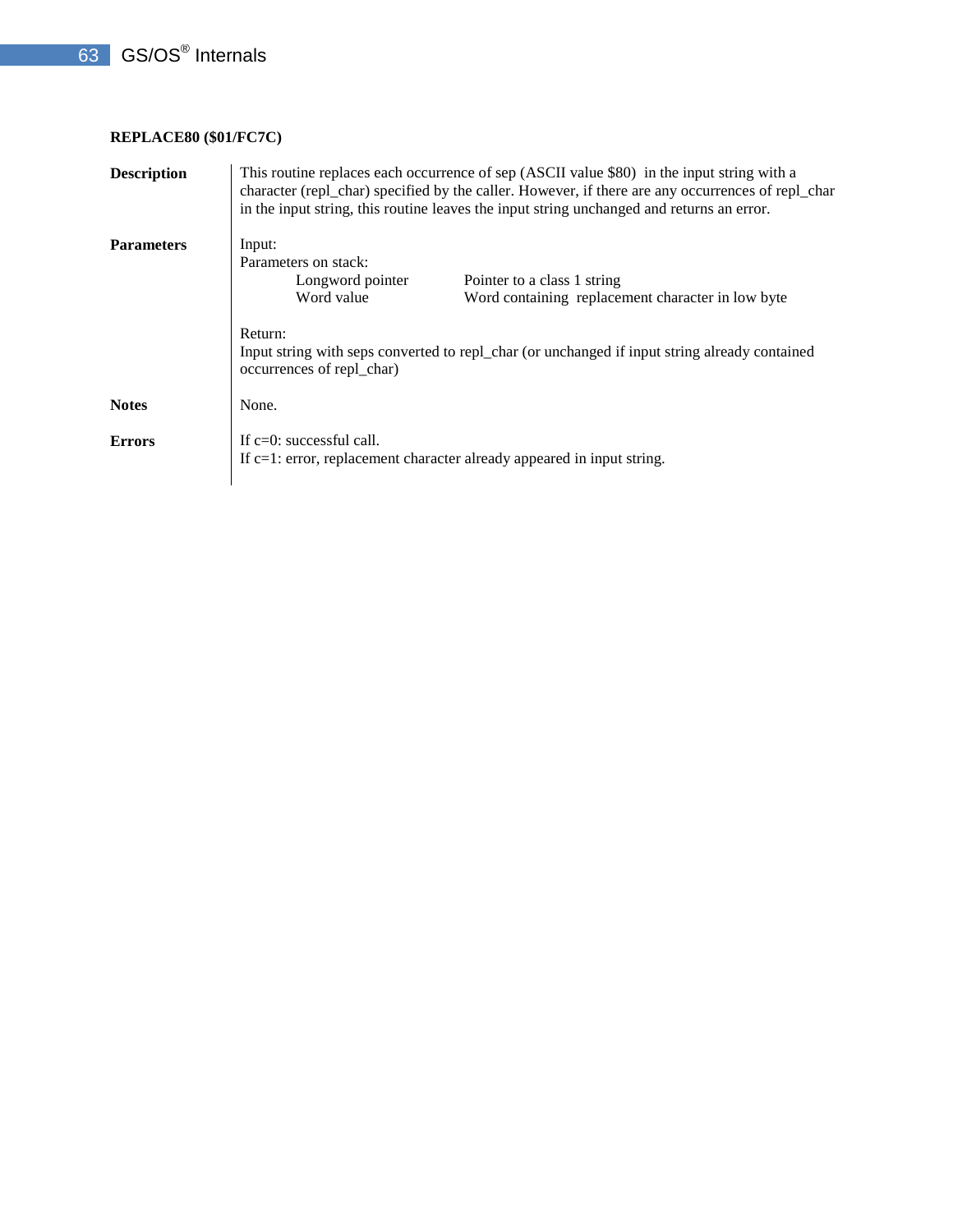## **REPORT\_ERROR (\$01/FC94)**

| <b>Description</b> | This routine displays an internationalized error message with two substitution strings and<br>returns the pressed button. |                                                                                              |  |
|--------------------|---------------------------------------------------------------------------------------------------------------------------|----------------------------------------------------------------------------------------------|--|
| <b>Parameters</b>  | Input:<br>Parameters on stack:<br>Word value<br>Long word pointer<br>Longword pointer                                     | Error number<br>Pointer to $1st$ substitution string<br>Pointer to $2nd$ substitution string |  |
|                    | Return:<br>A register: result code indicating which button was pressed.                                                   |                                                                                              |  |
| <b>Notes</b>       | None.                                                                                                                     |                                                                                              |  |
| <b>Errors</b>      | If $c=0$ : no error.<br>If $c=1$ : an error has occurred.                                                                 |                                                                                              |  |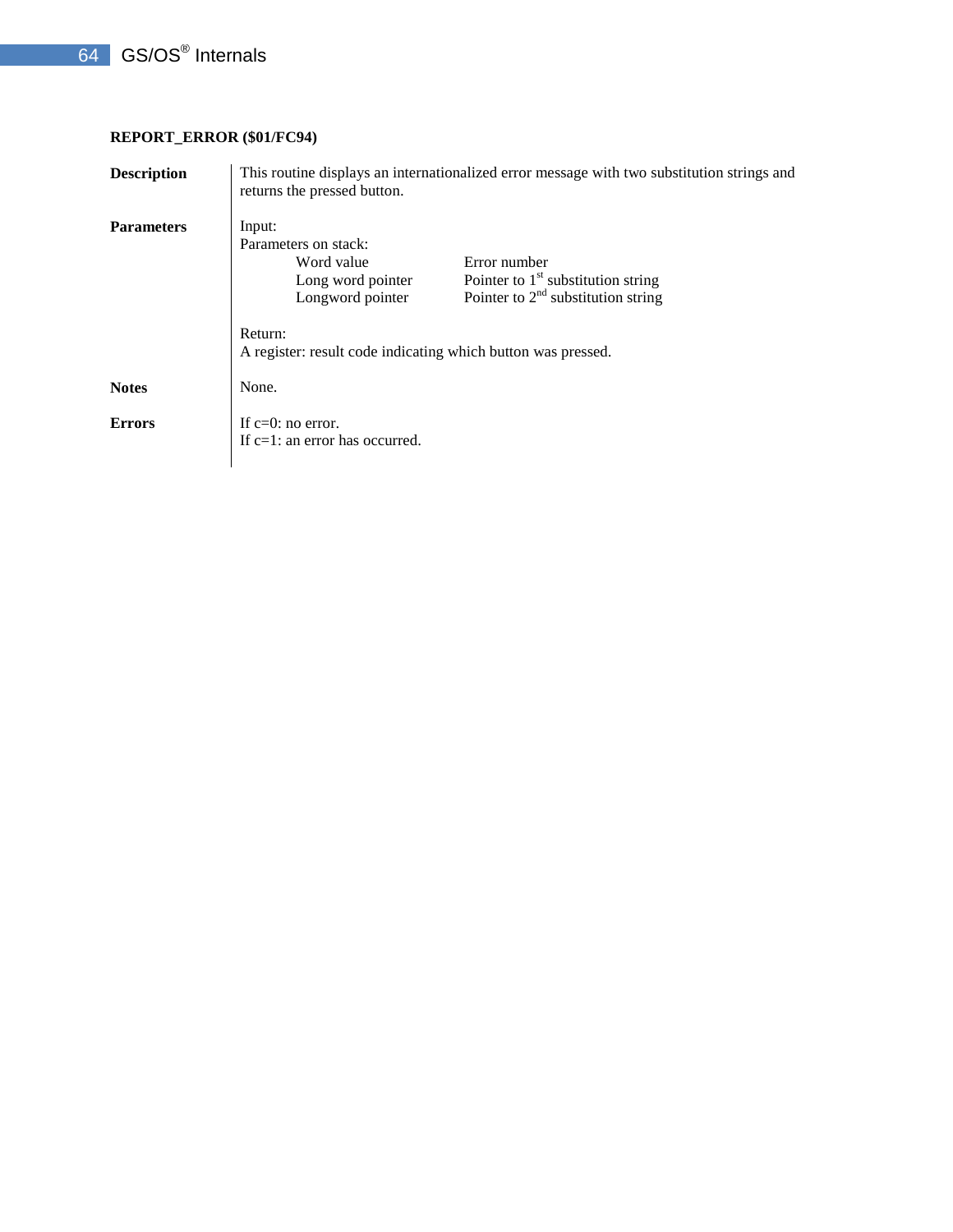# 65 GS/OS<sup>®</sup> Internals

# **REPORT\_FATAL (\$01/FCA0)**

| <b>Description</b> | This routine writes out the internationalized fatal error message and returns the pressed button. |                                                                         |  |  |
|--------------------|---------------------------------------------------------------------------------------------------|-------------------------------------------------------------------------|--|--|
| <b>Parameters</b>  | Input:<br>Parameters on stack:                                                                    |                                                                         |  |  |
|                    | Word value                                                                                        | Fatal error number to be printed in message as substitution<br>string 2 |  |  |
|                    | Word value                                                                                        | Message number in error message file.                                   |  |  |
|                    | Longword pointer                                                                                  | Pointer to substitution string 1 (may be null)                          |  |  |
|                    | Return:<br>A register: result code indicating which button was pressed.                           |                                                                         |  |  |
| <b>Notes</b>       | None.                                                                                             |                                                                         |  |  |
| <b>Errors</b>      | If $c=0$ : no error.<br>If c=1: an error has occurred.                                            |                                                                         |  |  |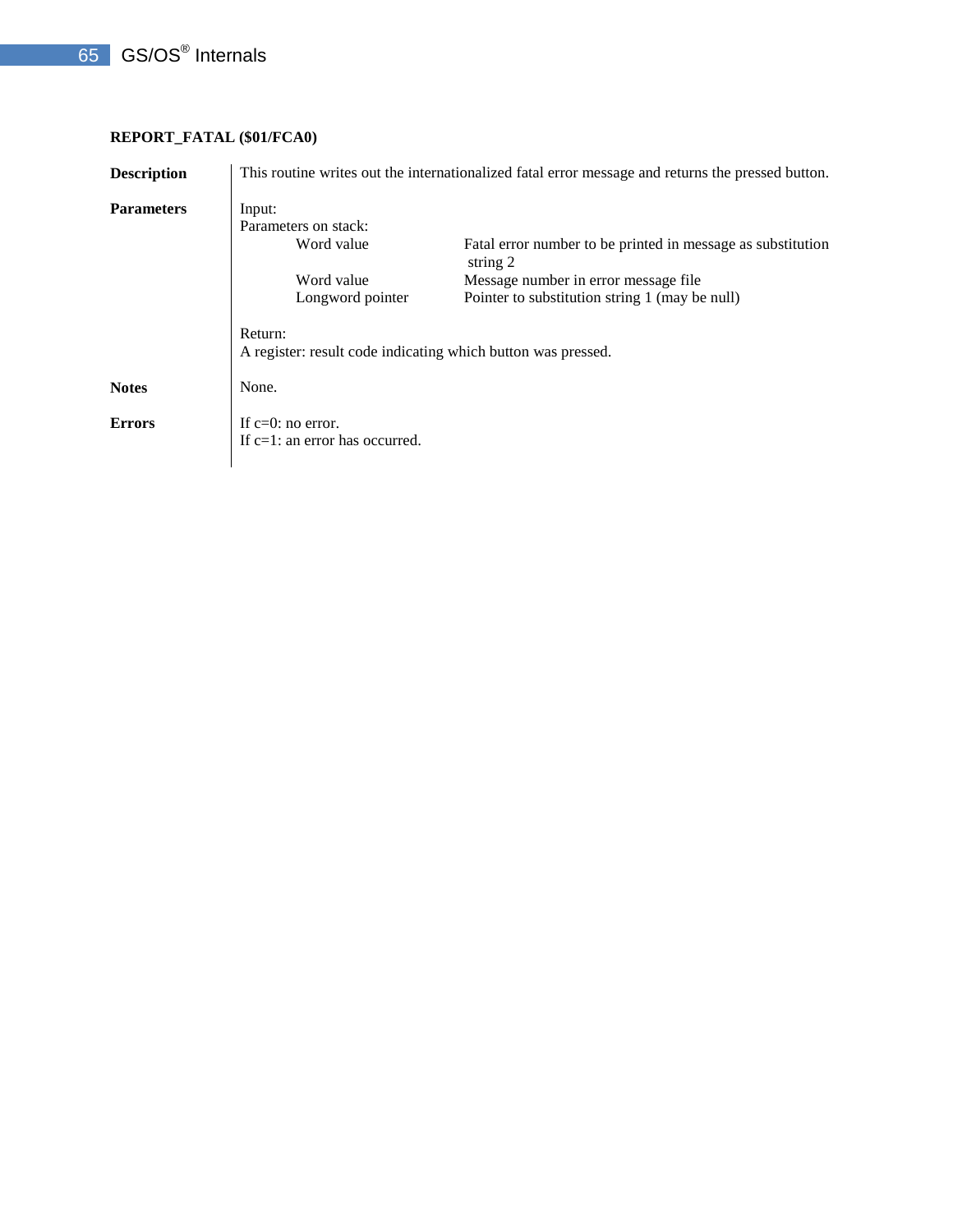# 66 GS/OS<sup>®</sup> Internals

# **SET\_BOOT\_PFX (\$01/FCB0)**

| <b>Description</b> | This routine sets the boot prefix, known as prefix #32 or "*".                                                                 |
|--------------------|--------------------------------------------------------------------------------------------------------------------------------|
| <b>Parameters</b>  | Input:<br>X register: low pointer to class 1 boot prefix<br>Y register: high pointer to class 1 boot prefix<br>Return:<br>None |
| <b>Notes</b>       | None.                                                                                                                          |
| <b>Errors</b>      | None.                                                                                                                          |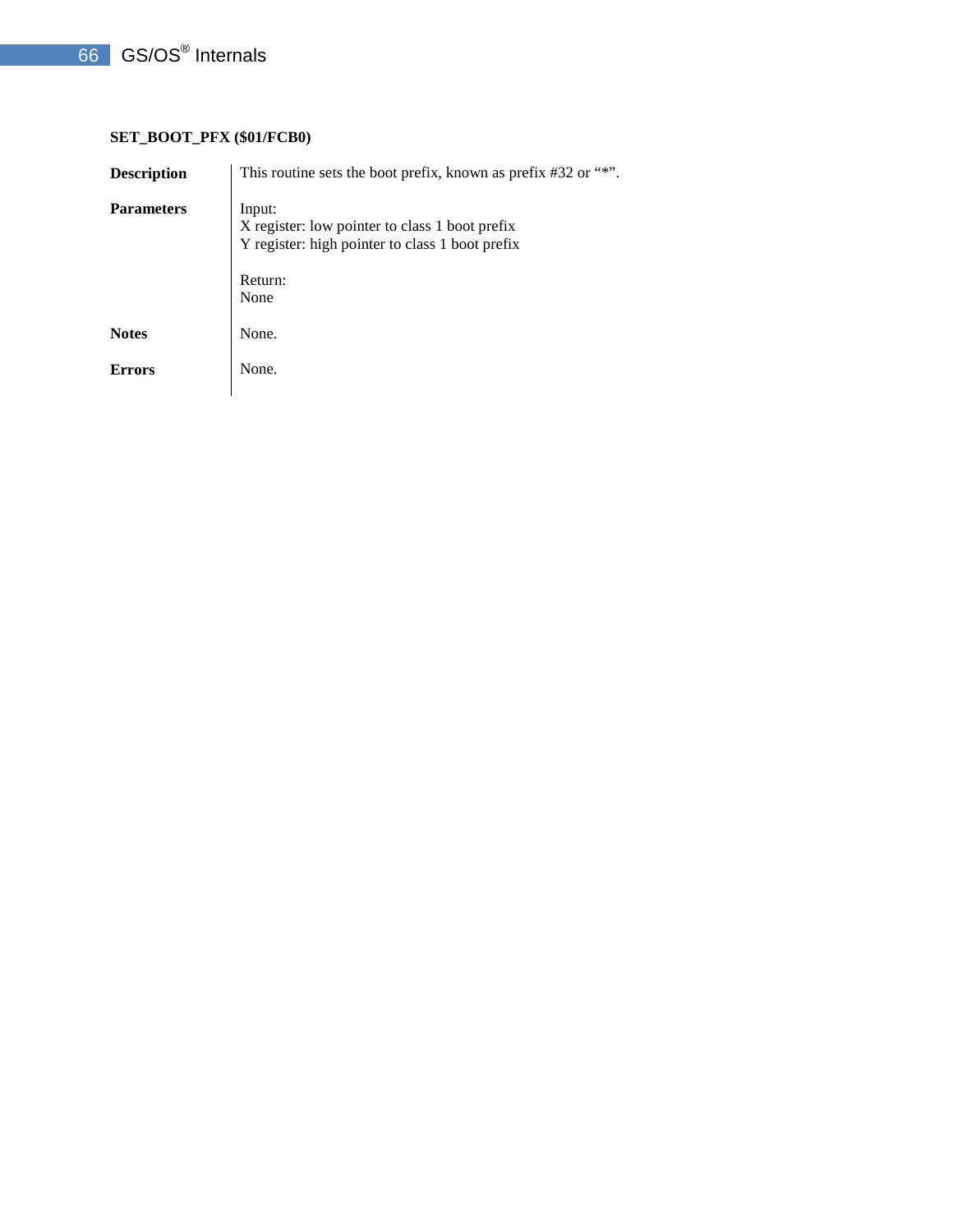# **SET\_DISKSW (\$01/FC90)**

| <b>Description</b> | Some device drivers detect volume-off-line or disk-switched conditions through device-<br>specific status calls rather than through returned errors. Such a condition would then not be<br>detected by the device dispatcher on exit from the driver call. In fact, by GS/OS convention,<br>off-line and disk-switched conditions should never be returned as errors from a status call;<br>errors are reserved for conditions in which a call fails, not for passing status information.                       |
|--------------------|-----------------------------------------------------------------------------------------------------------------------------------------------------------------------------------------------------------------------------------------------------------------------------------------------------------------------------------------------------------------------------------------------------------------------------------------------------------------------------------------------------------------|
|                    | With the call SET_DISKSW, drivers can specifically request that the disk-switched status<br>(maintained internally by the device dispatcher) be set in this situation. SET_DISKSW, if<br>necessary, removes the device's blocks from the cache and places its volumes off line (if the<br>device dispatcher-maintained disk-switched flag has not already been set). All GS/OS drivers<br>are expected to call SET_DISKSW if they detect a disk-switched or off-line condition as a<br>result of a status call. |
| <b>Parameters</b>  | Input:<br>GS/OS direct page:<br>deviceNum: device number of disk-switched device<br>Return:                                                                                                                                                                                                                                                                                                                                                                                                                     |
|                    | None                                                                                                                                                                                                                                                                                                                                                                                                                                                                                                            |
| <b>Notes</b>       | Full native mode is assumed. Register contents are unspecified on entry and return, except that<br>the Data Bank register and Direct register are unchanged by the call.                                                                                                                                                                                                                                                                                                                                        |
| <b>Errors</b>      | None.                                                                                                                                                                                                                                                                                                                                                                                                                                                                                                           |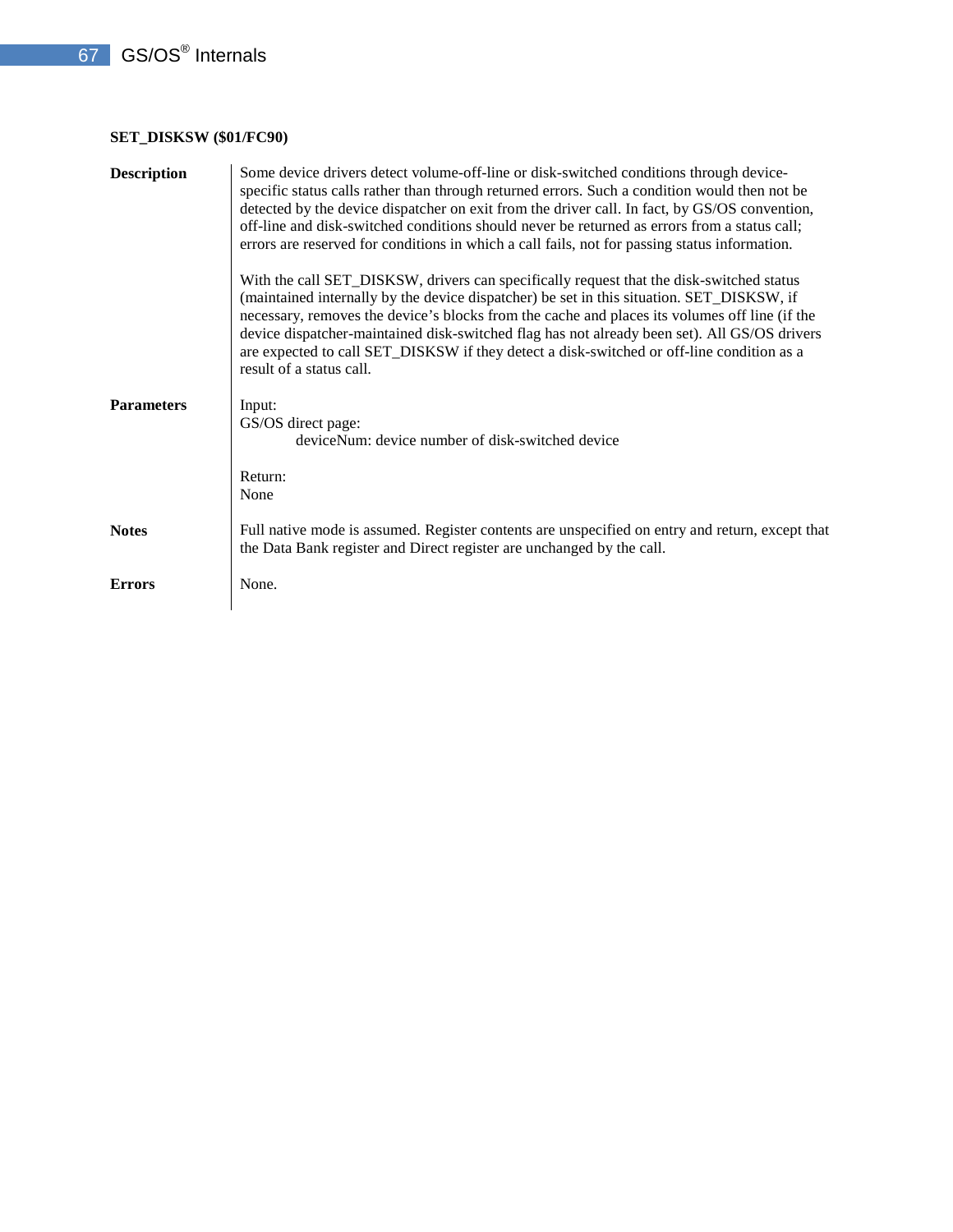## **SET\_SYS\_SPEED (\$01/FC50)**

| <b>Description</b> | This call allows hardware accelerators to stay compatible with device drivers that may have<br>speed-dependent software implementations.<br>Whenever it dispatches to a driver, the device dispatcher obtains the device driver's speed class<br>from the DIB and issues this system service call to set the system speed. When the driver<br>completes the call, the device dispatcher restores the system speed to what it was before the<br>call.<br>An accelerator card may intercept this vector and replace the system service call with its own<br>routine, thus maintaining compatibility with GS/OS device drivers. |  |  |
|--------------------|------------------------------------------------------------------------------------------------------------------------------------------------------------------------------------------------------------------------------------------------------------------------------------------------------------------------------------------------------------------------------------------------------------------------------------------------------------------------------------------------------------------------------------------------------------------------------------------------------------------------------|--|--|
|                    |                                                                                                                                                                                                                                                                                                                                                                                                                                                                                                                                                                                                                              |  |  |
| <b>Parameters</b>  | Input:<br>The A register contains one of these speed settings:<br>Apple IIGS normal speed<br>\$0000<br>Apple IIGS fast speed<br>\$0001<br>Accelerated speed<br>\$0002<br>Not speed dependent<br>\$0003                                                                                                                                                                                                                                                                                                                                                                                                                       |  |  |
|                    | Settings from \$0004 to \$FFFF are not valid.<br>Return:<br>The accumulator contains the speed setting that was in effect prior to issuing this system<br>service call.                                                                                                                                                                                                                                                                                                                                                                                                                                                      |  |  |
| <b>Notes</b>       | None.                                                                                                                                                                                                                                                                                                                                                                                                                                                                                                                                                                                                                        |  |  |
| <b>Errors</b>      | None.                                                                                                                                                                                                                                                                                                                                                                                                                                                                                                                                                                                                                        |  |  |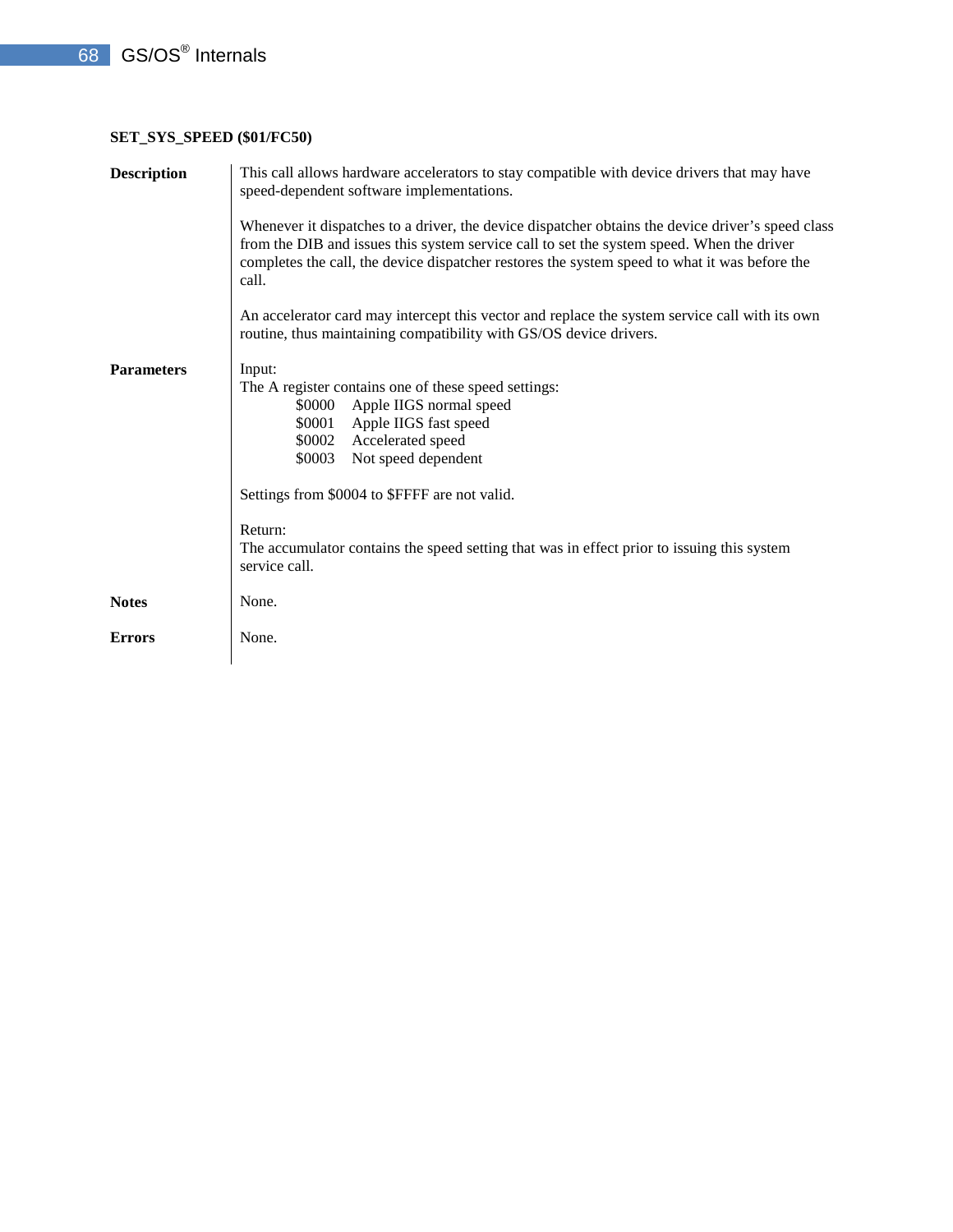## **SIGNAL (\$01/FC88)**

| <b>Description</b> | This call announces the occurrence of a specific signal to GS/OS and provides GS/OS with the<br>information needed to execute the proper signal handler (previously installed with the<br>ArmSignal subcall of the Driver_Control call). GS/OS queues this information and uses it<br>when it dispatches to the signal handler.<br>For more information on GS/OS signals and signal handlers, see Chapter 9, "Handling |
|--------------------|------------------------------------------------------------------------------------------------------------------------------------------------------------------------------------------------------------------------------------------------------------------------------------------------------------------------------------------------------------------------------------------------------------------------|
|                    | Interrupts and Signals," of GS/OS reference.                                                                                                                                                                                                                                                                                                                                                                           |
| <b>Parameters</b>  | Input:<br>A register: signal priority<br>X register: low word of signal-handler address<br>Y register: high word of signal-handler address                                                                                                                                                                                                                                                                             |
|                    | Return:<br>A register: undefined<br>X register: undefined<br>Y register: undefined                                                                                                                                                                                                                                                                                                                                     |
|                    | Signal priority: priority ranking of the signal, with \$0000 being the lowest priority and \$FFFF<br>being the highest.                                                                                                                                                                                                                                                                                                |
|                    | Signal-handler address: address of the signal-handler entry point.                                                                                                                                                                                                                                                                                                                                                     |
| <b>Notes</b>       | A signal source that makes this call as the result of an interrupt should announce no more than<br>one signal per interrupt to avoid the possibility of overflowing the signal queue.                                                                                                                                                                                                                                  |
| <b>Errors</b>      | None.                                                                                                                                                                                                                                                                                                                                                                                                                  |
|                    |                                                                                                                                                                                                                                                                                                                                                                                                                        |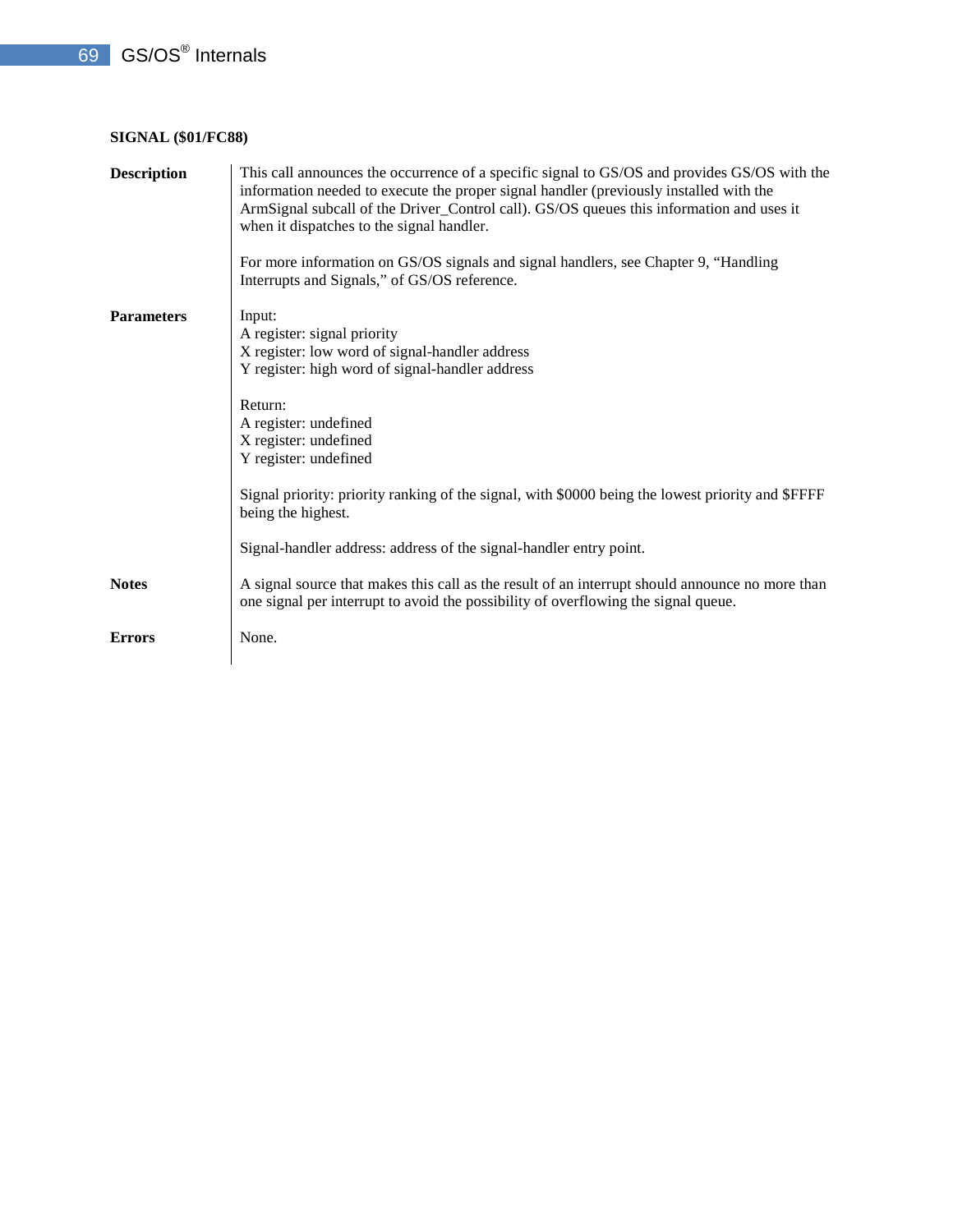# **SUP\_DRVR\_DISP (\$01/FCA4)**

| <b>Description</b> | This call is the main entry point to the supervisor dispatcher. It dispatches calls among<br>supervisory drivers. Supervisory drivers provide an interface that gives higher-level device<br>drivers access to hardware.<br>Supervisory-driver calls can be classified into two groups. Calls with a supervisor number of<br>zero are handled by the supervisor dispatcher; calls with a nonzero supervisor number are<br>passed on to a supervisory driver.<br>The following calls are handled by the supervisor dispatcher and are not passed on to a<br>supervisory driver: |                                                 |                                                                                                                                                                               |
|--------------------|--------------------------------------------------------------------------------------------------------------------------------------------------------------------------------------------------------------------------------------------------------------------------------------------------------------------------------------------------------------------------------------------------------------------------------------------------------------------------------------------------------------------------------------------------------------------------------|-------------------------------------------------|-------------------------------------------------------------------------------------------------------------------------------------------------------------------------------|
|                    | Call no.<br>\$0000<br>\$0001<br>\$0002-\$FFFF                                                                                                                                                                                                                                                                                                                                                                                                                                                                                                                                  | Sup. No.<br>\$0000<br>\$0000<br>\$0000          | Function<br>GetSupervisorNumber<br>Set_SIB_Pointer<br>(Reserved)<br>The following calls are dispatched by the supervisor dispatcher to a supervisory driver:                  |
|                    | Call no.<br>\$0000<br>\$0000<br>\$0000<br>Driver Call Reference."                                                                                                                                                                                                                                                                                                                                                                                                                                                                                                              | Sup. No.<br>(Nonzero)<br>(Nonzero)<br>(Nonzero) | Function<br>Supervisor_Startup<br>Supervisor_Startup<br>Supervisor_Startup<br>These subcalls and other supervisory-driver calls are described in detail in Chapter 10, "GS/OS |
| <b>Notes</b>       | None.                                                                                                                                                                                                                                                                                                                                                                                                                                                                                                                                                                          |                                                 |                                                                                                                                                                               |
| <b>Errors</b>      | \$28                                                                                                                                                                                                                                                                                                                                                                                                                                                                                                                                                                           | Device not connected.                           |                                                                                                                                                                               |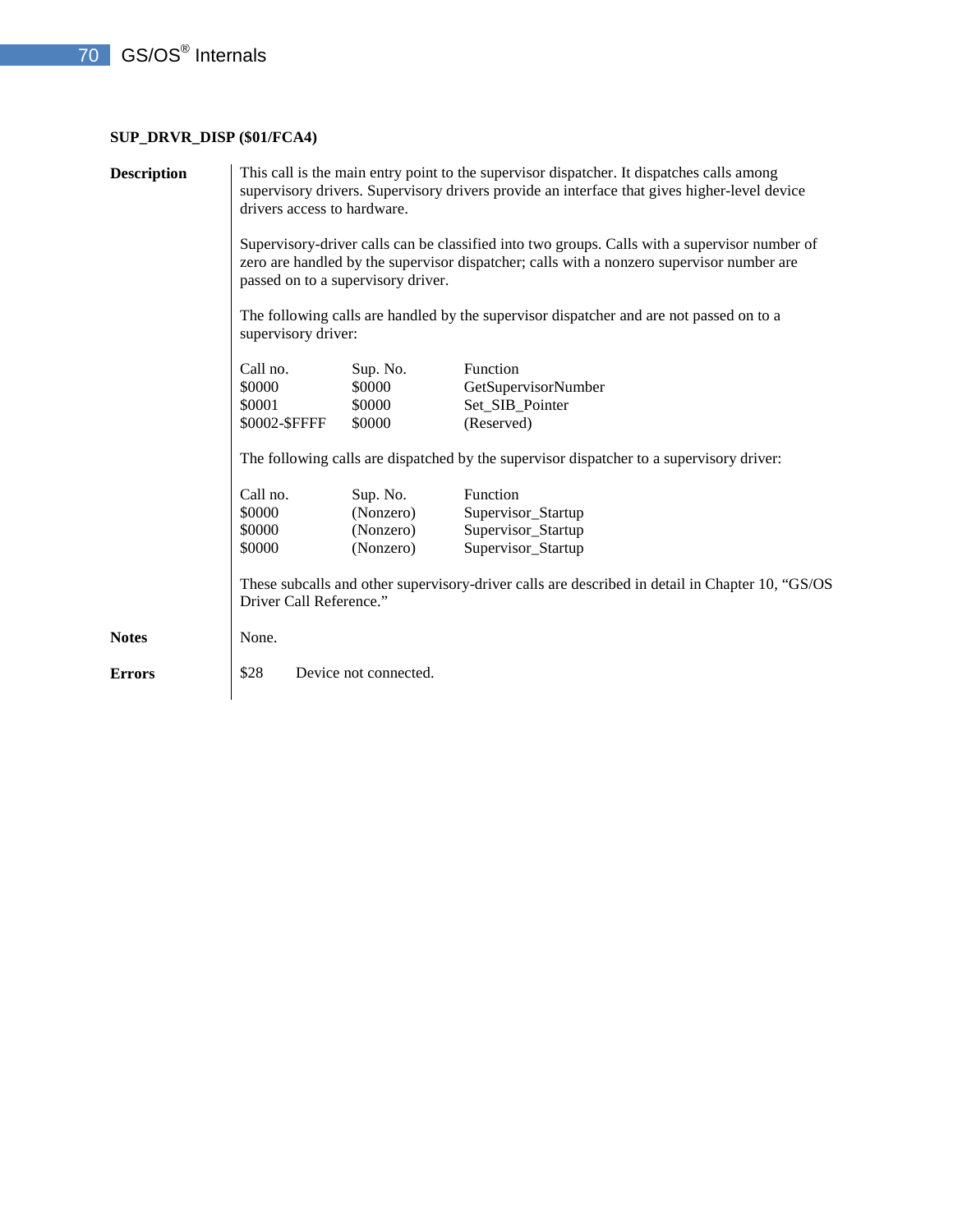# **SWAP\_OUT (\$01/FC34)**

| <b>Description</b> | This routine moves offline any volume in the device specified (a volume is offline if its media<br>is not currently in a device). (Actually, all volumes with the passed device number are marked<br>offline; there should never be more than one volume corresponding to a device number.) A<br>volume associated with the specific device that has no open files is deleted from the system.                                                            |
|--------------------|-----------------------------------------------------------------------------------------------------------------------------------------------------------------------------------------------------------------------------------------------------------------------------------------------------------------------------------------------------------------------------------------------------------------------------------------------------------|
| <b>Parameters</b>  | Input:<br>A register: device number                                                                                                                                                                                                                                                                                                                                                                                                                       |
|                    | Return:<br>None                                                                                                                                                                                                                                                                                                                                                                                                                                           |
| <b>Notes</b>       | This routine walks the list of active VCRs and marks as swapped out any and all VCRs with<br>open files having the correct dev number. Note that in every legitimate case there will be only<br>one swapped in VCR with the device number passed this routine swaps out any and all<br>volumes corresponding to the passed device number. If a VCR with the correct device number<br>is found with no open files, a release_vcr call is done on that VCR. |
| <b>Errors</b>      | None.                                                                                                                                                                                                                                                                                                                                                                                                                                                     |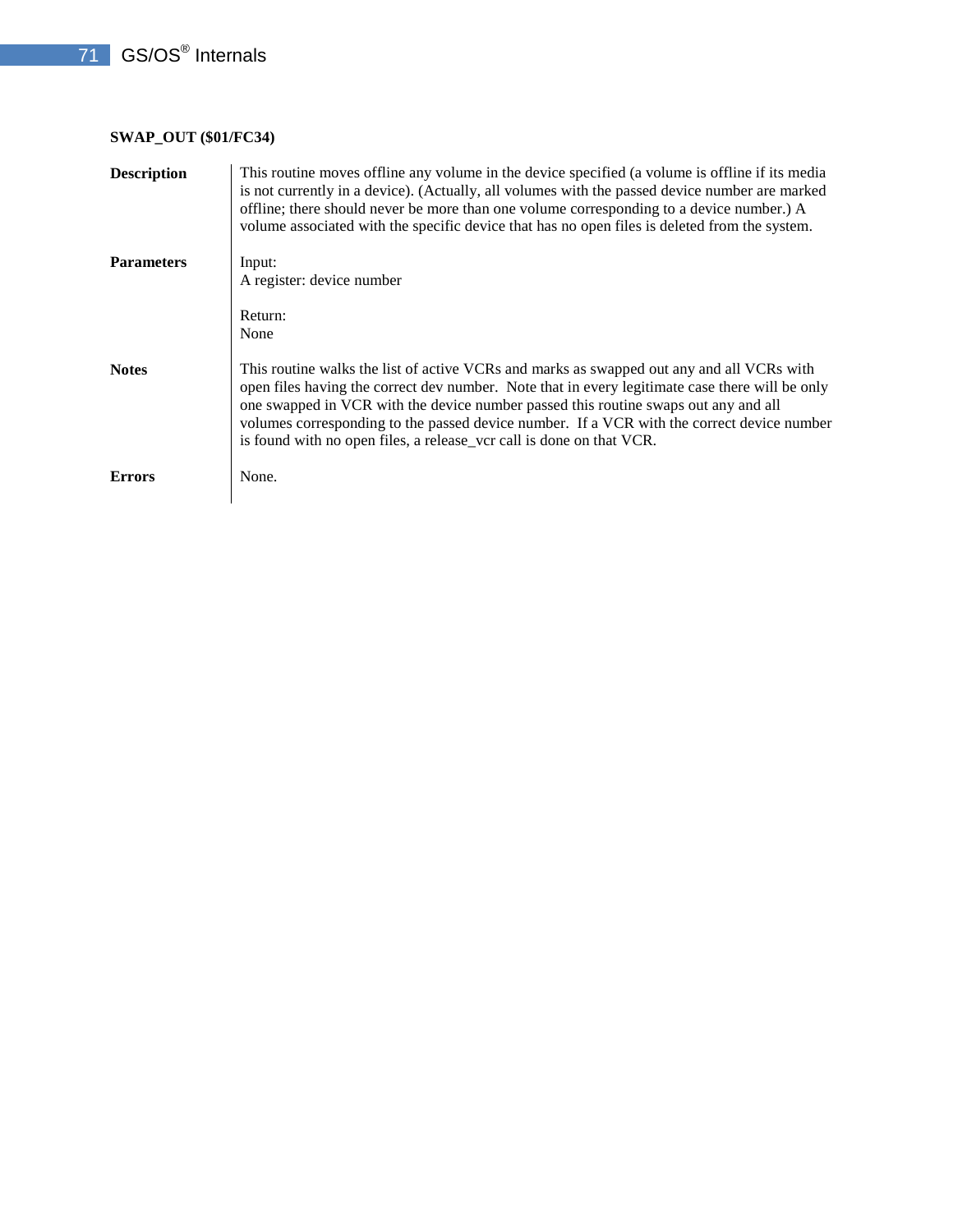# 72 GS/OS<sup>®</sup> Internals

## **SYS\_DEATH (\$01/FC44)**

| <b>Description</b> | This routine writes out a system death message. |
|--------------------|-------------------------------------------------|
| <b>Parameters</b>  | Input:<br>A register: error code in low byte    |
|                    | Return:<br>None                                 |
| <b>Notes</b>       | Does not return to the caller.                  |
| <b>Errors</b>      | None.                                           |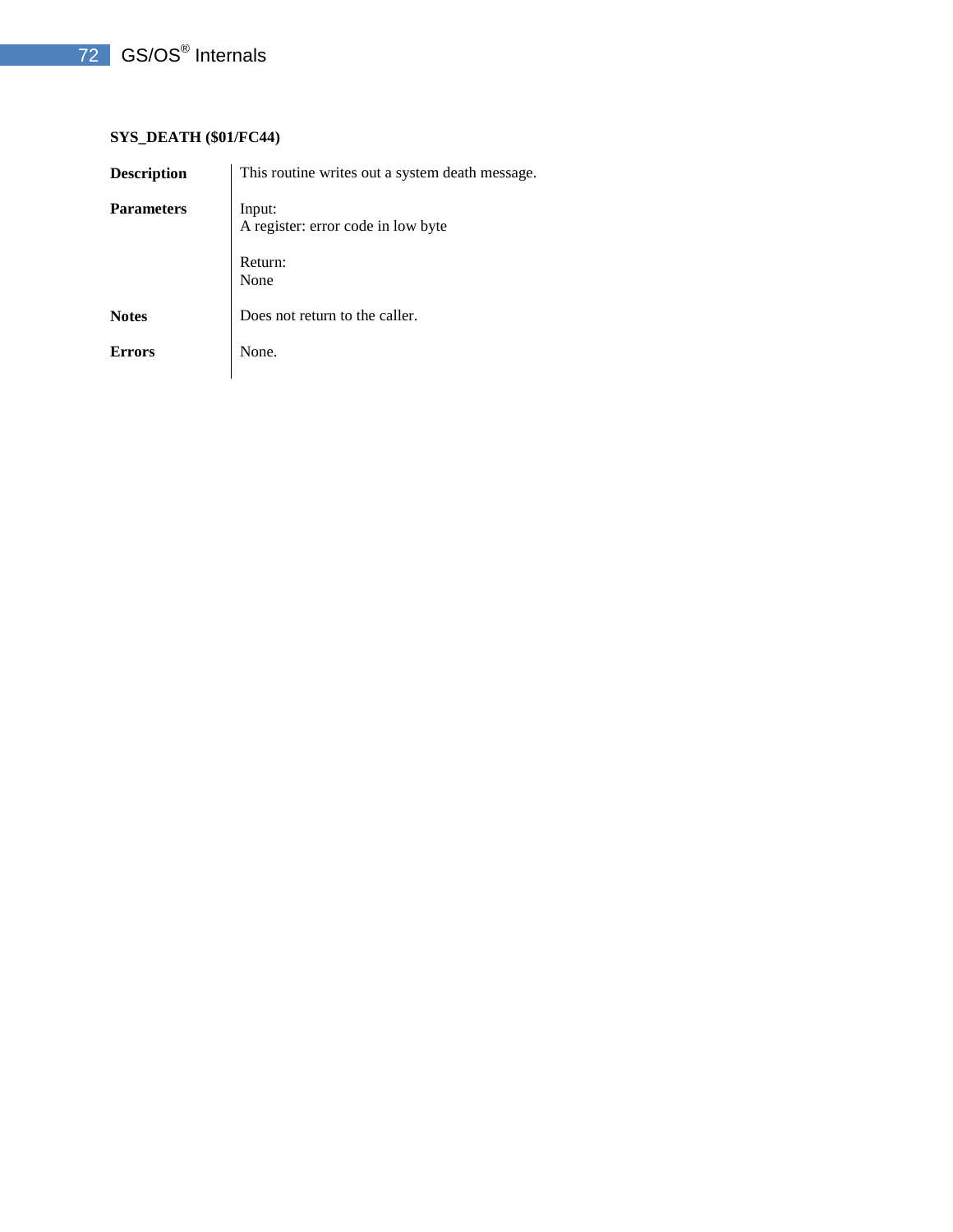## 73 GS/OS<sup>®</sup> Internals

#### **SYS\_EXIT (\$01/FC40)**

| <b>Description</b> | This routine returns from the GS/OS environment. It returns to the calling program. |
|--------------------|-------------------------------------------------------------------------------------|
| <b>Parameters</b>  | Input:<br>A register: error code                                                    |
|                    | Return:<br>None                                                                     |
| <b>Notes</b>       | The previous direct-page address and the stack pointer are restored.                |
| <b>Errors</b>      | None.                                                                               |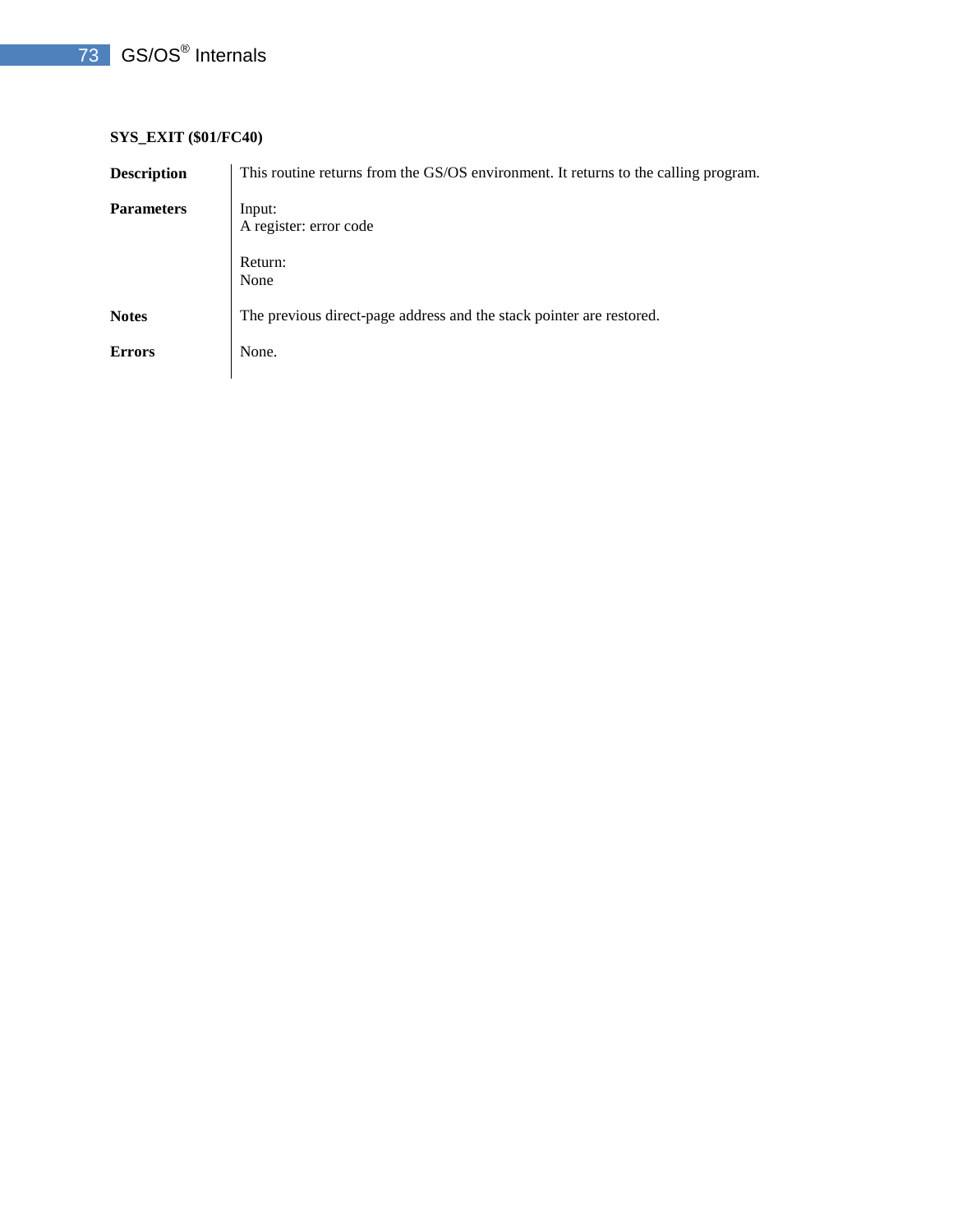## 74 GS/OS<sup>®</sup> Internals

#### **TO\_B0\_CORE (\$01/FC80)**

| <b>Description</b> | This routine is used to set up the bank 0 core routine for a dispatch. This routine assumes a<br>GDIB is located contiguous to the DIB for the device being accessed. |
|--------------------|-----------------------------------------------------------------------------------------------------------------------------------------------------------------------|
| <b>Parameters</b>  | Input:<br>X register: pointer to dispatcher list<br>B register: dispatcher list bank                                                                                  |
|                    | GS/OS direct page:<br>dibPointer<br>pointer to DIB containing slot & class                                                                                            |
|                    | Return:<br>A register: error code if carry set                                                                                                                        |
| <b>Notes</b>       | This call can only be called from within a device driver. Note that bank 0 of the language card<br>must be banked in.                                                 |
| <b>Errors</b>      | If $c=0$ : no error.<br>If $c=1$ : error.                                                                                                                             |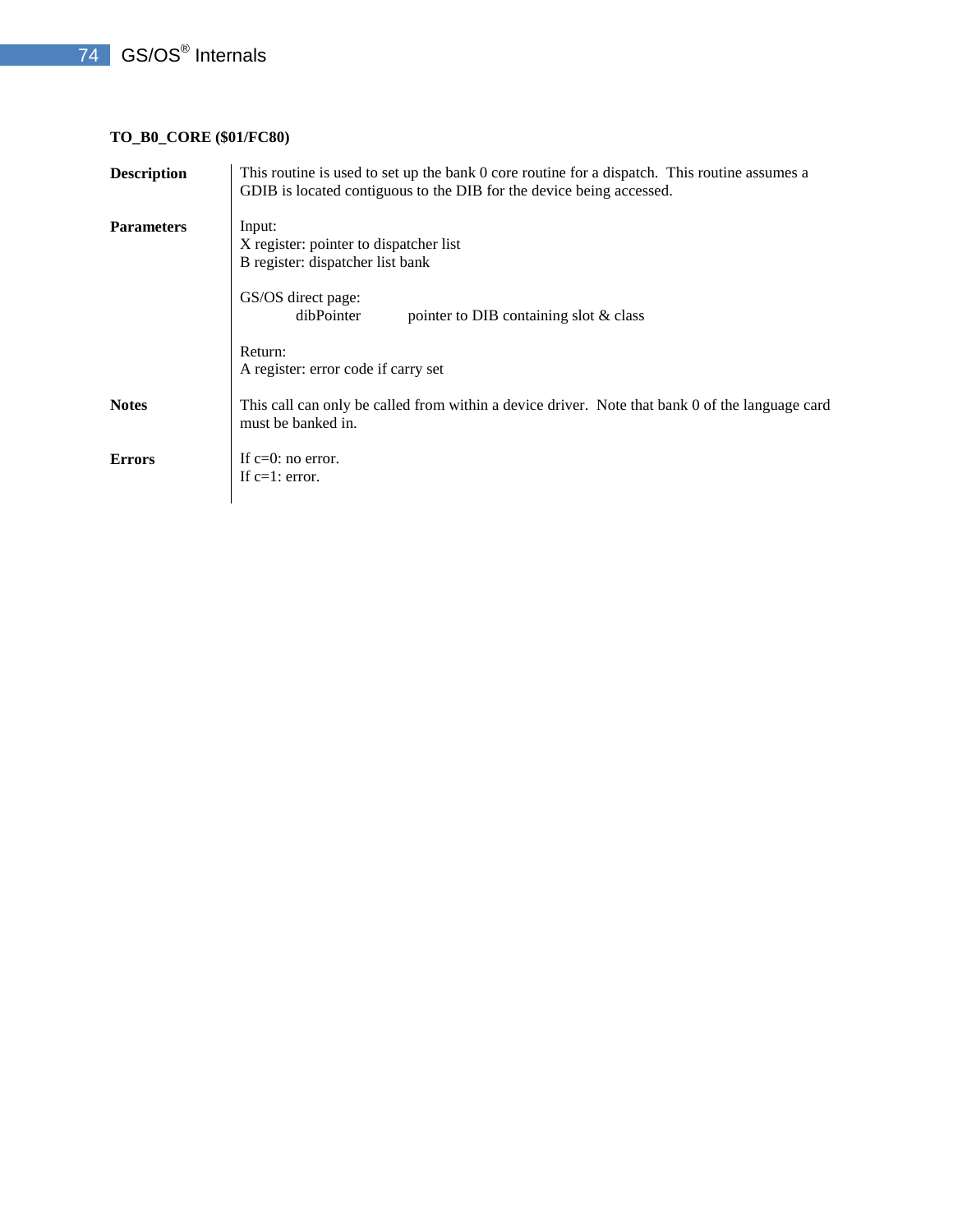#### **TOOLBOX\_MSG (\$01/FCE0)**

| <b>Description</b> | This routine displays an alert message and returns the pressed button.                                                                                                                                                                                              |
|--------------------|---------------------------------------------------------------------------------------------------------------------------------------------------------------------------------------------------------------------------------------------------------------------|
| <b>Parameters</b>  | Input:<br>A register: error message number<br>X register: low pointer to table of error messages (like Error.msg)<br>Y register: high pointer to table of error messages (like Error.msg)<br>Return:<br>A register: result code indicating which button was pressed |
| <b>Notes</b>       | None.                                                                                                                                                                                                                                                               |
| <b>Errors</b>      | If $c=0$ : no error.<br>If c=1: an error has occurred.                                                                                                                                                                                                              |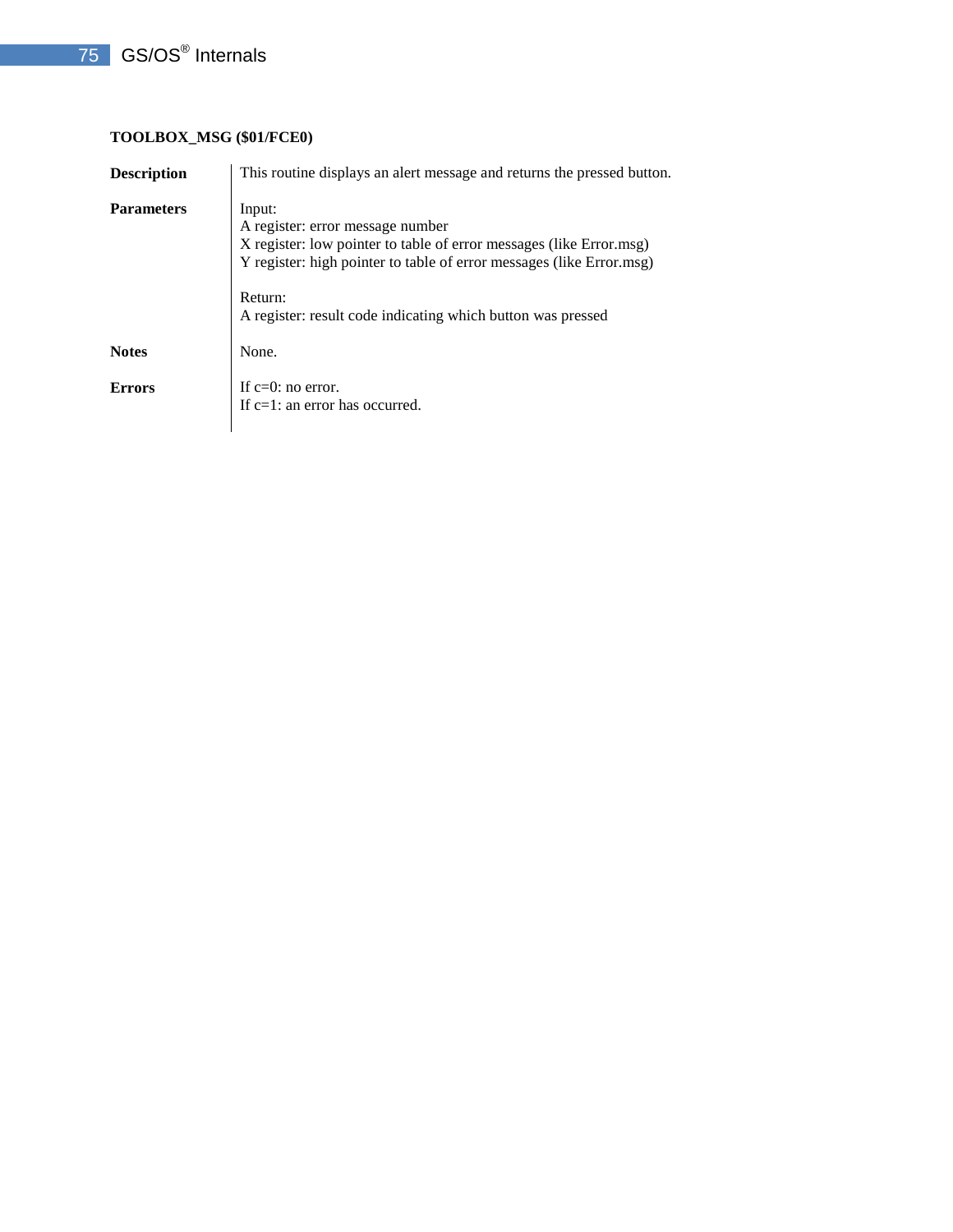#### **UNBIND\_INT\_VECT (\$01/FCD8)**

| <b>Description</b> | This call allows the caller to perform an UnbindInt call when GS/OS is busy (typically during<br>shutdown). There is no system service call to bind an interrupt source. To bind an interrupt, use<br>the BindInt GS/OS call. |
|--------------------|-------------------------------------------------------------------------------------------------------------------------------------------------------------------------------------------------------------------------------|
| <b>Parameters</b>  | Input:<br>A register: intNum (from the BindInt GS/OS call)<br>Return:                                                                                                                                                         |
| <b>Notes</b>       | None<br>None.                                                                                                                                                                                                                 |
| <b>Errors</b>      | None.                                                                                                                                                                                                                         |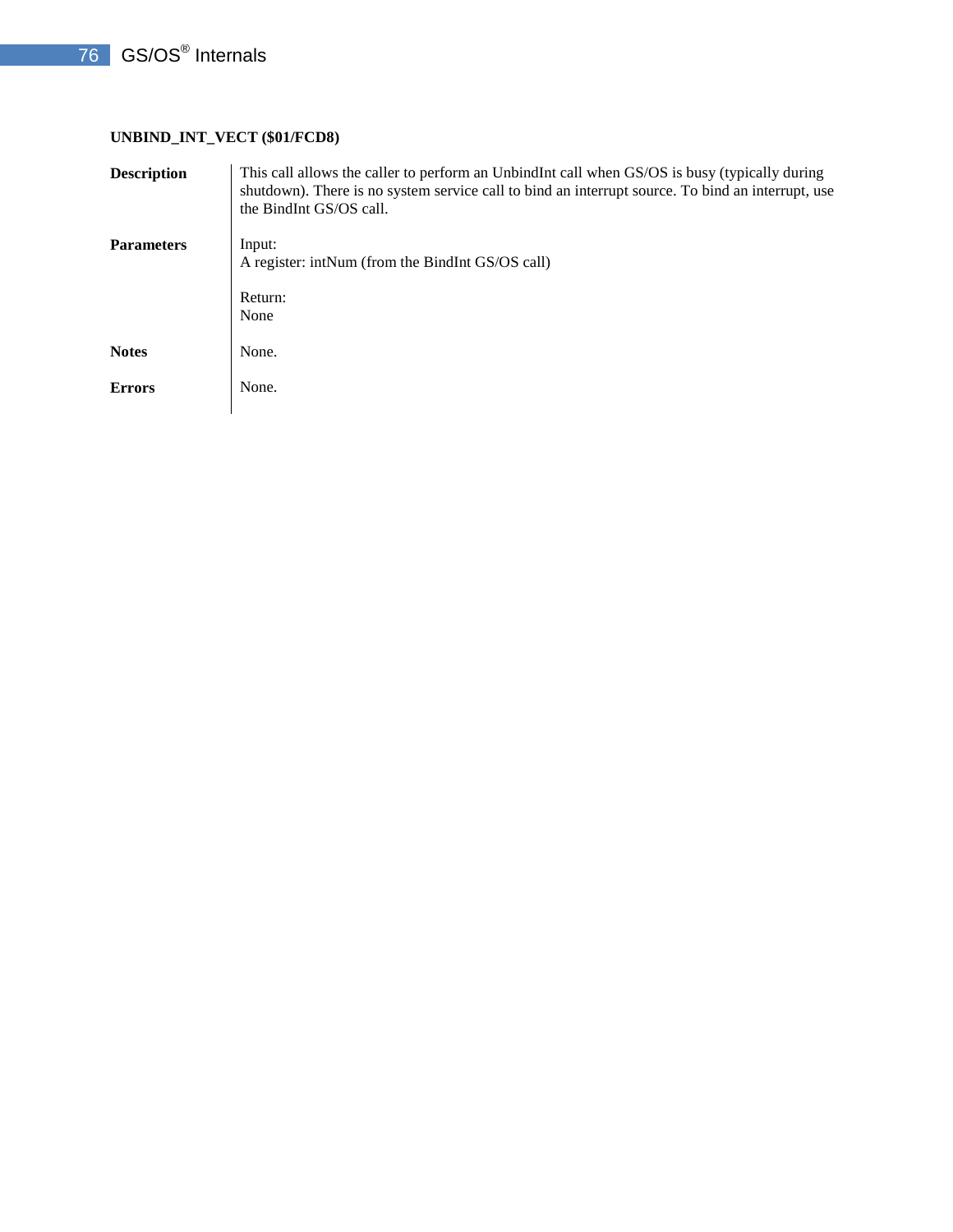#### **UNLOCK\_MEM (\$01/FC6C)**

| <b>Description</b> | This routine releases all locked segments that were created with the ALLOC_SEG call.                                                 |
|--------------------|--------------------------------------------------------------------------------------------------------------------------------------|
| <b>Parameters</b>  | Input:<br>None                                                                                                                       |
|                    | Return:<br>None                                                                                                                      |
| <b>Notes</b>       | This routine unlocks memory segments when an equal number of locks and unlocks are done.<br>This allows nested lock/unlocks to work. |
| <b>Errors</b>      | None.                                                                                                                                |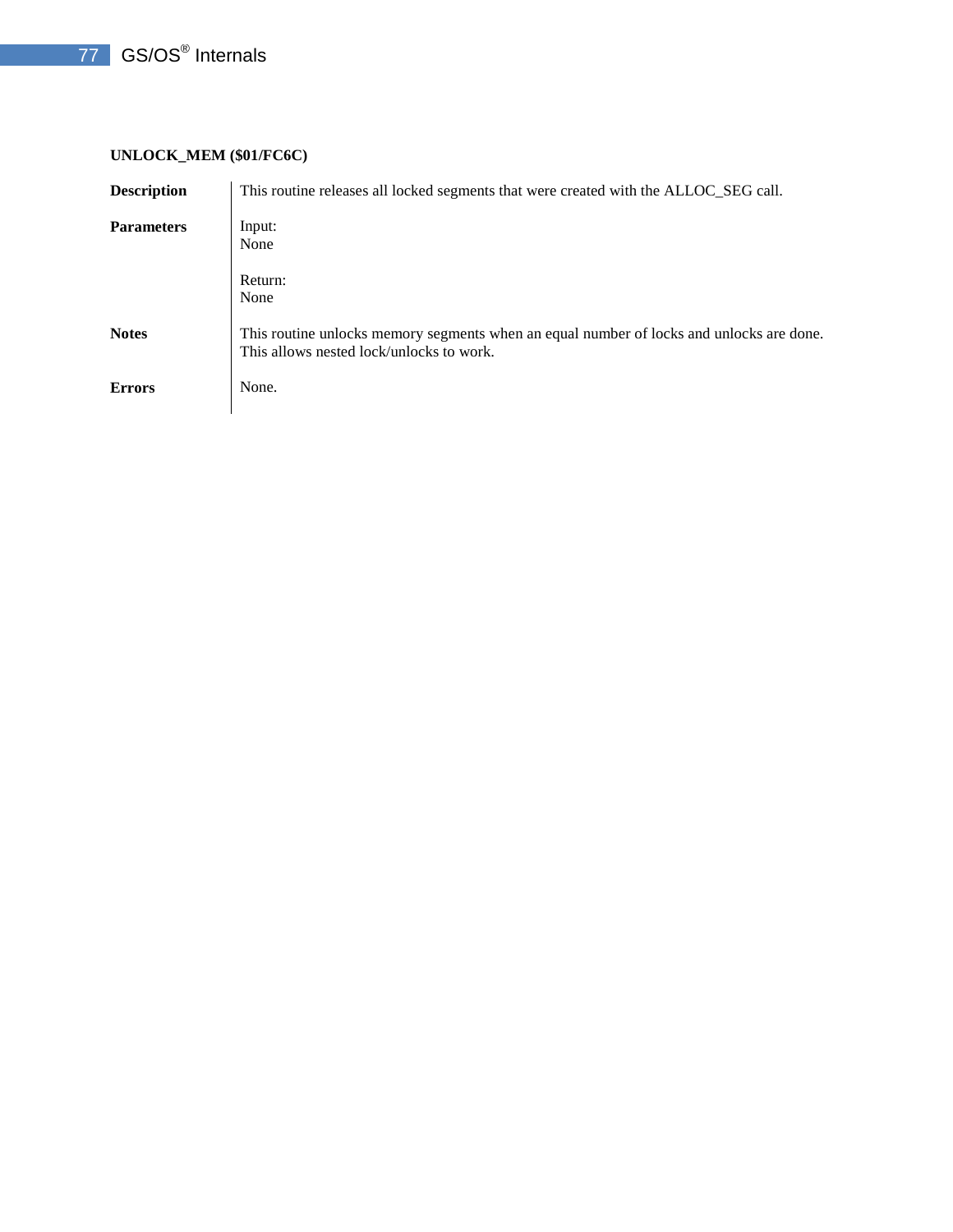## **GS/OS Records**

GS/OS communicates with FSTs through the use of File Control Records and Volume Control Records which keep track of all open files and mounted volumes. FCRs and VCRs are both GS/OS virtual pointers.

### *Virtual Pointers*

Virtual pointer is a 32-bit address where X and Y have a special meaning in the Global Info Manager (GIM) system. Y is an index in the segment table address

X is an offset within the selected segment table

There are three segment tables.

Y=0, points to the VCR table

Y=1, points to the FCR table

Y=2, points to the ICR table

DEREF is an interesting call to understand the behavior of virtual pointers.

### *Volume Control Record*

A Volume Control Record is a virtual pointer to the GS memory which is allocated through the ALLOC\_VCR call. It is an extension of a Memory Manager handle. At that time, a VCR is currently \$12 bytes in length.

| <b>Name</b>  | <b>Offset</b> | Length        | <b>Description</b>                           |
|--------------|---------------|---------------|----------------------------------------------|
| $ver_id$     | $+00$         | 2             | ID of the VCR set by the ALLOC_VCR call      |
| vcr name     | $+02$         | 4             | Virtual pointer to the volume name           |
| vcr status   | $+06$         | 2             | Volume status                                |
| vcr_open_cnt | $+08$         | 2             | Number of open files on volume               |
| vcr fst id   | $+0A$         | $\mathcal{L}$ | Owner ID number                              |
| vcr dev      | $+OC$         | 2             | Last device ID to where volume was last seen |
| vcr_fst_ptr  | $+0E$         | 4             | Pointer to parent FST                        |

#### The current status equates are:

| <b>Name</b>    | Value  | <b>Description</b>                     |
|----------------|--------|----------------------------------------|
| vcr_swapped    | \$4000 | Volume is swapped out $(1 = true)$     |
| vcr_swapped_in | SBFFF  | Volume is swapped in                   |
| vcr_wr_enable  | \$2000 | Volume has been seen write enabled     |
| vcr_wr_unknown | SDFFF  | Volume has not been seen write enabled |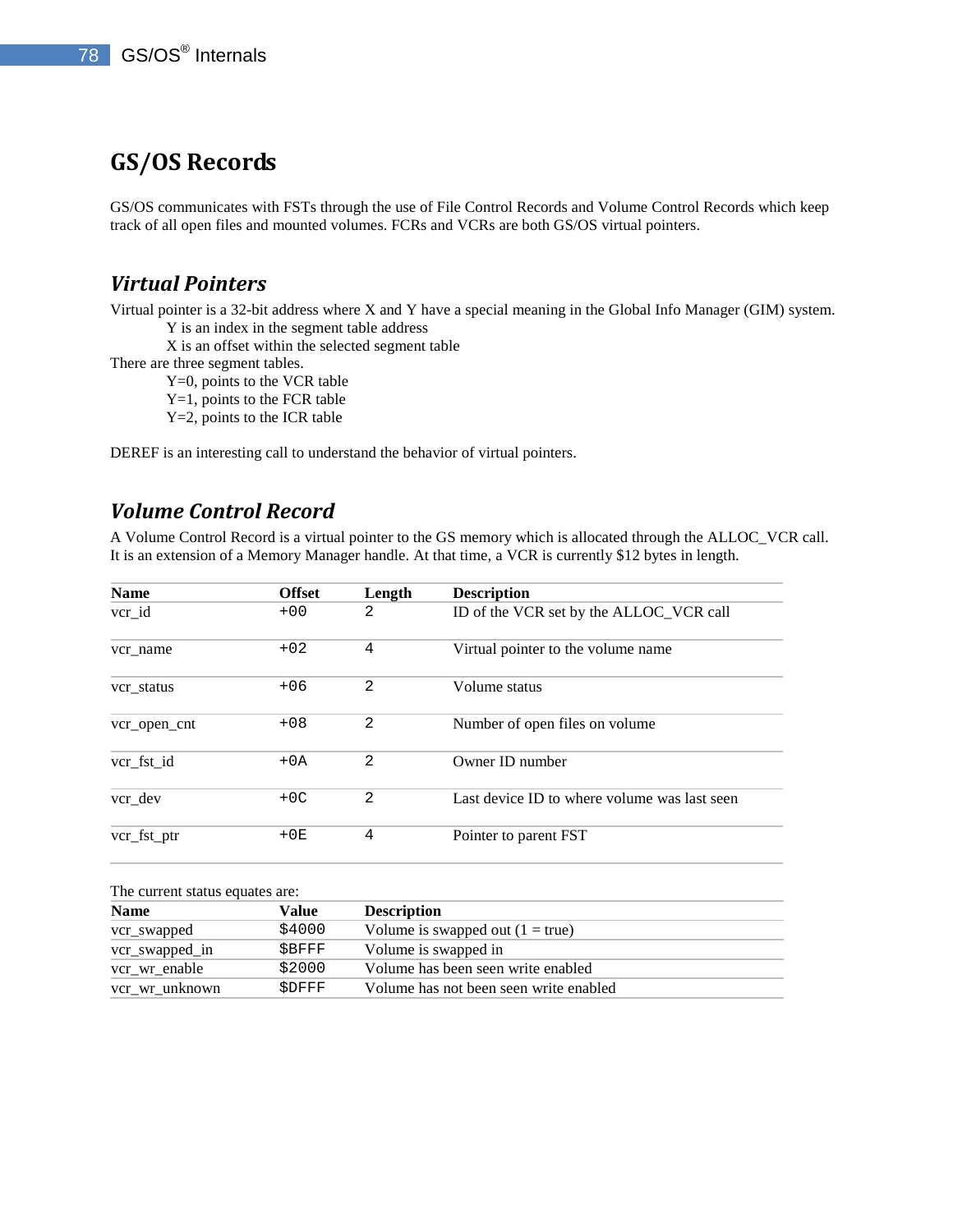## *File Control Record*

A File Control Record is a virtual pointer to the GS memory which is allocated through the ALLOC\_FCR call. It is an extension of a Memory Manager handle.

The following table describes the minimum parameters that must be defined in a FCR. It is currently \$16 bytes in length.

| <b>Name</b>     | <b>Offset</b> | Length         | <b>Description</b>                               |
|-----------------|---------------|----------------|--------------------------------------------------|
| fcr_ref_num     | $+00$         | 2              | File reference number, set by the ALLOC_FCR call |
| fcr_path_name   | $+02$         | 4              | Virtual pointer to file's pathname               |
| fcr_fst_id      | $+06$         | 2              | FST ID of owning FST                             |
| fcr_vol_id      | $+08$         | 2              | Volume ID of owning VCR                          |
| fcr_level       | $+0A$         | 2              | Level that file was opened with                  |
| fcr_newline     | $+OC$         | 4              | Virtual pointer to list of newline characters    |
| fcr newline len | $+10$         | 2              | Length of newline list                           |
| fcr_mask        | $+12$         | $\overline{2}$ | New line mask                                    |
| fcr_access      | $+14$         | 2              | Access used to open file                         |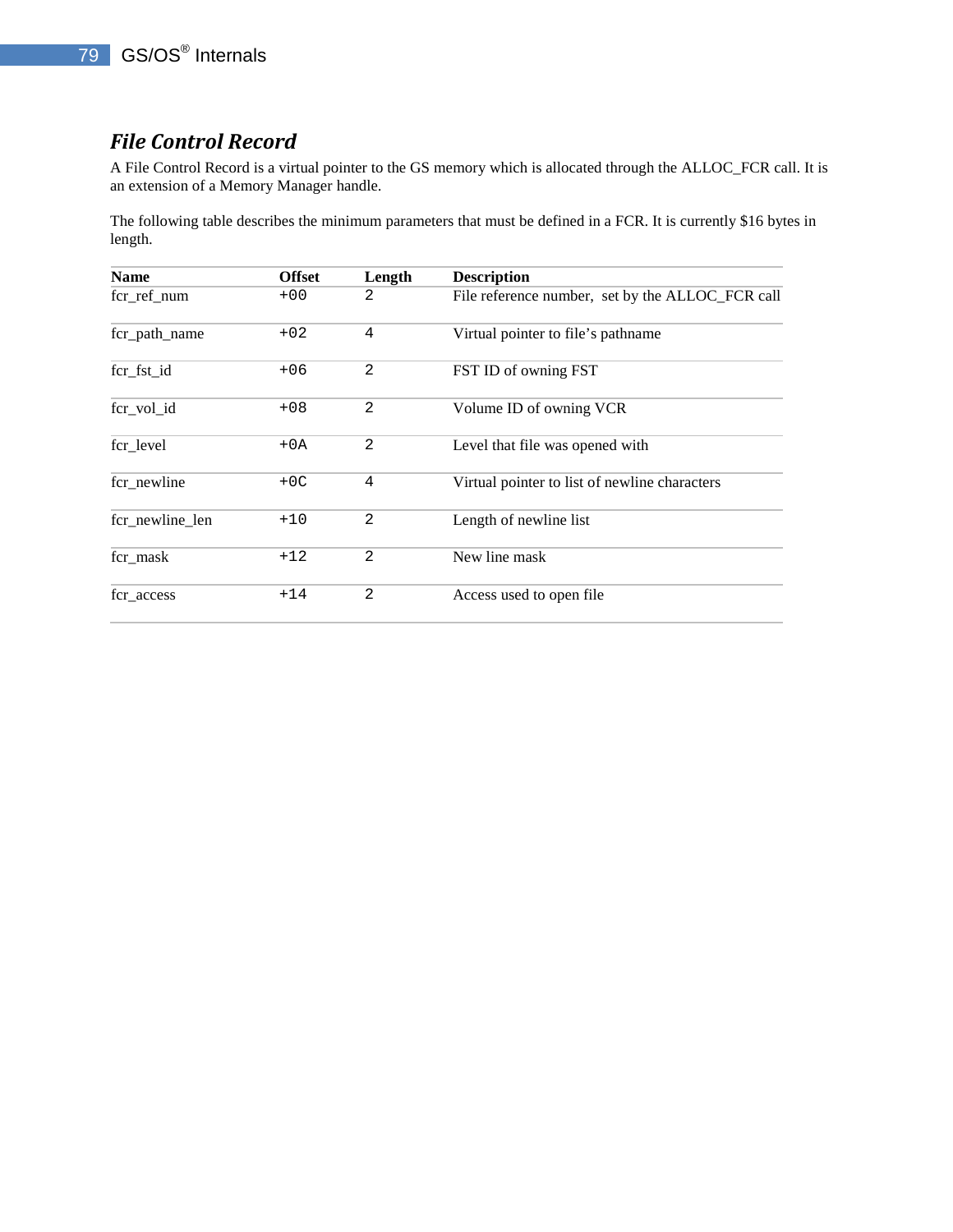### *Interrupt Control Record*

An interrupt control record contains all the information needed to execute an interrupt handler.

#### **Interrupt Identification Table**

This data structure is a dynamic list in which each entry contains a virtual pointer to an interrupt control record. The entry's index is the interrupt id number corresponding to a specific binding between an interrupt source and its interrupt handler.

There are two ways to get to interrupt control records:

1) each interrupt identification table entry points directly to a single ICR and

2) each ICR is on a linked list of ICRs corresponding to the same firmware interrupt vector.

The format of an ICR is as follows:

| <b>Name</b>    | <b>Offset</b> | Length | <b>Description</b>                               |
|----------------|---------------|--------|--------------------------------------------------|
| next_avail_vrn | $+00$         | 4      | VP to next ICR corresponding to specific VRN     |
| past avail vrn | $+04$         | 4      | VP to previous ICR corresponding to specific VRN |
| vect_disp_base | $+08$         | 4      | <b>Interrupt Handler Memory Address</b>          |
| vect ref num   | $+0A$         |        | VRN                                              |

Normally, only offsets to handler and vrn fields are needed.

#### **VRN to VI Translation Table**

 $\cdots$ 

This table holds the information needed to translate a vector reference number (VRN) into an index (not byte offset) to the Vector Table entry corresponding to the VRN.

The table consists of 3-word entries. The first two words of each entry represent a range of legal VRN values. If the input VRN falls between the two values, the output index is the input VRN value minus the value of the third word. Value of \$00 in the first word of an entry indicates the current end of table.

| vrn to index |                                                                                                       |
|--------------|-------------------------------------------------------------------------------------------------------|
|              | ; map VRNs \$8-\$17 into indexes \$01-\$10                                                            |
|              | ; reserved for future expansion                                                                       |
|              | ; reserved for future expansion                                                                       |
|              | ; reserved for future expansion                                                                       |
|              |                                                                                                       |
|              | DC.W \$08,\$17,\$07<br>DC.W \$00,\$00,\$00<br>DC.W \$00,\$00,\$00<br>DC.W \$00,\$00,\$00<br>DC.W \$00 |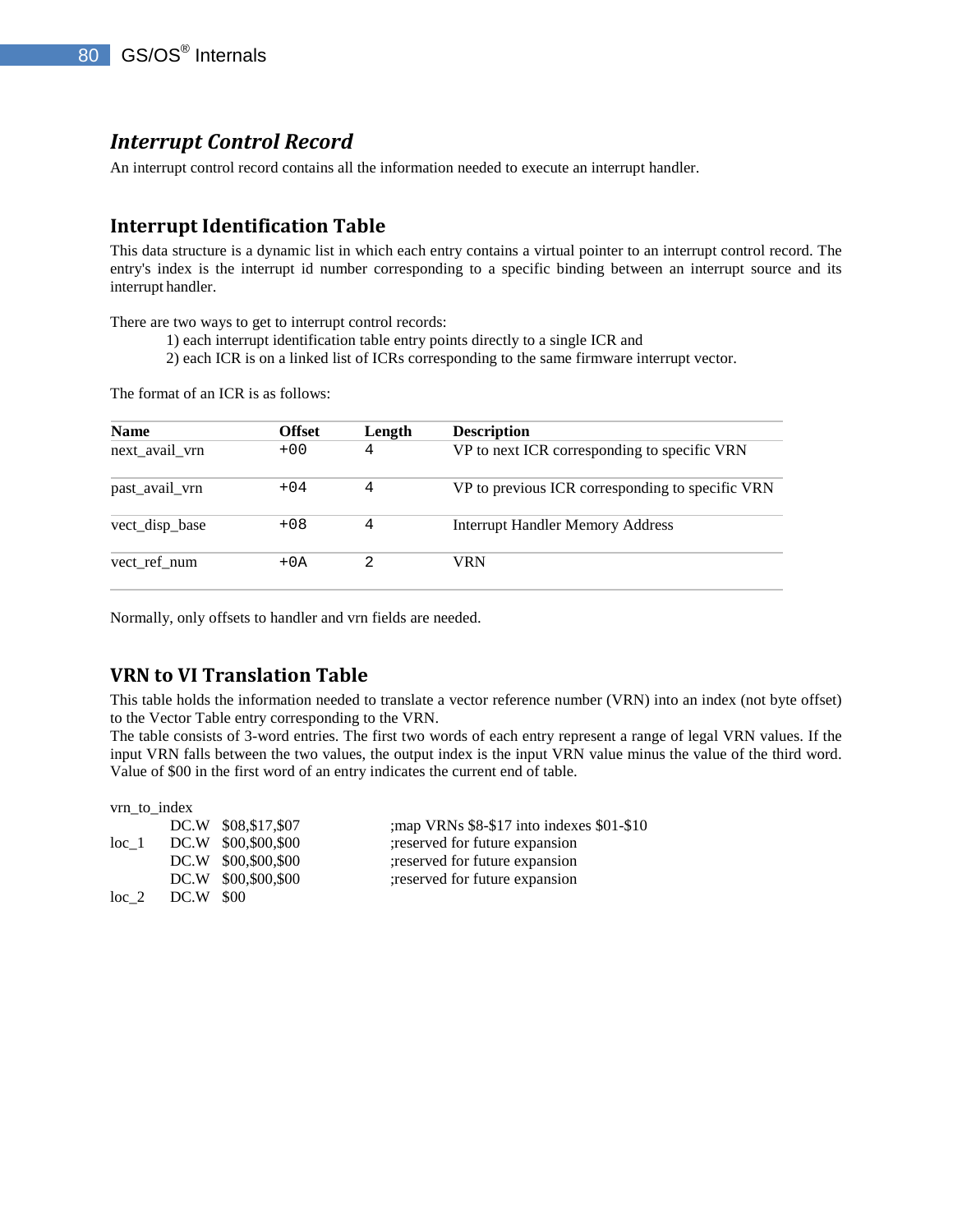#### **Vector Table**

This is a table of headers to linked lists of ICRs. The table is indexed by Vector Index (VI), which is an arbitrary index assigned to each firmware interrupt vector. The Vector to Index Translation Table provides the translation from VRNs to VIs. Each linked list consists of the ICRs for interrupt handlers bound to the particular firmware interrupt vector. This table is actually allocated in the memory controlled by the GIM.

| VI               | <b>Offset in GIM</b><br>tables | <b>Corresponding vector P16 interrupt handlers</b> |
|------------------|--------------------------------|----------------------------------------------------|
| \$00             | $+0$                           | icr_list                                           |
| \$01             | $+4$                           | irq.aptalk                                         |
| \$02             | $+8$                           | irq.serial                                         |
| \$03             | $+12$                          | irq.scan                                           |
| \$04             | $+16$                          | irq.sound                                          |
| \$05             | $+20$                          | irq.vbl                                            |
| \$06             | $+24$                          | irq.mouse                                          |
| \$07             | $+28$                          | irq.qtr                                            |
| \$08             | $+32$                          | irq.kbd                                            |
| \$09             | $+36$                          | irq.response                                       |
| \$0A             | $+40$                          | irq.srq                                            |
| \$0 <sub>B</sub> | $+44$                          | irq.dskacc                                         |
| \$0C             | $+48$                          | irq.flush                                          |
| \$0D             | $+52$                          | irq.micro                                          |
| \$0E             | $+56$                          | irq.1sec                                           |
| \$0F             | $+60$                          | irq.ext                                            |
| \$10             | $+64$                          | irq.other                                          |
| \$11             | $+68$                          | reserved for expansion                             |
| \$12             | $+72$                          | reserved for expansion                             |
| \$13             | $+76$                          | reserved for expansion                             |
| \$14             | $+80$                          | reserved for expansion                             |
| \$15             | $+84$                          | reserved for expansion                             |
| \$16             | $+88$                          | reserved for expansion                             |
| \$17             | $+92$                          | reserved for expansion                             |
| \$18             | $+96$                          | reserved for expansion                             |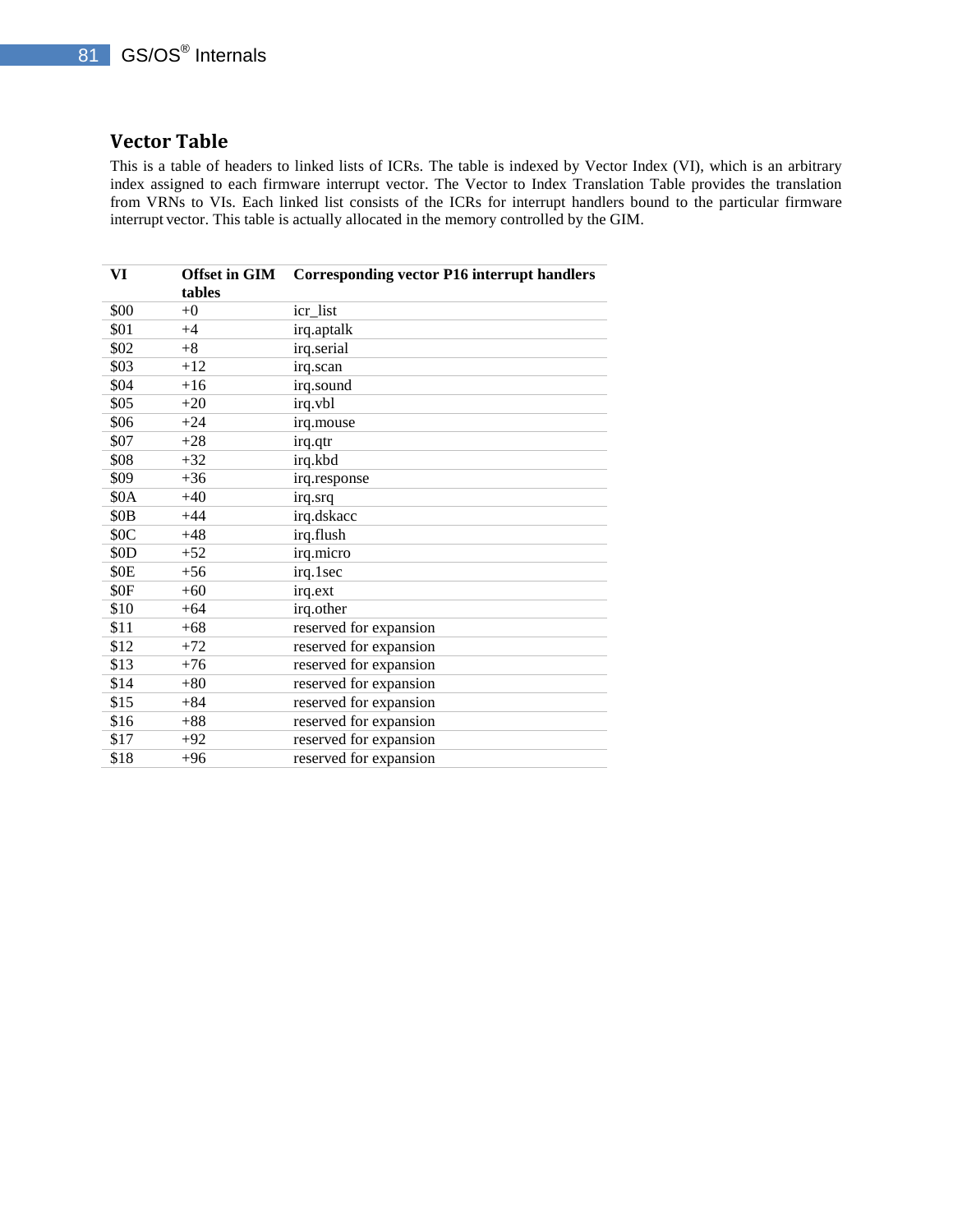### **Vector Dispatch Table**

This is a table that must be located in memory below the language card. GS/OS patches the firmware interrupt vectors to point to entries in this table. Each entry is an instruction sequence of the form:

ldx #vi bra common

vi is the vector index corresponding to the interrupt vector and common is the label on common processing code that appears after the other table entries.

The interrupt system initialize constructs the table in managed memory. It puts the address of the table into vect\_disp\_base and the handle to the table in vect\_disp\_hand.

| vect disp base<br>vect disp hand                                        | DC.L<br>DC.L | 00000000<br>00000000 | ; base address of Vector Dispatch Table<br>; handle of the Vector Dispatch Table                                                                                                   |
|-------------------------------------------------------------------------|--------------|----------------------|------------------------------------------------------------------------------------------------------------------------------------------------------------------------------------|
| $\ddot{i}$<br>; Data used by alloc interrupt and bind int<br>$\ddot{i}$ |              |                      |                                                                                                                                                                                    |
| vect ref num                                                            | DC.W         | 0000                 | ; vector reference number from bind int<br>$i$ call (\$0000 for alloc interrupt)                                                                                                   |
| int hand addr                                                           | DC.L         | 00000000             | ; handler address from alloc interrupt<br>$i$ or bind int                                                                                                                          |
| handled                                                                 | DC.W         | 0000                 | ; when polling interrupt handlers tied<br>; to a specific VRN, tells whether or<br>;  not the interrupt has been handled<br>$$0000 = not yet handled$<br>$$8000 = already handled$ |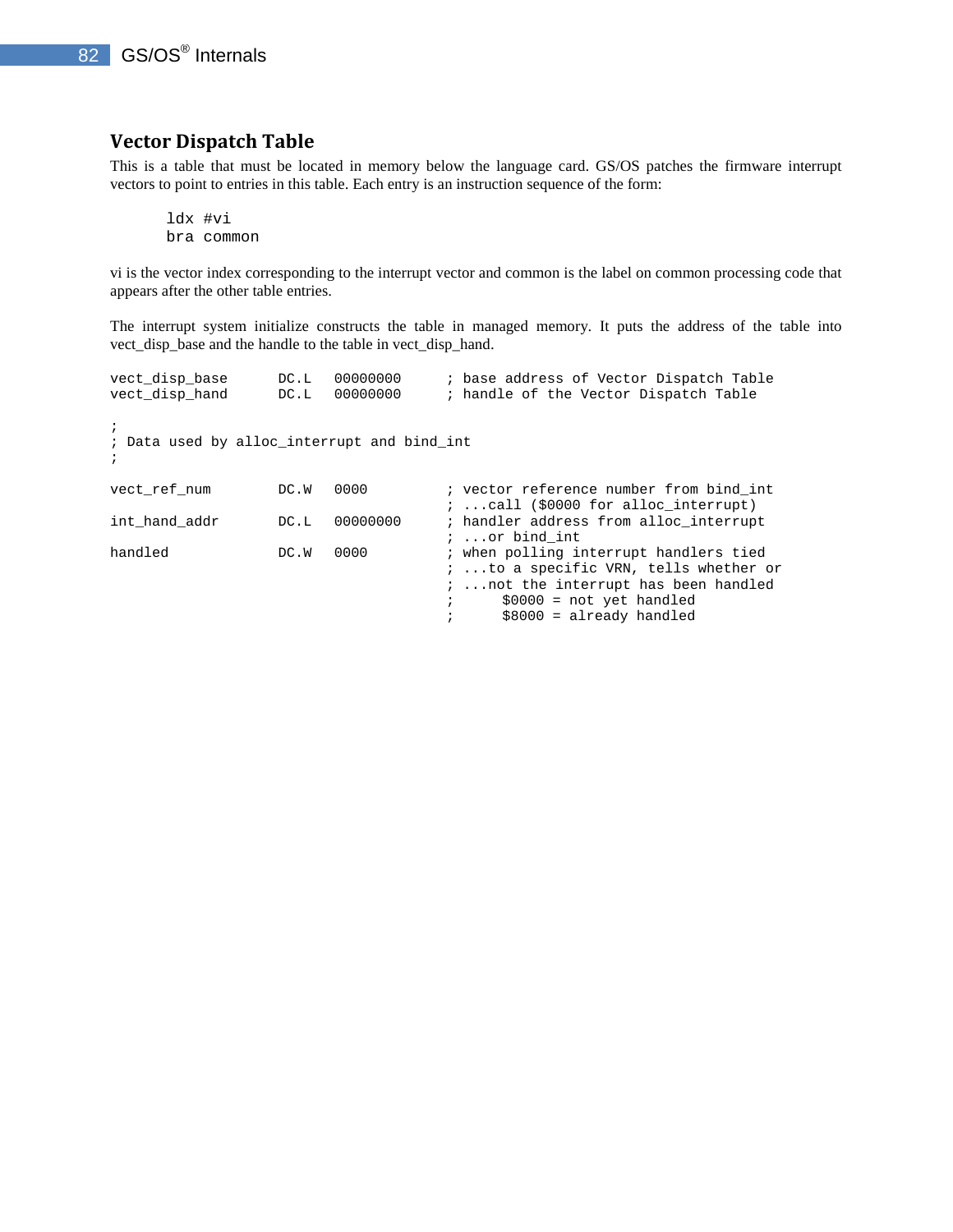# **File System Translators**

## *Header*

| <b>Name</b>      | <b>Offset</b> | Length         | <b>Description</b>                       |
|------------------|---------------|----------------|------------------------------------------|
| Signature        | $+00$         | 4              | 'FST'                                    |
| app_entry        | $+04$         | 4              | Pointer to the application entry routine |
| sys_entry        | $+08$         | 4              | Pointer to the system entry routine      |
| id               | $+OC$         | $\overline{2}$ | File system ID, refer to next page       |
| s_flags          | $+0E$         | 2              | Attributes (see GS/OS reference)         |
| version          | $+10$         | $\overline{2}$ | Version of the FST                       |
| <b>BlockSize</b> | $+12$         | $\overline{2}$ | Size of a block in bytes                 |
| MaxVolSize       | $+14$         | 4              | Maximum volume sizes in blocks           |
| reserved         | $+18$         | 4              |                                          |
| MaxFileSize      | $+1C$         | 4              | Maximum file size in bytes               |
| reserved         | $+20$         | 4              |                                          |
| <b>FSTName</b>   | $+24$         | var            | FST name displayed in the Finder         |
| StartupName      | $+24+var$     | 18             | FST name that appears during a text boot |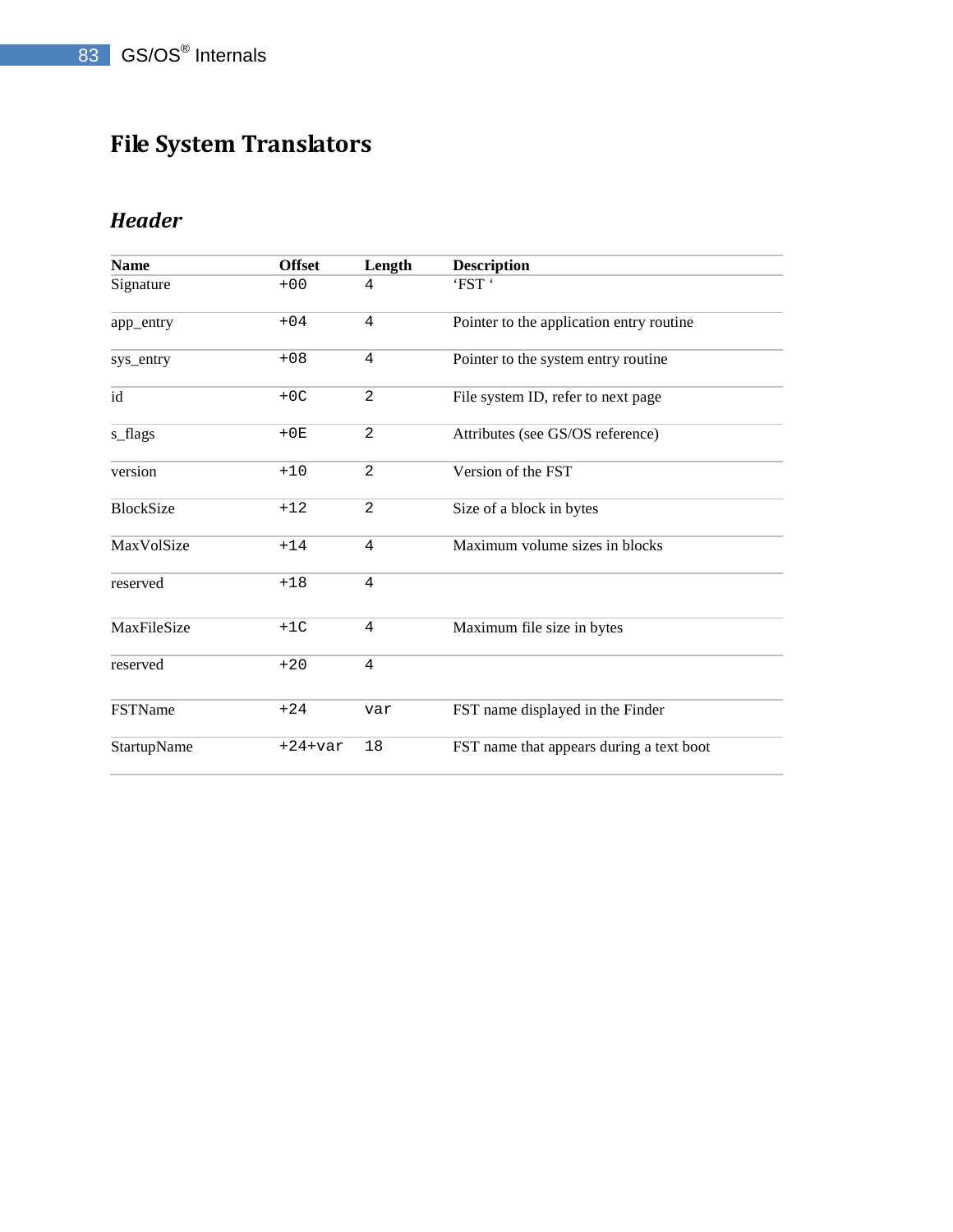## *Present and future FSTs*

| <b>Name</b>       | File system ID | <b>Description</b> |
|-------------------|----------------|--------------------|
|                   | \$0000         | Reserved           |
| proDOSFSID        | \$0001         | ProDOS/SOS         |
| dos33FSID         | \$0002         | <b>DOS 3.3</b>     |
| dos32FSID         | \$0003         | <b>DOS</b> 3.2     |
| dos31FSID         | \$0003         | DOS 3.1            |
| appleIIpascalFSID | \$0004         | Apple II Pascal    |
| mfsFSID           | \$0005         | Macintosh (MFS)    |
| hfsFSID           | \$0006         | Macintosh (HFS)    |
| lisaFSID          | \$0007         | Lisa               |
| appleCPMFSID      | \$0008         | Apple CP/M         |
| charFSID          | \$0009         | Character          |
| msDOSFSID         | \$000A         | MS/DOS             |
| highSierraFSID    | \$000B         | <b>High Sierra</b> |
| iso9660FSID       | \$000C         | ISO 9660           |
| appleShareFSID    | \$000D         | AppleShare         |
| rdos33FSID        | \$000E         | rDOS 3.3           |
| rdos32FSID        | \$000F         | rDOS 3.2           |
|                   | \$0010-\$FFFF  | Reserved           |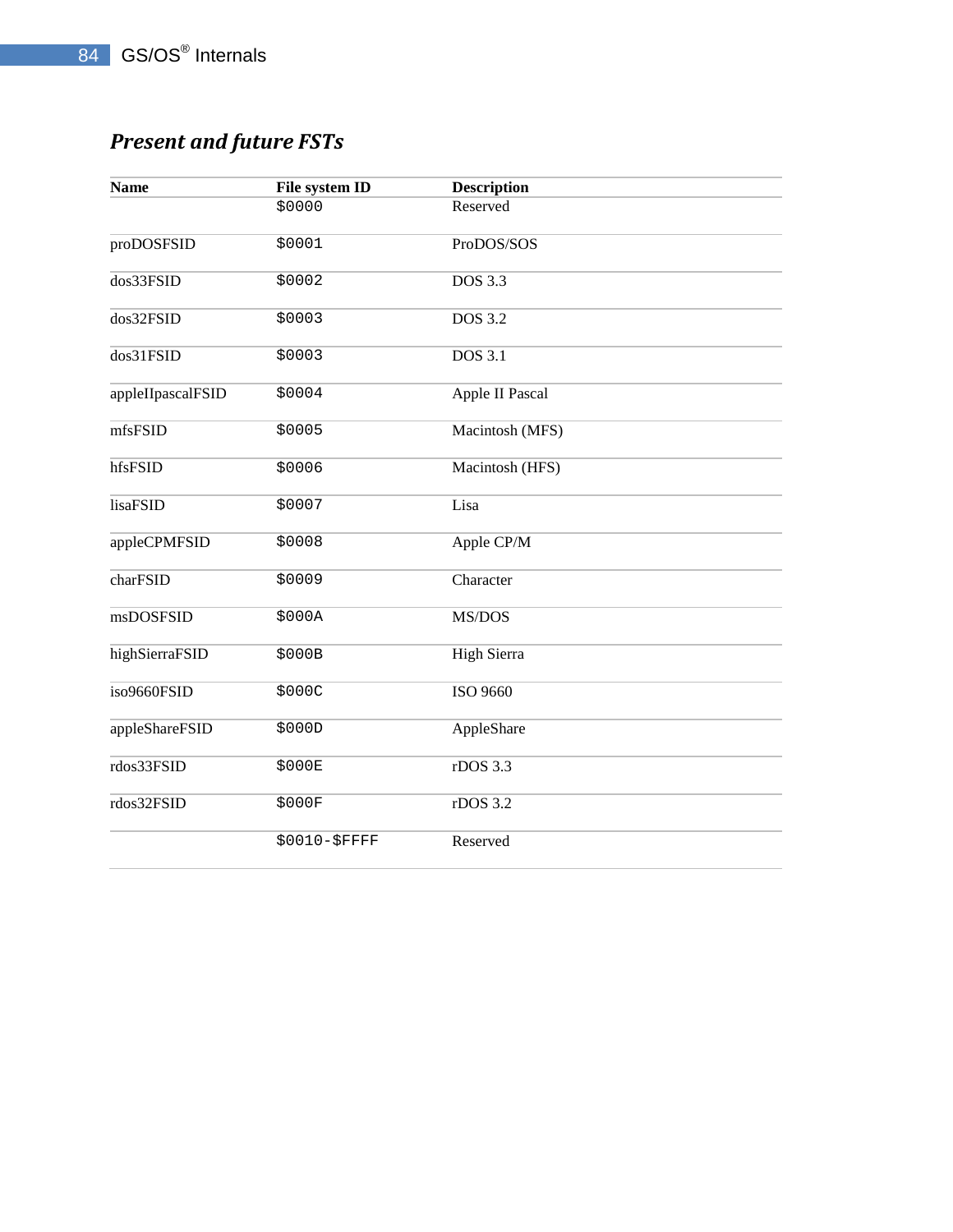## *Calls handled by FSTs*

GS/OS calls can be classified by the part of the operating system that handles them. File calls are handled by FSTs, device calls are handled by the Device Manager, and other calls are handled by the GS/OS Call Manager itself.

| Call no. | Call name      |
|----------|----------------|
| \$2001   | Create         |
| \$2002   | Destroy        |
| \$2004   | ChangePath     |
| \$2005   | SetFileInfo    |
| \$2006   | GetFileInfo    |
| \$2007   | JudgeName      |
| \$2008   | Volume         |
| \$200B   | ClearBackupBit |
| \$2010   | Open           |
| \$2012   | Read           |
| \$2013   | Write          |
| \$2014   | Close          |
| \$2015   | Flush          |
| \$2016   | SetMark        |
| \$2017   | GetMark        |
| \$2018   | SetEOF         |
| \$2019   | GetEOF         |
| \$201C   | GetDirEntry    |
| \$2020   | GetDevNumber   |
| \$2024   | Format         |
| \$2025   | EraseDisk      |
| \$2033   | FSTSpecific    |
|          |                |

Note that the ProDOS FST implements the two following class 0 calls:

- READ\_BLOCK

- WRITE\_BLOCK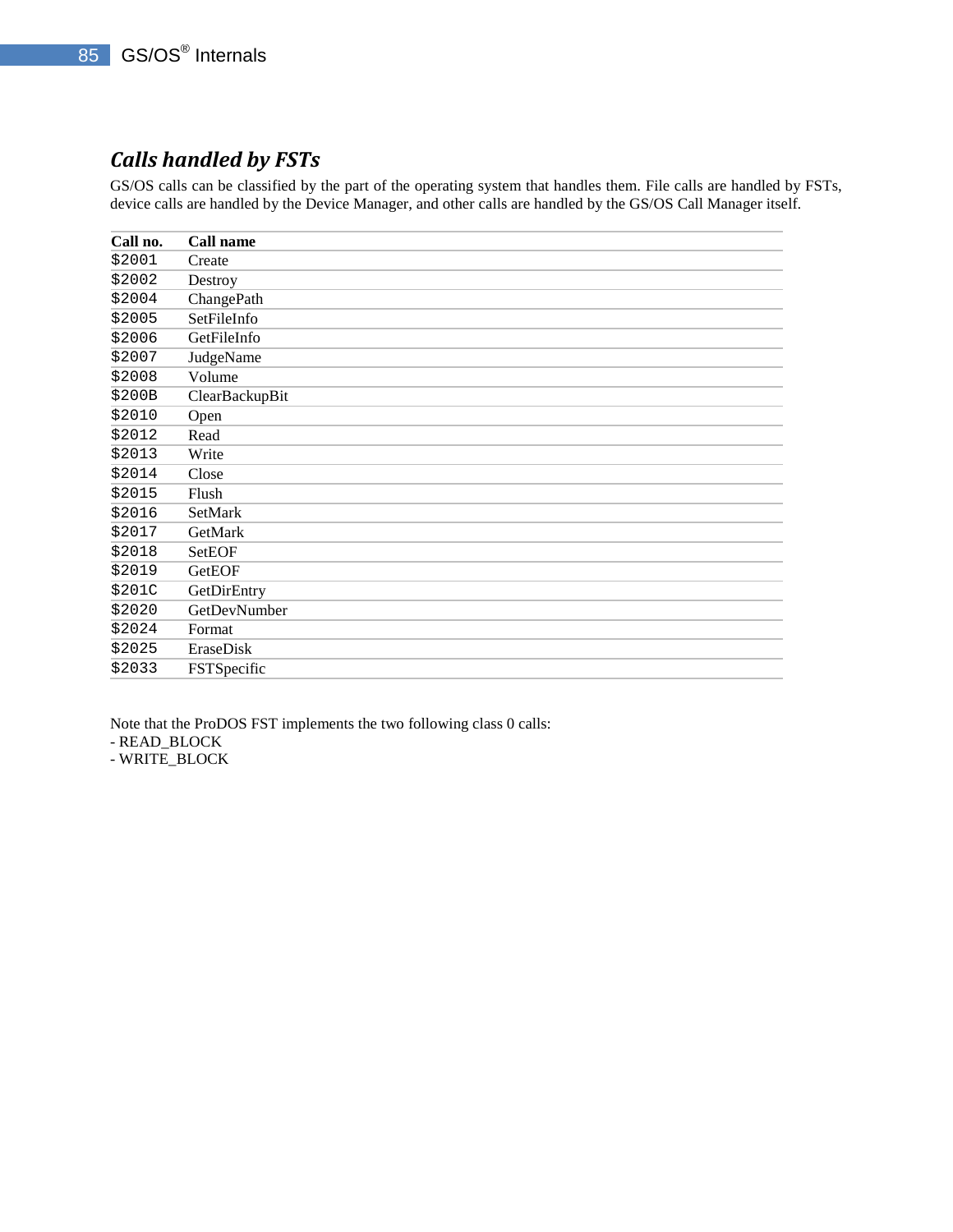### *FST system entry routine*

GS/OS and FSTs communicate in native mode through an internal entry point in the FST header. GS/OS calls the FST system routines with the following values in the registers:

| A register     |                | undefined               |                                                                                                                                                               |
|----------------|----------------|-------------------------|---------------------------------------------------------------------------------------------------------------------------------------------------------------|
| X register     | $\ddot{\cdot}$ | call number $*2$        |                                                                                                                                                               |
| Y register     | $\ddot{\cdot}$ | class number $*2$       |                                                                                                                                                               |
| <b>Name</b>    |                | <b>Call number</b>      | <b>FST</b> call description                                                                                                                                   |
| startup        |                | \$0001<br>$(X = $0002)$ | GS/OS calls each FST upon warm or cold start. The FST can<br>request for memory or get GS/OS direct page address.                                             |
| shutdown       |                | \$0002<br>$(X = $0004)$ | When the system is shutdown, GS/OS calls each FST's shutdown<br>routine. The FST can deallocate memory.                                                       |
| sys remove vol |                | \$0003<br>$(X = $0006)$ | That call allows a FST to remove a volume control record.                                                                                                     |
| deferred flush |                | \$0004<br>$(X = $0008)$ | Allows the FST to write the cached blocks to disk. That call can<br>be called by the SWAP_OUT system service call or when the<br>stop session call is issued. |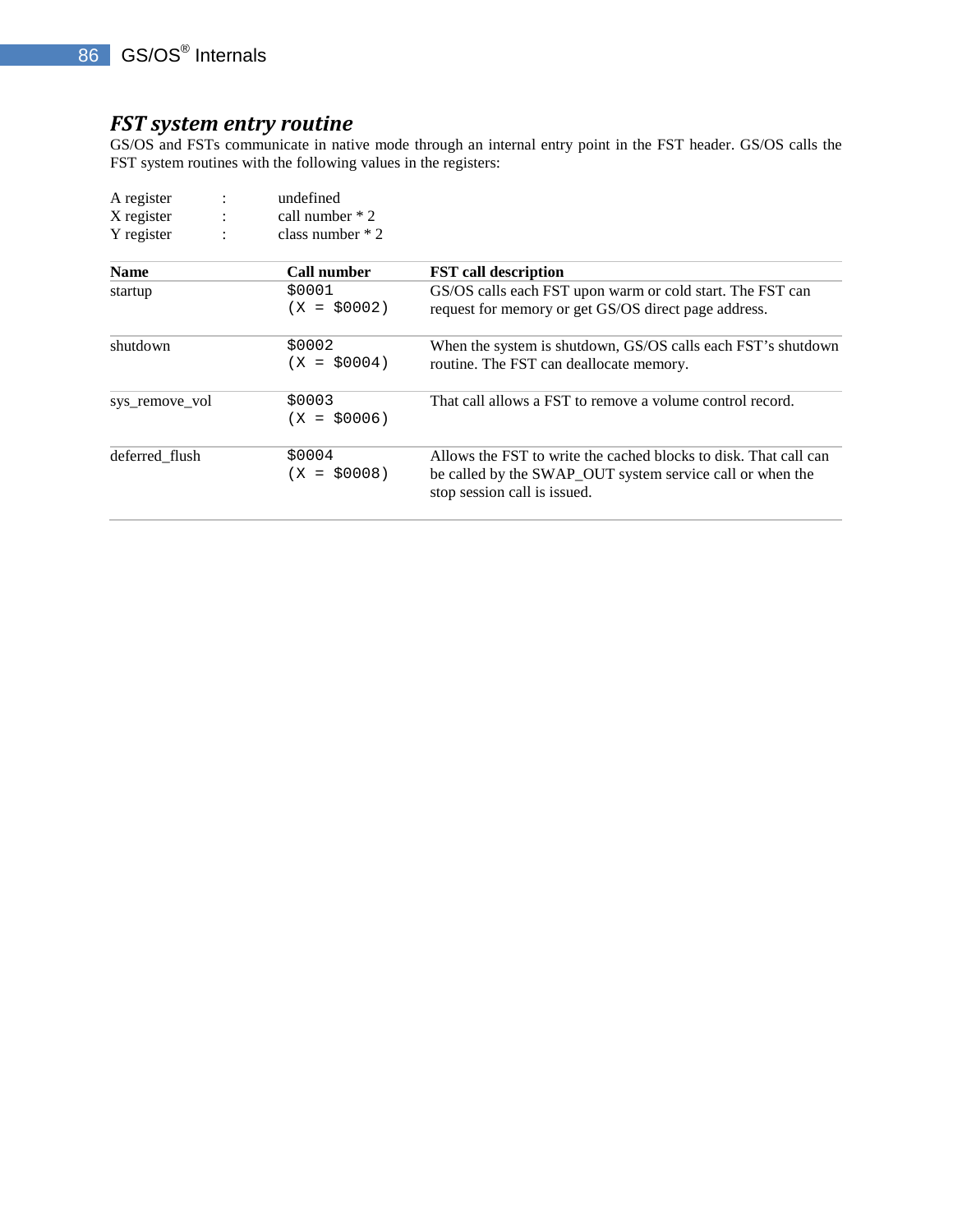## **Appendix – GS/OS technotes**

This and all of the other Apple II Technical Notes have been converted to HTML by Aaron Heiss as a public service to the Apple II community, with permission by Apple Computer, Inc. Any and all trademarks, registered and otherwise, are properties of their owners.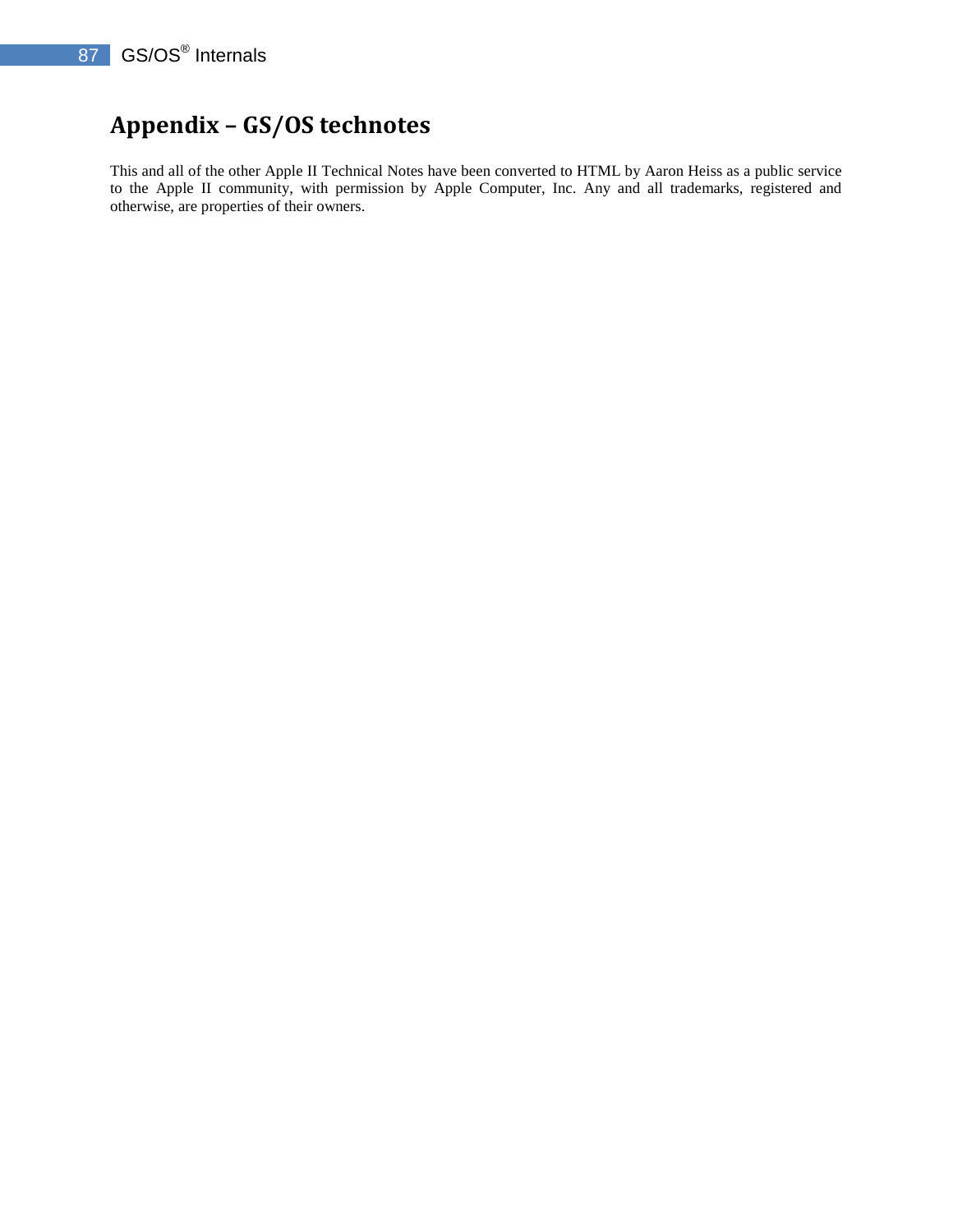## **GS/OS #1 Contents of System Software Distribution Disks**

## *Revised by Matt Deatherage (June 1992) Written by Matt Deatherage (November 1988)*

This Technical Note describes the contents of the disks System.Disk and System.Tools and the minimum files necessary to boot GS/OS starting with System Software 5.0.

Changes since January 1991: Now describes System Software 6.0. Changed the title to not reflect disk names.

This Note gives a description of each of the files in the Apple IIgs System Software 6.0 package. This package includes six disks: Install, SystemTools1, SystemTools2, Fonts, synthLAB and System.Disk. System Software 6.0 requires at least 1 MB of memory, one 3.5" drive and another storage device (either a second 3.5" drive or a larger capacity device). 2 MB of memory and a hard disk are highly recommended.

System.Disk is a pre-configured boot disk for floppy-based users. Because all the files on System.Disk appear on other disks in the 6.0 set, they are only listed and not described a second time.

| ProDOS |              | Every file system boots differently; the boot<br>blocks for ProDOS disks look for a file name<br>ProDOS. This is that file. It is the GS/OS<br>file system stub necessary to start the boot<br>process. |
|--------|--------------|---------------------------------------------------------------------------------------------------------------------------------------------------------------------------------------------------------|
| System |              | The directory containing most of the GS/OS<br>files.                                                                                                                                                    |
| CDevs  |              | The directory containing all Apple IIgs Control<br>Panel Devices (CDevs) required for installing<br>6.0.                                                                                                |
|        | General      | Allows setting of general system parameters.                                                                                                                                                            |
|        | RAM          | Controls the size of the RAM disk and the GS/OS<br>Disk Cache.                                                                                                                                          |
|        | SetStart     | Lets you choose which application to boot into.                                                                                                                                                         |
|        | Desk.Accs    | The directory containing all the classic and<br>new desk accessory files to be loaded at boot<br>time.                                                                                                  |
|        | ControlPanel | The New Desk Accessory which allows users to                                                                                                                                                            |

### *Contents of Install*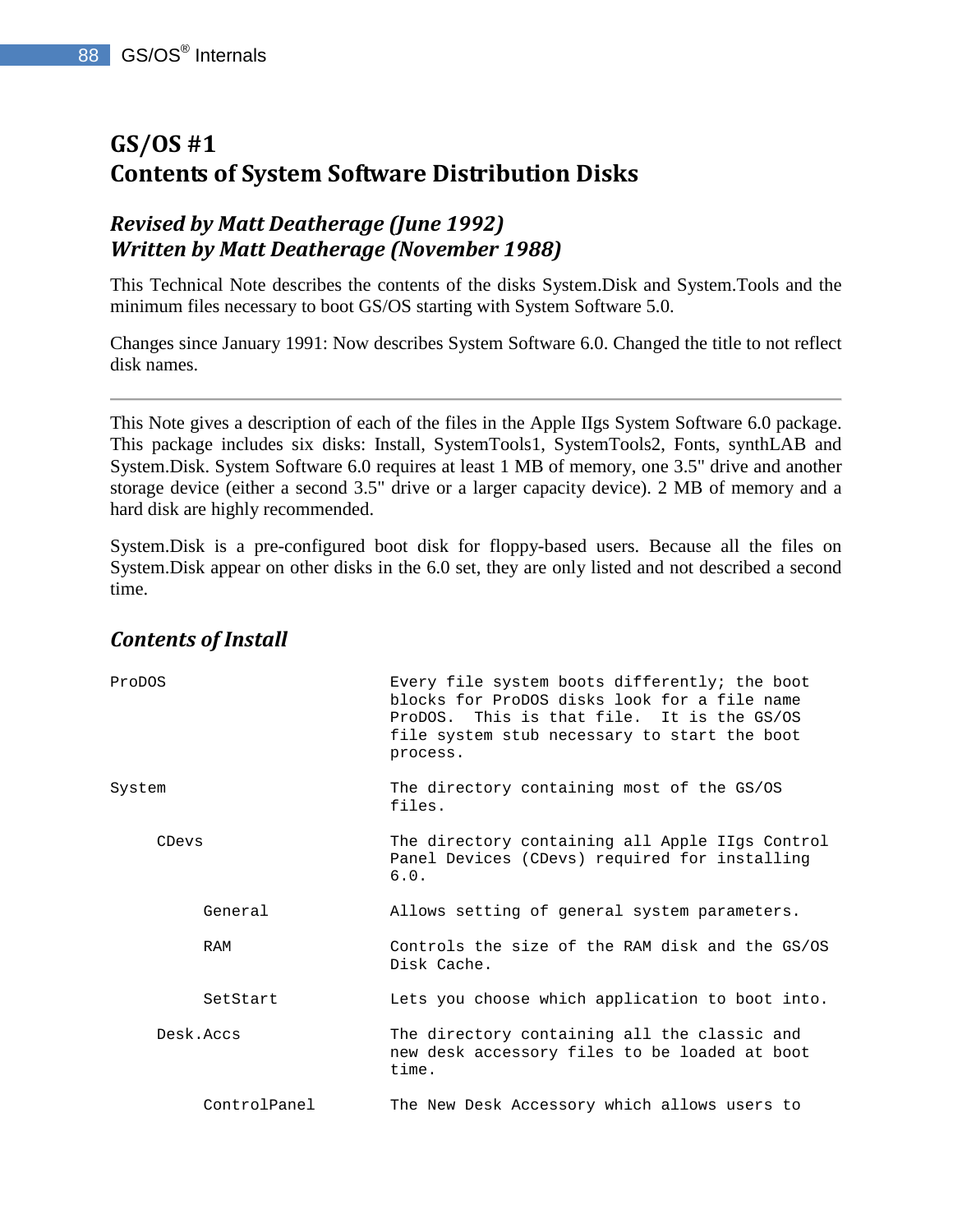control almost all system parameters and choose printers and file servers.

- Drivers The directory containing all device drivers needed by GS/OS and the Toolbox (including the Print Manager and MIDI Tools).
	- AppleDisk3.5 The Apple 3.5 Drive device driver for GS/OS. Also drives SuperDrives connected to the Apple II SuperDrive interface card.
	- AppleDisk5.25 The driver for Apple 5.25" disk drives, including Disk II drives and Apple UniDisk 5.25 drives. This driver is required for GS/OS to recognize 5.25" disk drives. In 6.0, it is up to 300% faster than in earlier versions of system software.
	- Console.Driver The text screen and keyboard device driver for GS/OS.
	- SCSI.Manager The GS/OS SCSI Manager, the supervisory driver that arbitrates hardware-level usage of Apple's Apple II SCSI cards.
	- SCSIHD.Driver The GS/OS driver for SCSI hard disks. This driver is required for GS/OS to recognize SCSI hard disks.
	- UniDisk3.5 The GS/OS driver for UniDisk 3.5 drives. This driver is required for proper operation of UniDisk 3.5 drives. Using the UniDisk with GS/OS without this driver eventually corrupts media.
- Error.Msg A compiled file containing all error messages required by GS/OS. This file is separate from the GS.OS file to provide easier support for localization.
- Fonts The directory containing all system fonts to be used.

FastFont This makes Shaston 8 text drawing much faster.

FSTs The directory containing the file system translators to be loaded at boot time.

Char.FST The character device FST.

Pro.FST The ProDOS FST.

- GS.OS The remainder of GS/OS.
- GS.OS.Dev The GS/OS Device Manager and associated core routines. Separate from GS.OS for speed reasons.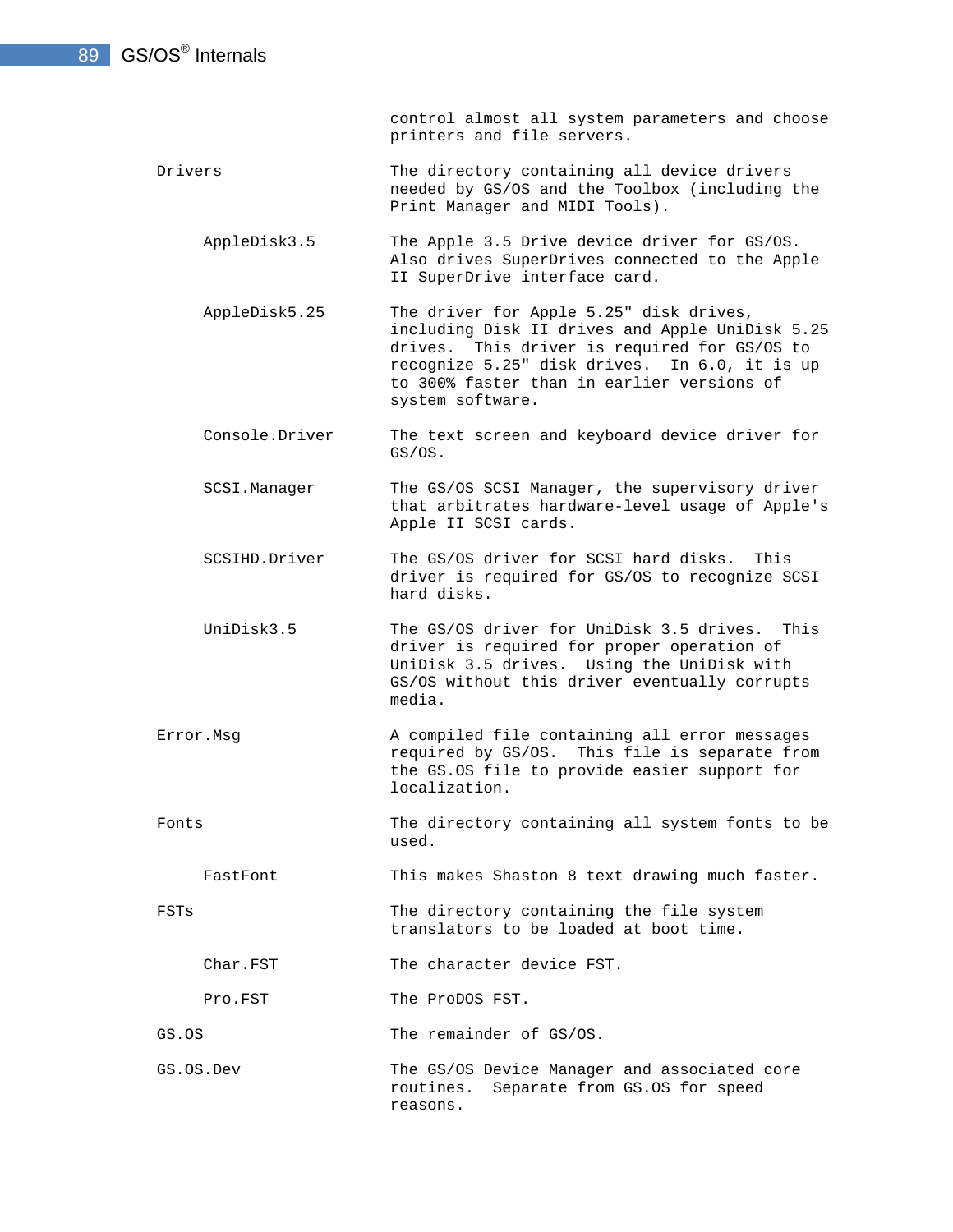P8 The ProDOS 8 operating system. SetStart.data An invisible file created by the SetStart Control Panel, indicating which application the system should boot into. On this disk, this points to the Installer. Start The boot program. If this file exists, GS/OS always launches it upon booting. Under 6.0, this program usually reads the SetStart.data file and launches the indicated application. Start.GS.OS The file containing the GLoader and GQuit routines. It loads the files GS.OS and GS.OS.Dev, which contain the rest of the operating system. System. Setup The directory containing all the initialization files to be executed at boot time. Resource.Mgr The Resource Manager. This is an initialization file; the design of the Resource Manager requires it to be present even when an application has not specifically loaded it. The system does not boot if this file is not present. Sys.Resources A file containing system resources, available to the system software and to applications. Tool.Setup A required file that loads files which contain all the patches to tools in ROM for ROM levels 01 (TS2) and 03 (TS3). Tool.Setup would attempt to load TS1 if executed on a machine with ROM level 00, but GS/OS does not boot on such a machine, therefore, TS1 is not included. Tool.Setup also contains patches common to both ROM 1 and ROM 3. TS2 **Patches to ROM tools for ROM 1.**  TS3 Patches to ROM tools for ROM 3. Tools The directory containing tool files for all tools not in ROM. Tool014 Window Manager. Tool015 Menu Manager. Tool016 Control Manager. Tool018 QuickDraw Auxiliary. Tool019 Print Manager.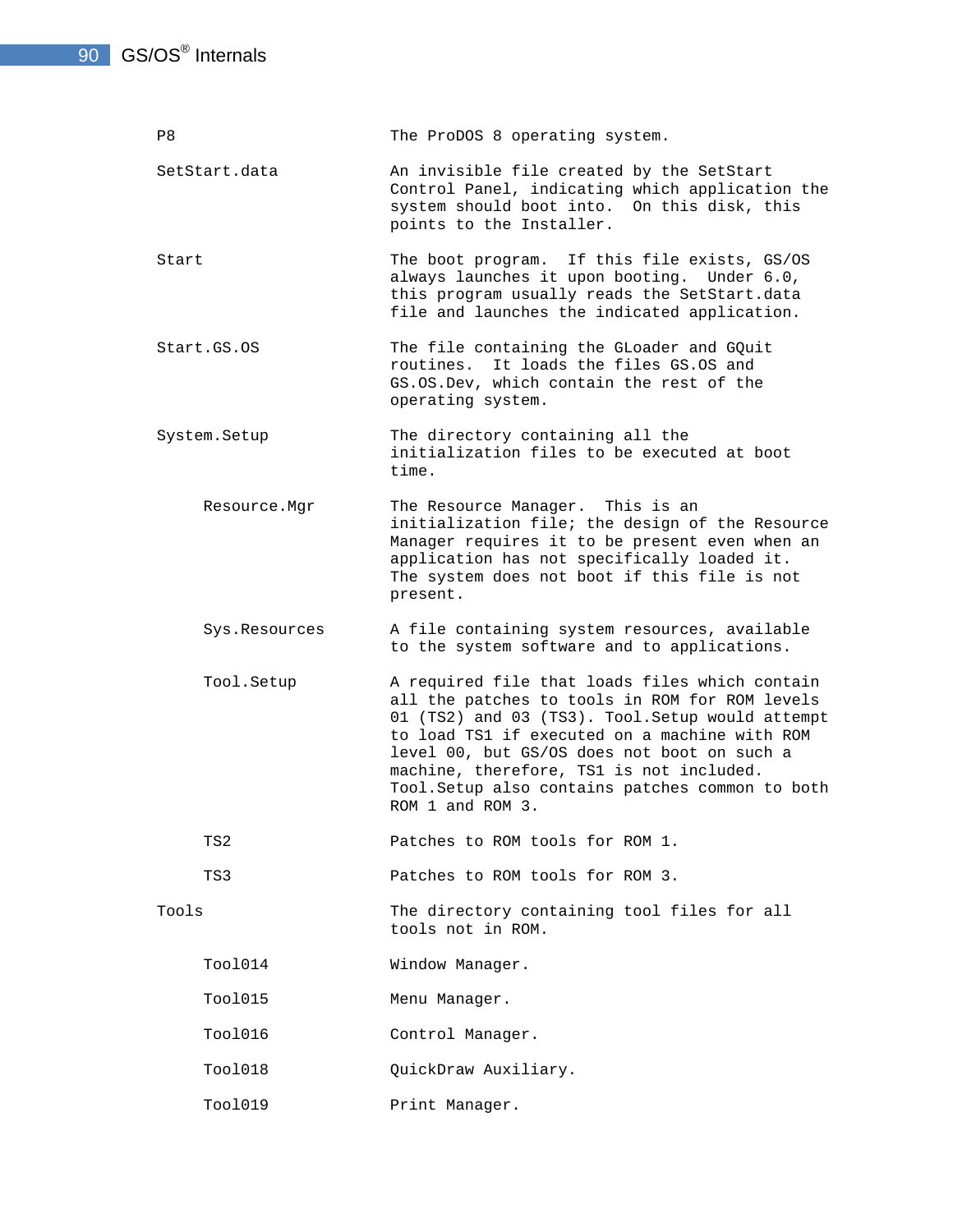| Tool020       | LineEdit.                                                                                                                                                                                                                                              |
|---------------|--------------------------------------------------------------------------------------------------------------------------------------------------------------------------------------------------------------------------------------------------------|
| Tool021       | Dialog Manager.                                                                                                                                                                                                                                        |
| Tool022       | Scrap Manager.                                                                                                                                                                                                                                         |
| Tool023       | Standard File.                                                                                                                                                                                                                                         |
| Tool027       | Font Manager.                                                                                                                                                                                                                                          |
| Tool028       | List Manager.                                                                                                                                                                                                                                          |
| Tool034       | TextEdit.                                                                                                                                                                                                                                              |
| Icons         | The directory containing all the Finder's<br>old-style icon files as well as new Desktop<br>database files and file type descriptors.                                                                                                                  |
| FType.Apple   | The file type names used by the Finder (on all<br>systems).                                                                                                                                                                                            |
| Installer     | The Apple IIgs Installer program. This program<br>makes use of scripts found in the Scripts<br>directory on this disk to install parts of the<br>system, as well as third-party applications,<br>without the user needing to copy individual<br>files. |
| Scripts       | This directory contains all the scripts for the<br>Installer. On launch, the Installer looks in<br>its parent directory for the Scripts directory<br>and the scripts it contains. It also reads<br>MessageCenter message #1.                           |
| A2.RAMCard    | Script to install the driver for the Apple II<br>Memory Expansion Card (the slot-based, or<br>"slinky" card).                                                                                                                                          |
| Adv.Disk.Util | Script to install the Advanced Disk Utility<br>program.                                                                                                                                                                                                |
| Apple.Bowl    | Script to install the Apple Bowl game.                                                                                                                                                                                                                 |
| Apple.MIDI    | Script to install the Apple MIDI Interface<br>driver and tool set.                                                                                                                                                                                     |
| AppleDisk5.25 | Script to install the 5.25" disk driver for<br>GS/OS.                                                                                                                                                                                                  |
| AppleShare    | Script to install AppleShare.                                                                                                                                                                                                                          |
| AppleShare3.5 | Script that creates an 800K or 1440K GS/OS<br>startup disk which contains AppleShare.                                                                                                                                                                  |
| Archiver      | Script to install Archiver, the new GS/OS-based<br>backup program.                                                                                                                                                                                     |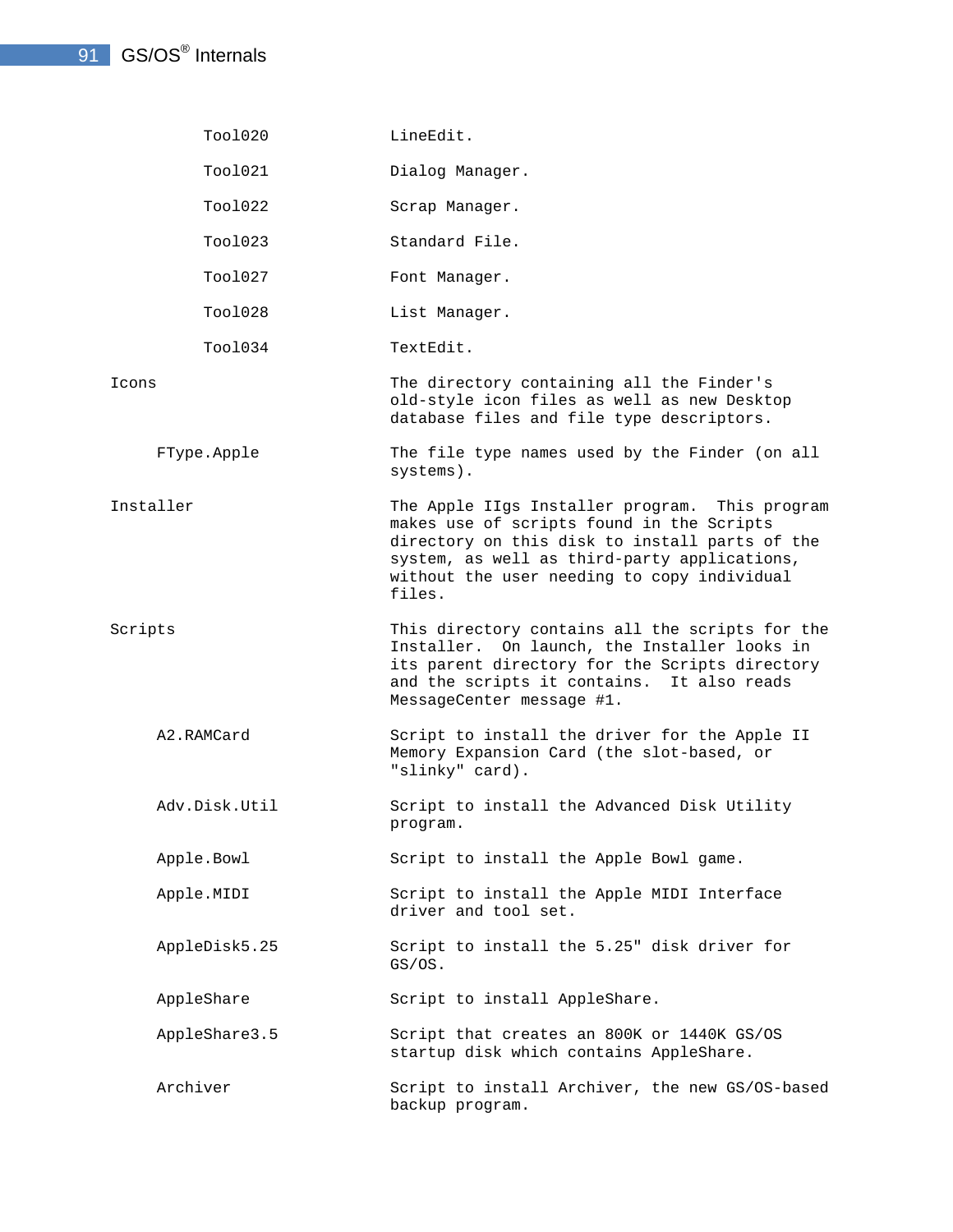- 92 GS/OS<sup>®</sup> Internals
	- Aristotle.Patch Script to install a change to Aristotle for easier class transition.
	- ATImageWriter Script to install the ImageWriter printer driver for the Print Manager, as well as the files necessary to work with AppleTalk.
	- ATImageWriterLQ Script to install the ImageWriter LQ printer driver for the Print Manager, as well as the files necessary to work with AppleTalk.
	- Calculator Script to install the Calculator new desk accessory.
	- Card6850.MIDI Script to install the 6850-based MIDI Interface card driver.
	- CDROM Script to install the High Sierra FST as well as the SCSI Manager and SCSI CD-ROM driver for GS/OS.
	- CloseView Script to install the CloseView NDA, which makes the screen more legible to some visually-impaired users.
	- DCImageWriter Script to install the ImageWriter printer driver for the Print Manager, as well as the files necessary to connect it to a serial port.
	- DCImageWriterLQ Script to install the ImageWriter LQ printer driver for the Print Manager, as well as the files necessary to connect it to a serial port.
	- DOS3.3.FST Script to install the read-only DOS 3.3 file system translator.
	- Easy.Access Script to install the EasyAccess init, which provides sticky keys and keyboard mouse to ROM 1 users.
	- Epson Script to install the Epson printer driver for the Print Manager, as well as the parallel card driver.
	- Fonts **Script** to install the minimum suggested font set.
	- Fonts. Max Script to install all fonts provided with System 6.0.

Fonts.Std Script to install the standard font set.

HFS.FST Script to install the Hierarchical File System (HFS, used on the Macintosh) file system translator.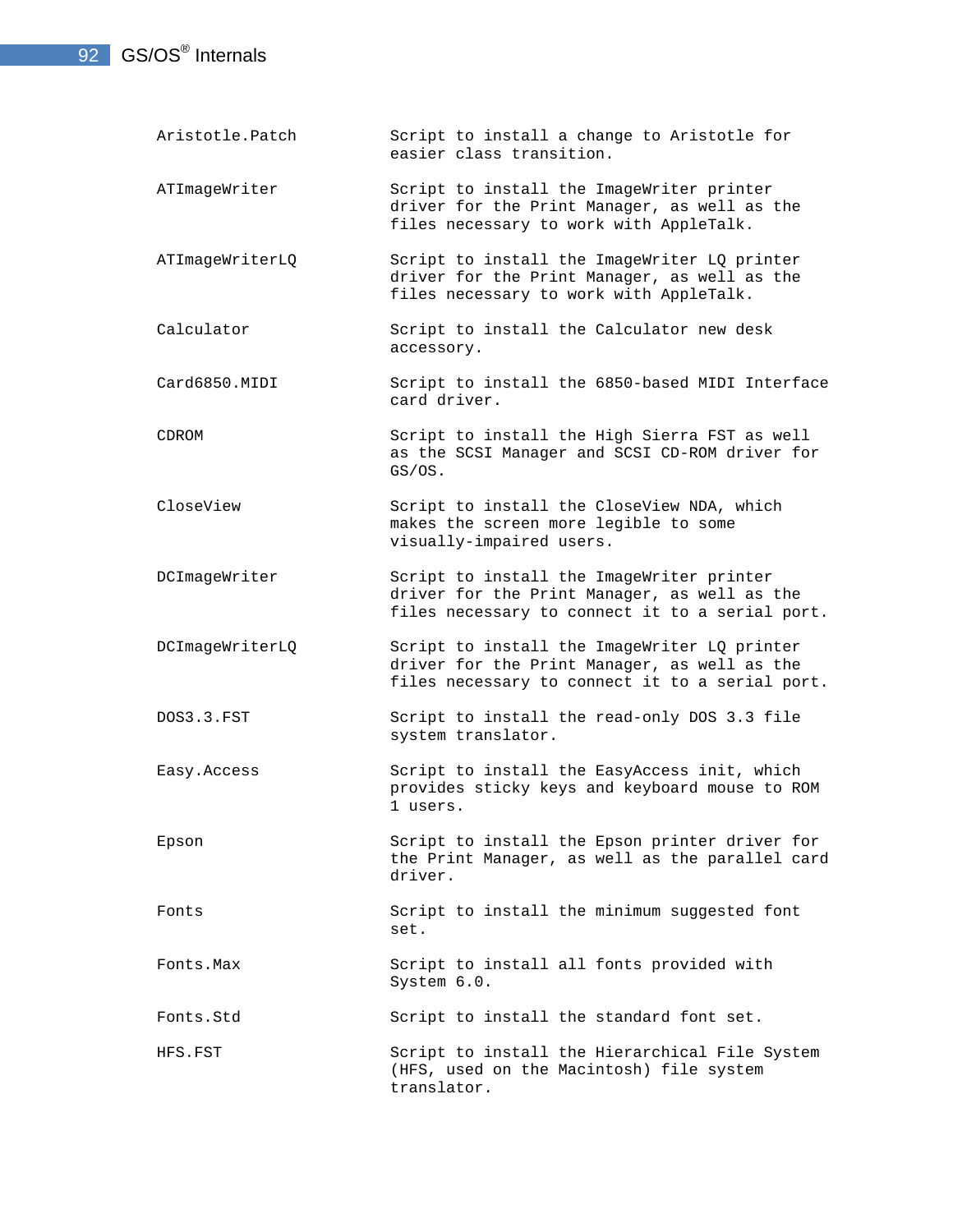| Inst. Sys. Min    | Script to install a minimal GS/OS system on an<br>Note that this is different than<br>800K volume.<br>5.0.x's "Inst.Sys.Min" script, the 6.0 version<br>of which is in the file named "AppleShare3.5". |
|-------------------|--------------------------------------------------------------------------------------------------------------------------------------------------------------------------------------------------------|
| Inst.SysF.NoFin   | Script to install a minimal GS/OS<br>system, without the Finder, on a given<br>destination volume.                                                                                                     |
| Instal.Sys.File   | Script to install a complete System Software<br>6.0 configuration, including new features, on a<br>given destination volume.                                                                           |
| LaserWriter       | Script to install the LaserWriter printer<br>driver for the Print Manager, as well as the<br>files necessary to work with AppleTalk.                                                                   |
| Local.Net.Boot    | Script to create a 3.5" floppy disk with<br>minimal system software that boots into a<br>server selection program (the network "Start"<br>program from SystemTools2).                                  |
| MediaControl      | Script to install the Media Control toolset and<br>all Media Control drivers supplied with System<br>6.0.                                                                                              |
| MediaCtrl.CDSC    | Script to install the Media Control toolset and<br>the drivers to work with the Apple CD SC drive.                                                                                                     |
| MediaCtrl.P2000   | Script to install the Media Control toolset and<br>the drivers to work with the Pioneer 2000<br>series laserdisc players.                                                                              |
| MediaCtrl.P4000   | Script to install the Media Control toolset and<br>the drivers to work with the Pioneer 4000<br>series laserdisc players.                                                                              |
| Namer             | Script to install the printer Namer Control<br>Panel. Namer II (a ProDOS 8 application) is<br>not included with System 6.0.                                                                            |
| Pascal.FST        | Script to install the read-only Apple II Pascal<br>file system translator.                                                                                                                             |
| Quick.Logoff      | Script to add a quick logoff feature to<br>AppleShare.                                                                                                                                                 |
| SCSI.Hard.Disk    | Script to install the SCSI Manager and SCSI<br>hard disk driver for GS/OS.                                                                                                                             |
| SCSI.Scanner      | Script to install the SCSI Manager and SCSI<br>scanner driver for GS/OS.                                                                                                                               |
| SCSI.Tape         | Script to install the SCSI Manager and SCSI<br>tape driver for GS/OS.                                                                                                                                  |
| Server. Sys. File | Script to install System Software 6.0 on an                                                                                                                                                            |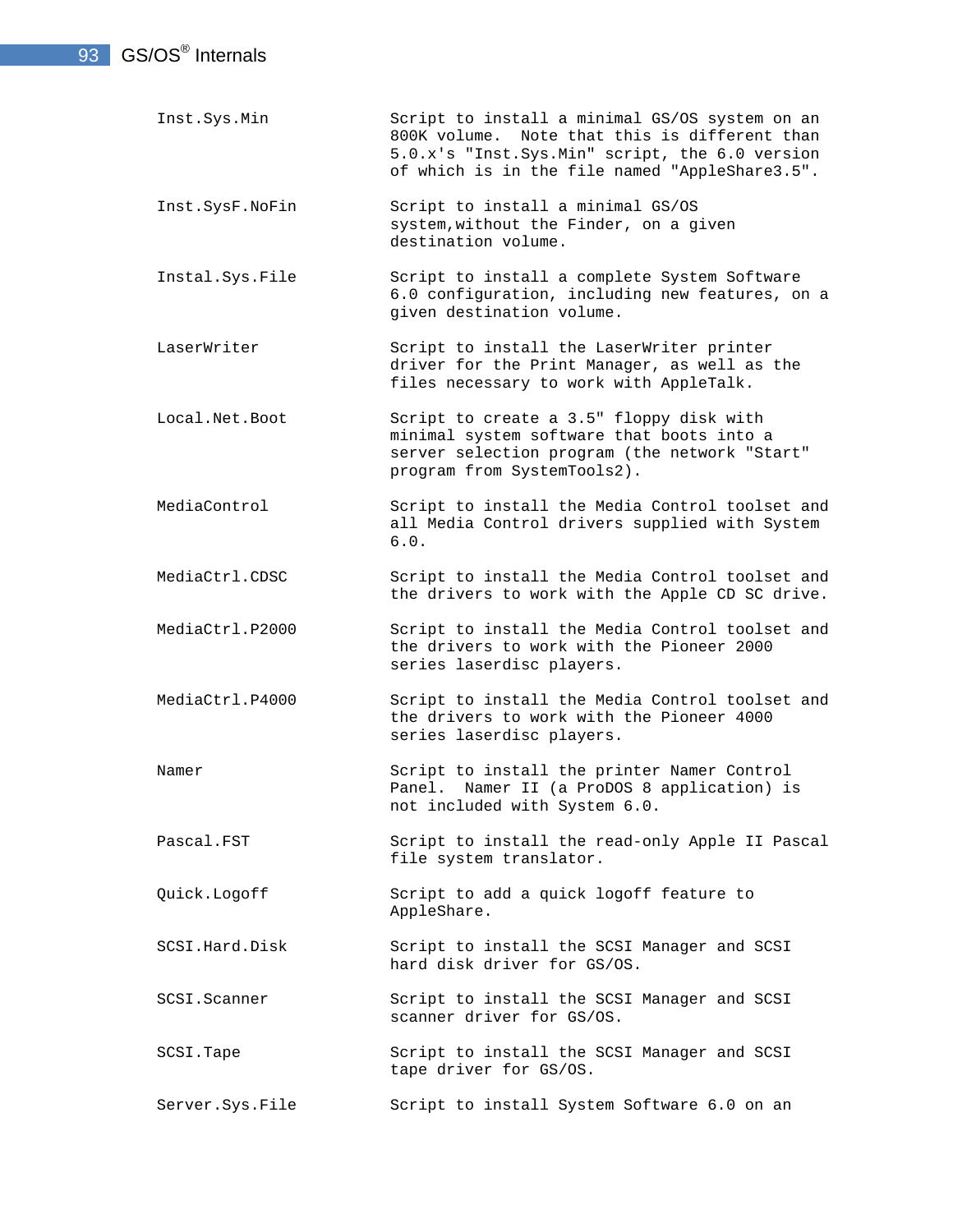AppleShare File Server.

- Sounds.All Script to install all sounds provided with System Software 6.0 into the "System:Sounds" folder of the designated volume.
- StyleWriter Script to install the StyleWriter printer driver for the Print Manager, as well as the files necessary to connect it to a serial port.
- Teach Script to install the application Teach, which displays and edits Teach files, text files, AppleWorks files, MacWrite files and Installer scripts.
- UniDisk3.5 cript to install the UniDisk 3.5 driver for GS/OS.
- VideoKeyboard Script to install the Video Keyboard new desk accessory, which allows users to type by using the pointing device instead of the keyboard.
- VideoMix Script to install the latest versions of the Apple II VideoMix software and tools.

### *Contents of SystemTools1*

| Icons  |               | Additional icons for the Finder. This<br>folder is currently empty.                                                    |  |
|--------|---------------|------------------------------------------------------------------------------------------------------------------------|--|
| System |               | A directory containing additional parts of the<br>system software.                                                     |  |
|        | Finder        | The Apple IIgs Finder, version 6.0.                                                                                    |  |
|        | CDevs         | Directory with additional Control Panel<br>Devices.                                                                    |  |
|        | DirectConnect | Allows selection of direct-connected printers.                                                                         |  |
|        | Keyboard      | Sets keyboard parameters.                                                                                              |  |
|        | Modem         | Controls modem port settings.                                                                                          |  |
|        | Monitor       | Sets 40-column or 80-column mode, monochrome or<br>color mode, and the color of text, text<br>background, and borders. |  |
|        | Printer       | Controls printer port settings.                                                                                        |  |
|        | Slots         | Allows selection of slot settings and startup<br>slot.                                                                 |  |
|        | Sound         | Sets user preference for sound pitch and<br>volume. Also allows the user to assign                                     |  |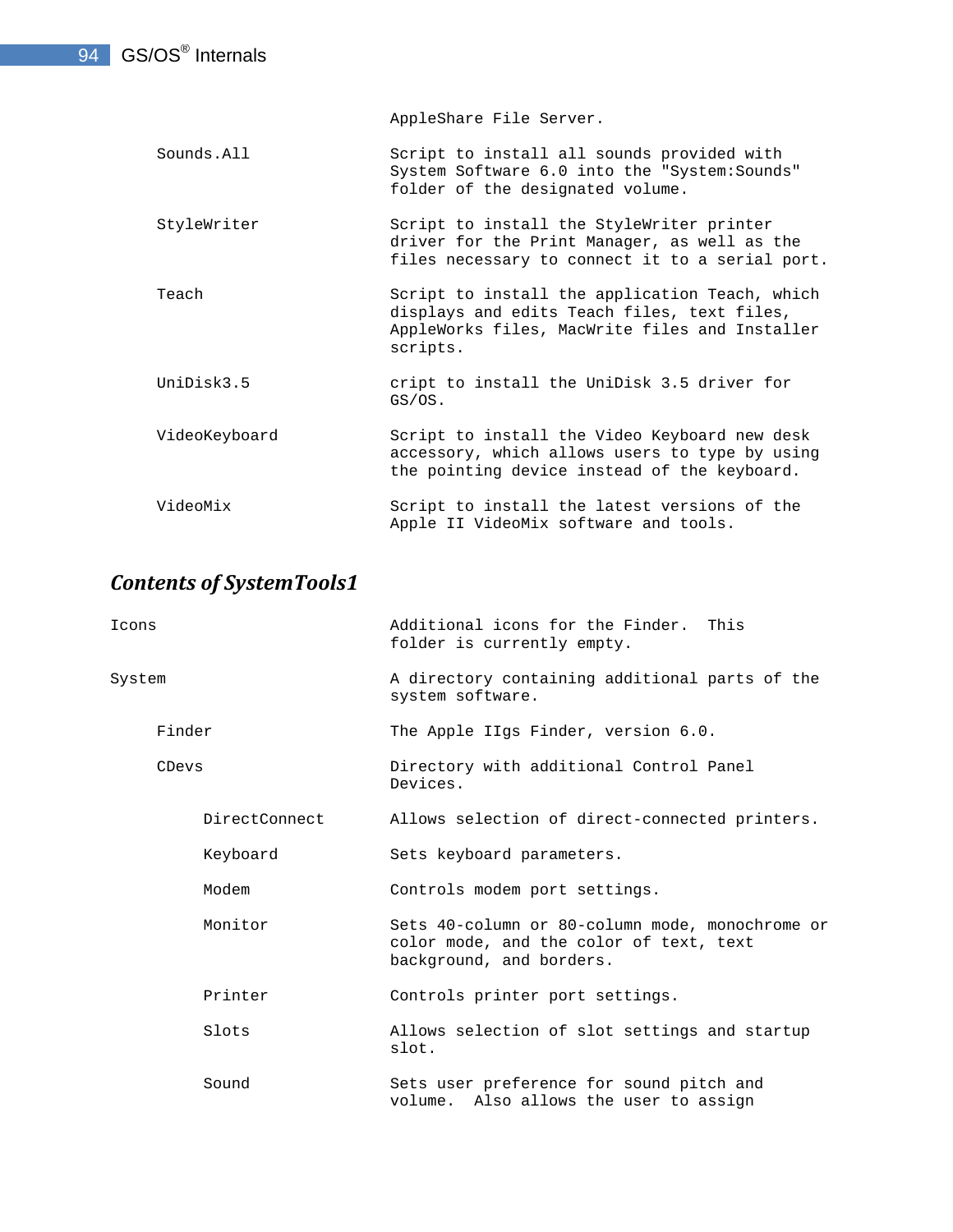#### 95 GS/OS<sup>®</sup> Internals

 digitized sounds to events that happen while using the computer.

Time Sets the internal clock's time and display format and optionally tracks Daylight Savings Time.

Desk.Accs Directory with additional desk accessories.

- CDRemote An updated version of the CD Remote new desk accessory which ships with the AppleCD SC.
- FindFile A new desk accessory that finds files on volumes GS/OS can read.

Calculator A calculator new desk accessory.

- Drivers Directory with additional device drivers for GS/OS and the Toolbox.
	- A2.RAMCard The GS/OS driver for slot-based memory expansion cards. This driver is not required to use these cards with GS/OS, but it does provide a substantial speed improvement.
	- Apple.MIDI The Apple MIDI Interface driver for the MIDI Tools.
	- Card6850.MIDI The driver for 6850-based MIDI interface cards for the MIDI Tools.
	- Epson The Epson(R) printer driver for the Print Manager.
	- ImageWriter The ImageWriter driver for the Print Manager.
	- ImageWriter.LQ The ImageWriter LQ driver for the Print Manager. Starting with System Software 5.0.3, this driver uses all the capabilities of the ImageWriter LQ.
	- Modem The modem port driver for the Print Manager.
	- Parallel.Card A driver for some parallel printer interface cards for the Print Manager. This driver works with the Apple Parallel Interface Card, as well as several other parallel interface cards.
	- Printer The printer port driver for the Print Manager.
	- SCSI.Manager The GS/OS SCSI Manager, the supervisory driver that arbitrates hardware-level usage of Apple's Apple II SCSI cards.
	- SCSICD.Driver The GS/OS driver for the AppleCD SC drive. This driver is required for GS/OS to recognize CD-ROM drives.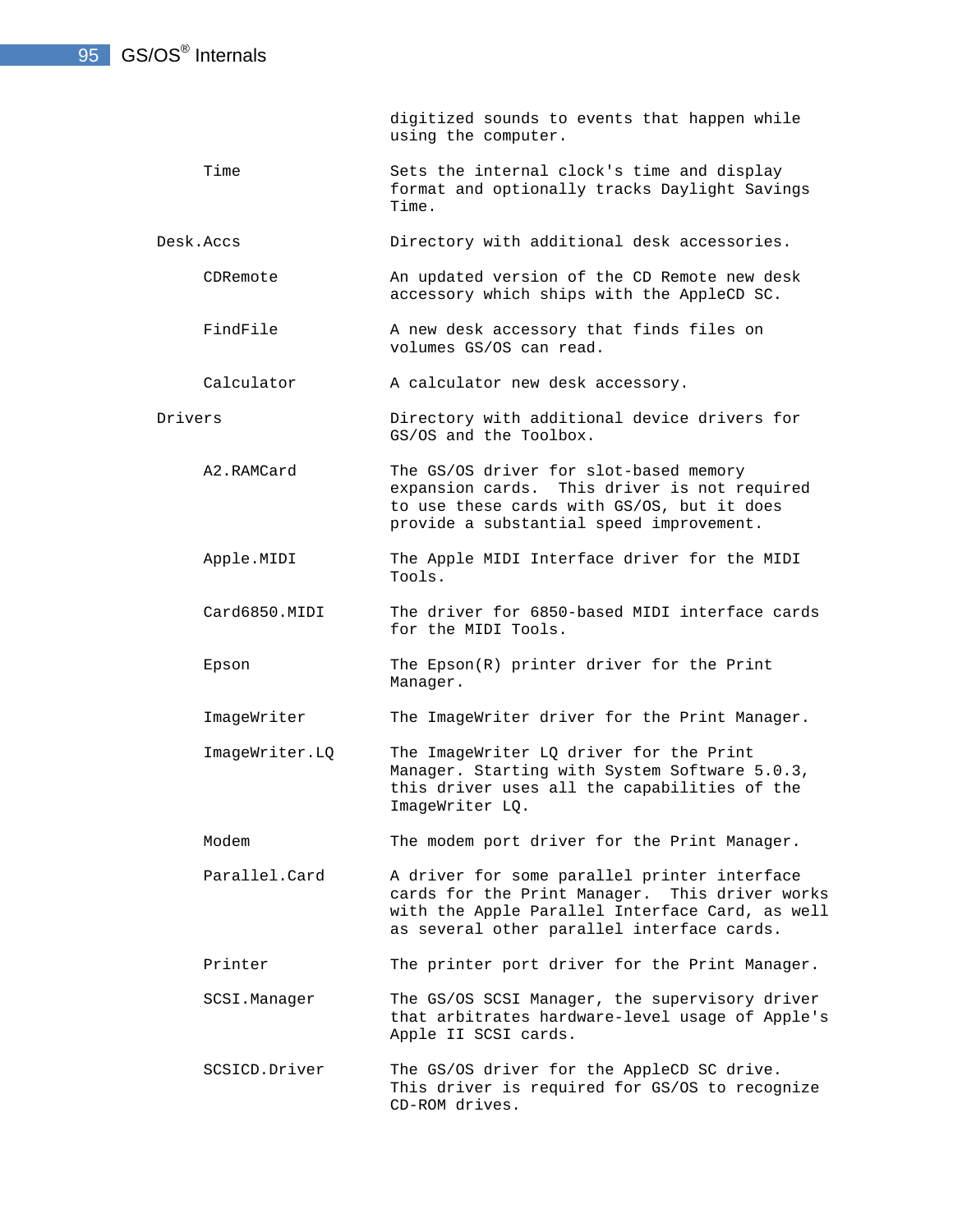SCSIScan.Driver The GS/OS driver for the Apple Scanner or OneScanner. This driver is required for GS/OS to recognize Apple's scanners. SCSITape.Driver The GS/OS driver for the Apple Tape Backup 40SC. This driver is required for GS/OS to recognize Apple's now-discontinued Tape Backup 40 SC. StyleWriter The StyleWriter driver for the Print Manager. Fonts Directory with additional fonts Courier.09 9-point Courier font. Courier.10 10-point Courier font. Courier.12 12-point Courier font. Courier.14 14-point Courier font. Courier.18 18-point Courier font. Courier.20 20-point Courier font. Courier.24 24-point Courier font. Geneva.10 10-point Geneva font. Geneva.12 12-point Geneva font. Geneva.14 14-point Geneva font. Geneva.16 16-point Geneva font. Geneva.18 18-point Geneva font. Geneva.20 20-point Geneva font. Geneva.24 24-point Geneva font. Helvetica.9 9-point Helvetica font. Helvetica.10 10-point Helvetica font. Helvetica.12 12-point Helvetica font. Helvetica.14 14-point Helvetica font. Helvetica.18 18-point Helvetica font. Helvetica.20 20-point Helvetica font. Helvetica.24 24-point Helvetica font. Shaston.16 16-point Shaston font. Times.09 9-point Times font. Times.10 10-point Times font. Times.12 12-point Times font. Times.14 14-point Times font. Times.18 18-point Times font. Times.20 20-point Times font. Times.24 24-point Times font. Venice.12 12-point Venice font. Venice.14 14-point Venice font. Venice.24 24-point Venice font. FSTs Directory with additional File System Translators. DOS.3.3.FST The DOS 3.3 FST, which allows GS/OS to access 5.25" disks formatted in DOS 3.3 format. This FST is read-only; it only performs read operations. HS.FST The High Sierra FST, which allows GS/OS to access CD-ROM discs formatted in the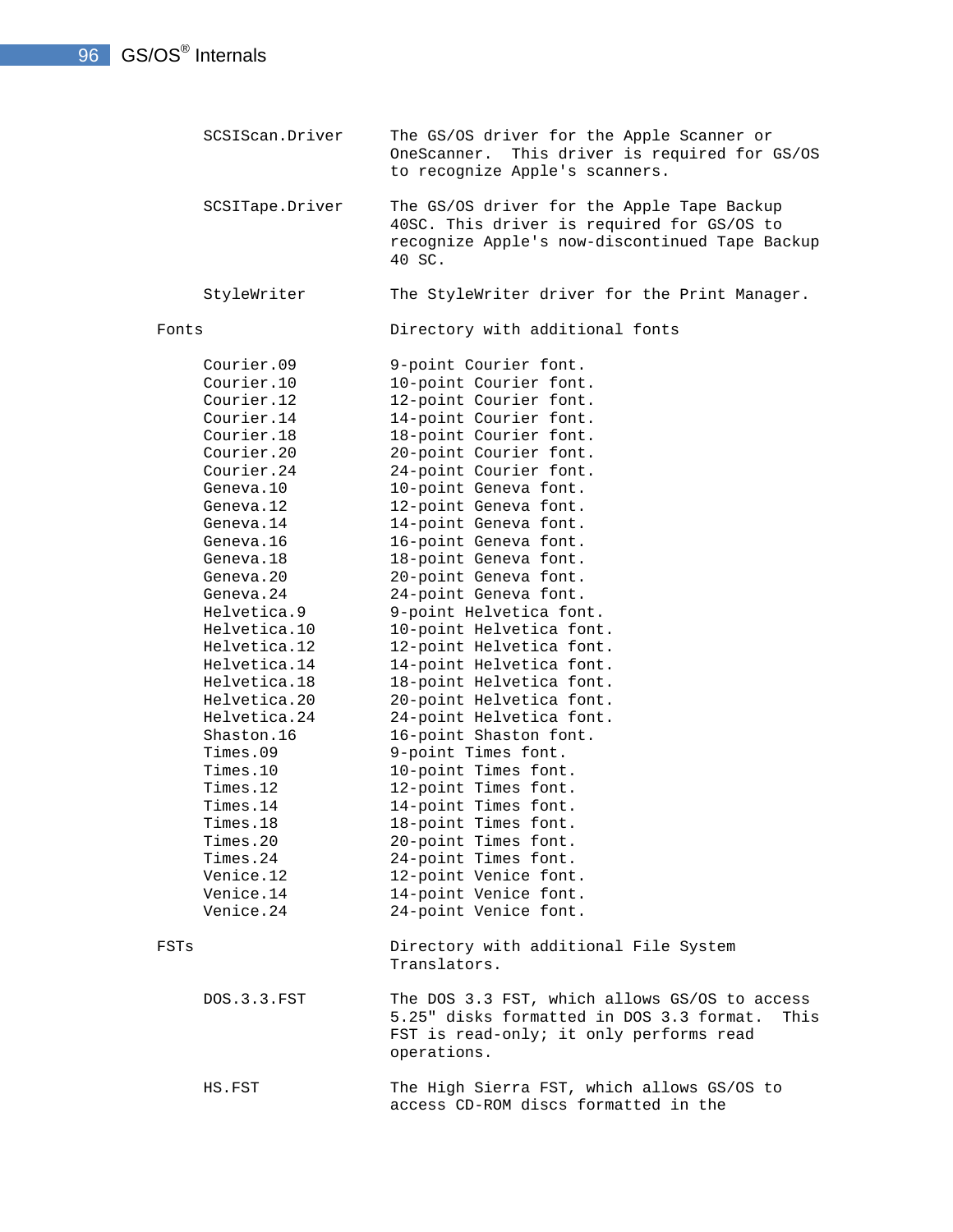international standard High Sierra or ISO 9660 formats. This FST is read-only; it only performs read operations.

- HFS.FST The HFS FST, which allows GS/OS to read and write any disk in the Macintosh's HFS format.
	- Pascal.FST The Apple II Pascal FST, which allows GS/OS to access any disk formatted in Apple II Pascal format. This FST is read-only; it only performs read operations.

Tools **Directory** with additional tools.

Tool025 Note Synthesizer.

- Tool026 Note Sequencer.
- Tool029 ACE Tools.
- Tool032 MIDI Tools.
- Adv.Disk.Util The Advanced Disk Utility program which allows for partitioning of SCSI hard disks, as well as erasing, initializing, and zeroing volumes or partitions.
- BASIC.System The ProDOS 8 BASIC command interpreter.

### *Contents of SystemTools2*

| Icons       | Additional icons for the Finder. This<br>folder is currently empty.                                                                                                                                                               |
|-------------|-----------------------------------------------------------------------------------------------------------------------------------------------------------------------------------------------------------------------------------|
| AppleTalk   | This directory contains additional AppleTalk<br>files and utilities for AppleShare and<br>AppleTalk.                                                                                                                              |
| Boot.Driver | A driver for AppleShare that GS/OS loads before<br>the other drivers are loaded and which remains<br>resident in memory after the boot process is<br>finished. Installed on servers by the<br>Installer script Server. Sys. File. |
| Display.0   | An update to the Aristotle program installed by<br>the "Aristotle. Patch" script.                                                                                                                                                 |
| QuickLogoff | An initialization file used to add a quick<br>logoff feature to AppleShare.                                                                                                                                                       |
| Start       | The AppleShare startup program which is<br>installed instead of the standard Start program<br>on AppleShare volumes. It allows the user to<br>log on and then launches the server startup<br>program for the user's machine.      |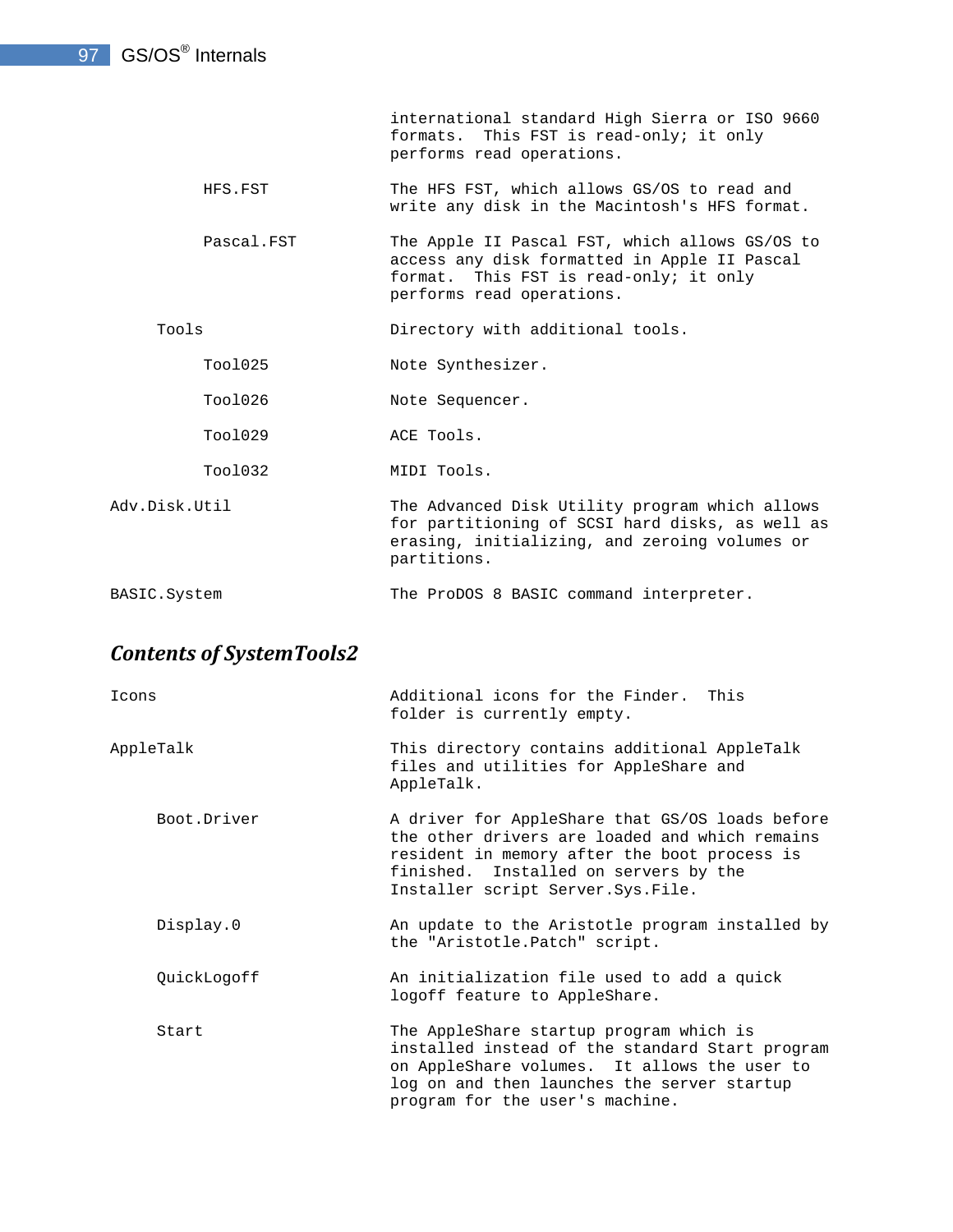### 98 GS/OS<sup>®</sup> Internals

| System        | A directory containing additional parts of the<br>system software.                                                                                                                                                                                            |  |
|---------------|---------------------------------------------------------------------------------------------------------------------------------------------------------------------------------------------------------------------------------------------------------------|--|
| CDevs         | Directory with additional Control Panel<br>Devices.                                                                                                                                                                                                           |  |
| AppleShare    | Allows users to choose and log onto AppleShare<br>file servers.                                                                                                                                                                                               |  |
| FolderPriv    | Allows users to set default folder privileges<br>on AppleShare file server volumes.                                                                                                                                                                           |  |
| MediaControl  | Allows users to set up the Media Control tool<br>set and the drivers they wish to use.                                                                                                                                                                        |  |
| Namer         | Allows users to rename AppleTalk-based<br>ImageWriter, ImageWriter LQ and LaserWriter<br>printers.                                                                                                                                                            |  |
| NetPrinter    | Allows users to choose AppleTalk-based<br>ImageWriter, ImageWriter LQ and LaserWriter<br>printers.                                                                                                                                                            |  |
| Desk Accs     | Directory with additional desk accessories.                                                                                                                                                                                                                   |  |
| MediaControl  | A new desk accessory that's like a "super"<br>remote control for all devices the Media<br>Control toolset can control.                                                                                                                                        |  |
| VideoKeyboard | A new desk accessory that allows users to type<br>with the pointing device instead of with the<br>keyboard.                                                                                                                                                   |  |
| VideoMix      | An updated version of the VideoMix new desk<br>accessory which ships with the Apple II Video<br>Overlay Card.                                                                                                                                                 |  |
| Drivers       | Directory with additional device drivers for<br>GS/OS and the Toolbox.                                                                                                                                                                                        |  |
| AppleTalk     | The AppleTalk port driver for the Print<br>Manager. It works with either serial port when<br>configured for AppleTalk.                                                                                                                                        |  |
| ATalk         | The main AppleTalk GS/OS driver.                                                                                                                                                                                                                              |  |
| ATP1.ATROM    | AppleTalk protocols to patch the IIgs ROM.                                                                                                                                                                                                                    |  |
| ATP2.ATRAM    | AppleTalk protocols not in ROM.                                                                                                                                                                                                                               |  |
| IWEM          | PostScript(R) program which allows a<br>LaserWriter emulate an ImageWriter. A user can<br>load it into the LaserWriter with the<br>LaserWriter Control Panel, and it is<br>automatically invoked when printing through the<br>slot associated with AppleTalk. |  |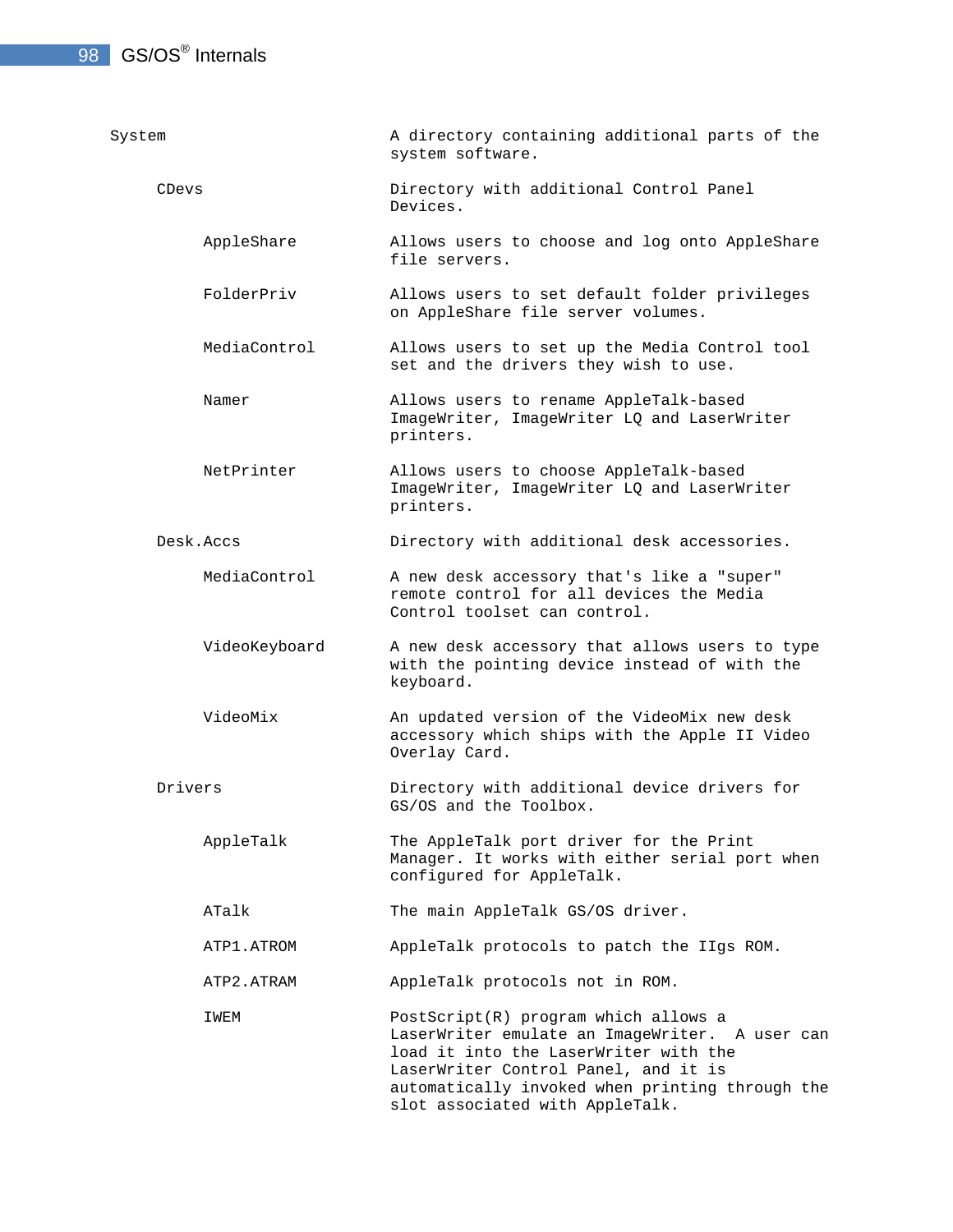- LaserWriter The LaserWriter driver for the Print Manager. This driver works with any LaserWriter with PostScript. It does not work with the LaserWriter IIsc or Personal LaserWriter LS. This driver doesn't always print color patterns correctly to PostScript Level 2 printers, such as the LaserWriter IIf, LaserWriter IIg or Personal LaserWriter NTR.
	- Media.Control Drivers for the Media Control toolset
		- AppleCDSC Media Control driver for the Apple CD SC drive.
			- Pioneer2000 Media Control driver for the Pioneer 2000 series of laserdisc players.
		- Pioneer4000 Media Control driver for the Pioneer 4000 series of laserdisc players.
- SCC.Manager The GS/OS supervisory driver that arbitrates hardware-level usage of the serial communications controller in the Apple IIgs.
- Fonts **Directory** with additional fonts. Currently, this directory on this disk is empty.
- FSTs Directory with additional file system translators.
	- AppleShare.FST The AppleShare FST which allows GS/OS to access AppleShare file servers.
- Sounds The A folder with sounds provided for the new Sound Control Panel. The file names are fairly self-explanatory; the sounds are not described here. Ahh
	- Doorbell Droplet Eastern Frog PipeOrgan **Ouack**  SimpleBeep Sosumi Swish Trumpets

Whoosh

 System.Setup Directory with additional initialization files. AppleIIVOC.INIT An initialization file used by the Apple IIgs Video Overlay Card tool set.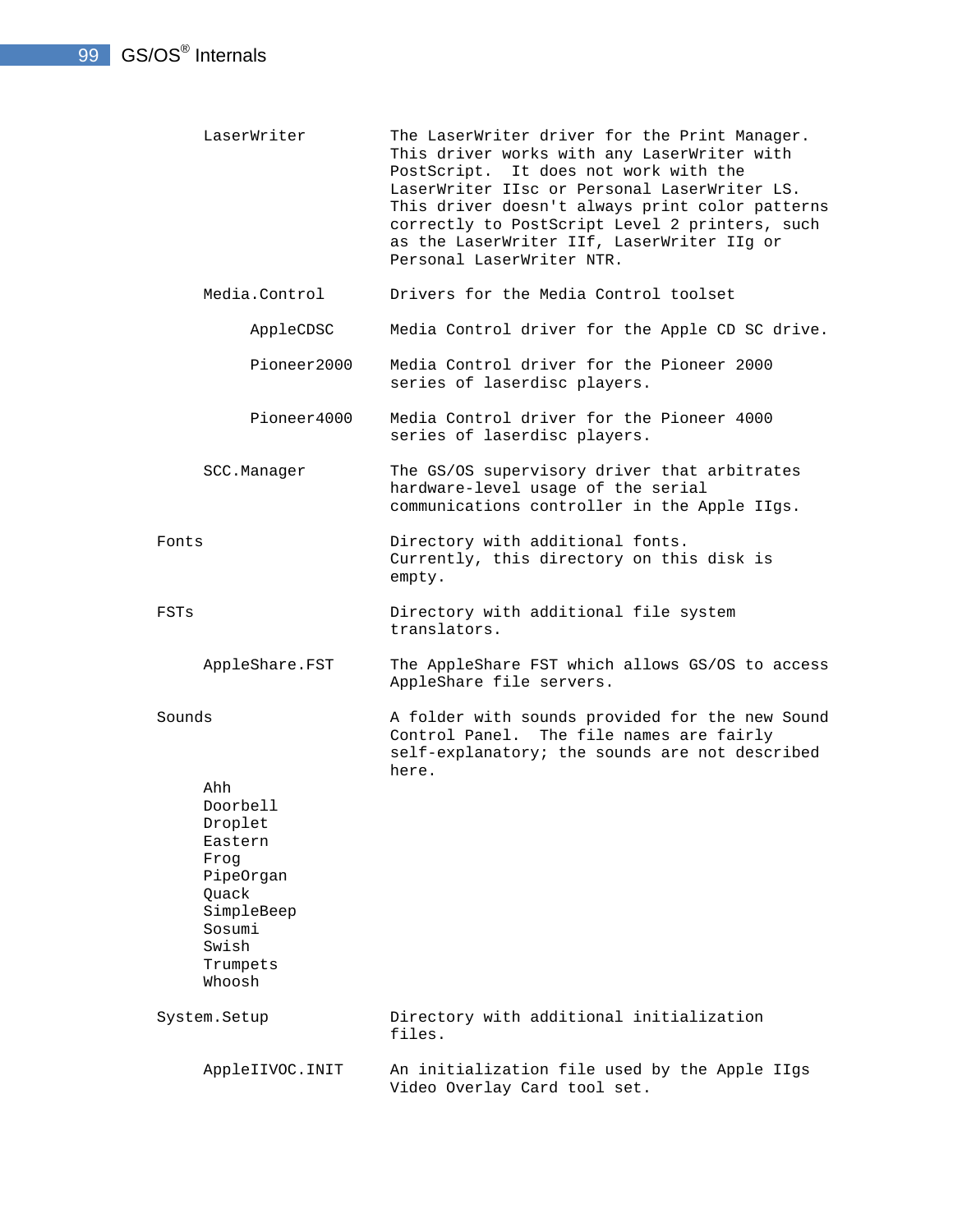#### 100 GS/OS<sup>®</sup> Internals

|           | ATInit      | The AppleTalk initialization file.                                                                                                             |
|-----------|-------------|------------------------------------------------------------------------------------------------------------------------------------------------|
|           | ATResponder | The AppleTalk Responder, used for AppleTalk<br>network management.                                                                             |
|           | CloseView   | A new desk accessory (installed by an init)<br>that magnifies the screen to make it more<br>visible to some users with visual impairments.     |
|           | EasyAccess  | An initialization file that brings Sticky Keys<br>and Keyboard Mouse to ROM 1 users.                                                           |
|           | EasyMount   | An initialization file that creates file server<br>aliases in the Finder.                                                                      |
| Tools     |             | Directory with additional tools.                                                                                                               |
|           | T001033     | VideoMix toolset (for the Video Overlay Card).                                                                                                 |
|           | Too1038     | Media Control toolset.                                                                                                                         |
| Archiver  |             | A GS/OS based backup and restore program.                                                                                                      |
| Teach     |             | A simple editor that uses TextEdit to display<br>and edit text files, Teach files, Installer<br>scripts and AppleWorks and MacWrite documents. |
| Read.Me   |             | Last-minute news and information about the<br>System Software. Read with Teach.                                                                |
| Shortcuts |             | A Teach file with time-saving system tips and<br>information.                                                                                  |

## *Contents of Fonts*

| Goodies |                                        | A directory with files that are only related to                            |
|---------|----------------------------------------|----------------------------------------------------------------------------|
|         |                                        | system software in the vaquest sense.                                      |
|         | Apple.Bowl                             | A GS/OS conversion of an old Apple II bowling<br>qame.                     |
|         | Read.Me                                | Documentation on Apple Bowl.                                               |
| Icons   |                                        | Additional icons for the Finder.                                           |
|         | AppleBowl.Icon                         | The icon for the Apple Bowl game.                                          |
| System  |                                        | A directory containing additional parts of the<br>system software.         |
|         | Fonts                                  | Additional fonts.                                                          |
|         | Courier.27<br>Courier.28<br>Courier.30 | 27-point Courier font.<br>28-point Courier font.<br>30-point Courier font. |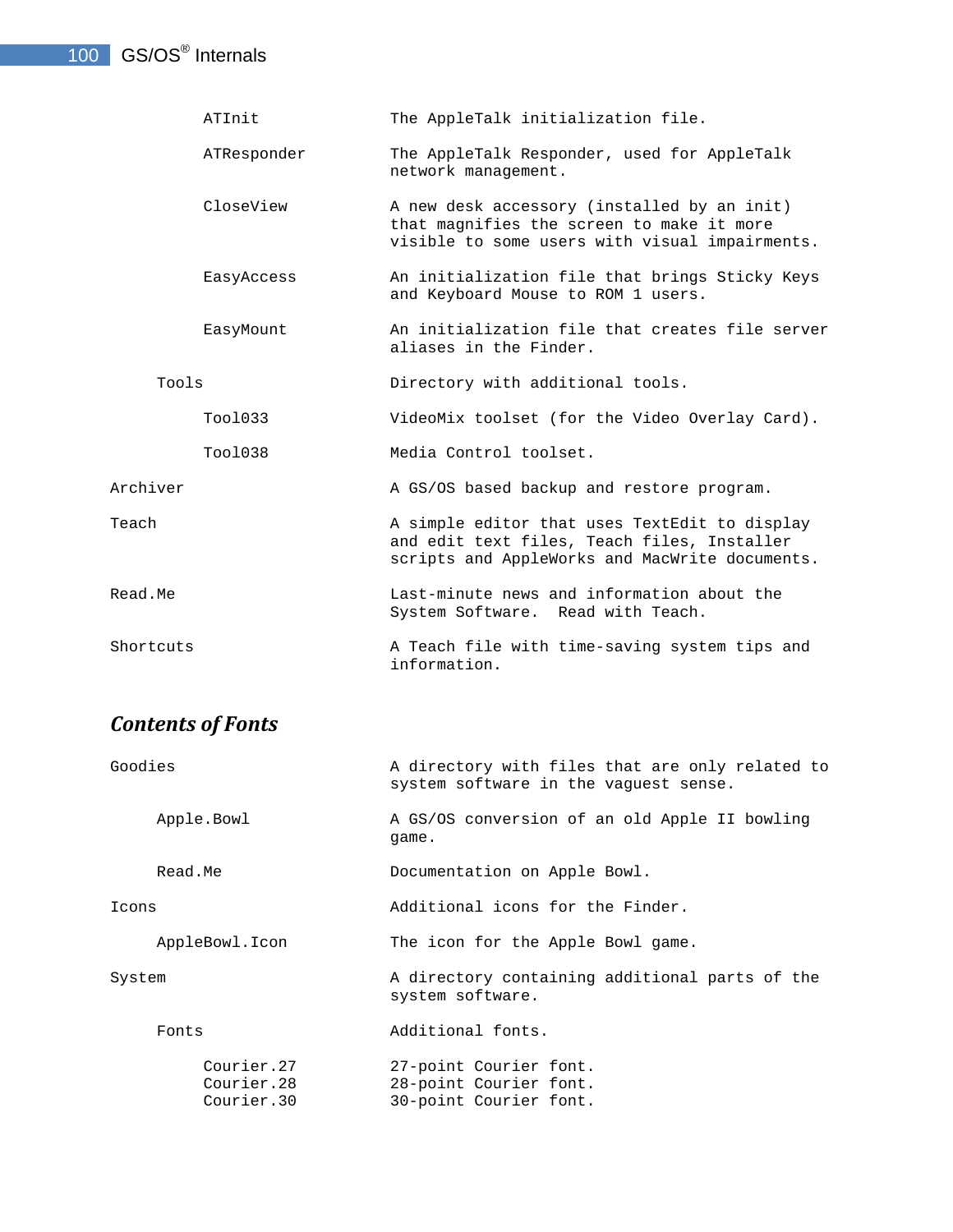|          | Courier.36   | 36-point Courier font. |                          |
|----------|--------------|------------------------|--------------------------|
|          | Courier.42   | 42-point Courier font. |                          |
|          | Helvetica.27 |                        | 27-point Helvetica font. |
|          | Helvetica.28 |                        | 28-point Helvetica font. |
|          | Helvetica.30 |                        | 30-point Helvetica font. |
|          | Helvetica.36 |                        | 36-point Helvetica font. |
|          | Helvetica.42 |                        | 42-point Helvetica font. |
|          | Helvetica.48 |                        | 48-point Helvetica font. |
|          | Helvetica.60 |                        | 60-point Helvetica font. |
|          | Helvetica.72 |                        | 72-point Helvetica font. |
|          | Helvetica.96 |                        | 96-point Helvetica font. |
| Times.27 |              | 27-point Times font.   |                          |
| Times.28 |              | 28-point Times font.   |                          |
| Times.30 |              | 30-point Times font.   |                          |
| Times.36 |              | 36-point Times font.   |                          |
| Times.42 |              | 42-point Times font.   |                          |
| Times.48 |              | 48-point Times font.   |                          |
| Times.60 |              | 60-point Times font.   |                          |
| Times.72 |              | 72-point Times font.   |                          |
| Times.96 |              | 96-point Times font.   |                          |
|          |              |                        |                          |

## *Contents of synthLAB*

| synthLAB                                                                                                                                                                                                                   | The synthLAB application, a demonstration<br>sequencer for the MIDI Synth toolset.                                                                                                                                                                                             |
|----------------------------------------------------------------------------------------------------------------------------------------------------------------------------------------------------------------------------|--------------------------------------------------------------------------------------------------------------------------------------------------------------------------------------------------------------------------------------------------------------------------------|
| Too1035                                                                                                                                                                                                                    | MIDI Synth toolset.                                                                                                                                                                                                                                                            |
| MIDI                                                                                                                                                                                                                       | The MIDI Control Panel. Lets you choose a MIDI<br>driver.                                                                                                                                                                                                                      |
| Seq.and. Instr                                                                                                                                                                                                             | A directory containing demonstration sequences<br>(files that end in ".seq"), wave forms (files<br>that end in ".wav") and sound banks (files that<br>end in ".bnk") for use with synthLAB and MIDI<br>Synth. The files are only listed; their sound<br>is not described here. |
| Synth.bnk<br>Synth.seq<br>Synth.wav<br>Bee.seg<br>Capri.seq<br>Combo, bnk<br>Combo.way<br>Demo.bnk<br>Demo.way<br>Fugue.seq<br>Midsummer.seq<br>Orch.bnk<br>Orch.way<br>Piano.bnk<br>Piano.wav<br>Rhythm.seq<br>Sonata.seq |                                                                                                                                                                                                                                                                                |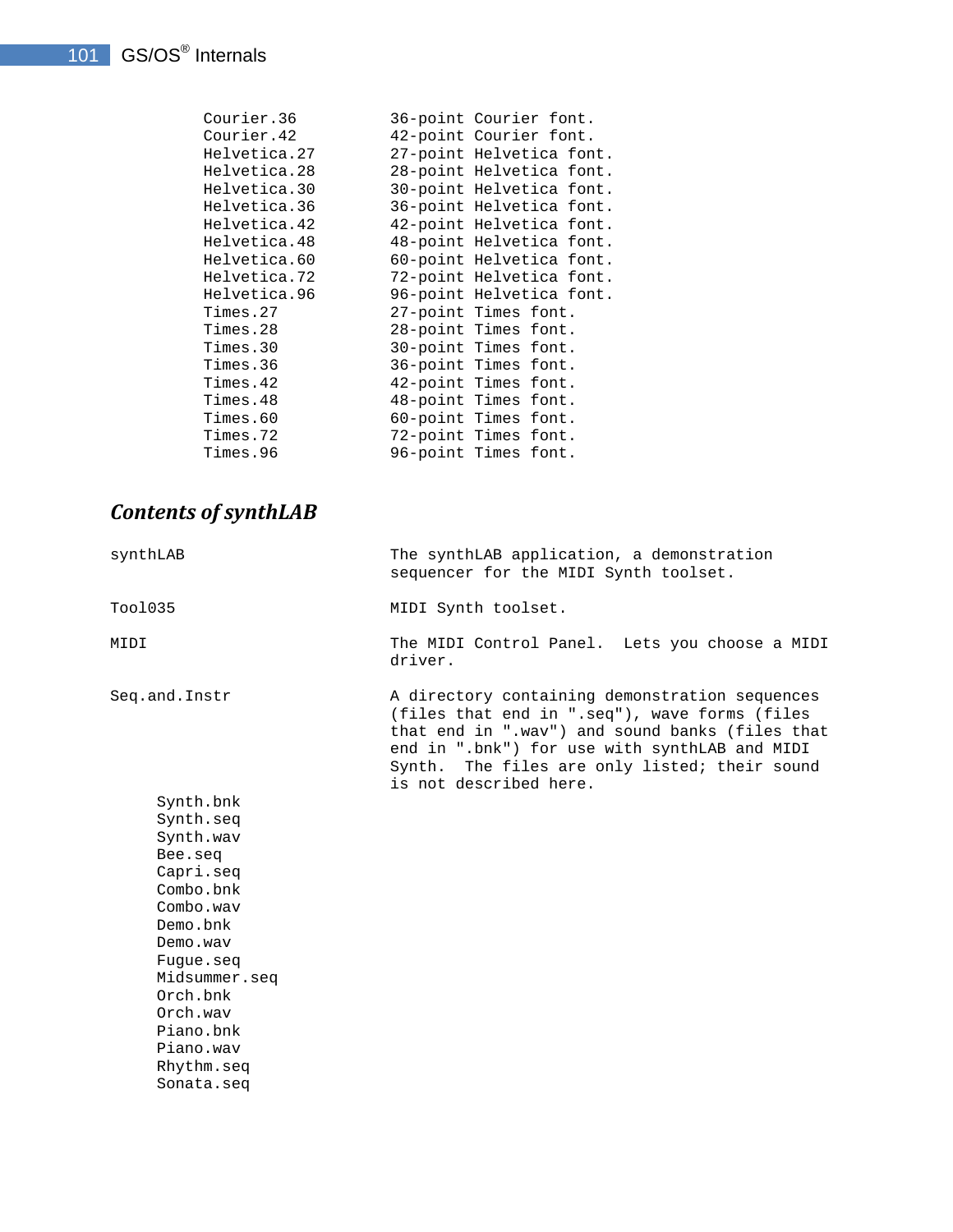Reference A Teach document with the electronic manual for synthLAB.

### *Contents of System.Disk*

Files are only listed here; they are described earlier in this Note where they first appeared.

```
ProDOS 
System 
      Start.GS.OS 
      GS.OS 
      Error.Msg 
      GS.OS.Dev 
      FSTs 
            Pro.FST 
            Char.FST 
      Drivers 
            AppleDisk3.5 
            AppleDisk5.25 
            Console.Driver 
      System.Setup 
            Tool.Setup 
            TS2 
            TS3 
            Resource.Mgr 
            Sys.Resources 
      Desk.Accs 
            ControlPanel 
      CDevs 
            Printer 
      Time 
     Start This is the Finder, not the SetStart program
                                    or the AppleShare program. 
      Tools 
            Tool014 
            Tool015 
            Tool016 
            Tool018 
            Tool019 
            Tool020 
            Tool021 
            Tool022 
            Tool023 
            Tool025 
            Tool027 
            Tool028 
            Tool034 
      Fonts 
      P8 
Icons 
      Ftype.Apple 
BASIC.System
```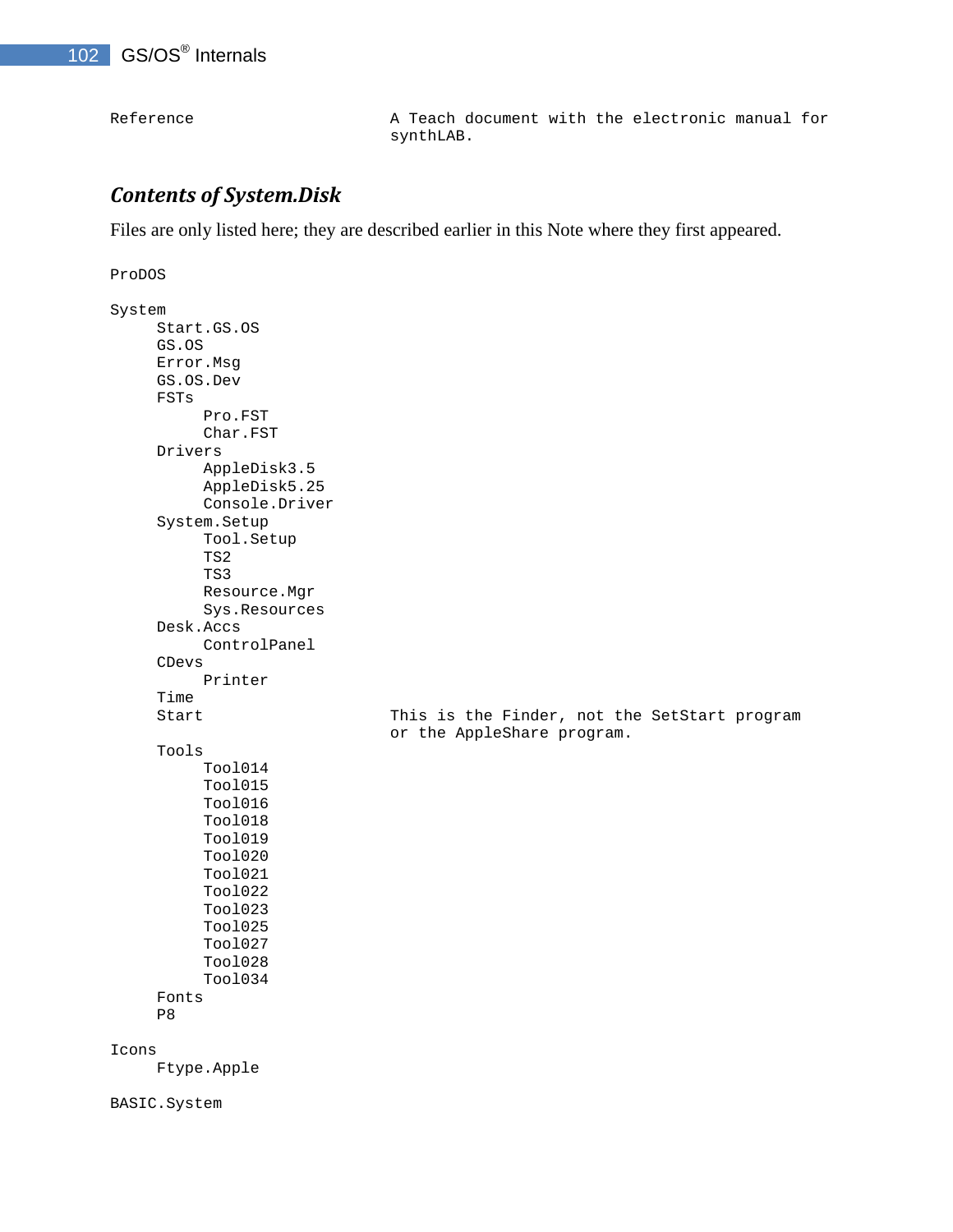#### *Minimum GS/OS System Disk Requirements*

The following files are required for GS/OS to boot from a local disk. This list does not address files needed by the Finder or the IIgs Toolbox. Those files only required in certain circumstances are noted as such. Those files that may be excluded only when disk space or memory limitations make it absolutely necessary are marked with asterisks (\*).

```
ProDOS 
System 
     Start.GS.OS 
     GS.OS 
     GS.OS.Dev 
     Error.Msg 
     FSTs 
          Pro.FST 
          *HS.FST Required for High Sierra or ISO 9660 discs. 
          Char.FST 
          *AppleShare.FST Required to use AppleShare file servers 
          *DOS3.3.FST Required to use DOS 3.3 disks 
          *Pascal.FST Required to use Apple II Pascal disks 
          *HFS.FST Required to use HFS disks 
     Drivers 
          *AppleDisk3.5 Required for Apple 3.5 Drives or SuperDrives. 
          *AppleDisk5.25 Required for 5.25" drives. 
          *UniDisk3.5 Required for UniDisk 3.5 drives. 
          *SCSI.Manager Required for SCSI devices. 
          *SCSIHD.Driver Required for SCSI hard disks. 
          *SCSICD.Driver Required for AppleCD SC drives. 
          *SCSIScan.Driver Required for Apple scanners. 
          *SCSITape.Driver Required for Apple Tape backup. 
          Console.Driver 
          *ATalk Required for AppleTalk (including AppleShare). 
          *ATP1.ATROM Required for AppleTalk (including AppleShare). 
          *ATP2.ATRAM Required for AppleTalk (including AppleShare). 
          *SCC.Manager Required for AppleTalk (including AppleShare). 
     System.Setup 
          Tool.Setup 
          TS2 
          TS3 
          Resource.Mgr 
          Sys.Resources 
     CDevs 
          *AppleShare Required for selecting AppleShare file servers. 
          *NetPrinter Required for choosing printers. 
          *DirectConnect Required for choosing printers. 
          *General 
          *RAM Should always be included if space allows. 
                             Provides the only way to set the size of the 
                             GS/OS Disk Cache. 
    Desk.Accs Required for desk accessories; any desk
```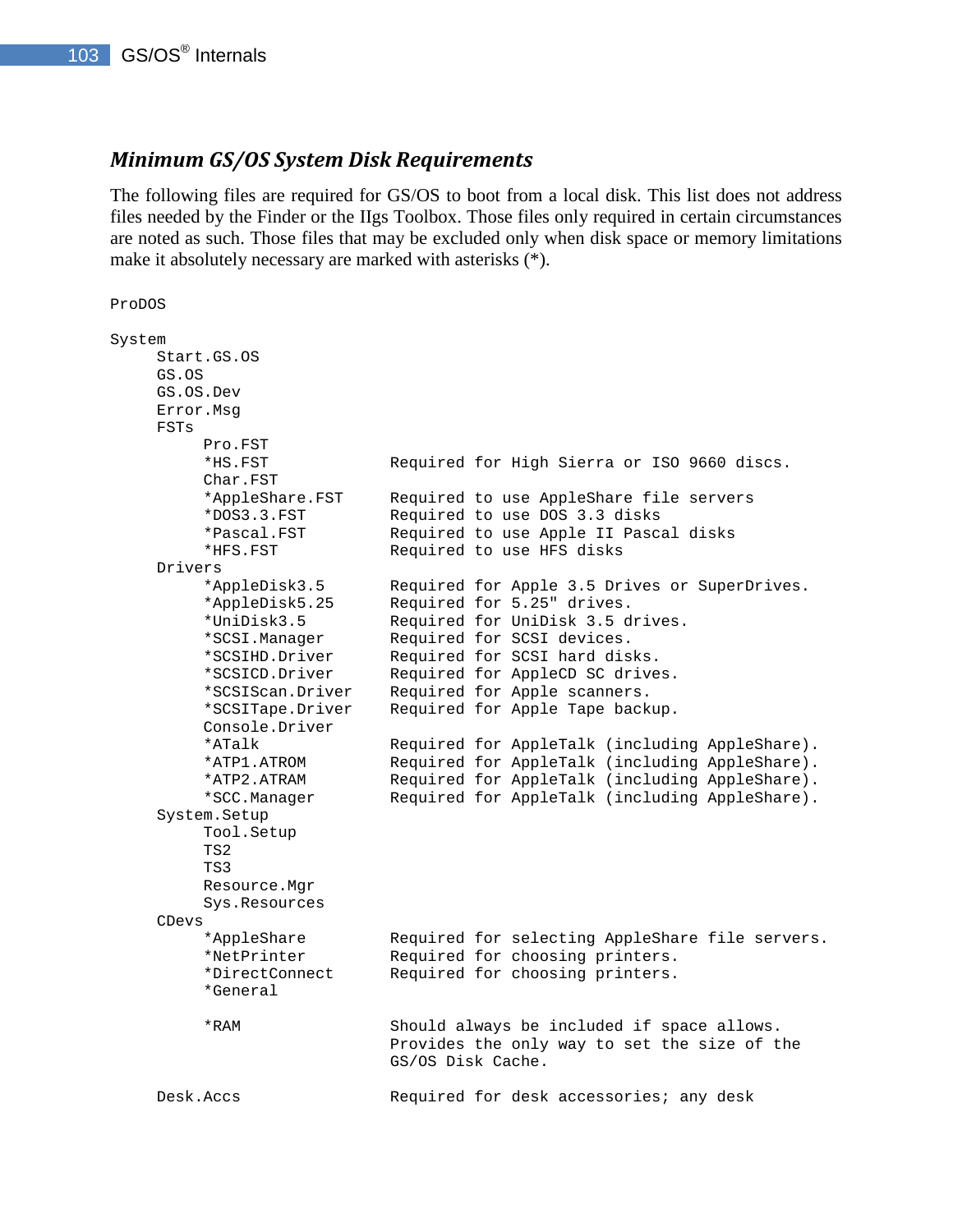accessories should be installed in this directory.

\*ControlPanel Required if you ship any Control Panels (CDevs).

- \*Start Must be present for GS/OS to boot or some other file that GS/OS can boot into must be present in its place.
- Tools Required for any of the RAM-based tools; any RAM-based tools should be installed in this directory.

Fonts **Font State Required** for the Font Manager.

 \*FastFont This makes Shaston 8 text drawing much faster and should be included unless absolutely impossible.

\*P8 Required for ProDOS 8.

\*BASIC.System Required for AppleSoft BASIC.

## *Further Reference*

- GS/OS Reference
- Apple IIgs Technical Note #100, VersionVille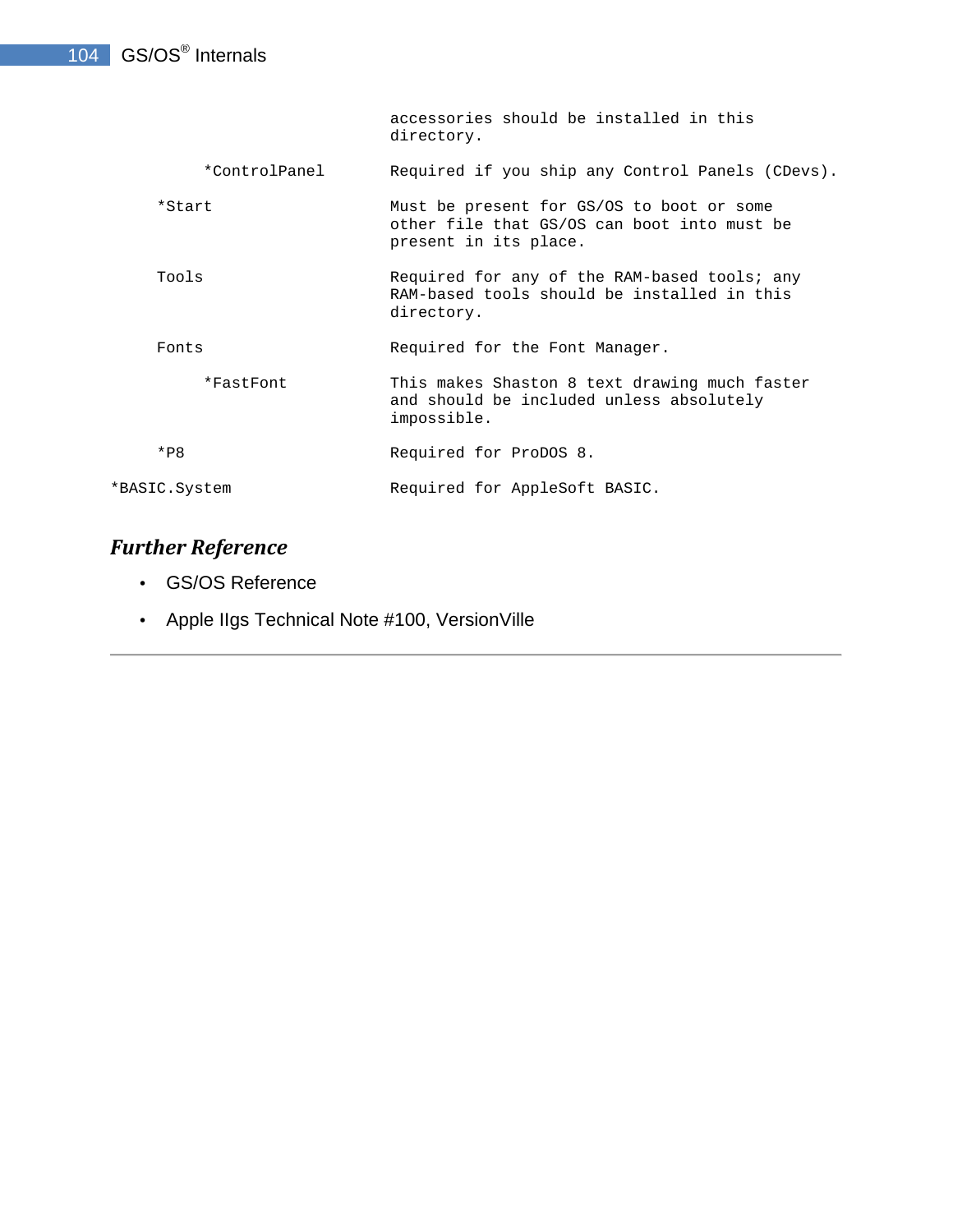## **GS/OS #2 GS/OS and the 80-Column Firmware**

### *Written by Matt Deatherage (November 1988)*

This Technical Note discusses the changes in handling the 80-column firmware between GS/OS and ProDOS 16.

For compatibility with the Apple IIe, the Apple IIGS does not treat slot 3 like it treats other slots. Instead of using a bit in the Slot Register (\$C02D) to control the mapping of ROM in slot 3 between the built-in 80-column firmware and any peripheral card physically in slot 3, the soft switches SETINTC3ROM (\$C00A) and SETSLOTC3ROM (\$C00B) are used instead. On the Apple IIe, these soft switches (referred to by the single label SLOTC3ROM) respectively map the ROM at \$C300 to the internal 80-column firmware (which works with the auxiliary-slot 80 column card in most IIe computers) or to a peripheral card in slot 3. Note that writing to SETSLOTC3ROM on a IIe or IIGS with no card in slot 3 results in floating bus addresses in the \$C300 space.

ProDOS 8 will not allow an Apple IIe or later model computer to have a card other than an 80 column card in slot 3. ProDOS 8 needs the 80-column firmware on a 128K machine for use in the /RAM driver, and the enhanced Apple IIe has some of the interrupt firmware in the \$C300 space. When ProDOS 8 is loaded in an Apple IIe or later, it writes to SETSLOTC3ROM and looks at five identification bytes. If all five of these bytes do not match, ProDOS 8 will write to SETINTC3ROM to use the internal firmware. If all five bytes match, the external slot 3 ROM is left mapped in.

ProDOS 16 fell victim to a bug in ProDOS 8 versions 1.2 through 1.6 which always switched in the internal 80-column firmware, regardless of the user's Control Panel setting. GS/OS does not have this bug; a card in slot 3 of a IIGS other than an 80-column card will not be mapped out by GS/OS.

Application programmers who require the 80-column firmware should be familiar of the following points:

- If your program contains a routine to insure that the 80-column firmware is indeed available, it could be buggy. Since ProDOS 16 always made the 80-column firmware available, your routine to check that condition may never have been executed.
- If your program requires the 80-column firmware and it is not available, your program should display a message on the screen informing the user that he must set Slot 3 in the Control Panel to Built-in Text Display for your program to execute, then gracefully exit. Switching the \$C300 ROM space, even with the user's permission, is not recommended. Slot 3 could contain an operating GS/OS device, perhaps even the one your program was launched from. Remember, it is possible to boot GS/OS from slot 3.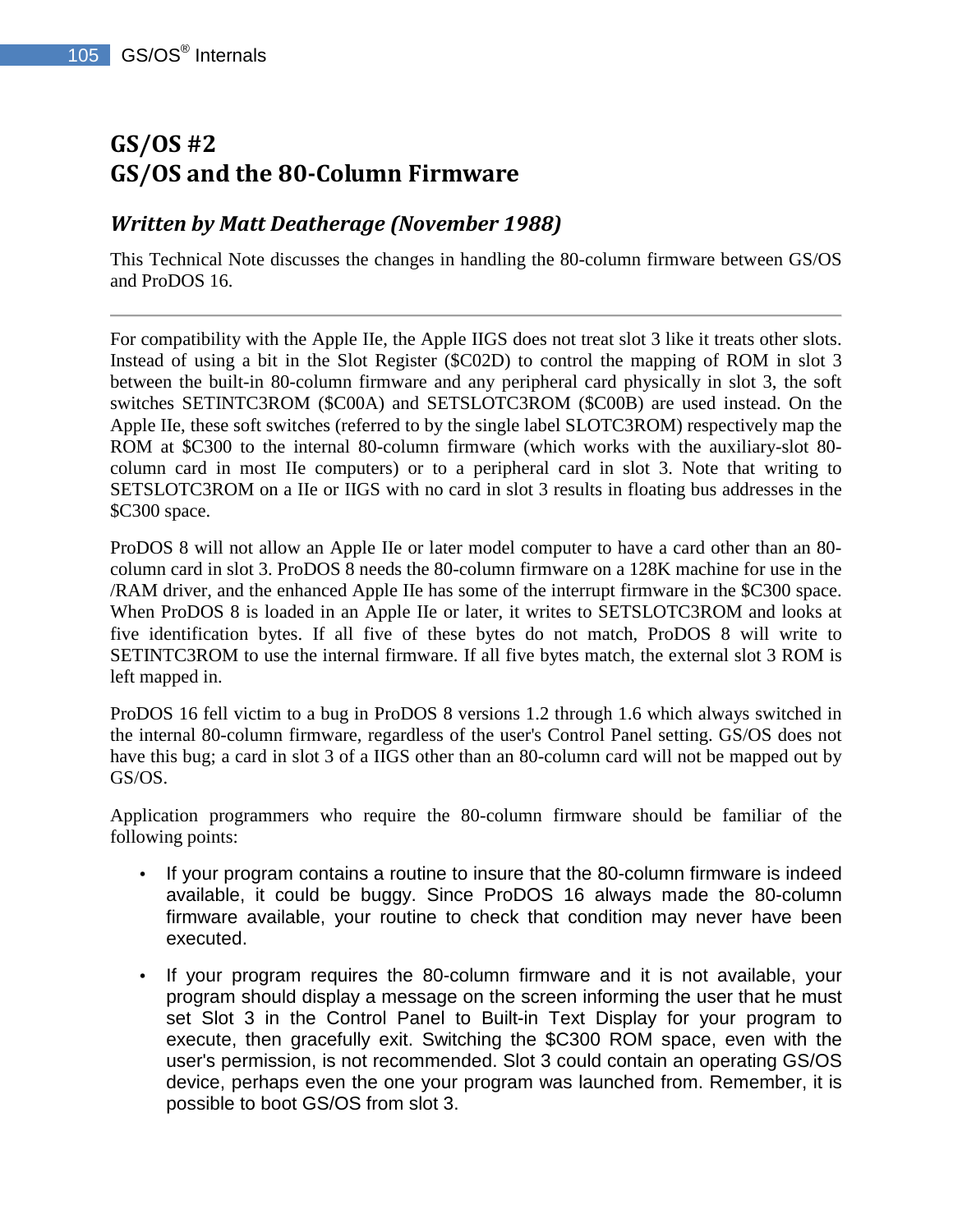Do not try to be clever in a situation like this. For example, do not go looking at ID bytes in slot 3 to try to determine the type of device present so that you can switch it out if you identify it as a non-disk device. Slot 3 could contain an active device being operated by a loaded GS/OS driver.

Your program should not ask the user's permission to switch ROM space between ports and slots (or in this case, the internal firmware versus the external card). That is why there is a Control Panel. Simply display a message informing the user that he must set Slot 3 in the Control Panel to Built-in Text Display for your program to execute. You may offer to change the battery RAM parameter for the user and restart the system (using the OSShutdown call), but under no circumstances should you hit the soft switch yourself, even with the user's permission.

## *Further Reference*

- GS/OS Reference, Volume 1
- ProDOS 8 Technical Note #15, How ProDOS 8 Treats Slot 3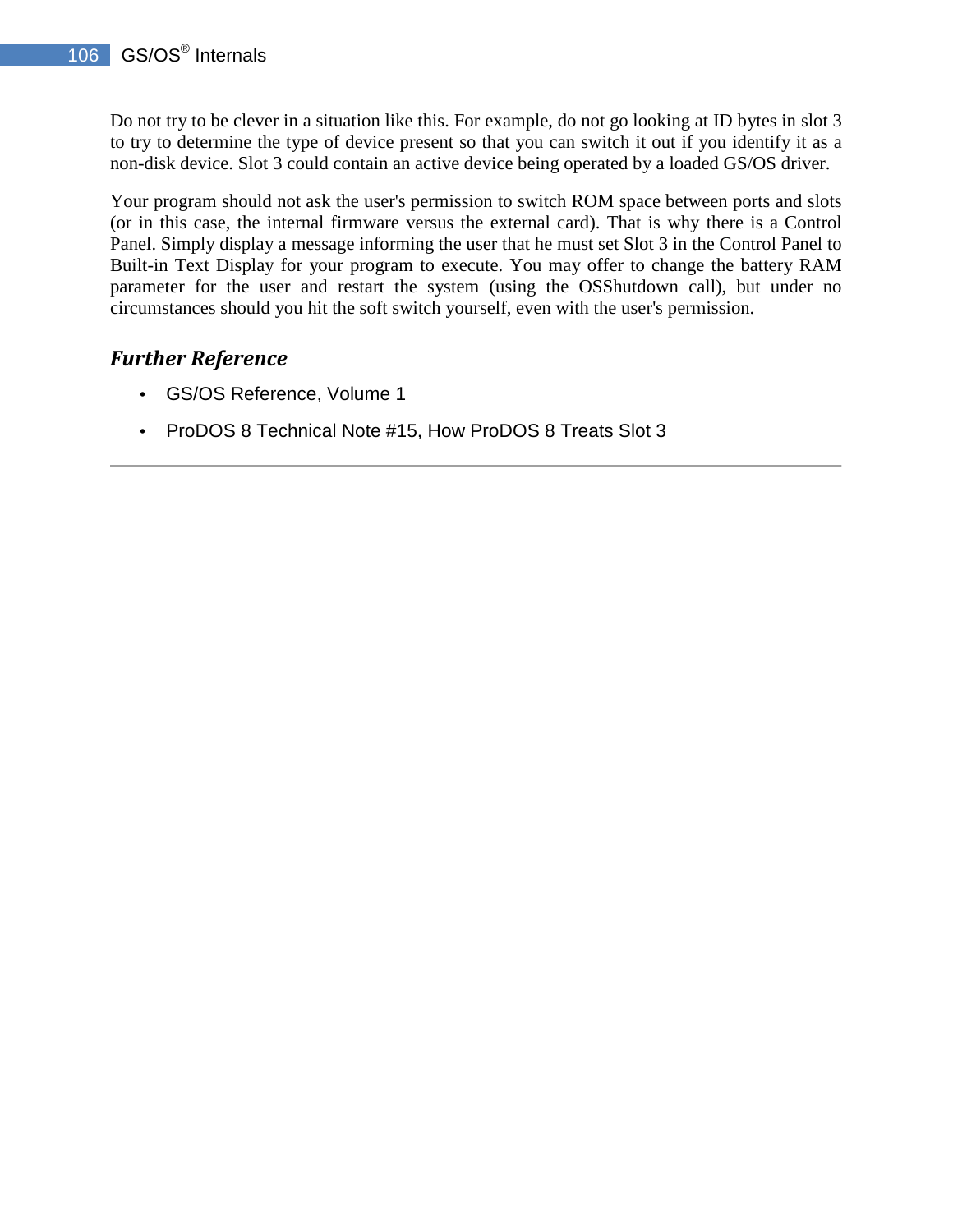## **GS/OS #3 Pointers on Caching**

## *Written by Matt Deatherage (November 1988)*

This Technical Note discusses effective use of the GS/OS cache.

### *Introduction*

GS/OS is the first Apple II operating system to offer a sophisticated caching mechanism. However, using the cache and using it wisely are two different things. This Note presents some concepts which should lead to higher performance for your application if it uses the cache.

## *What's Cached Automatically?*

All blocks on a GS/OS readable disk could be classified into one of two categories. "Application blocks" are all blocks on the disk contained in any file (except a directory file), while "system blocks" are other blocks on the disk. System blocks belong to the file system and include directory blocks, bitmap blocks, and other housekeeping blocks specific to the file system.

GS/OS always maintains at least a 16K cache, even if the user has set the disk cache size to 0K with the Disk Cache new desk accessory. When the system (usually an FST) goes to read a system block, the block is identified as a candidate for caching and is cached if possible. Applications define blocks as candidates for caching by using the cachePriority field of many class 1 GS/OS calls. Note that class 0 calls do not have this field, thus applications using exclusively class 0 calls will not be able to cache any application blocks.

Although this difference may seem like a limitation, it in fact improves performance. On the Macintosh, most applications that work with files (like database managers) leave the file with which they are working open while they need it; the file is only closed when the window containing it is closed. Apple II programs historically are quite different -- they usually read an entire file at the beginning, modify it in memory, and write it when the save function is selected. A moment's thought will show that if GS/OS arbitrarily cached most or all application blocks, system blocks that would be used again (such as directory blocks) will be kicked out to make room for them. We will see that this is probably a bad thing to do.

## *How to Cache Effectively*

The first tendency of many programmers is to attempt to completely cache any given file, but this usually leads to a degradation in performance, not an improvement. In small caches such strategies can slow the system to a crawl, and large caches offer no significant improvement. Remember that until the cache memory is needed, it is available to the system. The cache size for GS/OS as set by the user is the maximum to be allotted, not the minimum.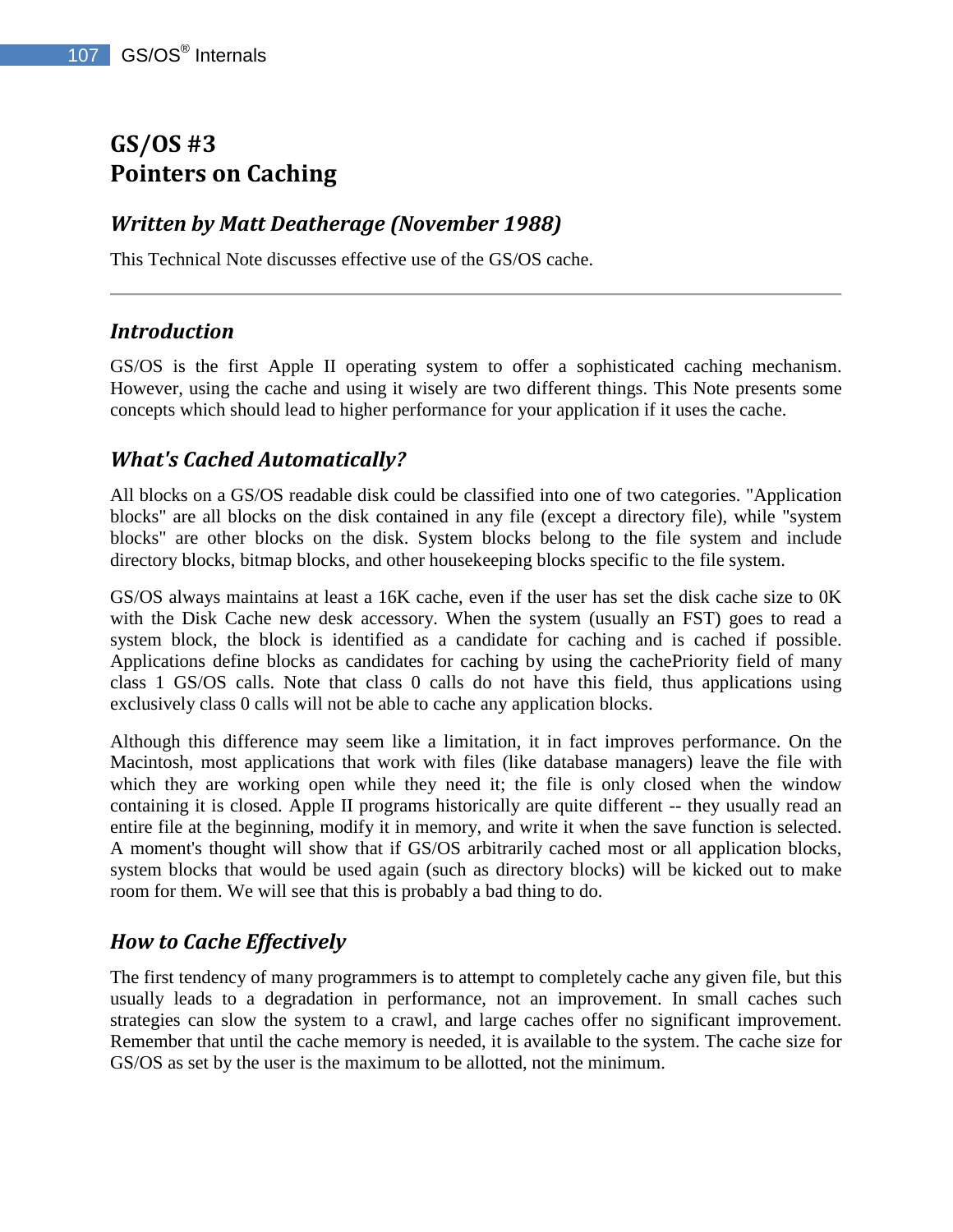Suppose you are attempting to cache a 40K file (80 512-byte blocks). If the cache is set to less than 40K, the entire cache will be written through, kicking out all system blocks currently cached. A cache of this size slows system performance for little gain, since the entire file could not be cached anyway. Even if the cache is large enough to hold the entire file, you are needlessly taking twice the amount of memory with the same file (by reading it into memory you have obtained from the Memory Manager and by asking GS/OS to keep a copy in the cache).

It is evident that the system makes the best use of the cache automatically, freeing your application from the duty of caching system blocks, but there are certain instances where caching application data can improve system performance.

An application which does not limit document size to available memory will often only keep a portion of the document in memory at any given time. Suppose that the beginning of such an application's document file contains a header which to various parts of the document file. (These parts could be chapters for a word processor, report formats for a database manager, or individual pictures for an animation program.) This document header is probably not very long, but the application will likely need to read it quite often to quickly access various portions of the document file.

This header is a prime candidate for caching since it is a part of the file which will definitely be read many times during the life of the application. Contrast this with arbitrarily caching the entire file, which needlessly wastes both cache space and available memory to keep a duplicate copy of something that may or may not be read from disk again.

Although caching provides enormous benefits to GS/OS, indiscriminate use of the cache will waste memory and degrade overall system performance. Be prudent and limit your use of the cache to those portions of your document files which will be read from disk many times.

### *Further Reference*

• GS/OS Reference, Volume 1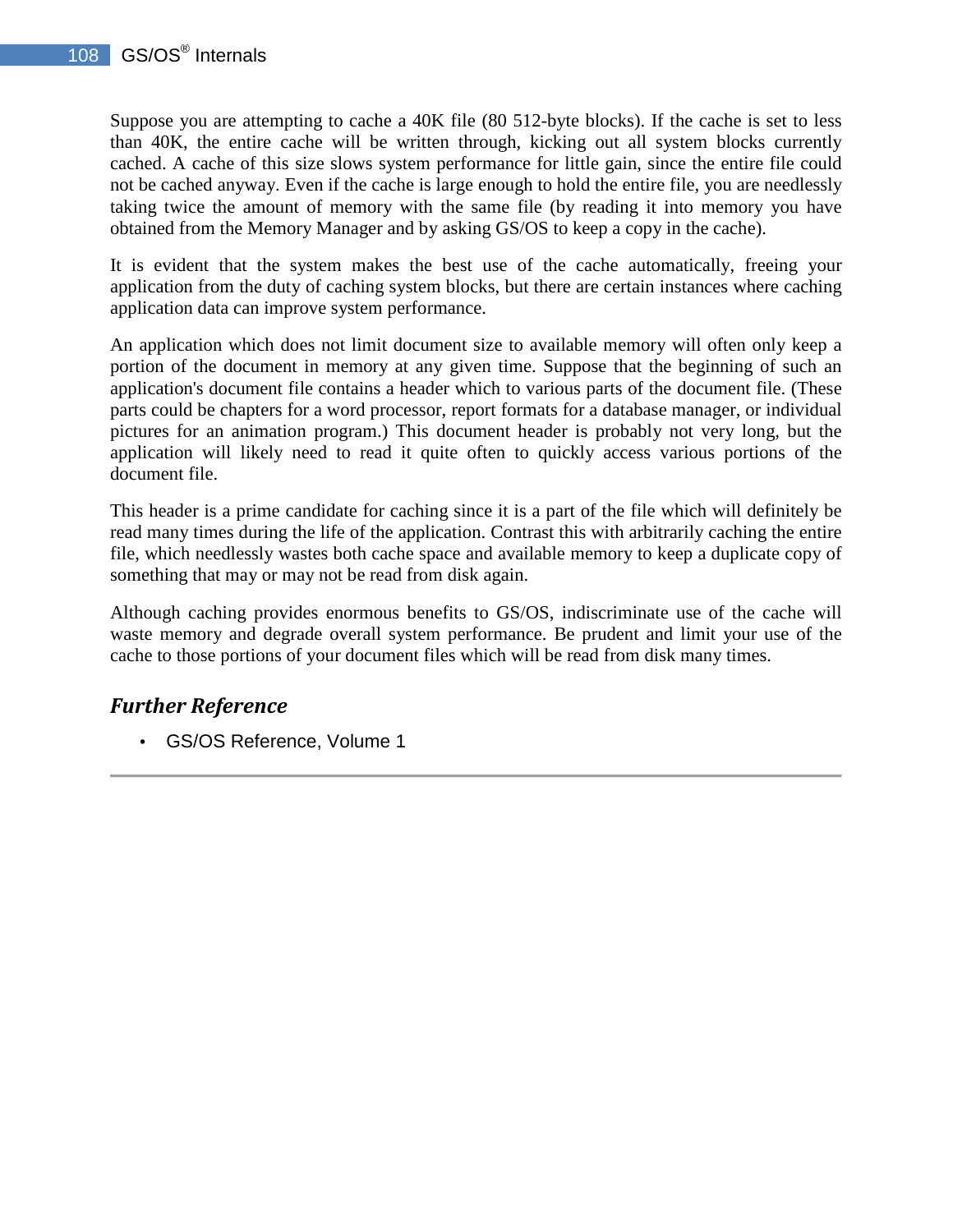# **GS/OS #4 A GS/OS State of Mind**

## *Revised by Matt Deatherage (March 1991) Written by Matt Deatherage (January 1989)*

This Technical Note discusses GS/OS concepts and practices.

*Changes singe July 1989:* Includes more information about thinking for non-ProDOS file systems.

Although GS/OS bears many similarities to ProDOS, GS/OS is a much wider-reaching operating system, working not only with multiple file systems but also with character devices. Some things which work under ProDOS cause problems under GS/OS, and application programmers need to be aware of the differences, particularly those developing text-based programs.

### *GS/OS Hints*

Be aware of character devices. A legal GS/OS pathname, perhaps entered by a user in response to a prompt, could map to a character device, with potentially disastrous results. Error \$58, Not a Block Device, can protect you against this on many calls, including Create, but you must still take precaution. DInfo tells you if a device is a character device or block device; bit seven of the characteristics word is set if the device is a block device.

Don't preprocess pathnames. A user input routine which prevents users from entering pathnames that don't follow ProDOS syntax may help prevent Illegal Pathname Syntax errors, but it also keeps users from creating files on non-ProDOS disks with anything but ProDOS pathname syntax, and it could keep them from accessing files on non-ProDOS disks which they created with another GS/OS application. Since the only FST which allowed you to write to a device under System Software 4.0 was ProDOS, you didn't see this problem right away. However, System Software 5.0 includes an AppleShare FST which, compared to ProDOS, is fast and loose with pathnames. "How about an anti-ProDOS name?" is a legal AppleShare filename. To allow compatibility with present and future non-ProDOS FSTs, Apple suggests you pass user-entered pathnames directly to GS/OS, with no application preprocessing.

Remember that under GS/OS both colons and slashes are valid separators, and colons can only be separators. In addition, all eight bits of each byte of a pathname are significant. Refer to GS/OS Reference, Volume 1 for more information on GS/OS pathname syntax. Using all eight bits of each byte may be particularly difficult for text-based applications, which have no way to force the standard Apple II character set to display characters such as sigma or the copyright symbol; they can fiddle to get characters like the sterling pound sign and an Apple. Some programs may wish to adopt special typographical conventions for these special characters while others may choose not to create files with such characters in their names. These programs could present the user with a list of existing filenames (with some substitution for the characters which are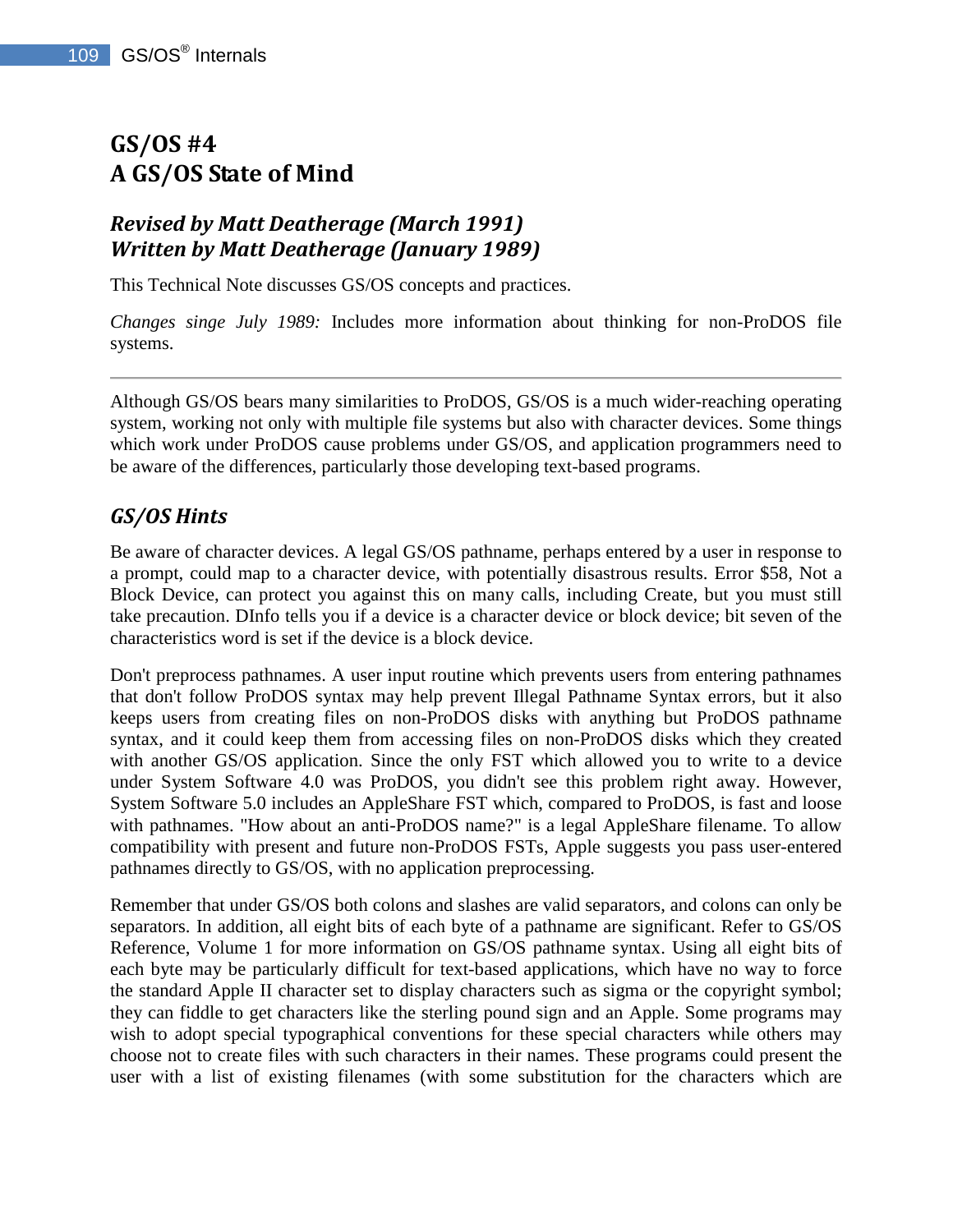unavailable), while providing a method of choosing one, to retrieve such files. Any way around this problem for a text-based program will be less than optimal.

Avoid the Text Tools and all slot dependencies. Preliminary GS/OS documentation points to a System Service call named DYN\_SLOT\_ARBITER. This mechanism, which is not fully implemented in System Software 5.0, eventually will allow the operating system to use internal ports and external slots for the same "slot" in the same session, instead of requiring the user to reboot the system to safely change between ports and slots. Applications which have hard-coded slot dependencies (as the Text Tools unfortunately require) make this transition very difficult, both for GS/OS and for the applications and users. We recommend that applications use the GS/OS loaded and generated character device drivers for text output. A DInfo call will tell you what slot or port a driver controls, and whether or not it is a character device.

Avoid other file system dependencies. Many of the things ProDOS programmers are used to as facts of life just are not true any longer. For example, filenames don't have to be 15 characters or less under GS/OS. When making class one calls, GS/OS will tell you if you don't have enough room for the pathname by returning a Buffer Too Small error (\$4F). Avoiding file system dependencies means handling this error intelligently: if you receive it, allocate more space for the buffer and try the call again. GS/OS will tell you how much space is needed. If you absolutely must hard code pathnames, suchas volume names, be sure to use the colon as the separator, because if you donot, filenames with slashes will cause problems. Similarly, don't assume any of the following:

- There can only be 51 files in the volume directory
- All devices are named ".Dn," where n is the device number
- All blocks are 512 bytes long
- All devices are block devices
- Any other ProDOS-specific characteristics

Your application may have hidden file system assumptions as well. For example, while a directory behaves like a directory under all GS/OS filesystem translators, reading from a directory is not always as fast as it isfor ProDOS disks. ProDOS directories are fairly linear and can be searched quickly; but other file systems may have more complicated directory structures (HFS and AppleShare, for example, have B-trees that store directory entries in alphabetical order). To get optimal speed, try to do as many GetDirEntry calls as you can in succession without other GS/OS calls intervening this allows Apple to optimize file system translators for fast directory reading.

Also remember that other file systems may not support the concept of orderable directories, so don't depend on directory order in your application.

Don't hog all of the memory. While this is never a good idea on the IIgs, it's even worse under GS/OS. To process things like pathnames, GS/OS allocates memory through the Memory Manager. If you've allocated all of available memory (i.e., for a disk copy procedure), GS/OS will be forced to return an Out of Memory error (\$54). If the condition is so severe that GS/OS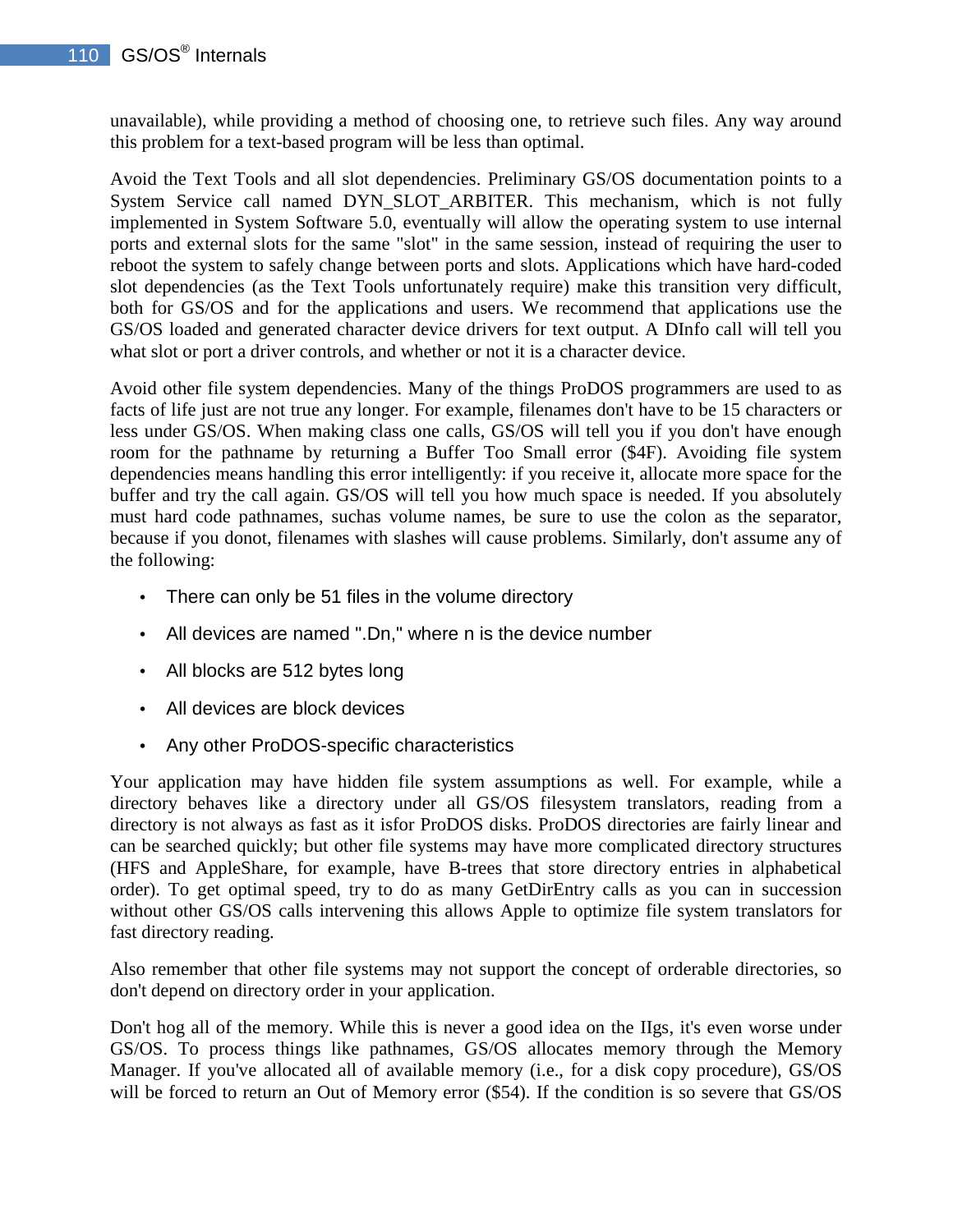can no longer function, it will return a fatal GS/OS error with an  $ID = 2$ , and the user will be asked to restart the system.

(A common cause of fatal GS/OS error 2 during development is using a length byte instead of a length word on a class one string. Doing so almost always causes the first word to be greater than 8K, which is the maximum length of pathnames under GS/OS. GS/OS then dies for your enjoyment, as it is unableto allocate the memory for the pathname because it's too big, even if more than 8K is available.)

Hard code as little as possible. Even seemingly static things like device names should not be hard coded, since a new loaded driver could change the name of the same device at any time. Also, it may be possible in the future for users to rename devices.

Only ask for the access you need. If you're just going to read a file, make a call to Open the file with read permission only. In file systems where access privileges mean more than they traditionally have in ProDOS (where things are usually "Locked" or "Unlocked"), this could save some trouble. For example, AppleShare allows the same file to be opened multiple times as long as each open is with read-only access. If your program is only going to read a file, opening it with read and write access needlessly denies others on the server access to the file.

Copy all GS/OS information with files. Applications that copy files need todo more than copy the data fork of the file. If the file is extended, the resource fork of the file should be copied as well. In addition, when requested, each FST returns an option\_list that contains information specific to the host file system that GS/OS does not use (i.e., AppleShare's option\_list includes Finder information and access privileges). Calls to GetFileInfo and Open can return the option\_list, while a call to SetFileInfo can set it. An FST will not set parameters in the option\_list which should not be altered (just as SetFileInfo skips the EOF fields in GetFileInfo records). To ensure that the duplicate has as much host file system information from the original as can reasonably be transferred, always copy the option\_list.

However, if you want to change something in an existing file's GetFileInfo list, do not use an option\_list. The option\_list could override the other parameters to SetFileInfo without your knowledge.

### *Further Reference*

• GS/OS Reference, Volumes 1 and 2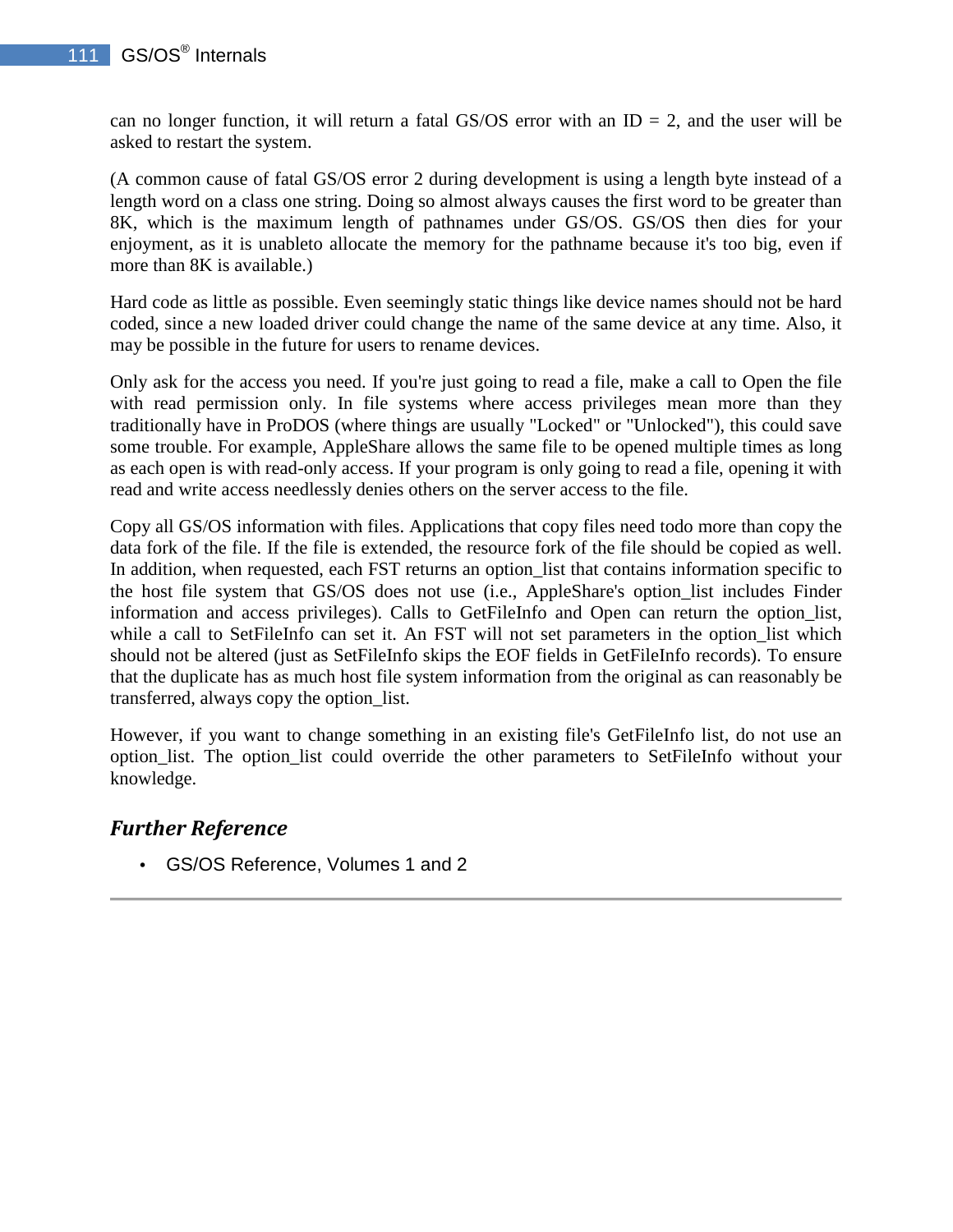# **GS/OS #5 Resource Fork Formats**

## *Revised by Matt Deatherage (July 1989) Written by Matt Deatherage (January 1989)*

This Technical Note discusses the resource fork format of GS/OS extended files.

*Changes since January 1989:* Documented the location of resource fork format information.

Due to an omission in GS/OS Reference, Volume 1, some developers are not aware that the format of the resource fork of any file is reserved by Apple Computer, Inc. With the release of System Software 5.0 for the Apple IIGS, a Resource Manager is available to manipulate discrete chunks of data stored in the resource forks of files. To prevent corruption of media, information should only be stored in any resource fork in this format.

The Resource Manager should always be used to manipulate the data in resource forks. Some utilities may find this impossible and will require direct manipulation of resources without the Resource Manager. Information on the format of the resource forks is included with the Resource Manager documentation in the System Software 5.0 documentation.

- GS/OS Reference, Volume 1
- System Software 5.0 documentation (APDA)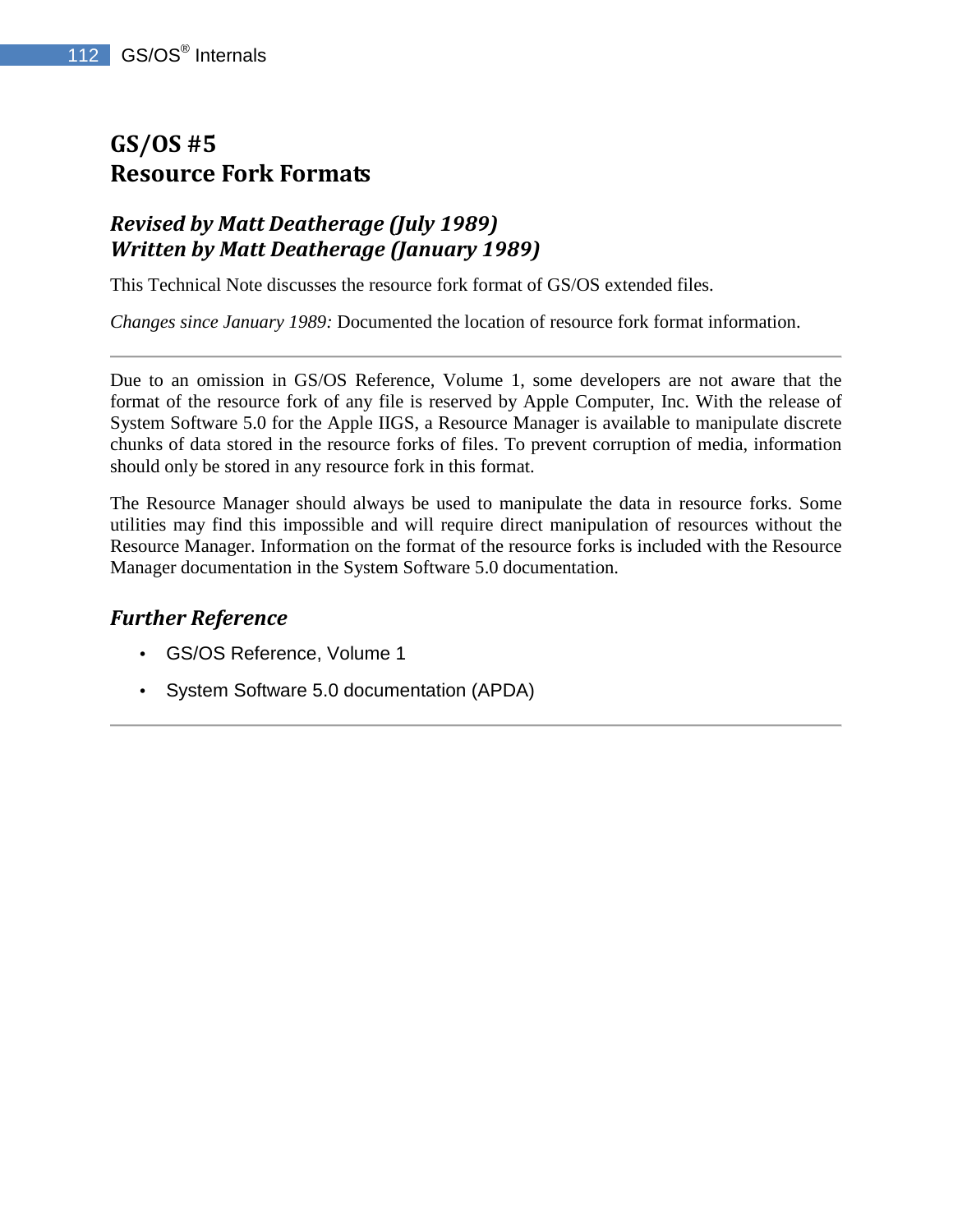# **GS/OS #6 Drivers and GS/OS Direct Page**

# *Revised by Matt Deatherage (January 1991) Written by Matt Deatherage (March 1989)*

This Technical Note corrects an error in the preliminary GS/OS documentation and provides an alternate suggestion for developers who are writing GS/OS drivers.

*Changes since September 1990:* Updated the list of calls which do not require the GS/OS direct page and updated the documentation references.

Preliminary GS/OS documentation, including the beta draft of GS/OS Reference, Volume 2, incorrectly states that locations \$5A through \$5F are available for device drivers, and that locations \$66 through \$6B are shared by device drivers and supervisory drivers (and may be corrupted by either a driver or supervisory driver call).

This is not correct. The locations in question are used by GS/OS; destroying these locations can cause system failure and media corruption.

Drivers which require direct page space of their own should request it from the Memory Manager when they are started. Upon receiving a call, a driver can save the value of the D register (containing the GS/OS direct page) and switch to its own direct page. The driver may keep the value of its direct page inside the driver itself; no space on GS/OS direct page is available for this purpose. The driver must restore the D register to point to the GS/OS direct page before returning from the call, and it should also dispose of its direct page space when it shuts down.

The driver must also set the D register to point to the GS/OS direct page before making any system service call other than SET\_SPEED, DYN\_SLOT\_ARBITER, MOVE\_INFO, SIGNAL, and INSTALL\_DRIVER.

Note: The location of the GS/OS direct page is guaranteed to remain the same between Driver\_StartUp and Driver\_ShutDown calls.

### *Further Reference*

• GS/OS Device Driver Reference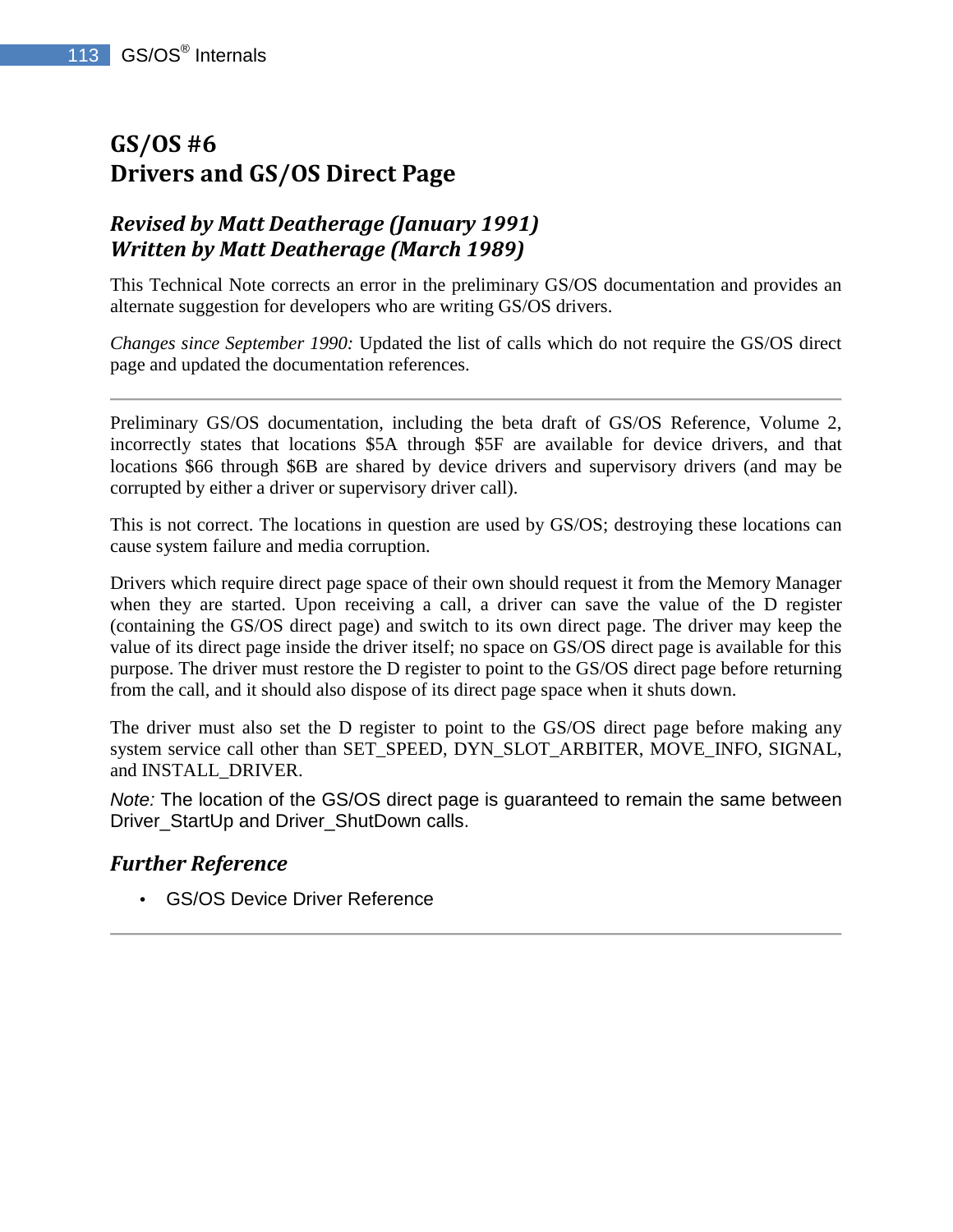# **GS/OS #7 Behavior of SET\_DISKSW**

# *Written by Matt Deatherage (July 1989)*

This Technical Note discusses changes to the documented behavior of SET\_DISKSW in System Software 5.0. This Note is primarily of interest to device driver authors.

GS/OS Reference, Volume 2, states that the system service call SET\_DISKSW (\$01FC90) will remove a device's blocks from the cache and place its volumes off line.

With System Software 5.0, this behavior is slightly changed. SET DISKSW also posts insertion and ejection notices to the GS/OS Notify Procedure queue, so that notification procedures may be called. This requires SET\_DISKSW to check the current status of the device to know if the disk switched condition indicates an insertion or an ejection (by comparing the current device status against the device-dispatcher maintained status).

A GS/OS driver may have an interrupt handler present to handle interrupts generated by its device on insertion or ejection (if the hardware is capable of generating such interrupts). Such an interrupt handler will probably want to call SET\_DISKSW when an insertion or ejection is detected to make the rest of the operating system aware of it. However, SET\_DISKSW obtains the device's status based on the deviceNum and callNum on the GS/OS direct page.

Any driver or interrupt handler calling SET\_DISKSW must first save the values for deviceNum and callNum on the GS/OS direct page, replacing callNum with the number of a driver call that accesses media (Apple suggests Driver\_Read, \$0002) and replacing deviceNum with the number of the device for which SET\_DISKSW is being called. The caller must restore the original values after SET\_DISKSW returns.

Although SET\_DISKSW saves and restores the GS/OS direct page, the caller must know where the GS/OS direct page is located so it can place the proper parameters there. The value used for the GS/OS direct page should be the value of the D register when the driver receives its Driver\_StartUp call. The GS/OS direct page is now guaranteed to remain constant between Driver\_StartUp and Driver\_ShutDown calls.

### *Further Reference*

• GS/OS Reference, Volume 2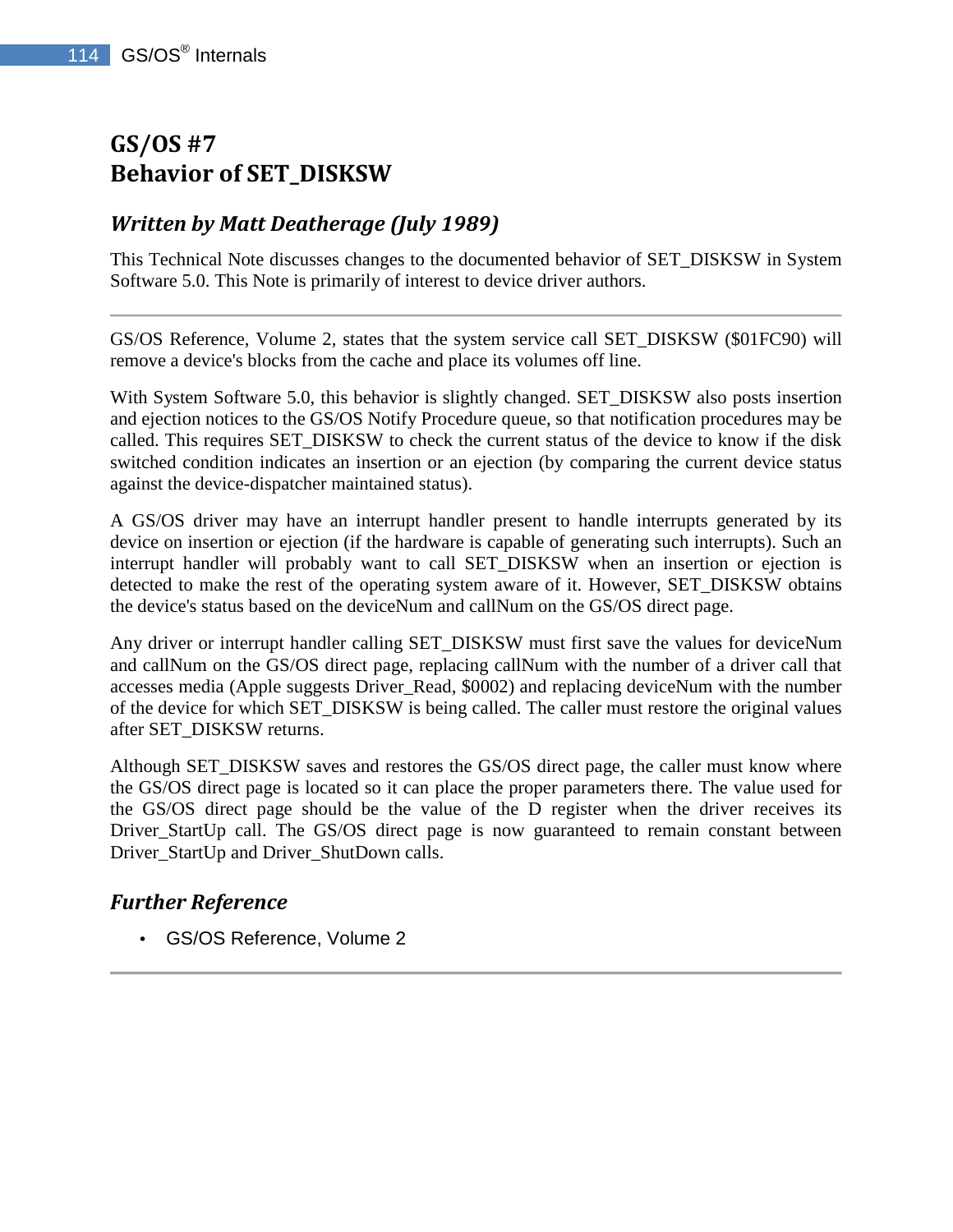# **GS/OS #8 Filenames With More Than CAPS and Numerals**

## *Written by Matt Deatherage (July 1989)*

This Technical Note discusses the problems some applications may have when dealing with filenames containing lowercase letters for the first time.

With System Software 5.0, lowercase filenames enter GS/OS en masse for the first time. Lowercase filenames are inherent to the AppleShare filing system and have been added to the ProDOS filing system through the ProDOS FST. However, since Apple II filing systems never had lowercase characters in filenames before, this change undoubtedly causes problems for some applications. This Note gives general guidelines to help developers avoid such problems.

### *How the ProDOS FST Does It*

"Wait," you say (not for any particular reason, other than a general fondness for monosyllables). "If you put lowercase characters in the ProDOS directory entry, it's going to cause all kinds of problems. What's gonna' happen on ][+ machines?"

Two previously unused bytes in each file's directory entry are now used to indicate the case of a filename. The bytes are at relative locations  $+\$1C$  and  $+\$1D$  in each directory entry, and were previously labeled version and min\_version. Since ProDOS 8 never actually used these bytes for version checking (except in one case, discussed below), they are now used to store lowercase information. (In the Volume header, bytes +\$1A and +\$1B are used instead.)

If version is read as a word value, bit 7 of min version would be the highest bit (bit 15) of the word. If that bit is set, the remaining 15 bits of the word are interpreted as flags that indicate whether the corresponding character in the filename is uppercase or lowercase, with set indicating lowercase. For example, the filename Desk.Accs has a value in this word of \$B9C0, or binary 1011 1001 1100 0000. The following illustration shows the relationship between the bits and the filename:

| Bits in WORD:           | 1011100111000000 |
|-------------------------|------------------|
| Filename:               | Desk.Accs        |
| Uppercase or Lowercase: | ULLLUULLL        |

Note that the period (.) is considered an uppercase character.

#### *What it Means*

Because no lowercase ASCII characters are actually stored in the filename fields of the directory entries, all ProDOS 8 software should continue to work correctly with disks containing files with lowercase characters in the filenames. Neither ProDOS 8 nor the ProDOS FST are case sensitive when searching for filenames: ProDOS is the same file as PRODOS is the same file as prodos.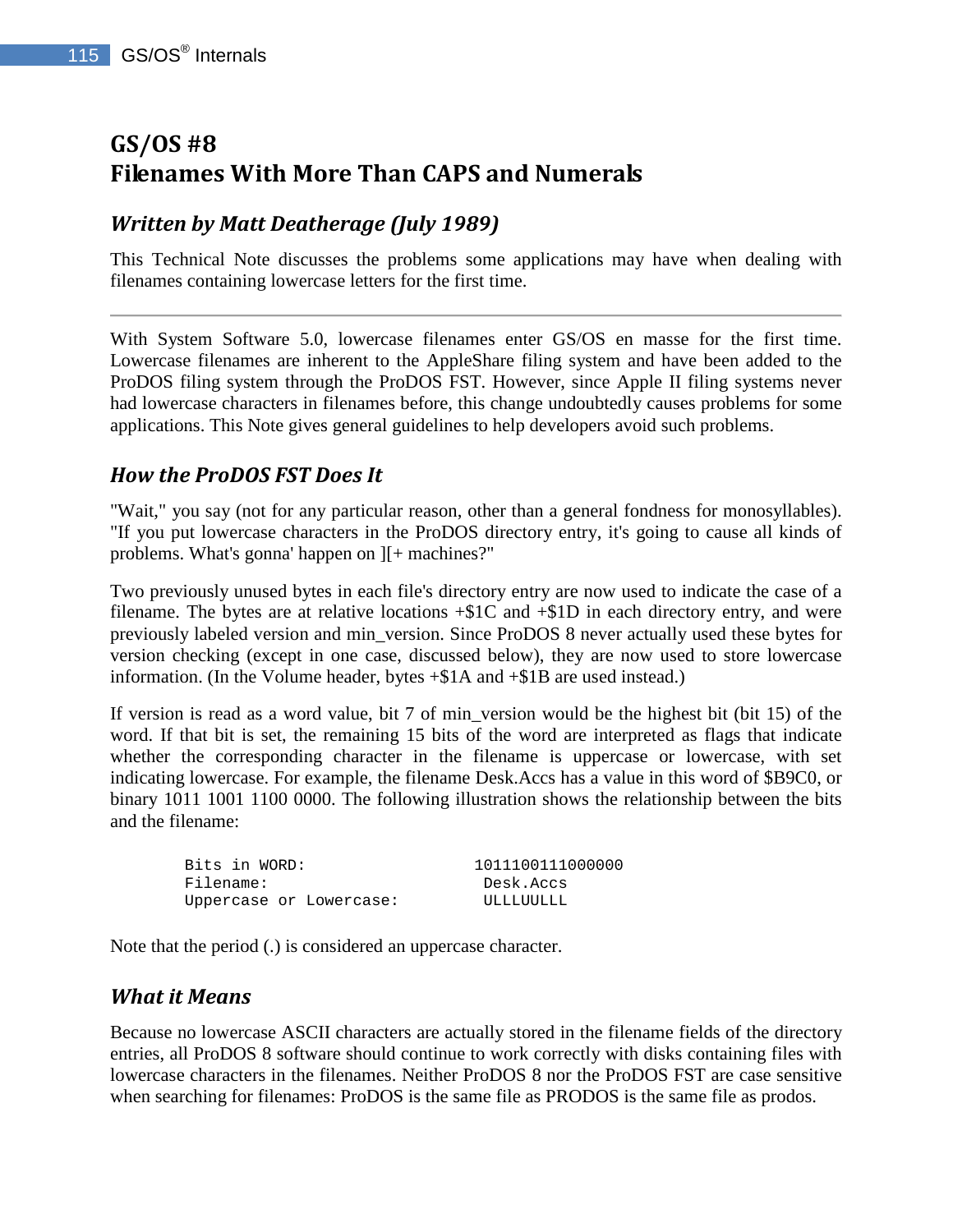The main trouble applications have is when a filename has been "processed" by the application before passing it to GS/OS. For example, if a command shell automatically converts filenames to all uppercase characters before passing them to ProDOS 16, the chosen uppercase and lowercase combination for the filename will never be seen by the user without any apparent reason. Some developers have considered it okay to ignore lowercase considerations, thinking that they would only apply to file systems other than ProDOS (and file systems which would not be available on the Apple II for a long time, if ever). These developers were mistaken.

A more pressing problem is that of an application that is looking for a specific file, perhaps a data file or a configuration file. If the application simply passes a pathname to GS/OS and asks for that file to be opened, it will be opened if it exists. The case of the filename is irrelevant since file systems are not case sensitive. However, if the application makes GetDirEntry calls on a specific directory, looking for the filename in question, there could be trouble: the application won't find the file unless its string comparison routine is not case sensitive. If the user has renamed the file MyApp.Config, and the string comparison is looking for MYAPP.CONFIG, then the application will report that the file does not exist.

It is repeated here that when dealing with normal OS considerations, it's almost always better to ask for something and respond intelligently if it's not there than it is to go looking for it yourself. The OS already has a lot of code to look for things (or expand pathnames, or examine access privileges, etc.), and reinventing the wheel is not only tedious, it can be detrimental to future compatibility.

# *The One Exception*

In the past, ProDOS 8 did look at the version bytes when opening a subdirectory. The code to do this has been removed from ProDOS 8 V1.8. Please be aware that earlier versions of ProDOS 8 will be unable to scan subdirectories with lowercase characters in the directory name, even to find files in those directories.

# *Conclusion*

Most user-input routines (including the Standard File tool set) return filenames or pathnames that can be passed directly to GS/OS without preprocessing. Doing so may return "pathname syntax errors" more often than not doing so, but it also enables applications to take advantage of future versions of the System Software that loosen the restrictions on syntax (or new file systems that never had such restrictions). Under GS/OS, even ProDOS disks aren't what they used to be.

# *Further Reference*

• GS/OS Reference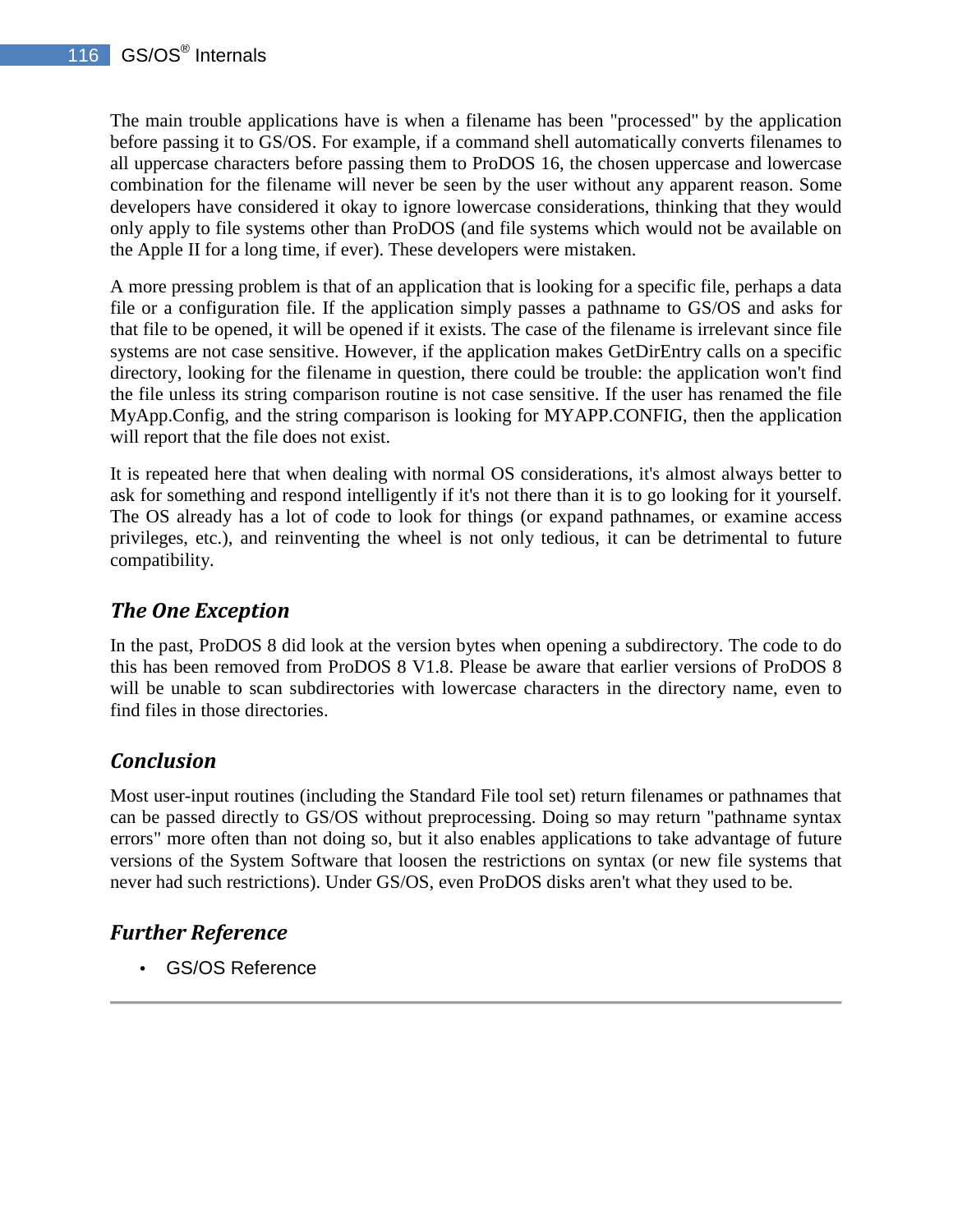# **GS/OS #9 Interrupt Handling Anomalies**

# *Revised by Matt Deatherage (May 1992) Written by Dave Lyons (January 1990)*

This Technical Note discusses anomalies in the way GS/OS handles interrupts.

*Changes since May 1990:* Added discussions about changes to GS/OS interrupt handling since System Software 5.0.2.

## *Problems Installing Interrypt Handlers*

If your application calls ALLOC\_INT to install an interrupt handler for an external interrupt source, it works fine unless the SCSI Manager (GS/OS file SCSI.Manager) is installed, in which case the system eventually grinds to a halt with a message about 65536 unclaimed interrupts.

### **The Problems**

If any interrupt handlers are bound (using BindInt) to reference number \$17 (IRQ.OTHER), the unclaimed interrupt count gets incremented if none of the BindInt routines claims the interrupt, even though any handlers installed with ALLOC\_INT routines still need a chance to claim it. The 5.0.2 SCSI.Manager triggers this problem because it calls BindInt with vector reference number \$17.

In addition, if one or more interrupt handlers are bound to the IRQ.OTHER vector (VRN \$17), the interrupt is passed to the ALLOC\_INT handler even if it was already claimed by a BindInt routine. If no ALLOC\_INT routine claims the interrupt, the unclaimed-interrupt count is incremented. As documented in Apple IIgs Technical Note #18, Do-It-Yourself SCC Interrupts, you cannot successfully call BindInt with vector reference number \$0009.

#### **The Solution**

An application may install both a BindInt routine and an ALLOC\_INT routine. If they both claim the external interrupt, the unclaimed count does not get incremented. The solution is compatible with future System Software releases, since it does not depend upon the ALLOC\_INT routine ever getting called.

Your application's BindInt routine sees the interrupt before your ALLOC\_INT routine does, so the BindInt routine should figure out whether the interrupt was caused by your external device, and claim it if so. Your ALLOC\_INT routine should claim an interrupt it sees if and only if your BindInt routine claimed the last interrupt it saw.

Starting with GS/OS version 3.2 (released with the Apple II High-Speed SCSI Card), the system no longer treats too many unclaimed interrupts as a fatal error. However, before version 6.0, it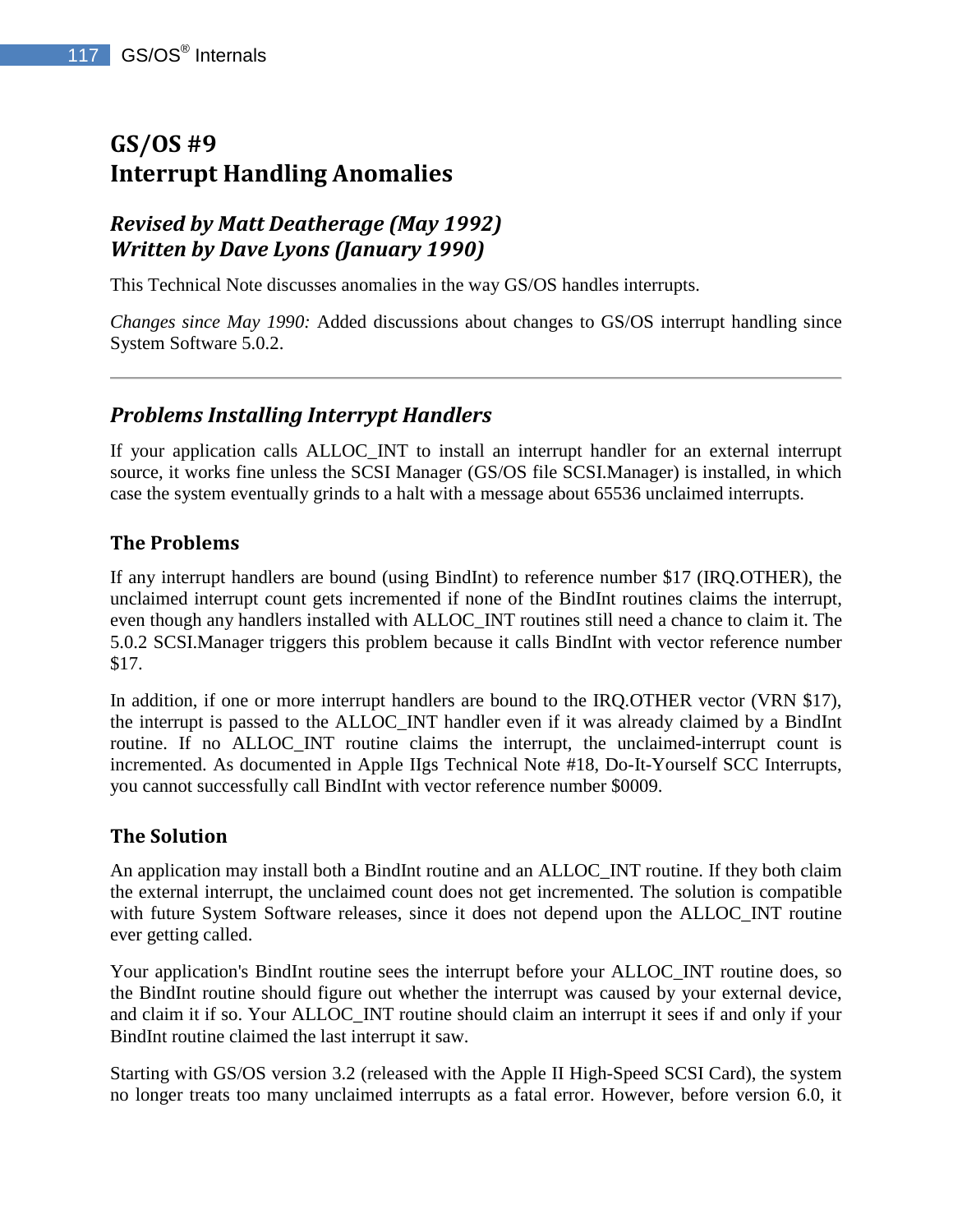still counts the unclaimed interrupts so it can do something like display a dialog asking you to restart even though choosing "restart" returns you to the application unharmed (GS/OS version 3.2), or sometimes display a dialog box sending you to your dealer and sometimes not (version 3.3), or do nothing about it at all (version 4.0 and later). This is obviously as confusing to most of us as it was to the system itself, so fortunately GS/OS now ignores unclaimed interrupts and doesn't even bother counting them.

### *Problems Removing Interrupts Handlers*

The GS/OS Reference suite says that device drivers may make BindInt and UnbindInt calls, noting this as an exception to the general rule that drivers may not make GS/OS system calls. What the references fail to note is that these calls may fail for an incredibly annoying reason -the OS may be busy.

GS/OS takes special pains to avoid this while starting and while switching to ProDOS 8, but it does not avoid this condition during an OSShutDown -- a real shutdown of the OS, not a switch to ProDOS 8.

Driver authors can work around this problem by using a new system service call provided in GS/OS version 3.2 and later. The call, named UNBIND\_INT\_VECTOR, provides the functionality of UnbindInt to FSTs and drivers only to avoid the OS reentrancy issue. The vector is at \$01/FCD8 and takes an interrupt identification number (as returned from BindInt) in the accumulator.

- GS/OS Reference
- Apple IIgs Technical Note #18, Do-It-Yourself SCC Interrupts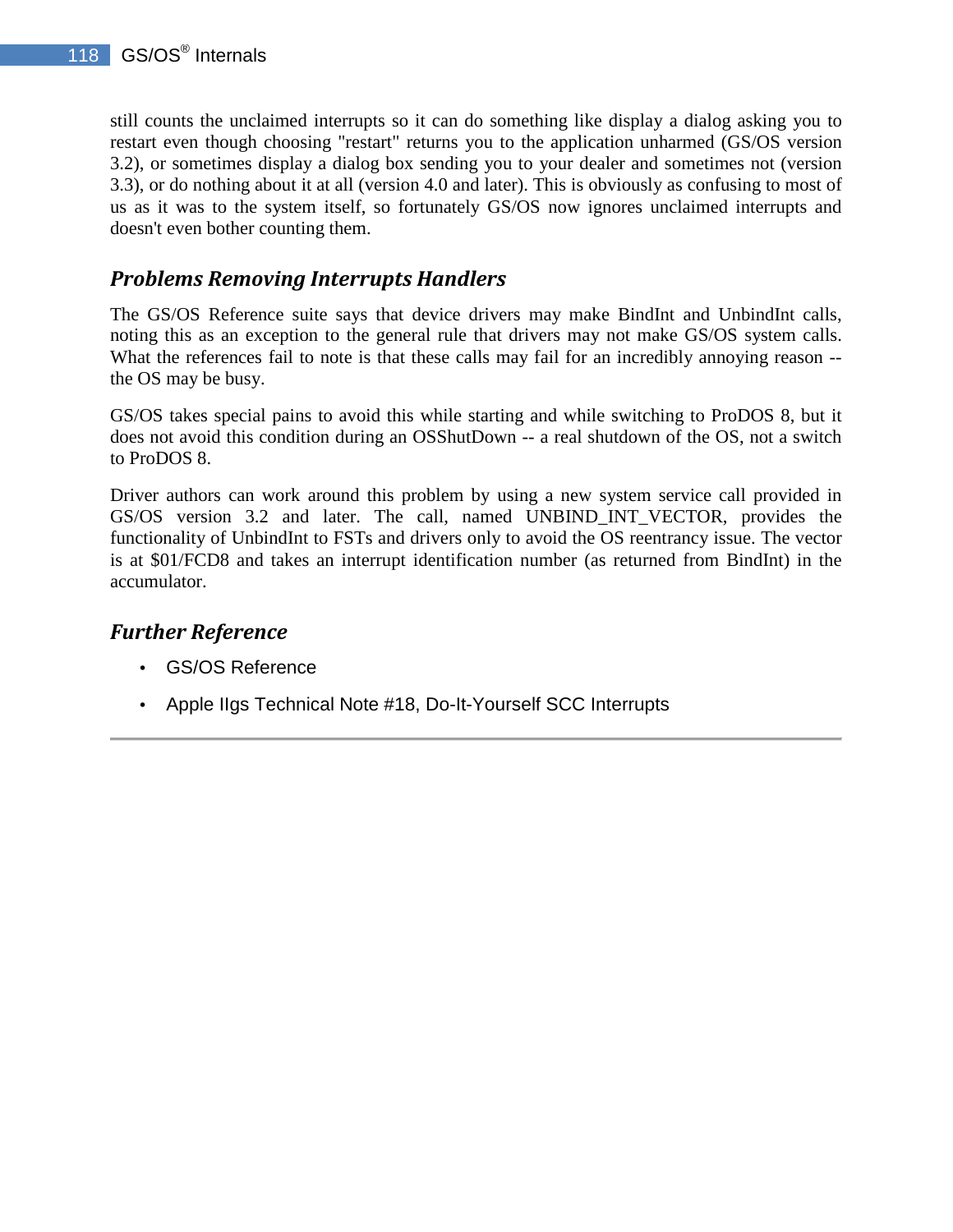# **GS/OS #10 How Applications Find Their Files**

# *Revised by Matt Deatherage (May 1992) Written by Dave Lyons (January 1990)*

This Technical Note explains how applications should find configuration and other applicationrelated files.

*Changes since September 1990:* Lists new ways to access the @ prefix under System Software 6.0 and later.

When an application is launched, GS/OS sets prefix 9 to the application's parent directory. It also sets prefix 1 to the same directory if the length of the pathname is within a 64-character limit. It does not set prefix 0 to any special value.

If your application uses a partial pathname and depends upon prefix 0 to find files at the same directory level, it may be working by accident (prefix 0 is accidently set to the right directory), and sooner or later it won't work.

If your application needs to load a file named TitleScreen, the best way is to use the pathname 9:TitleScreen. If you just use TitleScreen, you are using prefix 0, and you may or may not be looking in the right directory.

Files storing user-specific data should be stored in the at sign (@) prefix -- this is just like prefix 9, except that it is set to the user's user folder on an AppleShare server if the application was launched from a server. Use @:MySettings rather than 9:MySettings or MySettings. (If you want to retrieve the value of the @ prefix, you can call ExpandPath on the pathname "@:".) Note that the @ prefix was introduced in System Software 5.0.

The @ prefix is useful only for applications, not for Desk Accessories, CDevs, initialization files, or anything else; this type of code can get the path of the user's folder by using the AppleShare FST's FST-Specific call GetUserPath.

Starting with System Software 6.0, you can also retrieve the value of the @ prefix by passing \$FFFF (-1) to GetPrefix. You may also set the value of the @ prefix by passing \$FFFF to SetPrefix, but only applications or system-wide utilities should ever change the @ prefix. Specifically, any DAs, CDevs, initialization files or others should not mess with the @ prefix to make their own file handling simpler.

- GS/OS Reference
- AppleTalk Technical Note #8, Using the @ Prefix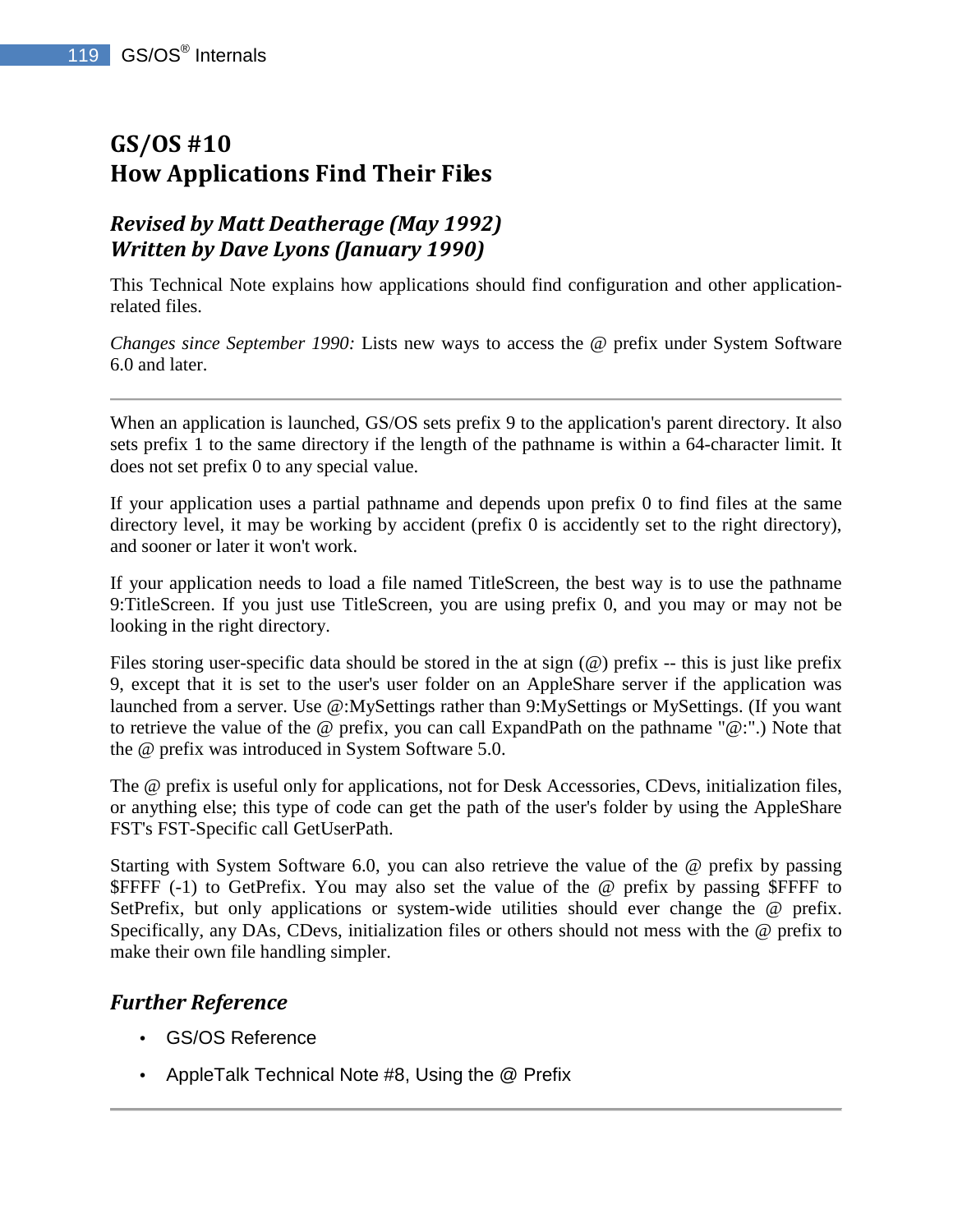# **GS/OS #11 About EraseDisk and Format**

# *Revised by Matt Deatherage (November 1990) Written by Dave Lyons & Matt Deatherage (July 1990)*

This Technical Note explains how an application can tell when a user chooses Cancel from an EraseDisk or Format dialog box and explains why thefile\_sys\_ID field is ignored in class-zero calls.

*Changes since July 1990:* Noted that System Software 5.0.3 fixes some of these anomalies.

### *Detecting a Canceled Erase or Format Dialog Box*

GS/OS Reference says that EraseDisk and Format return with the carry flag set and A equal to zero when the user cancels the operation. This is great, except that the calls actually return with the carry clear, making a Cancel hard to distinguish from a successful EraseDisk or Format operation. This happens in System Software 5.0.2 and earlier; it works as documented in GS/OS Reference in System Software 5.0.3 and later.

If you must use 5.0.2 or earlier versions of the system software, this Note presents a safe way around the problem, which works with all versions of the System Software:

- 1. In the parameter block for class-one EraseDisk or Format, set the fileSysID field to 0. (See note below.)
- 2. Make the call.
- 3. If the error code is non-zero, there was an error. Handle it.
- 4. Otherwise, the error code is zero. Check the fileSysID field in the parameter block. If it is still zero, the user chose to cancel the operation.

Note that this method only works for class-one calls. For the class-zero ERASE\_DISK and FORMAT calls, the file\_sys\_ID word is only an input parameter and always remains unchanged.

### *About the Class-Zero file\_sys\_ID Parameter*

Even though fileSysID is an input parameter for the class-zero calls ERASE\_DISK and FORMAT, all versions of the system software ignore thesupplied value and always give the user a dialog for selecting a file system. This means no functionality is lost by putting a zero there.

The reasons for this decision are historical. Although the Apple IIgs ProDOS 16 Reference indicates that the input parameter file sys ID would be used in future versions to choose destination file systems, ProDOS 16 always returned an error if the file system specified was not \$0001 (ProDOS).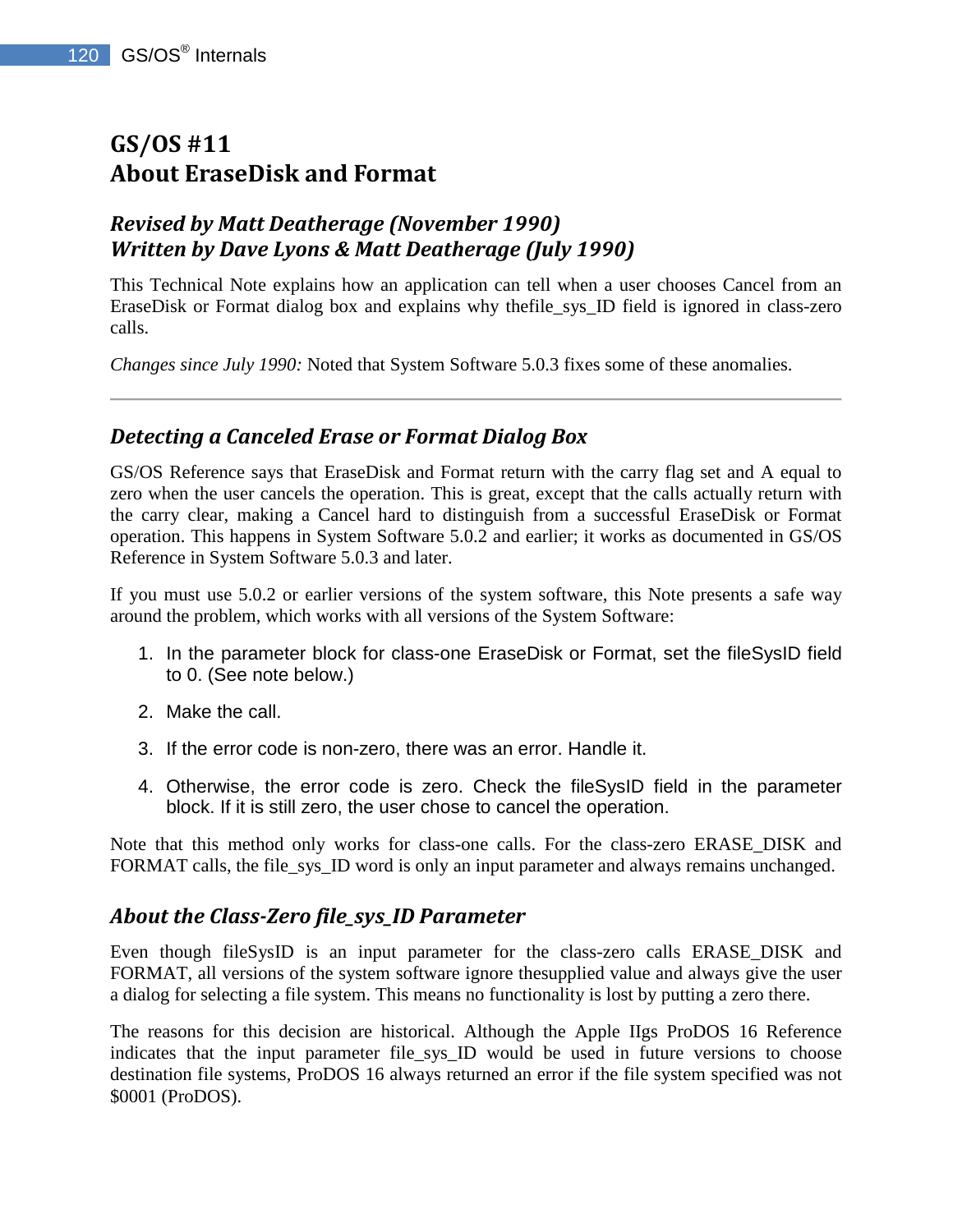Since this effectively means no ERASE\_DISK or FORMAT call can be made under ProDOS 16 with any file\_Sys\_ID other than \$0001, the GS/OS team chose to ignore the parameter and always give users the choice when using class zero calls. Otherwise, no program that existed when GS/OS was released would ever allow users to choose interleaves or file systems (they would always format for ProDOS, file system \$0001). (Note that the class-one Format andEraseDisk calls have a new reqFileSysID parameter; if this field is present, the dialog box is bypassed.)

- GS/OS Reference
- Apple IIgs ProDOS 16 Reference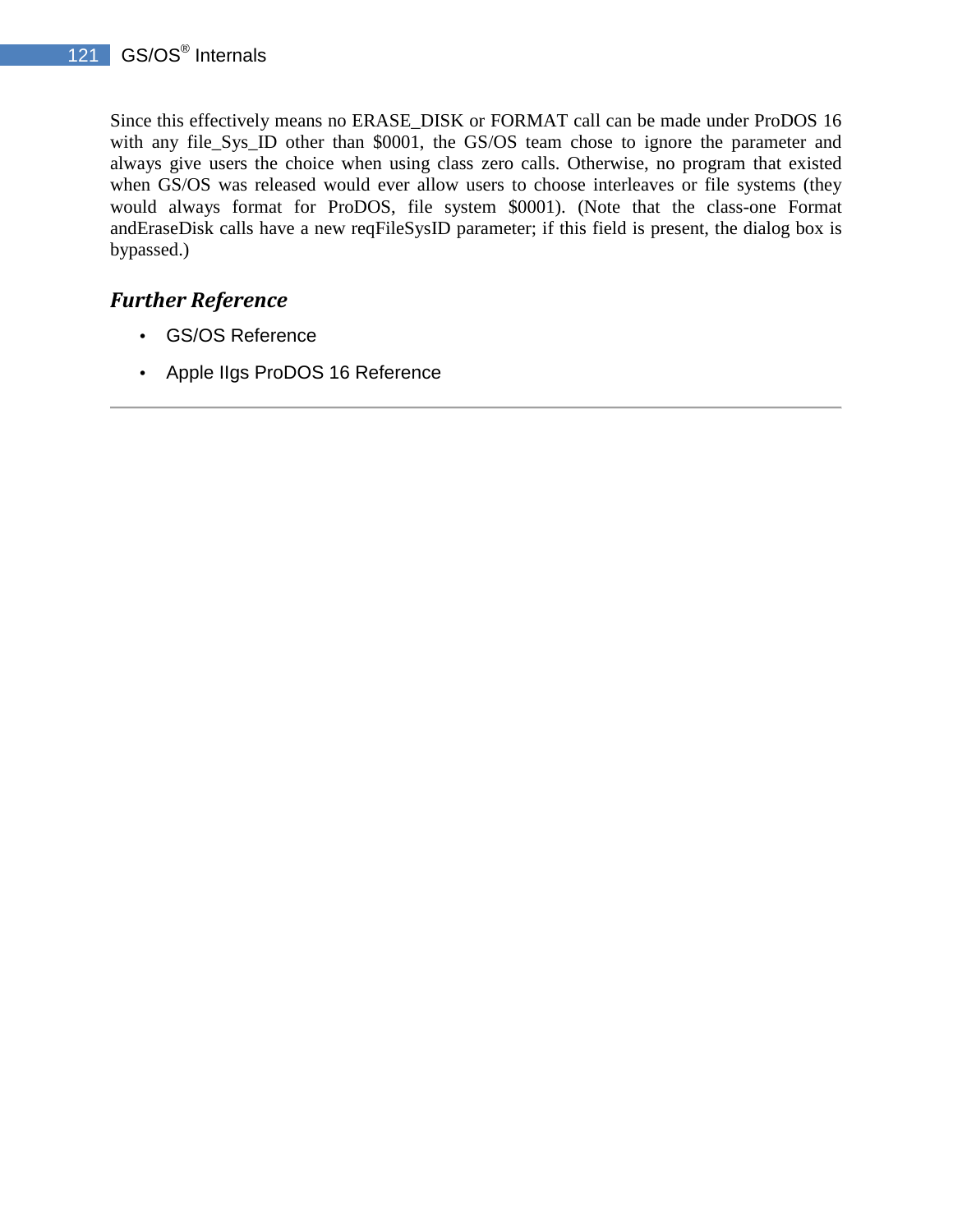# **GS/OS #12 All About Notify Procs**

# *Written by Matt Deatherage (September 1990)*

This Technical Note discusses the GS/OS notification procedure new to System Software 5.0 and enhances the discussion of these procedures in the Addison-Wesley GS/OS Reference.

# *Why Do I Want To Be Notified?*

GS/OS notification procedures (or "notify procs") are handy ways to let the operating system tell you when interesting things are happening. As documented in GS/OS Reference, they can tell you when you're switching to ProDOS 8 (and back), when disks are inserted or ejected, when GS/OS is shut down, and even when a change occurs to a volume.

However, getting these notifications is not as simple as installing a procedure. Some behaviors are due to the way device drivers are designed and some are due to the design of GS/OS or device hardware. This Note discusses a few slightly unusual situations you can encounter when dealing with notification procedures.

## *I Get "Parameter out of range," and There's Only One Parameter*

It seems incongruous to get error \$0053 ("Parameter out of range") when there's only one parameter, a pointer to the notification procedure. However, GS/OS checks the procedure header to ensure consistency. In particular, the flags field must not have any of the reserved bits set. Having any bits other than one through six set results in error \$53; it ensures you do not get strange behavior or are not passed values you cannot comprehend.

# *I'm Not Getting Notified*

You've written your notification procedure correctly and tested it, but when you run your application you can eject and insert disks until your arm falls off and your code is never called.

This is a side effect of the design of most Apple II peripherals -- no hardware interrupt is generated when you eject a disk. Without an interrupt to grab the CPU's attention, the drive just sits there until someone actually asks the drive if a disk is present.

Well-designed GS/OS drivers look to see if a disk has been switched every time they get control and call the System Service routine SET\_DISKSW, which in turn causes the notification procedures to be told the disk has been switched. However, the driver cannot set this chain in motion until it gets control.

The easiest way to do this is to loop through all on-line devices, issuing a device call to each in turn. When the driver gets control, it starts the ball rolling. Note that you must make a device call that actually causes driver code to be executed. This includes all the application level device calls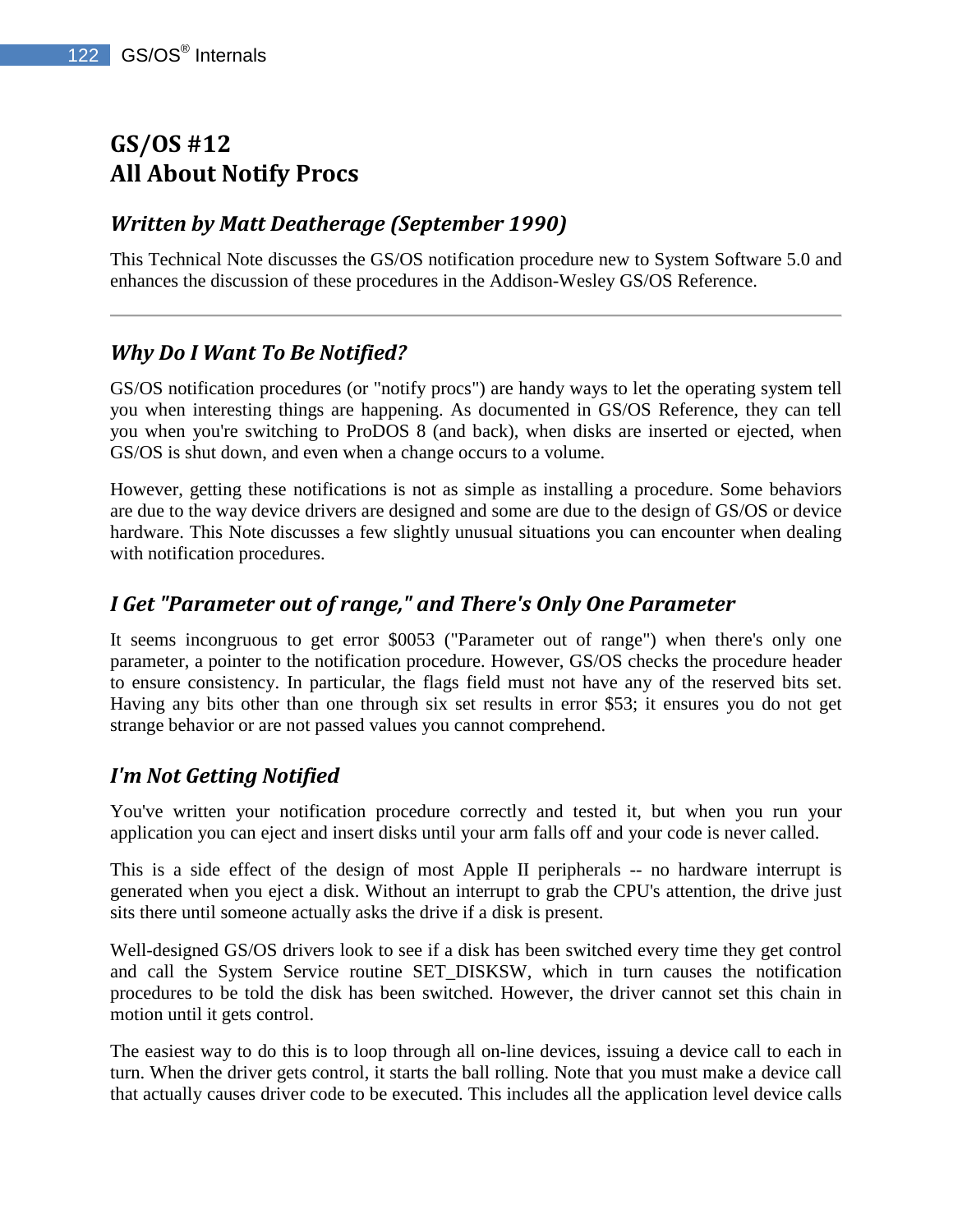with less than two parameters, except DRename and DInfo (the third parameter is a block count, which causes a Driver Status call to the driver). These calls are handled entirely by the Device Manager without actually transferring control to any driver code. DStatus with a transferCount  $=$ 2 is a good choice.

## *I Get Notified About Insertion at Weird Times*

When coming back to GS/OS from ProDOS 8, you get "insertion" notification even though no disks have actually been inserted. This is done for you by most drivers, which pretend that any media in the device has just come online at driver startup time -- which is true as far as any application is concerned.

## *General Truths*

Be careful when installing notification procedures from an application. Applications either go away or are made purgeable when they quit, and that means your notification procedure can get disposed. GS/OS tries to call the address anyway, and this is generally a bad idea. Make sure you remove all notification procedures before their code goes away.

Even though you have to poll to ensure you get disk insertion and ejection events, it's still useful to install notification procedures. The notification queue allows everyone who's interested in GS/OS events to be notified about them. Check the "disk has been switched" bit of the status word is not suitable, because this bit is only set once. If a desk accessory makes a status call to a switched device, it sees the "disk has been switched" bit and your application does not, so use the notification queue.

Operating system calls (i.e., Write) can generate volume changed events during execution; therefore, GS/OS could be busy when it calls your notification procedure. Volume changed events are not necessarily generated immediately. The AppleShare FST checks for volume changes approximately every 10 seconds, but it only generates these events for a given volume if it contains an open folder.

GS/OS can call your notification procedure from inside an interrupt, so make it short and sweet. One approach is setting a flag which you can check periodically from your main code; when the flag is set, you can process the event and clear the flag.

# *Further Reference*

• GS/OS Reference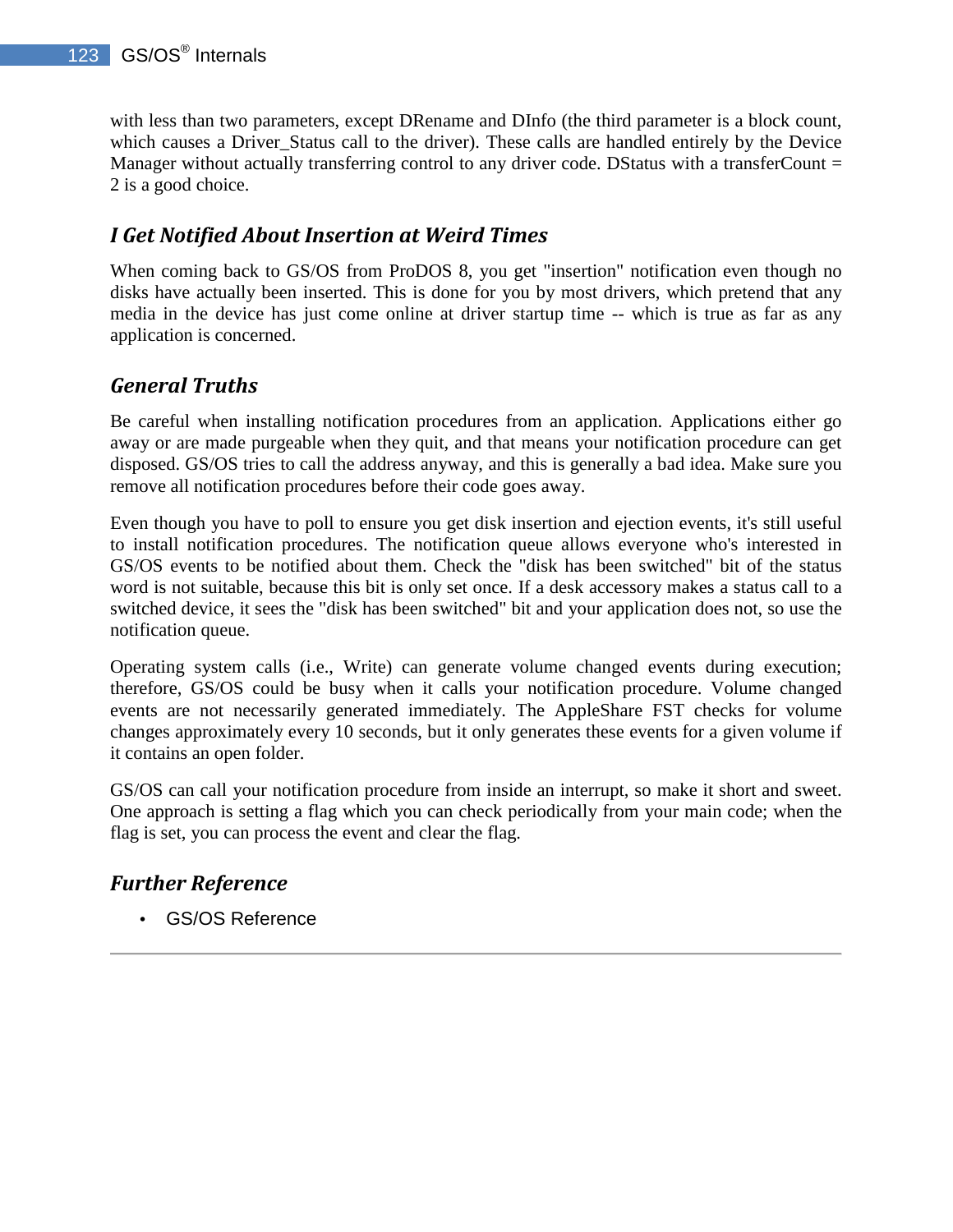# **GS/OS #13 GS/OS Reference Update**

# *Revised by Matt Deatherage (May 1992) Written by Matt Deatherage & Dave Lyons (November 1990)*

This Technical Note corrects and updates the Addison-Wesley Apple IIgs GS/OS Reference. Previous versions from APDA labeled Volume 1 or 2 are obsolete, and should no longer be used.

*Changes since December 1991:* Added new information about resource\_eof and resource\_blocks parameters.

## *Chapter 4, "Accessing GS/OS Files"*

#### **Page 72: The System File Level: How to Protect an Open File from the Application**

The class 1 SetLevel and GetLevel calls have a special option that allows you to open a file at an "internal" file level, so that it cannot be closed by an application making a Close call with reference number zero at any application level.

GetLevel and SetLevel actually accept two parameters, not just the one parameter (level) documented in Chapter 7. The second parameter, level mode, is a Word that controls the internal range of the file level.

Only two values for level\_mode are supported. A value of \$8000 is the same as if the parameter wasn't present at all -- the level calls behave just as documented in GS/OS Reference. A value of \$0000 sets a special "system" or "internal" level -- all files opened with an internal level are unaffected by any non-internal level.

The steps to open a file at an internal file level are:

- 1. Call GetLevel with pCount=2, level\_mode=\$0000. Save the returned level.
- 2. Call SetLevel with  $pCount=2$ , level = \$0080 and level\_mode = \$0000.
- 3. Open a file or files with a class 0 or 1 Open call, or with OpenResourceFile (OpenResourceFile on System Software 5.0.4 and earlier does not try to protect your resource files from being accidentally closed by a Close(0)).
- 4. Call SetLevel with pCount=2, level\_mode=\$0000, and level = saved level.

You can use two parameters in all your level calls and set the second level\_mode parameter to \$8000 instead of omitting it if it will make writing your program easier.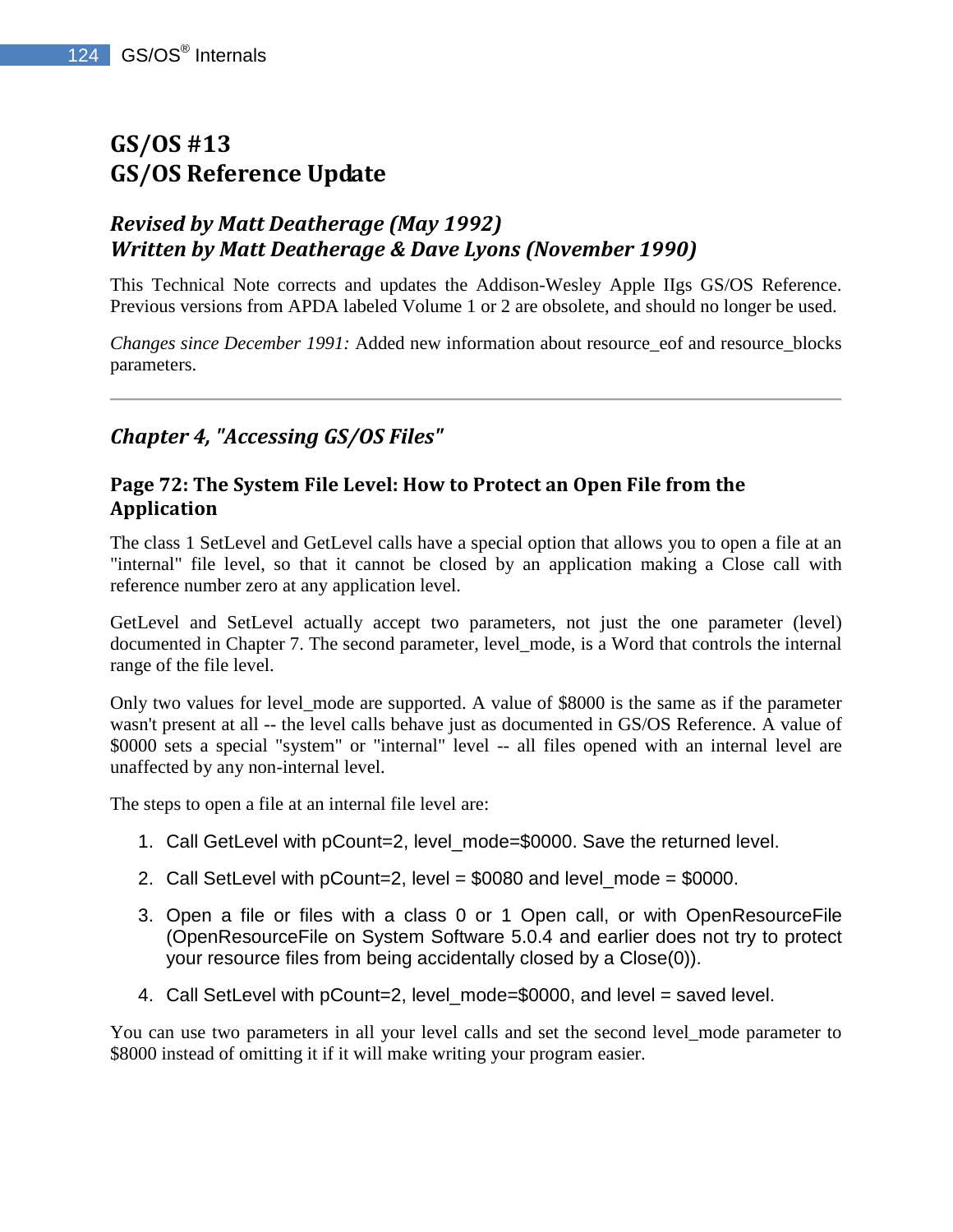To close your protected file, simply do a Close with the reference number. There is no need to fiddle with the file level when closing by reference number.

NDAs should close all their files at or before DeskShutDown time.

# *Chapter 6, "Working with System Information"*

#### **Page 92: Using the optionList Parameter**

The optionList parameter resembles a GS/OS output buffer in most important respects -- it starts with a word indicating the size of the buffer, and each FST fills in the size of the actual data placed in the buffer in the second word. If the buffer is too small to hold the data, the necessary size is placed in the second word and the FST returns the "buffer too small" error (\$004F).

Usually, GS/OS input buffers only have one length word, because if you know how large the data is (and you do if you're the one passing it to GS/OS), you don't need another word telling you the same thing. However, if you're trying to copy something like an optionList, you can wind up in a bit of a pickle. Just because the buffer you've allocated is big enough to hold file system-specific information, that doesn't mean the information is necessarily present.

A good example of this problem is found in the System Software 6.0 ProDOS FST. In 6.0 and later, the ProDOS FST will take HFS Finder information (as returned by the AppleShare and HFS FSTs) in the optionList and place that information in an extended file's extended key block, so the file can be copied to and from ProDOS disks with no loss of Macintosh-specific information (such as the longer file types and creator types necessary to identify Macintosh files). The FST returns the same information (if present) in the output optionList.

However, previous versions of the ProDOS FST returned no information in the optionList. Suppose you archived a file and stored the optionList with the file's information under 5.0, and attempt to restore the file under 6.0 using a nice, large optionList buffer. The FST can't know whether the large buffer contains any information or not.

To remedy this problem, the second word of the optionList structure (reqSize in the figure on page 92) is now defined on input as well as output. On input, the word must contain the actual size of the data in the optionList; the first word continues to indicate the size of the entire buffer. If the buffer size and the actual data size are too small to make sense, any affected FSTs will ignore the input, knowing that it must be garbage.

Further details on how the ProDOS FST stores HFS Finder information can be found in ProDOS 8 Technical Note #25, "Non-Standard Storage Types."

# *Chapter 7, "GS/OS Call Reference"*

#### **Pages 98-99: ChangePath**

On page 98, the Reference states that a subdirectory may not be moved into itself or into a directory the first subdirectory already contains. For example, you may not change /v to /v/w or  $/v/w$  to  $/v/w/x$ . Although this is correct, the System Software 5.0.x implementations of the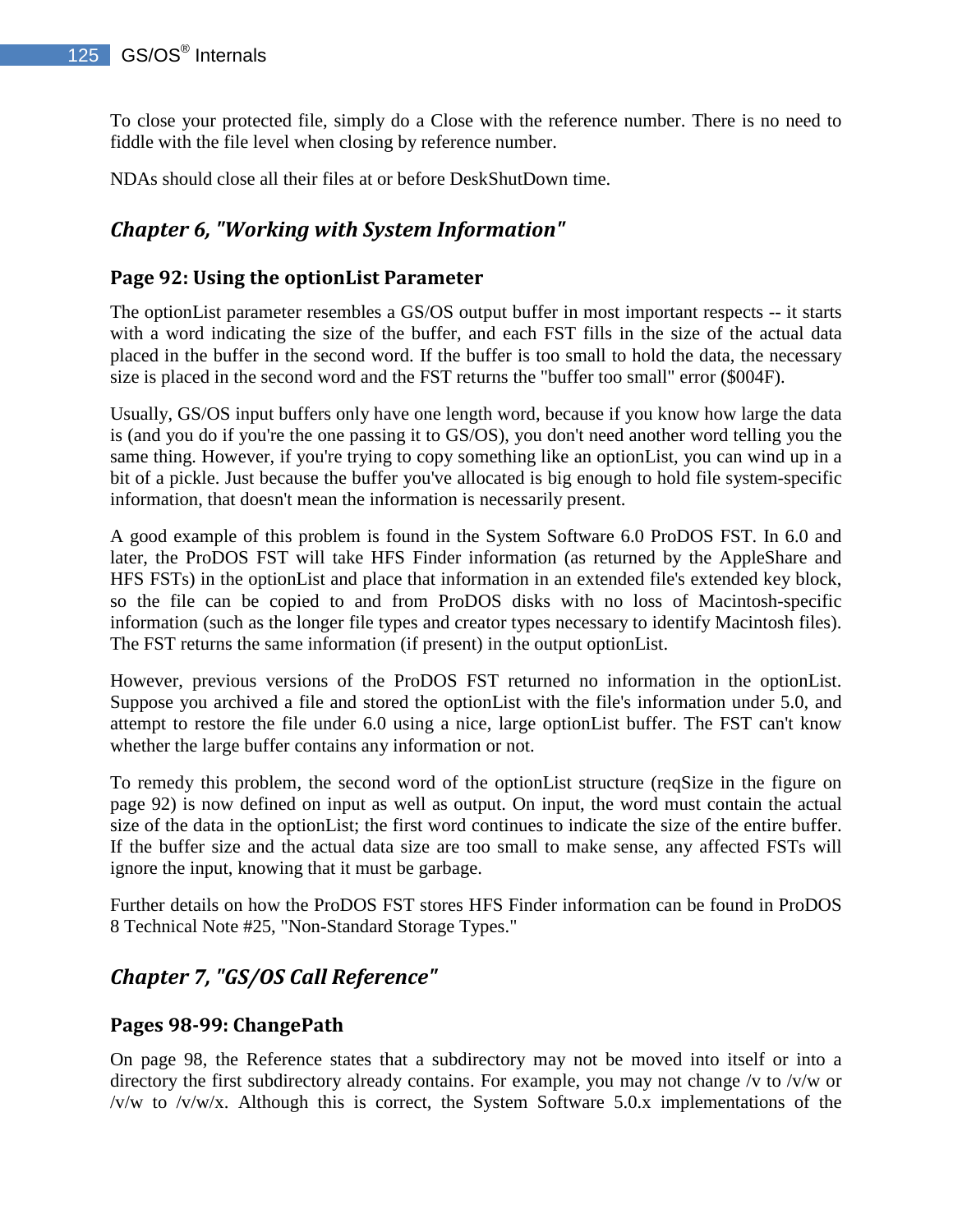ProDOS FST trash your disk if you try this with ChangePath. Do not try it on disks you want to keep.

On page 99, error \$4E is described as "file not destroy-enabled." No, ChangePath doesn't destroy the file. The error should read "file not rename-enabled."

### **Page 120: DInfo Characteristics Word**

The diagram for the characteristics word in the DInfo parameters has incorrect descriptions for bits 14 and 13. The diagram says bit 14 is set if the device is a linked device; in fact, bit 13 is set if the device is a linked device. Bit 14 is set if the device in question has a generated driver; the bit is clear for loaded drivers.

#### **Page 129: The Character Device Status Word**

The diagram on the top of page 129 says that if bit 5 is set, the device is in no-wait mode. This is incorrect. To determine if a device is in no-wait mode, make the GetWaitStatus subcall described on page 130.

Bit 5 of the character device status word is set if there are one or more characters waiting to be read from the device. This is an assistance for developers, since generated character drivers don't support no-wait mode.

#### **Page 132: GetFormatOptions Flags Word**

The diagram describing the flags word of GetFormatOptions is incorrect. Bits 0 and 1 are actually the format type, while bits 2 and 3 are the size multiplier. In other words, the two labels are backwards.

#### **Page 142: Flush**

The Flush call, under System Software 5.0.3 and later (GS/OS version 3.3) accepts a maximum of two parameters. If the second parameter is present, it is the flushType. The flushType Word specifies the type of flush to be performed. A flushType of \$0000 is the standard flush, where all dirty blocks are written to disk. If flushType is \$8000, however, only dirty data blocks are written to disk. Certain dirty system blocks (blocks that don't hold file data) may not be flushed in this fast flush, but volume and file integrity is maintained.

#### **Page 151: GetDirEntry Page 156: GetFileInfo Page 176: Open**

Each of the above calls has optional resourceEOF and resourceBlocks paramters that are listed as "undefined" if the file has no resource fork. In System Software 6.0 and later, these fields are guaranteed to be zero if a given file has no resource fork.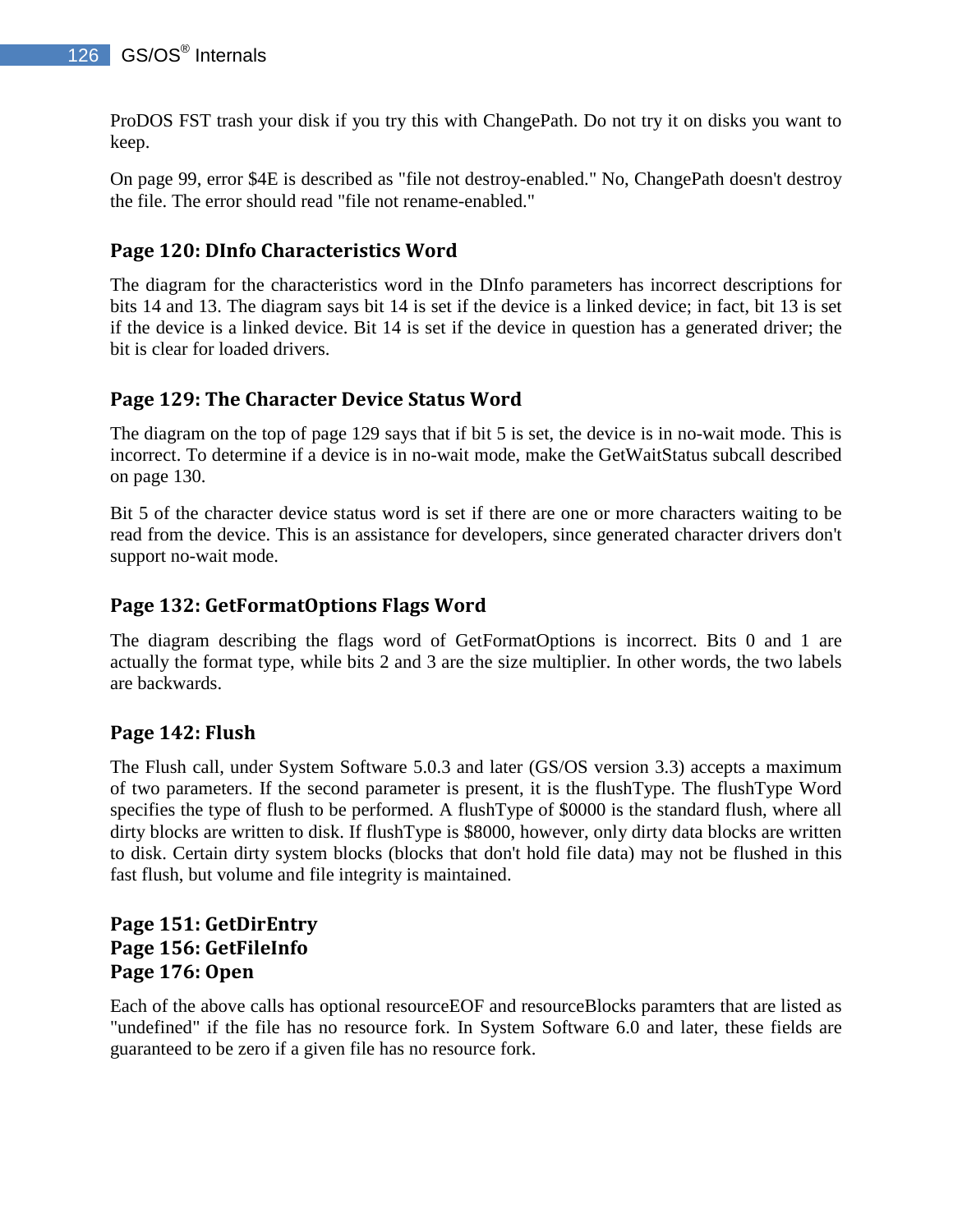# *Appendix A, "GS/OS ProDOS 16 Calls"*

#### **Page 386: GetDirEntry Buffer Description Incorrect**

On page 386, nameBuffer is described as a pointer to a buffer in which GS/OS returns a Pascal string containing the name of the file or directory entry (in GetDirEntry). This is incorrect; all versions of GetDirEntry return GS/OS (word-length) strings for the directory entry.

- GS/OS Reference
- Apple IIgs Technical Note #71, DA Tips and Techniques
- ProDOS 8 Technical Note #25, Non-Standard Storage Types